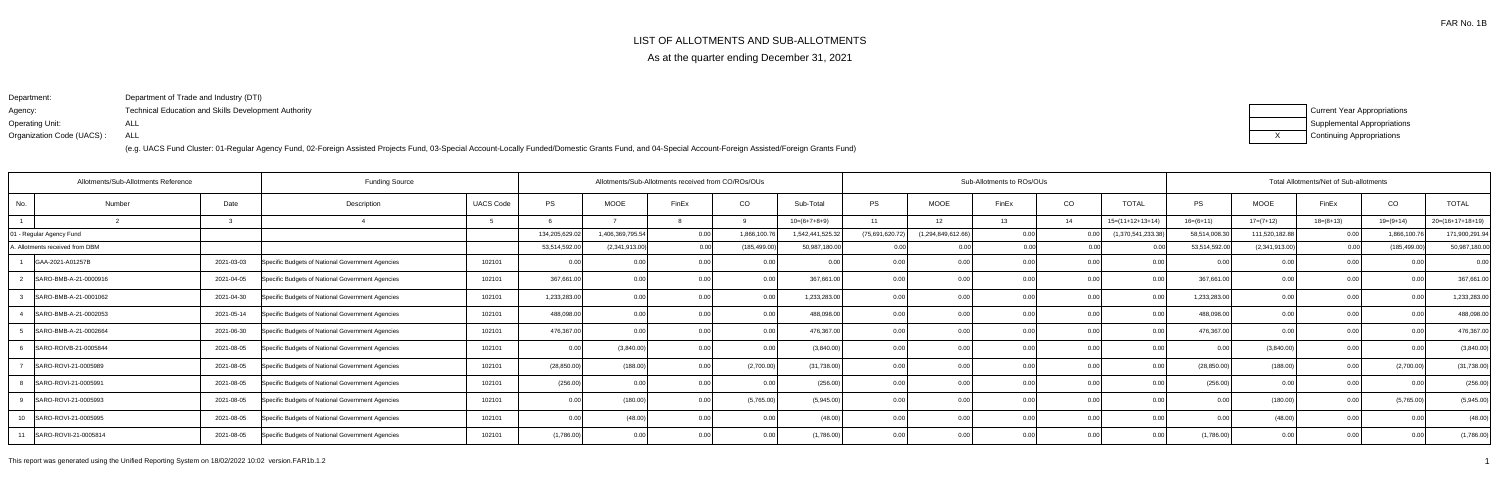| Department:               | Department of Trade and Industry (DTI)               |
|---------------------------|------------------------------------------------------|
| Agency:                   | Technical Education and Skills Development Authority |
| Operating Unit:           | ALL                                                  |
| Organization Code (UACS): | ALL                                                  |

| Current Year Appropriations |
|-----------------------------|
| Supplemental Appropriations |
| Continuing Appropriations   |

| Allotments/Sub-Allotments Reference |            | Allotments/Sub-Allotments received from CO/ROs/OUs |                  |               |               |                |               | Sub-Allotments to ROs/OUs |           |             | Total Allotments/Net of Sub-allotments |                |                    |               |               |             |                |                    |
|-------------------------------------|------------|----------------------------------------------------|------------------|---------------|---------------|----------------|---------------|---------------------------|-----------|-------------|----------------------------------------|----------------|--------------------|---------------|---------------|-------------|----------------|--------------------|
| No.<br>Number                       | Date       | Description                                        | <b>UACS Code</b> | PS            | <b>MOOE</b>   | FinEx          | CO            | Sub-Total                 | <b>PS</b> | <b>MOOE</b> | FinEx                                  | CO             | <b>TOTAL</b>       | PS            | <b>MOOE</b>   | FinEx       | CO             | <b>TOTAL</b>       |
|                                     |            |                                                    |                  |               |               |                | q             | $10=(6+7+8+9)$            | 11        | 12          | 13                                     | 14             | $15=(11+12+13+14)$ | $16=(6+11)$   | $17=(7+12)$   | $18=(8+13)$ | $19=(9+14)$    | $20=(16+17+18+19)$ |
| SARO-ROXII-21-0006092<br>12         | 2021-08-05 | Specific Budgets of National Government Agencies   | 102101           | (10, 752.00)  | (269, 820.00) | 0.00           | (364.00       | (280, 936.00)             | 0.00      |             | 0.00                                   | 0.0            |                    | (10, 752.00)  | (269, 820.00) | 0.00        | (364.0)        | (280, 936.00)      |
| 13<br>SARO-CAR-21-0006021           | 2021-08-06 | Specific Budgets of National Government Agencies   | 102101           | 0.00          | (6,362.00)    | 0.00           | (9,248.00)    | (15,610.00)               | 0.001     | 0.00        | n nr                                   | 0.00           | ი იი               | 0.00          | (6,362.00)    | 0.00        | (9,248.00)     | (15,610.00)        |
| SARO-ROIVA-21-0006014<br>14         | 2021-08-06 | Specific Budgets of National Government Agencies   | 102101           | (3.00)        | (425,000.00)  | 0.00           | (44, 317.00)  | (469, 320.00)             | 0.00      | 0.00        | 0.OC                                   | 0.00           | 0.00               | (3.00)        | (425,000.00)  | 0.00        | (44, 317.00)   | (469, 320.00)      |
| 15<br>SARO-ROIII-21-0005959         | 2021-08-10 | Specific Budgets of National Government Agencies   | 102101           | 0.00          | (2,656.00)    | 0.00           | 0.00          | (2,656.00)                | 0.00      | 0.00        | 0.00                                   | 0.00           | 0.00               | 0.00          | (2,656.00)    | 0.00        | 0.0(           | (2,656.00)         |
| 16<br>SARO-ROIII-21-0006738         | 2021-08-10 | Specific Budgets of National Government Agencies   | 102101           | 0.00          | (23, 833.00)  |                | 0.00          | (23, 833.00)              | 0.00      | 0.0         |                                        | 0.0            | 0.00               |               | (23, 833.00)  | 0.00        | 0 <sub>0</sub> | (23, 833.00)       |
| SARO-ROXI-21-0006700<br>17          | 2021-08-10 | Specific Budgets of National Government Agencies   | 102101           | (400,000.00)  | 0.00          | 0 <sub>0</sub> | 0.00          | (400,000.00)              | 0.00      | 0.00        | 0.OC                                   | 0.0            | 0.00               | (400,000.00)  | 0.00          | 0.00        | 0 <sub>0</sub> | (400,000.00)       |
| SARO-ROXI-21-0006701<br>18          | 2021-08-10 | Specific Budgets of National Government Agencies   | 102101           | (420.00)      | (143.00)      | 0.00           | 0.00          | (563.00)                  | 0.001     | 0.00        | 0.00                                   | 0.00           | 0.00               | (420.00)      | (143.00)      | 0.00        | 0.00           | (563.00)           |
| SARO-ROXI-21-0006702<br>19          | 2021-08-10 | Specific Budgets of National Government Agencies   | 102101           | (958.00)      | (780.00)      | 0 <sub>0</sub> | 0.0           | (1,738.00)                | 0.00      | 0.00        |                                        | 0 <sub>0</sub> | 0.00               | (958.00)      | (780.00)      | 0.00        | 0 <sub>0</sub> | (1,738.00)         |
| 20<br>SARO-ROXI-21-0006703          | 2021-08-10 | Specific Budgets of National Government Agencies   | 102101           | (1,673.00)    | (794.00)      | 0.00           | (655.00)      | (3, 122.00)               | 0.00      | 0.00        | 0.00                                   | 0.0            | 0.00               | (1,673.00)    | (794.00)      | 0.00        | (655.00)       | (3, 122.00)        |
| 21<br>SARO-ROIX-21-0005918          | 2021-08-11 | Specific Budgets of National Government Agencies   | 102101           | 0.00          | (11, 222.00)  | 0.00           | 0.00          | (11, 222.00)              | 0.00      | 0.00        | 0.00                                   | 0.00           | 0.00               | 0.00          | (11, 222.00)  | 0.00        | 0.00           | (11, 222.00)       |
| 22<br>SARO-ROIX-21-0005921          | 2021-08-11 | Specific Budgets of National Government Agencies   | 102101           | (188, 139.00) | 0.00          | 0.00           | 0.00          | (188, 139.00)             | 0.00      | 0.00        | 0.00                                   | 0.0            | 0.00               | (188, 139.00) | 0.00          | 0.00        | 0 <sub>0</sub> | (188, 139.00)      |
| 23<br>SARO-ROVI-21-0006486          | 2021-08-11 | Specific Budgets of National Government Agencies   | 102101           | 0.00          | (188.00)      | 0.00           | 0.00          | (188.00)                  | 0.00      | 0.00        | 0.OC                                   | 0.00           | 0.00               | 0.00          | (188.00)      | 0.00        | 0.0            | (188.00)           |
| SARO-ROVI-21-0006496<br>24          | 2021-08-11 | Specific Budgets of National Government Agencies   | 102101           | 0.00          | 0.00          | 0.00           | 5,765.00      | 5,765.00                  | 0.00      | 0.00        | 0.OC                                   | 0.00           | 0.00               | 0.00          | 0.00          | 0.00        | 5,765.00       | 5,765.00           |
| 25<br>SARO-ROVI-21-0006714          | 2021-08-11 | Specific Budgets of National Government Agencies   | 102101           | 0.00          | 188.00        | 0.00           | 0.00          | 188.00                    | 0.00      | 0.00        | 0.00                                   | 0.00           | 0.00               | 0.00          | 188.00        | 0.00        | 0.00           | 188.00             |
| 26<br>SARO-ROVI-21-0006716          | 2021-08-11 | Specific Budgets of National Government Agencies   | 102101           | (5,271.00)    | (91, 141.00)  | 0.00           | 0.00          | (96, 412.00)              | 0.001     | 0.00        | 0.00                                   | 0.00           | 0.00               | (5,271.00)    | (91, 141.00)  | 0.00        | 0 <sub>0</sub> | (96, 412.00)       |
| 27<br>SARO-BMB-A-21-0006265         | 2021-08-27 | Specific Budgets of National Government Agencies   | 102101           | (26,966.00)   | (137, 633.00) | 0.00           | (127, 465.00) | (292,064.00)              | 0.00      | 0.00        | n nr                                   | 0.00           | 0.00               | (26,966.00)   | (137, 633.00) | 0.00        | (127, 465.00)  | (292,064.00)       |
| 28 SARO-BMB-A-21-0006747            | 2021-08-27 | Specific Budgets of National Government Agencies   | 102101           | 809,738.00    | 0.00          | 0.00           | 0.00          | 809,738.00                | 0.001     | 0.00        | 0.00                                   | 0.00           | 0.00               | 809,738.00    | 0.00          | 0.00        | 0 <sub>0</sub> | 809,738.00         |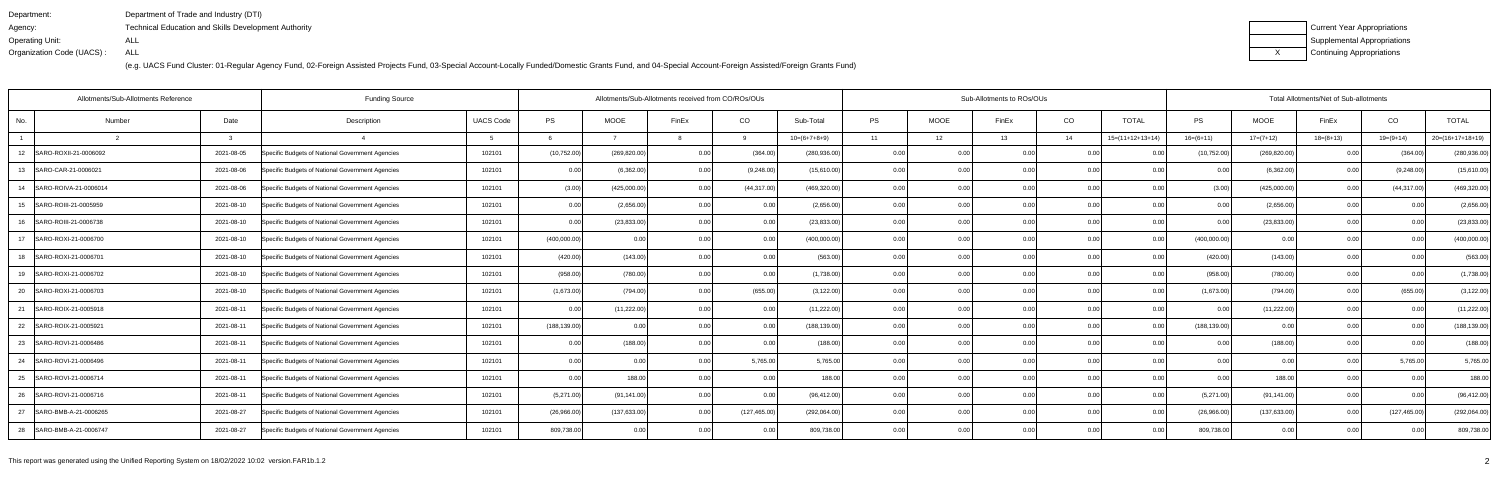| Department:               | Department of Trade and Industry (DTI)               |
|---------------------------|------------------------------------------------------|
| Agency:                   | Technical Education and Skills Development Authority |
| Operating Unit:           | ALL                                                  |
| Organization Code (UACS): | ALL                                                  |

| Current Year Appropriations |
|-----------------------------|
| Supplemental Appropriations |
| Continuing Appropriations   |

| Allotments/Sub-Allotments Reference<br><b>Funding Source</b> |            |                                                  |                  |               |                | Allotments/Sub-Allotments received from CO/ROs/OUs |                |                |       |      | Sub-Allotments to ROs/OUs |                |                    | Total Allotments/Net of Sub-allotments |                |             |                |                    |  |  |
|--------------------------------------------------------------|------------|--------------------------------------------------|------------------|---------------|----------------|----------------------------------------------------|----------------|----------------|-------|------|---------------------------|----------------|--------------------|----------------------------------------|----------------|-------------|----------------|--------------------|--|--|
| No.<br>Number                                                | Date       | Description                                      | <b>UACS Code</b> | PS            | MOOE           | FinEx                                              | CO             | Sub-Total      | PS    | MOOE | FinEx                     | CO             | <b>TOTAL</b>       | PS                                     | MOOE           | FinEx       | CO             | <b>TOTAL</b>       |  |  |
|                                                              | -3         |                                                  |                  |               |                |                                                    | 9              | $10=(6+7+8+9)$ | 11    | 12   | 13                        | 14             | $15=(11+12+13+14)$ | $16=(6+11)$                            | $17=(7+12)$    | $18=(8+13)$ | $19=(9+14)$    | $20=(16+17+18+19)$ |  |  |
| 29<br>SARO-BMB-A-21-0007208                                  | 2021-08-27 | Specific Budgets of National Government Agencies | 102101           | 340,106.00    | 0.00           | 0.00                                               | 0.0(           | 340,106.00     | 0.00  |      | 0.00                      | 0.0            |                    | 340,106.00                             | 0.00           | 0.00        | 0.0            | 340,106.00         |  |  |
| SARO-BMB-A-21-0007246<br>30                                  | 2021-08-27 | Specific Budgets of National Government Agencies | 102101           | 1,900,668.00  | 0.00           | 0.00                                               | 0.00           | 1,900,668.00   | 0.00  | 0.00 | 0.00                      | 0.00           | 0.00               | 1,900,668.00                           | 0.00           | 0.00        | 0.00           | 1,900,668.00       |  |  |
| 31<br>SARO-ROX-21-0006584                                    | 2021-08-27 | Specific Budgets of National Government Agencies | 102101           | 0.00          | (113.00)       | 0.00                                               | 0.00           | (113.00)       | 0.00  | 0.00 | 0.00                      | 0.00           | 0.00               | 0.00                                   | (113.00)       | 0.00        | 0.00           | (113.00)           |  |  |
| 32<br>SARO-ROX-21-0006717                                    | 2021-08-27 | Specific Budgets of National Government Agencies | 102101           | (55, 349.00)  | 0.00           | 0 <sub>0</sub>                                     | (750.00)       | (56,099.00)    | 0.00  | 0.00 | 0.00                      | 0.0            | 0.00               | (55,349.00)                            | 0.00           | 0.00        | (750.00)       | (56,099.00)        |  |  |
| 33<br>SARO-ROX-21-0006718                                    | 2021-08-27 | Specific Budgets of National Government Agencies | 102101           | (290.00)      | 0.00           | 0.00                                               | 0.00           | (290.00)       | 0.00  | 0.00 | 0.00                      | 0.00           | 0.00               | (290.00)                               | 0.00           | 0.00        | 0.00           | (290.00)           |  |  |
| 34<br>SARO-ROXIII-21-0007181                                 | 2021-08-27 | Specific Budgets of National Government Agencies | 102101           | 0.00          | (1,334,000.00) | 0.00                                               | 0.00           | (1,334,000.00) | 0.001 | 0.00 | ი იი                      | 0.0            | 0.00               | 0.00                                   | (1,334,000.00) | 0.00        | 0 <sub>0</sub> | (1,334,000.00)     |  |  |
| 35<br>SARO-ROVIII-21-0006160                                 | 2021-09-14 | Specific Budgets of National Government Agencies | 102101           | 0.00          | (1,648.00)     | 0.00                                               | 0.00           | (1,648.00)     | 0.00  | 0.00 | 0.00                      | 0.00           | 0.00               | 0.00                                   | (1,648.00)     | 0.00        | 0.00           | (1,648.00)         |  |  |
| 36<br>SARO-ROXIII-21-0006015                                 | 2021-09-14 | Specific Budgets of National Government Agencies | 102101           | 0.00          | (23, 514.00)   | 0.00                                               | 0.00           | (23, 514.00)   | 0.001 | 0.00 | 0.00                      | 0.0            | 0.00               | 0.00                                   | (23,514.00)    | 0.00        | 0.0(           | (23, 514.00)       |  |  |
| 37<br>SARO-ROXIII-21-0006017                                 | 2021-09-14 | Specific Budgets of National Government Agencies | 102101           | 0.00          | (163.00)       | 0 <sub>0</sub>                                     | 0.00           | (163.00)       | 0.00  | 0.00 | n nn                      | 0.0            | 0.00               | 0.00                                   | (163.00)       | 0.00        | 0 <sub>0</sub> | (163.00)           |  |  |
| 38<br>SARO-ROXIII-21-0006018                                 | 2021-09-14 | Specific Budgets of National Government Agencies | 102101           | 0.00          | (8,835.00)     | 0.00                                               | 0.00           | (8,835.00)     | 0.00  | 0.00 | 0.00                      | 0.00           | 0.00               | 0.00                                   | (8,835.00)     | 0.00        | 0.00           | (8,835.00)         |  |  |
| 39<br>SARO-BMB-A-21-0008011                                  | 2021-09-22 | Specific Budgets of National Government Agencies | 102101           | 2,878,397.00  | 0.00           |                                                    | 0.00           | 2,878,397.00   | 0.00  | 0.00 |                           | 0.0            |                    | 2,878,397.00                           | 0.00           | 0.00        | 0 <sub>0</sub> | 2,878,397.00       |  |  |
| 40<br>SARO-BMB-A-21-000808                                   | 2021-09-22 | Specific Budgets of National Government Agencies | 102101           | 542,389.00    | 0.00           | 0.00                                               | 0.00           | 542,389.00     | 0.00  | 0.00 | 0.00                      | 0.00           | 0.00               | 542,389.00                             | 0.00           | 0.00        | 0.00           | 542,389.00         |  |  |
| 41<br>SARO-BMB-A-21-0008475                                  | 2021-09-28 | Specific Budgets of National Government Agencies | 102101           | 2,417,396.00  | 0.00           | 0.00                                               | 0.00           | 2,417,396.00   | 0.00  | 0.00 | 0.00                      | 0.00           | 0.00               | 2,417,396.00                           | 0.00           | 0.00        | 0.00           | 2,417,396.00       |  |  |
| SARO-BMB-A-21-0010638<br>42                                  | 2021-11-10 | Specific Budgets of National Government Agencies | 102101           | 1,445,070.00  | 0.00           | 0.00                                               | 0.00           | 1,445,070.00   | 0.00  | 0.00 | n nn                      | 0.0            | 0.00               | 1,445,070.00                           | 0.00           | 0.00        | 0.0(           | 1,445,070.00       |  |  |
| 43 SARO-BMB-A-21-0013486                                     | 2021-12-17 | Specific Budgets of National Government Agencies | 102101           | 40,508,712.00 | 0.00           | 0.00                                               | 0.00           | 40,508,712.00  | 0.00  | 0.00 | 0.00                      | 0.00           | 0.00               | 40,508,712.00                          | 0.00           | 0.00        | 0.00           | 40,508,712.00      |  |  |
| SARO-BMB-A-21-0013801<br>44                                  | 2021-12-28 | Specific Budgets of National Government Agencies | 102101           | 827,420.00    | 0.00           | 0.00                                               | 0 <sub>0</sub> | 827,420.00     | 0.00  | 0.00 |                           | 0 <sub>0</sub> |                    | 827,420.00                             | 0.00           | 0.00        | 0 <sub>0</sub> | 827,420.00         |  |  |
| Sub-TotaL                                                    |            |                                                  |                  | 53,514,592.00 | (2,341,913.00) | 0 <sub>0</sub>                                     | (185, 499.00)  | 50,987,180.00  | 0.00  | 0.00 | 0.00                      |                | 0.00               | 53,514,592.00                          | (2,341,913.00) | 0.00        | (185, 499.00)  | 50,987,180.00      |  |  |
| B. Balance From GAA/SARO/Sub-Allotment(Prior Year)           |            |                                                  |                  | 4,999,416.30  | 113,862,095.88 | 0.00                                               | 2,051,599.76   | 120,913,111.94 | 0.001 | 0.00 | 0.00                      |                | 0.00               | 4,999,416.30                           | 113,862,095.88 | 0.00        | 2,051,599.76   | 120,913,111.94     |  |  |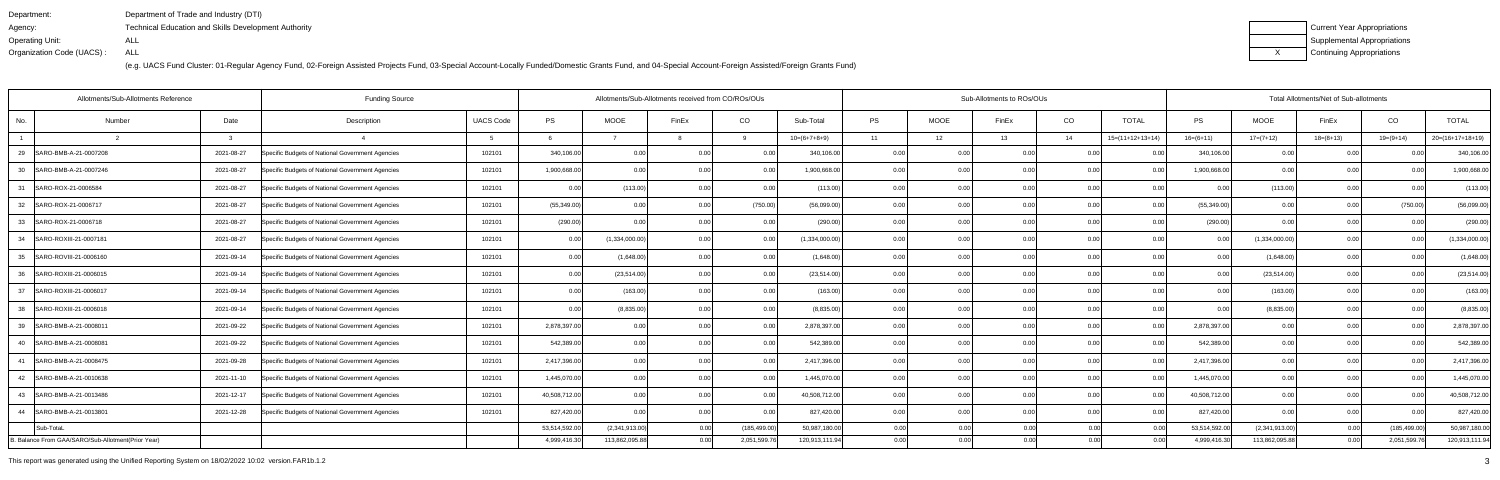| Department:               | Department of Trade and Industry (DTI)               |
|---------------------------|------------------------------------------------------|
| Agency:                   | Technical Education and Skills Development Authority |
| Operating Unit:           | ALL                                                  |
| Organization Code (UACS): | ALL                                                  |

| Current Year Appropriations |
|-----------------------------|
| Supplemental Appropriations |
| Continuing Appropriations   |

| <b>Funding Source</b><br>Allotments/Sub-Allotments Reference                  |            |                                                  |                  |            | Allotments/Sub-Allotments received from CO/ROs/OUs |                |                |                |       |      | Sub-Allotments to ROs/OUs |      |                    | Total Allotments/Net of Sub-allotments |              |             |                |                    |  |
|-------------------------------------------------------------------------------|------------|--------------------------------------------------|------------------|------------|----------------------------------------------------|----------------|----------------|----------------|-------|------|---------------------------|------|--------------------|----------------------------------------|--------------|-------------|----------------|--------------------|--|
| No.<br>Number                                                                 | Date       | Description                                      | <b>UACS Code</b> | PS         | MOOE                                               | FinEx          | CO             | Sub-Total      | PS    | MOOE | FinEx                     | CO   | <b>TOTAL</b>       | PS                                     | MOOE         | FinEx       | CO             | <b>TOTAL</b>       |  |
|                                                                               |            |                                                  |                  |            |                                                    |                | 9              | $10=(6+7+8+9)$ | 11    | 12   | 13                        | 14   | $15=(11+12+13+14)$ | $16=(6+11)$                            | $17=(7+12)$  | $18=(8+13)$ | $19=(9+14)$    | $20=(16+17+18+19)$ |  |
| 45<br>GAR0 FY 2020                                                            | 2020-01-01 | Specific Budgets of National Government Agencies | 102101           | 0.00       | 3,593,597.83                                       | 0.00           | 0.00           | 3,593,597.83   | 0.00  | 0.0  | 0.00                      | 0.0  | 0 <sub>0</sub>     | 0.00                                   | 3,593,597.83 | 0.00        | 0 <sub>0</sub> | 3,593,597.83       |  |
| 46 GARO FY 2020                                                               | 2020-01-01 | Specific Budgets of National Government Agencies | 102101           | 55,349.00  | 1,509,213.59                                       | 0.00           | 0.00           | 1,564,562.59   | 0.00  | 0.00 | 0.00                      | 0.00 | 0.00               | 55,349.00                              | 1,509,213.59 | 0.00        | 0.00           | 1,564,562.59       |  |
| <b>GARO FY 2020</b><br>47                                                     | 2020-01-01 | Retirement and Life Insurance Premiums           | 102102           | 191.40     | 0 <sub>0</sub>                                     | 0.00           | 0.00           | 191.40         | 0.001 | 0.00 | 0.OC                      | 0.0  | 0.00               | 191.40                                 | 0.00         | 0.00        | 0 <sub>0</sub> | 191.40             |  |
| 48 GARO 2020                                                                  | 2020-01-03 | Specific Budgets of National Government Agencies | 102101           | 0.00       | 354,131.44                                         | 0.00           | 0.00           | 354,131.44     | 0.00  | 0.00 | 0.00                      | 0.00 | 0.00               | 0.00                                   | 354,131.44   | 0.00        | 0.00           | 354,131.44         |  |
| GAA R.A. No. 11465<br>49                                                      | 2020-01-06 | Specific Budgets of National Government Agencies | 102101           | 0.00       | 8,029.00                                           | 0 <sub>0</sub> | 0.00           | 8,029.00       | 0.00  | 0.00 |                           | 0.0  | 0.00               | 0.00                                   | 8,029.00     | 0.00        | 0 <sub>0</sub> | 8,029.00           |  |
| 50<br>GAA FY 2020 R.A. No. 11465                                              | 2020-01-06 | Specific Budgets of National Government Agencies | 102101           | 43,369.90  | 2,088.46                                           |                | 0.00           | 45,458.36      | 0.00  | 0.00 | n nc                      | 0.00 | 0.00               | 43,369.90                              | 2,088.46     | 0.00        | 0 <sub>0</sub> | 45,458.36          |  |
| GAA FY 2020 R.A. No. 11465<br>51                                              | 2020-01-06 | Specific Budgets of National Government Agencies | 102101           | 918.96     | 311,135.50                                         | 0 <sub>0</sub> | 0.00           | 312,054.46     | 0.00  | 0.00 | 0.00                      | 0.00 | 0.00               | 918.96                                 | 311,135.50   | 0.00        | 0.00           | 312,054.46         |  |
| 52 GAA FY 2020 RA No. 11465                                                   | 2020-01-06 | Specific Budgets of National Government Agencies | 102101           | 0.00       | 431,356.78                                         | 0 <sub>0</sub> | 0.00           | 431,356.78     | 0.001 | 0.00 | n nr                      | 0.0  | 0.00               | 0.00                                   | 431,356.78   | 0.00        | 0 <sub>0</sub> | 431,356.78         |  |
| 53 GAA R.A. No. 11465                                                         | 2020-01-06 | Specific Budgets of National Government Agencies | 102101           | 4.38       | 0.00                                               | 0.00           | 0.00           | 4.38           | 0.001 | 0.00 | 0.00                      | 0.00 | 0.00               | 4.38                                   | 0.00         | 0.00        | 0.0(           | 4.38               |  |
| 54 R.A. No. 11465 GAA                                                         | 2020-01-06 | Specific Budgets of National Government Agencies | 102101           | 0.00       | 3,844,589.59                                       | 0.00           | 0.00           | 3,844,589.59   | 0.001 | 0.00 | 0.OC                      | 0.00 | 0.00               | 0.OC                                   | 3,844,589.59 | 0.00        | 0.00           | 3,844,589.59       |  |
| 55 RA 11465                                                                   | 2020-01-06 | Specific Budgets of National Government Agencies | 102101           | 325,917.27 | 0.00                                               | 0.00           | 0.00           | 325,917.27     | 0.00  | 0.00 | 0.00                      | 0.00 | 0.00               | 325,917.27                             | 0.00         | 0.00        | 0.00           | 325,917.27         |  |
| 56<br>RA11465                                                                 | 2020-01-06 | Specific Budgets of National Government Agencies | 102101           | 0.00       | 113.65                                             | 0 <sub>0</sub> | 0.00           | 113.65         | 0.00  | 0.00 | 0.OC                      | 0.0  | 0.00               | 0.00                                   | 113.65       | 0.00        | 0 <sub>0</sub> | 113.65             |  |
| Comprehensive Release per Annes A and A-1 of NBC No. 578<br>57<br>FY 2020 GAA | 2020-01-17 | Specific Budgets of National Government Agencies | 102101           | 0.00       | 3,371,206.97                                       | 0.00           | 0.00           | 3,371,206.97   | 0.00  | 0.00 | 0.00                      | 0.0  | 0.00               | 0.00                                   | 3,371,206.97 | 0.00        | 0.0(           | 3,371,206.97       |  |
| Comprehensive Release Per Annex A AND A-1 OF NBC 578<br>58                    | 2020-01-17 | Specific Budgets of National Government Agencies | 102101           | 0.00       | 3,146,866.02                                       | 0.00           | 0.00           | 3,146,866.02   | 0.00  | 0.00 | 0.00                      | 0.00 | 0.00               | 0.00                                   | 3,146,866.02 | 0.00        | 0.00           | 3,146,866.02       |  |
| COMPREHENSIVE RELEASE PER ANNEX A AND A-1 OF<br>59<br><b>NBC 578</b>          | 2020-01-17 | Specific Budgets of National Government Agencies | 102101           | 0.00       | 306,464.66                                         | 0.00           | 0.00           | 306,464.66     | 0.00  | 0.00 |                           | 0.0  | 0.00               |                                        | 306,464.66   | 0.00        | 0 <sub>0</sub> | 306,464.66         |  |
| COMPREHENSIVE RELEASE PER ANNEX A AND A-1 OF<br>60<br>NBC NO 578              | 2020-01-17 | Specific Budgets of National Government Agencies | 102101           | 220,214.80 | 660,016.84                                         | 0.00           | 0.00           | 880,231.64     | 0.001 | 0.00 | n nr                      | 0.00 | 0.00               | 220,214.80                             | 660,016.84   | 0.00        | 0 <sub>0</sub> | 880,231.64         |  |
| COMPREHENSIVE RELEASE PER ANNEX A AND A-1 OF<br><b>NBC NO. 578</b><br>61      | 2020-01-17 | Specific Budgets of National Government Agencies | 102101           | 0.00       | 23,971.40                                          | 0.00           | 0 <sub>0</sub> | 23,971.40      | 0.00  | 0.00 | n nr                      | 0.00 | 0.00               |                                        | 23,971.40    | 0.00        | 0.00           | 23,971.40          |  |

This report was generated using the Unified Reporting System on 18/02/2022 10:02 version.FAR1b.1.2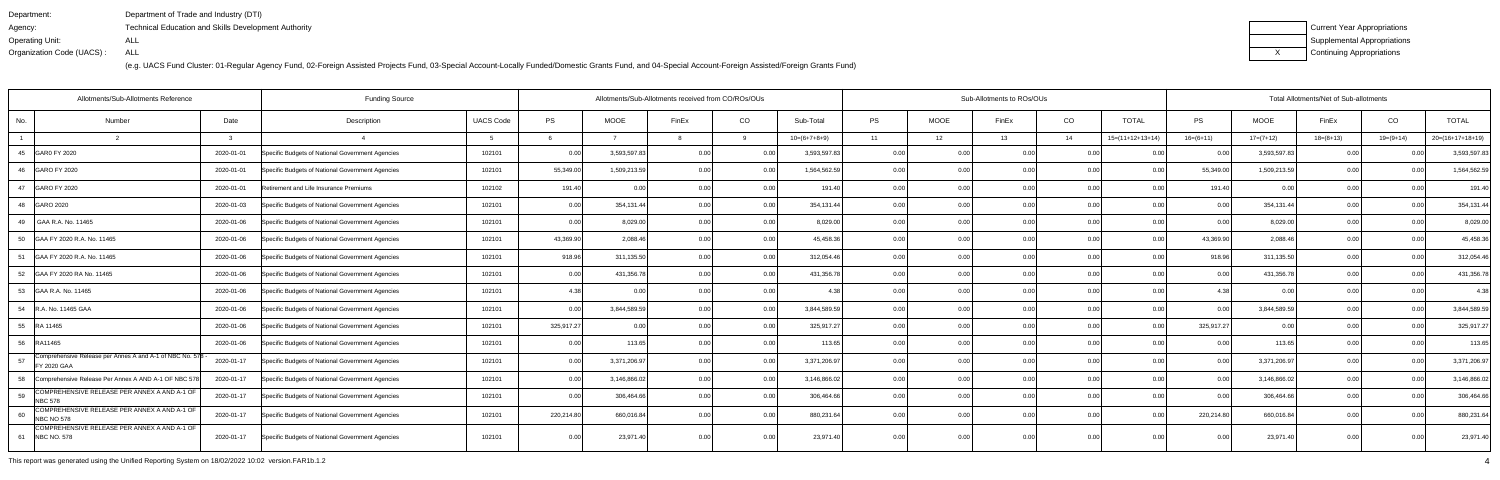| Department:               | Department of Trade and Industry (DTI)                      |
|---------------------------|-------------------------------------------------------------|
| Agency:                   | <b>Technical Education and Skills Development Authority</b> |
| Operating Unit:           | ALL                                                         |
| Organization Code (UACS): | ALL                                                         |

| Current Year Appropriations |
|-----------------------------|
| Supplemental Appropriations |
| Continuing Appropriations   |

| Allotments/Sub-Allotments Reference                                      | Allotments/Sub-Allotments received from CO/ROs/OUs |                                                  |                  |            |              |       |          | Sub-Allotments to ROs/OUs |           | Total Allotments/Net of Sub-allotments |       |      |                    |                |              |             |           |                    |
|--------------------------------------------------------------------------|----------------------------------------------------|--------------------------------------------------|------------------|------------|--------------|-------|----------|---------------------------|-----------|----------------------------------------|-------|------|--------------------|----------------|--------------|-------------|-----------|--------------------|
| Number<br>No.                                                            | Date                                               | Description                                      | <b>UACS Code</b> | <b>PS</b>  | <b>MOOE</b>  | FinEx | CO       | Sub-Total                 | <b>PS</b> | <b>MOOE</b>                            | FinEx | CO   | <b>TOTAL</b>       | <b>PS</b>      | <b>MOOE</b>  | FinEx       | CO        | <b>TOTAL</b>       |
|                                                                          | $\mathbf{R}$                                       |                                                  |                  |            |              |       | $\Omega$ | $10=(6+7+8+9)$            | 11        | 12                                     | 13    | 14   | $15=(11+12+13+14)$ | $16=(6+11)$    | $17=(7+12)$  | $18=(8+13)$ | 19=(9+14) | $20=(16+17+18+19)$ |
| COMPREHENSIVE RELEASE PER ANNEX A AND A-1 OF<br>62<br><b>NBC NO. 578</b> | 2020-01-17                                         | Specific Budgets of National Government Agencies | 102101           | 135.24     | 76,556.36    | 0.00  | 0.00     | 76,691.60                 | 0.00      | 0.00                                   | 0.00  | 0.00 | 0.00               | 135.24         | 76,556.36    | 0.00        | 0.00      | 76,691.60          |
| COMPREHENSIVE RELEASE PER ANNEX A AND A-1 OF<br>63<br><b>NBC NO. 578</b> | 2020-01-17                                         | Specific Budgets of National Government Agencies | 102101           | 0.00       | 8,835.00     | 0.00  | 0.00     | 8,835.00                  | 0.00      | 0.00                                   | 0.00  | 0.00 | 0.00               | 0 <sub>0</sub> | 8,835.00     | 0.00        | 0.00      | 8,835.00           |
| COMPREHENSIVE RELEASE PER ANNEX A AND A-1 OF<br>64<br><b>NBC NO. 578</b> | 2020-01-17                                         | Specific Budgets of National Government Agencies | 102101           | 61,318.00  | 419.42       | 0.00  | 0.00     | 61,737.42                 | 0.00      | 0.00                                   | 0.00  | 0.00 | 0.00               | 61,318.00      | 419.42       | 0.00        | 0.00      | 61,737.42          |
| 65<br>FY 2020 GAA                                                        | 2020-01-17                                         | Specific Budgets of National Government Agencies | 102101           | 34,121.00  | 91,141.00    | 0.00  | 0.00     | 125,262.00                | 0.00      | 0.00                                   | 0.001 | 0.00 | 0.001              | 34,121.00      | 91,141.00    | 0.00        | 0.00      | 125,262.00         |
| FY 2020 General Appropriation Act RA 11465<br>66                         | 2020-01-17                                         | Specific Budgets of National Government Agencies | 102101           | 0.00       | 2,656.40     | 0.00  | 0.00     | 2,656.40                  | 0.001     | 0.00                                   | 0.00  | 0.00 | 0.00               | 0.00           | 2,656.40     | 0.00        | 0.00      | 2,656.40           |
| 67<br>FY 2020 General Appropriations Act RA 11465                        | 2020-01-17                                         | Specific Budgets of National Government Agencies | 102101           | 0.00       | 2,472,198.40 | 0.00  | 0.00     | 2,472,198.40              | 0.00      | 0.00                                   | 0.00  | 0.00 | 0.00               | 0.00           | 2,472,198.40 | 0.0         | 0.00      | 2,472,198.40       |
| 68 FY 2020 General Appropriations Act RA 11465                           | 2020-01-17                                         | Specific Budgets of National Government Agencies | 102101           | 0.00       | 349,370.00   | 0.00  | 0.00     | 349,370.00                | 0.00      | 0.00                                   | 0.00  | 0.00 | 0.00               | 0 Q            | 349,370.00   | 0.00        | 0.00      | 349,370.00         |
| 69<br>SARO-ROX-20-0000507                                                | 2020-02-05                                         | Pension and Gratuity Fund                        | 102407           | 0.91       | 0.001        | 0.00  | 0.00     | 0.91                      | 0.00      | 0.00                                   | 0.00  | 0.00 | 0.00               | 0.91           | 0.00         | 0.00        | 0.00      | 0.91               |
| 70<br>BDC No. 02-024-2020A                                               | 2020-02-20                                         | Specific Budgets of National Government Agencies | 102101           | 0.00       | 72,000.00    | 0.00  | 0.00     | 72,000.00                 | 0.00      | 0.00                                   | 0.00  | 0.00 | 0.001              | 0 Q            | 72,000.00    | 0.00        | ი იი      | 72,000.00          |
| 71<br>BDC 02-029-2020 A                                                  | 2020-02-20                                         | Specific Budgets of National Government Agencies | 102101           | 0.00       | 64,500.00    | 0.00  | 0.00     | 64,500.00                 | 0.00 l    | 0.00                                   | 0.00  | 0.00 | 0.00               | 0.00           | 64,500.00    | 0.00        | 0.00      | 64,500.00          |
| 72<br>BDC No 02-021-2020A                                                | 2020-02-20                                         | Specific Budgets of National Government Agencies | 102101           | 0.00       | 72,000.00    | 0.00  | 0.00     | 72,000.00                 | 0.00      | 0.00                                   | 0.00  | 0.00 | 0.00               | 0.00           | 72,000.00    | 0.00        | 0.00      | 72,000.00          |
| 73<br>BDC No.02-2019-2020 A                                              | 2020-02-23                                         | Specific Budgets of National Government Agencies | 102101           | 0.00       | 47,879.00    | 0.00  | 0.00     | 47,879.00                 | 0.00      | 0.00                                   | 0.00  | 0.00 | 0.00               | 0 Q            | 47,879.00    | 0.0         |           | 47,879.00          |
| BDC 03-036-2020B<br>74                                                   | 2020-03-02                                         | Specific Budgets of National Government Agencies | 102101           | 0.00       | 200,000.00   | 0.00  | 0.00     | 200,000.00                | 0.00      | 0.00                                   | 0.00  | 0.00 | 0.00               | 0 <sub>0</sub> | 200,000.00   | 0.00        | 0.00      | 200,000.00         |
| BDC 03-054-2020 F<br>75                                                  | 2020-03-10                                         | Specific Budgets of National Government Agencies | 102101           | 0.00       | 425,000.00   | 0.00  | 0.00     | 425,000.00                | 0.00      | 0.00                                   | 0.00  | 0.00 | 0.001              | 0.00           | 425,000.00   | 0.00        | 0.00      | 425,000.00         |
| 76<br>BDC 03-056-2020 E                                                  | 2020-03-11                                         | Specific Budgets of National Government Agencies | 102101           | 0.00       | 200,000.00   | 0.00  | 0.00     | 200,000.00                | 0.00      | 0.00                                   |       | 0.00 | 0.001              |                | 200,000.00   | 0.00        |           | 200,000.00         |
| 77<br>SARO-ROX-20-0005381                                                | 2020-03-31                                         | Miscellaneous Personnel Benefits Fund            | 102406           | 400,000.00 | 0.00         | 0.OC  | 0.00     | 400,000.00                | 0.00      | 0.00                                   |       | 0.00 | 0.00               | 400,000.00     | 0.00         | 0.00        |           | 400,000.00         |
| 78<br>BDC 04-065-202 F                                                   | 2020-04-24                                         | Specific Budgets of National Government Agencies | 102101           | 0.01       | 0.001        | n nr  | 0.00     | 0.01                      | 0.00      | 0.00                                   | 0.00  | 0.00 | 0.00               |                | 0.00         | 0.00        |           | 0.01               |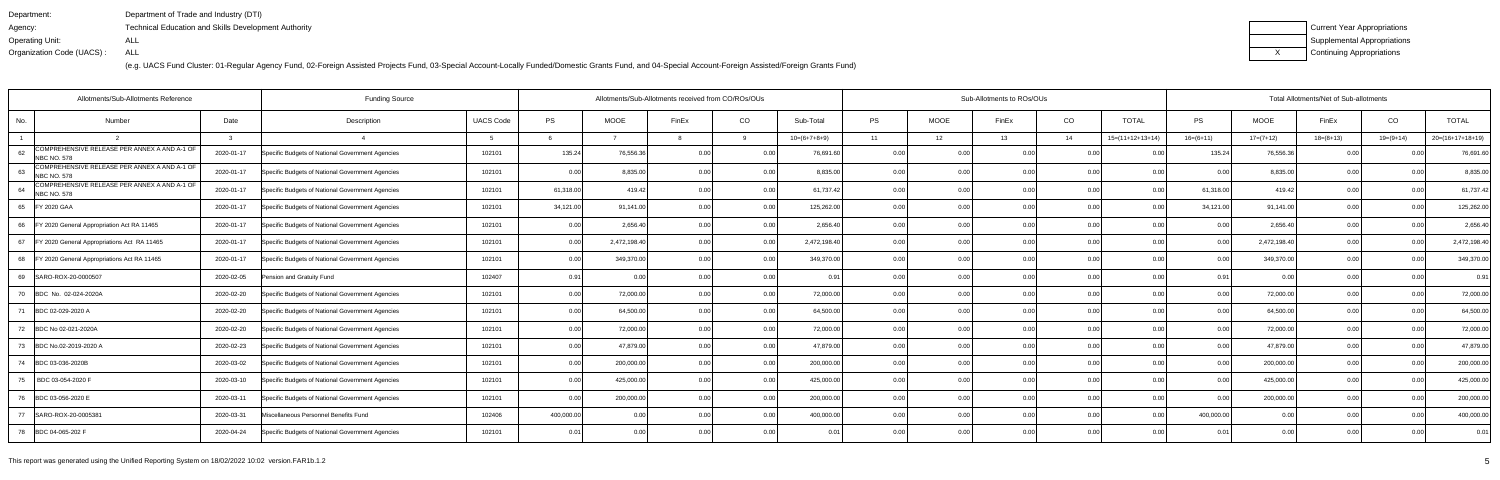| Department:               | Department of Trade and Industry (DTI)               |
|---------------------------|------------------------------------------------------|
| Agency:                   | Technical Education and Skills Development Authority |
| Operating Unit:           | ALL                                                  |
| Organization Code (UACS): | ALL                                                  |

| Current Year Appropriations |
|-----------------------------|
| Supplemental Appropriations |
| Continuing Appropriations   |

| Allotments/Sub-Allotments Reference |                                                                |                  | Allotments/Sub-Allotments received from CO/ROs/OUs |              |       |      |                | Sub-Allotments to ROs/OUs |             | Total Allotments/Net of Sub-allotments |      |                    |                |              |             |                |                    |
|-------------------------------------|----------------------------------------------------------------|------------------|----------------------------------------------------|--------------|-------|------|----------------|---------------------------|-------------|----------------------------------------|------|--------------------|----------------|--------------|-------------|----------------|--------------------|
| Number<br>No.                       | Date<br>Description                                            | <b>UACS Code</b> | <b>PS</b>                                          | <b>MOOE</b>  | FinEx | CO   | Sub-Total      | PS                        | <b>MOOE</b> | FinEx                                  | CO   | <b>TOTAL</b>       | <b>PS</b>      | MOOE         | FinEx       | CO             | <b>TOTAL</b>       |
| $\overline{2}$                      | $\mathcal{R}$                                                  |                  |                                                    |              |       |      | $10=(6+7+8+9)$ | 11                        | 12          | 13                                     | 14   | $15=(11+12+13+14)$ | $16=(6+11)$    | $17=(7+12)$  | $18=(8+13)$ | 19=(9+14)      | $20=(16+17+18+19)$ |
| SARO-ROIII-20-0011544<br>79         | 2020-06-17<br>Miscellaneous Personnel Benefits Fund            | 102406           | 137,334.00                                         | 0.00         | 0.00  | 0.00 | 137,334.00     | 0.00                      | 0.00        | 0.00                                   | 0.00 | 0.00               | 137,334.00     | 0.00         | 0.00        |                | 137,334.00         |
| 80<br>SARO-ROX-20-00011834          | 2020-06-19<br>Pension and Gratuity Fund                        | 102407           | 0.58                                               | 0.00         | 0.00  | 0.00 | 0.58           | 0.00                      | 0.00        | 0.00                                   | 0.00 | 0.001              | 0.58           | 0.00         | 0.00        |                | 0.58               |
| 81<br>SARO-ROX-20-00011943          | 2020-06-22<br>Pension and Gratuity Fund                        | 102407           | 0.22                                               | 0.00         | 0.00  | 0.00 | 0.22           | 0.00                      | 0.00        | 0.00                                   | 0.00 | 0.00               | 0.22           | 0.00         | 0.00        | 0.00           | 0.22               |
| BDC No. 07-005-2020 A<br>82         | 2020-07-10<br>Specific Budgets of National Government Agencies | 102101           | 0.00                                               | 648,895.00   | 0.00  | 0.00 | 648,895.00     | 0.00                      | 0.00        | 0.00                                   | 0.00 | 0.00               | 0.00           | 648,895.00   | 0.00        | 0.00           | 648,895.00         |
| BDC No. 07-028-2020 A<br>83         | 2020-07-10<br>Specific Budgets of National Government Agencies | 102101           | 0.00                                               | 1,411.20     | 0.00  | 0.00 | 1,411.20       | 0.00                      | 0.00        |                                        | 0.00 | 0.00               | 0 <sub>0</sub> | 1,411.20     | 0.0         | 0 <sub>0</sub> | 1,411.20           |
| BDC No. 07-033-2020 B<br>84         | 2020-07-10<br>Specific Budgets of National Government Agencies | 102101           | 0.00                                               | 1,289,610.00 | 0.00  | 0.00 | 1,289,610.00   | 0.00                      | 0.00        | 0.00                                   | 0.00 | 0.00               | 0 <sub>0</sub> | 1,289,610.00 | 0.00        | 0.00           | 1,289,610.00       |
| BDC 07-045-2020 B<br>85             | 2020-07-14<br>Specific Budgets of National Government Agencies | 102101           | 0.00                                               | 42,537.60    | 0.00  | 0.00 | 42,537.60      | 0.00                      | 0.00        | 0.00                                   | 0.00 | 0.00               | 0.00           | 42,537.60    | 0.00        | 0.00           | 42,537.60          |
| 86<br>BDC 07-008-2020 A             | 2020-07-20<br>Specific Budgets of National Government Agencies | 102101           | 0.00                                               | 3,427.20     | 0.00  | 0.00 | 3,427.20       | 0.00                      | 0.00        |                                        | 0.00 | 0.00               | 0 <sub>0</sub> | 3,427.20     | 0.00        | ი იი           | 3,427.20           |
| BDC NO. 07-007-2020 A<br>87         | 2020-07-20<br>Specific Budgets of National Government Agencies | 102101           | 0.00                                               | 812,560.80   | 0.00  | 0.00 | 812,560.80     | 0.00                      | 0.00        | n nn                                   | 0.00 | 0.001              | 0 <sub>0</sub> | 812,560.80   | 0.00        |                | 812,560.80         |
| SARO-ROX-20-00014362<br>88          | 2020-07-24<br>Pension and Gratuity Fund                        | 102407           | 0.75                                               | 0.00         | 0.00  | 0.00 | 0.75           | 0.00                      | 0.00        |                                        | 0.00 | 0.00               |                | 0.00         | 0.00        |                | 0.75               |
| 89<br>SARO ROIII-20-00014418        | 2020-07-30<br>Miscellaneous Personnel Benefits Fund            | 102406           | 1,447,610.49                                       | 0.00         | 0.00  | 0.00 | 1,447,610.49   | 0.00                      | 0.00        | 0.00                                   | 0.00 | 0.00               | 1,447,610.49   | 0.00         | 0.00        |                | 1,447,610.49       |
| 90<br>SARO-ROX-20-00014523          | 2020-08-05<br>Pension and Gratuity Fund                        | 102407           | 0.62                                               | 0.00         | 0.00  | 0.00 | 0.63           | 0.00                      | 0.00        | 0.00                                   | 0.00 | 0.001              | 0 6            | 0.00         | 0.00        | 0.00           | 0.62               |
| BDC 08-048 2020 C<br>91             | 2020-08-14<br>Specific Budgets of National Government Agencies | 102101           | 0.00                                               | 5,040.00     | 0.00  | 0.00 | 5,040.00       | 0.00                      | 0.00        |                                        | 0.00 | 0.001              | 0 <sub>0</sub> | 5,040.00     | 0.00        | 0.00           | 5,040.00           |
| 92 BDC No. 08-111-2020F             | 2020-08-17<br>Specific Budgets of National Government Agencies | 102101           | 0.00                                               | 90,000.00    | 0.00  | 0.00 | 90,000.00      | 0.00                      | 0.00        | 0.00                                   | 0.00 | 0.00               | 0.00           | 90,000.00    | 0.00        | 0.00           | 90,000.00          |
| 93<br>BDC No. 08-117-2020G          | 2020-08-27<br>Specific Budgets of National Government Agencies | 102101           | 0.00                                               | 9,700.00     | 0.00  | 0.00 | 9,700.00       | 0.00                      | 0.00        | 0.00                                   | 0.00 | 0.00               | 0 <sub>0</sub> | 9,700.00     | 0.00        | 0.00           | 9,700.00           |
| 94<br>BDC No. 08-009-2020 B         | 2020-08-30<br>Specific Budgets of National Government Agencies | 102101           | 0.00                                               | 91,930.10    | 0.00  | 0.00 | 91,930.10      | 0.00                      | 0.00        | 0.00                                   | 0.00 | 0.00               | 0 <sub>0</sub> | 91,930.10    | 0.00        | 0.00           | 91,930.10          |
| 95 BDC No. 08-113-2020 I            | Specific Budgets of National Government Agencies<br>2020-08-30 | 102101           | 0.00                                               | 8,540.00     | 0.00  | 0.00 | 8,540.00       | 0.00                      | 0.00        | 0.001                                  | 0.00 | 0.00               | 0.00           | 8,540.00     | 0.00        | 0.00           | 8,540.00           |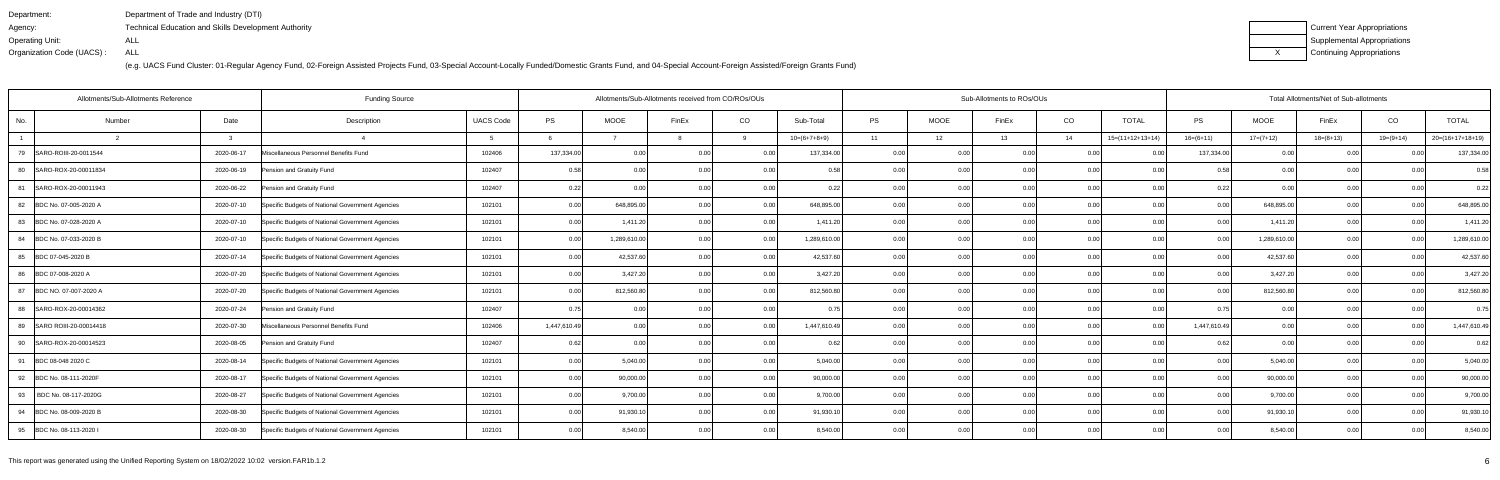| Department:               | Department of Trade and Industry (DTI)               |
|---------------------------|------------------------------------------------------|
| Agency:                   | Technical Education and Skills Development Authority |
| Operating Unit:           | ALL                                                  |
| Organization Code (UACS): | ALL                                                  |

| Current Year Appropriations |
|-----------------------------|
| Supplemental Appropriations |
| Continuing Appropriations   |

| <b>Funding Source</b><br>Allotments/Sub-Allotments Reference |        |            |                                                  |                  |            | Allotments/Sub-Allotments received from CO/ROs/OUs |                |             |                |           |             | Sub-Allotments to ROs/OUs |      |                    | Total Allotments/Net of Sub-allotments |             |                   |             |                    |  |  |
|--------------------------------------------------------------|--------|------------|--------------------------------------------------|------------------|------------|----------------------------------------------------|----------------|-------------|----------------|-----------|-------------|---------------------------|------|--------------------|----------------------------------------|-------------|-------------------|-------------|--------------------|--|--|
| No.                                                          | Number | Date       | Description                                      | <b>UACS Code</b> | PS         | MOOE                                               | FinEx          | CO          | Sub-Total      | <b>PS</b> | <b>MOOE</b> | FinEx                     | CO   | <b>TOTAL</b>       | PS                                     | <b>MOOE</b> | FinEx             | CO          | <b>TOTAL</b>       |  |  |
|                                                              |        |            |                                                  |                  |            |                                                    |                | <b>Q</b>    | $10=(6+7+8+9)$ | 11        | 12          | 13                        | 14   | $15=(11+12+13+14)$ | $16=(6+11)$                            | $17=(7+12)$ | $18=(8+13)$       | $19=(9+14)$ | $20=(16+17+18+19)$ |  |  |
| 96<br>BDC 09-017-2020 A                                      |        | 2020-09-23 | Specific Budgets of National Government Agencies | 102101           | 0.00       | 186,480.00                                         |                | 0.00        | 186,480.00     | 0.00      | 0.00        | 0 <sub>0</sub>            | 0.0  |                    | 0.00 <sub>1</sub>                      | 186,480.00  | 0.00              |             | 186,480.00         |  |  |
| 97<br>BDC 09-159-2020 J                                      |        | 2020-09-23 | Specific Budgets of National Government Agencies | 102101           | 0.00       |                                                    |                | 750.00      | 750.00         | 0.00      | 0.00        |                           | 0.00 | 0.00               |                                        | 0.00        | 0.00              | 750.00      | 750.00             |  |  |
| 99<br>BDC No. 09-014-2020A                                   |        | 2020-09-23 | Specific Budgets of National Government Agencies | 102101           | 0.00       | 327,874.00                                         |                | 80,000.00   | 407,874.00     | 0.00      | 0.00        |                           | 0.00 | 0.00               | 0.00                                   | 327,874.00  | 0.00              | 80,000.00   | 407,874.00         |  |  |
| 100<br>BDC No. 09-152-2020 I                                 |        | 2020-09-30 | Specific Budgets of National Government Agencies | 102101           | 0.00       | 0.00                                               |                | 80,000.00   | 80,000.00      | 0.00      | 0.00        | 0.00                      | 0.00 | 0.00               | 0.001                                  | 0.00        | 0.00              | 80,000.00   | 80,000.00          |  |  |
| 101<br>BDC No. 9-155-2020 M                                  |        | 2020-09-30 | Specific Budgets of National Government Agencies | 102101           | 0.00       | 0.00                                               |                | 700.0       | 700.00         | 0.00      | 0.00        |                           | 0.0  | 0.00               |                                        | 0.00        |                   | 700.00      | 700.00             |  |  |
| 102 09-157-2020P                                             |        | 2020-09-30 | Specific Budgets of National Government Agencies | 102101           | 0.00       | 0.00                                               |                | 6,574.00    | 6,574.00       | 0.00      | 0.00        |                           | 0.0  | 0.00               | n nc                                   | 0.00        | 0.00              | 6,574.00    | 6,574.00           |  |  |
| 103 BDC No. 09-131-2020 J                                    |        | 2020-09-30 | Specific Budgets of National Government Agencies | 102101           | 0.00       | 10,000.00                                          |                | 0.00        | 10,000.00      | 0.00      | 0.00        | 0.00                      | 0.00 | 0.00               | 0.00                                   | 10,000.00   | 0.00              | 0.00        | 10,000.00          |  |  |
| 104 BDC NO. 09-149-2020 M                                    |        | 2020-09-30 | Specific Budgets of National Government Agencies | 102101           | 0.00       |                                                    |                | 1,000.00    | 1,000.00       | 0.00      | 0.00        |                           | 0.0  | 0.00               |                                        | 0.00        | 0 <sub>0</sub>    | 1,000.0     | 1,000.00           |  |  |
| 105 BDC No. 09-151-2020                                      |        | 2020-09-30 | Specific Budgets of National Government Agencies | 102101           | 0.00       | 0.00                                               |                | 1,682.00    | 1,682.00       | 0.00      | 0.00        | 0.00                      | 0.00 | 0.00               | 0.00                                   | 0.00        | 0.00              | 1,682.00    | 1,682.00           |  |  |
| 106 BDC NO. 09-168-2020 N                                    |        | 2020-09-30 | Specific Budgets of National Government Agencies | 102101           | 0.00       | 0.00                                               | 0.00           | 410.00      | 410.00         | 0.00      | 0.00        | 0.00                      | 0.00 | 0.00               | 0.001                                  | 0.00        | 0.00              | 410.00      | 410.00             |  |  |
| 107   BDC No. 10-171-2020 J                                  |        | 2020-10-02 | Specific Budgets of National Government Agencies | 102101           | 0.00       | 0.00                                               | 0.00           | 244,267.36  | 244,267.36     | 0.00      | 0.00        | 0.00                      | 0.00 | 0.00               | 0.00                                   | 0.00        | 0.00              | 244,267.3   | 244,267.36         |  |  |
| 108   BDC No. 10-174-2020 N                                  |        | 2020-10-02 | Specific Budgets of National Government Agencies | 102101           | 0.00       | 0.00                                               |                | 2,000.00    | 2,000.00       | 0.00      | 0.00        | 0.00                      | 0.00 | 0.00               |                                        | 0.00        | 0.00              | 2,000.0     | 2,000.00           |  |  |
| 109<br>SARO-ROIVA-20-0016456                                 |        | 2020-10-02 | Miscellaneous Personnel Benefits Fund            | 102406           | 136,533.73 | 0.00                                               | 0 <sub>0</sub> | 0.00        | 136,533.73     | 0.00      | 0.00        | 0 Q                       | 0.00 | 0.00               | 136.533.73                             | 0.00        | 0.00              | 0.00        | 136,533.73         |  |  |
| 110 BDC No. 10-166-2020 G                                    |        | 2020-10-02 | Specific Budgets of National Government Agencies | 102101           | 0.00       | 0.00                                               | 0.00           | 9,248.00    | 9,248.00       | 0.00      | 0.00        | 0.00                      | 0.00 | 0.00               | 0.00 <sub>1</sub>                      | 0.00        | 0.00              | 9,248.00    | 9,248.00           |  |  |
| 111 BDC No. 10-170-2020                                      |        | 2020-10-02 | Specific Budgets of National Government Agencies | 102101           | 0.00       | 0.00                                               |                | 1,100,000.0 | 1,100,000.00   | 0.00      | 0.00        | ი იი                      | 0.00 | 0.00               | 0.00                                   | 0.00        | 0 <sub>0</sub>    | 1,100,000.0 | 1,100,000.00       |  |  |
| 112 SARO # 10-176-2020R                                      |        | 2020-10-02 | Specific Budgets of National Government Agencies | 102101           | 0.00       | 0.00                                               |                | 124,604.00  | 124,604.00     | 0.00      | 0.00        | n nn                      | 0.00 | 0.00               | 0. OO                                  | 0.00        | 0.00              | 124,604.00  | 124,604.00         |  |  |
| 113 BDC 10-028-2020 B                                        |        | 2020-10-08 | Specific Budgets of National Government Agencies | 102101           | 0.00       | 29,131.20                                          | 0.00           | 0.001       | 29,131.20      | 0.00      | 0.00        | 0.00                      | 0.00 | 0.00               | 0.00 <sub>1</sub>                      | 29,131.20   | 0.00 <sub>1</sub> | 0.00        | 29,131.20          |  |  |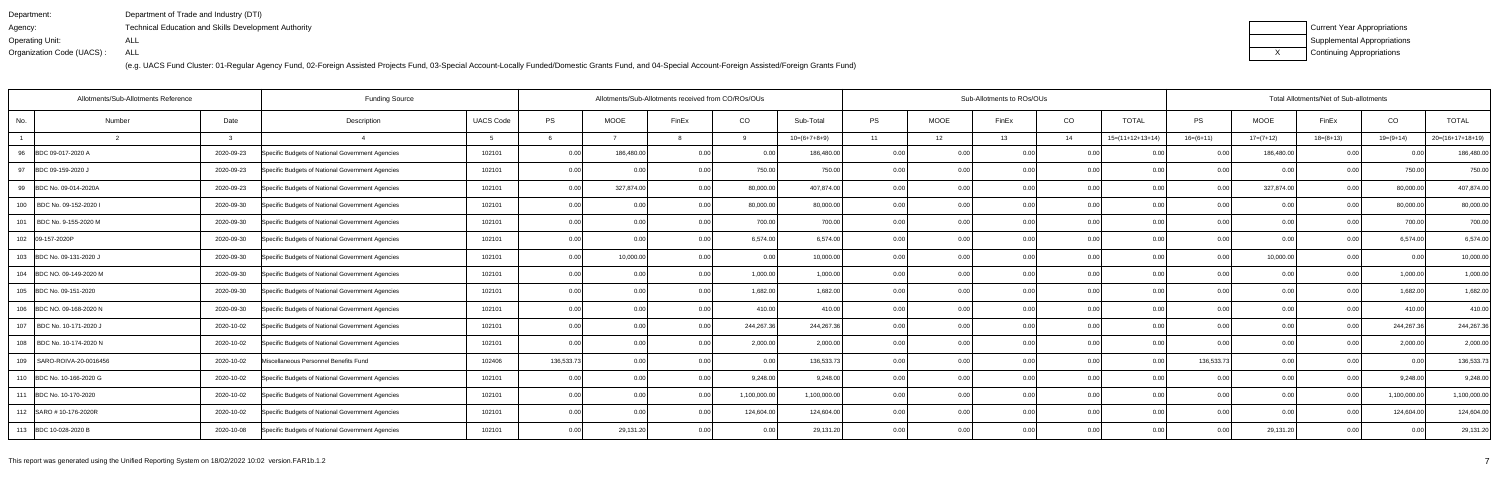| Department:               | Department of Trade and Industry (DTI)                      |
|---------------------------|-------------------------------------------------------------|
| Agency:                   | <b>Technical Education and Skills Development Authority</b> |
| Operating Unit:           | ALL                                                         |
| Organization Code (UACS): | ALL                                                         |

| Current Year Appropriations |
|-----------------------------|
| Supplemental Appropriations |
| Continuing Appropriations   |

| Allotments/Sub-Allotments Reference | Allotments/Sub-Allotments received from CO/ROs/OUs |                                                  |                  |              |              |       |      | Sub-Allotments to ROs/OUs |           | Total Allotments/Net of Sub-allotments |       |      |                    |                |              |             |             |                    |
|-------------------------------------|----------------------------------------------------|--------------------------------------------------|------------------|--------------|--------------|-------|------|---------------------------|-----------|----------------------------------------|-------|------|--------------------|----------------|--------------|-------------|-------------|--------------------|
| Number<br>No.                       | Date                                               | Description                                      | <b>UACS Code</b> | <b>PS</b>    | <b>MOOE</b>  | FinEx | CO   | Sub-Total                 | <b>PS</b> | <b>MOOE</b>                            | FinEx | CO   | <b>TOTAL</b>       | <b>PS</b>      | <b>MOOE</b>  | FinEx       | CO          | <b>TOTAL</b>       |
|                                     | $\Omega$                                           |                                                  |                  |              |              |       |      | $10=(6+7+8+9)$            | 11        | 12                                     | 13    | 14   | $15=(11+12+13+14)$ | $16= (6+11)$   | $17=(7+12)$  | $18=(8+13)$ | $19=(9+14)$ | $20=(16+17+18+19)$ |
| 114  BDC No. 10-0233-2020B          | 2020-10-08                                         | Specific Budgets of National Government Agencies | 102101           | 0.00         | 104,731.20   | 0.00  | 0.00 | 104,731.20                | 0.00      | 0.00                                   | 0.001 | 0.00 | 0.001              | 0.00           | 104,731.20   | 0.00        |             | 104,731.20         |
| 115 BDC No. 10-024-2020 B           | 2020-10-08                                         | Specific Budgets of National Government Agencies | 102101           | 0.00         | 1,504,560.00 | 0.00  | 0.00 | 1,504,560.00              | 0.00      | 0.00                                   | 0.00  | 0.00 | 0.00               | 0 <sub>0</sub> | 1,504,560.00 | 0.00        |             | 1,504,560.00       |
| 116 BDC No. 10-054-2020 C           | 2020-10-08                                         | Specific Budgets of National Government Agencies | 102101           | 0.00         | 765,761.40   | 0.00  | 0.00 | 765,761.40                | 0.00      | 0.00                                   | 0.00  | 0.00 | 0.00               | 0.00           | 765,761.40   | 0.00        | 0.00        | 765,761.40         |
| 117 BDC No. 10-031-2020C            | 2020-10-23                                         | Specific Budgets of National Government Agencies | 102101           | 0.00         | 17,640.00    | 0.00  | 0.00 | 17,640.00                 | 0.00      | 0.00                                   | 0.00  | 0.00 | 0.00               | 0.00           | 17,640.00    | 0.00        | 0.00        | 17,640.00          |
| 118 BDC No. 11-038-2020 C           | 2020-11-04                                         | Specific Budgets of National Government Agencies | 102101           | 0.00         | 272,879.60   | 0.00  | 0.00 | 272,879.60                | 0.00      | 0.00                                   | 0.00  | 0.00 | 0.00               | 0.0            | 272,879.60   | 0.0         | 0.00        | 272,879.60         |
| 119 BDC 11-052-2020 C               | 2020-11-10                                         | Specific Budgets of National Government Agencies | 102101           | 0.00         | 2,993,083.80 | 0.00  | 0.00 | 2,993,083.80              | 0.001     | 0.00                                   | 0.00  | 0.00 | 0.00               | 0.00           | 2,993,083.80 | 0.00        | 0.00        | 2,993,083.80       |
| 120 BDC No. 11-041-2020 D           | 2020-11-10                                         | Specific Budgets of National Government Agencies | 102101           | 0.00         | 468,892.32   | 0.00  | 0.00 | 468,892.32                | 0.00      | 0.00                                   | 0.001 | 0.00 | 0.00               | 0.00           | 468,892.32   | 0.00        | 0.00        | 468,892.32         |
| 121 BDC No. 11-04402929 D           | 2020-11-10                                         | Specific Budgets of National Government Agencies | 102101           | 0.00         | 1,060,317.00 | 0.00  | 0.00 | 1,060,317.00              | 0.00      | 0.00                                   | 0.00  | 0.00 | 0.00               | 0.00           | 1,060,317.00 | 0.00        | 0.00        | 1,060,317.00       |
| 122 BDC No. 11-047-2020D            | 2020-11-10                                         | Specific Budgets of National Government Agencies | 102101           | 0.00         | 734,839.00   | 0.00  | 0.00 | 734,839.00                | 0.001     | 0.00                                   | 0.00  | 0.00 | 0.00               | 0.00           | 734,839.00   | 0.00        | 0.00        | 734,839.00         |
| 123 BDC No. 11-048-2020 C           | 2020-11-10                                         | Specific Budgets of National Government Agencies | 102101           | 0.00         | 3,058,069.48 | 0.00  | 0.00 | 3,058,069.48              | 0.001     | 0.00                                   | 0.00  | 0.00 | 0.00               | 0.00           | 3,058,069.48 | 0.00        | 0.00        | 3,058,069.48       |
| 124 BDC 11-043-2020BC               | 2020-11-11                                         | Specific Budgets of National Government Agencies | 102101           | 0.00         | 51,307.20    | 0.00  | 0.00 | 51,307.20                 | 0.00      | 0.00                                   | 0.00  | 0.00 | 0.00               | 0.00           | 51,307.20    | 0.00        | 0.00        | 51,307.20          |
| 125 BDC 11-060-2020 D               | 2020-11-11                                         | Specific Budgets of National Government Agencies | 102101           | 0.00         | 55,339.20    | 0.00  | 0.00 | 55,339.20                 | 0.00      | 0.00                                   | 0.001 | 0.00 | 0.00               | 0 <sub>0</sub> | 55,339.20    | 0.00        | 0.00        | 55,339.20          |
| 126 BDC No. 11-057-2020E            | 2020-11-11                                         | Specific Budgets of National Government Agencies | 102101           | 0.00         | 28,324.80    | 0.00  | 0.00 | 28,324.80                 | 0.00      | 0.00                                   | 0.00  | 0.00 | 0.001              | 0 <sub>0</sub> | 28,324.80    | 0.00        | 0.00        | 28,324.80          |
| 127 SARO-ROV-20-0019389             | 2020-11-18                                         | Miscellaneous Personnel Benefits Fund            | 102406           | 1,907,052.16 | 0.00         | 0.00  | 0.00 | 1,907,052.16              | 0.00      | 0.00                                   | 0.00  | 0.00 | 0.00               | 1,907,052.16   | 0.00         | 0.00        | 0.00        | 1,907,052.16       |
| 128 BDC No. 11-042-2020 B           | 2020-11-29                                         | Specific Budgets of National Government Agencies | 102101           | 0.00         | 546,156.88   | 0.00  | 0.00 | 546,156.88                | 0.00      | 0.00                                   | 0.001 | 0.00 | 0.001              |                | 546,156.88   | 0.00        |             | 546,156.88         |
| 129<br>BDC No. 12-084-2020 D        | 2020-12-02                                         | Specific Budgets of National Government Agencies | 102101           | 0.00         | 61,129.31    | 0.OC  | 0.00 | 61,129.31                 | 0.00      | 0.00                                   |       | 0.00 | 0.00               |                | 61,129.31    | 0.00        |             | 61,129.31          |
| 130 BDC No. 12-002-2020 A           | 2020-12-02                                         | Section 11(b), Republic Act No. 11494            | 102414           | 0.00         | 150,595.20   | n nr  | 0.00 | 150,595.20                | 0.00      | 0.00                                   | 0.00  | 0.00 | 0.001              | 0.00           | 150,595.20   | 0.00        | በ በበ        | 150,595.20         |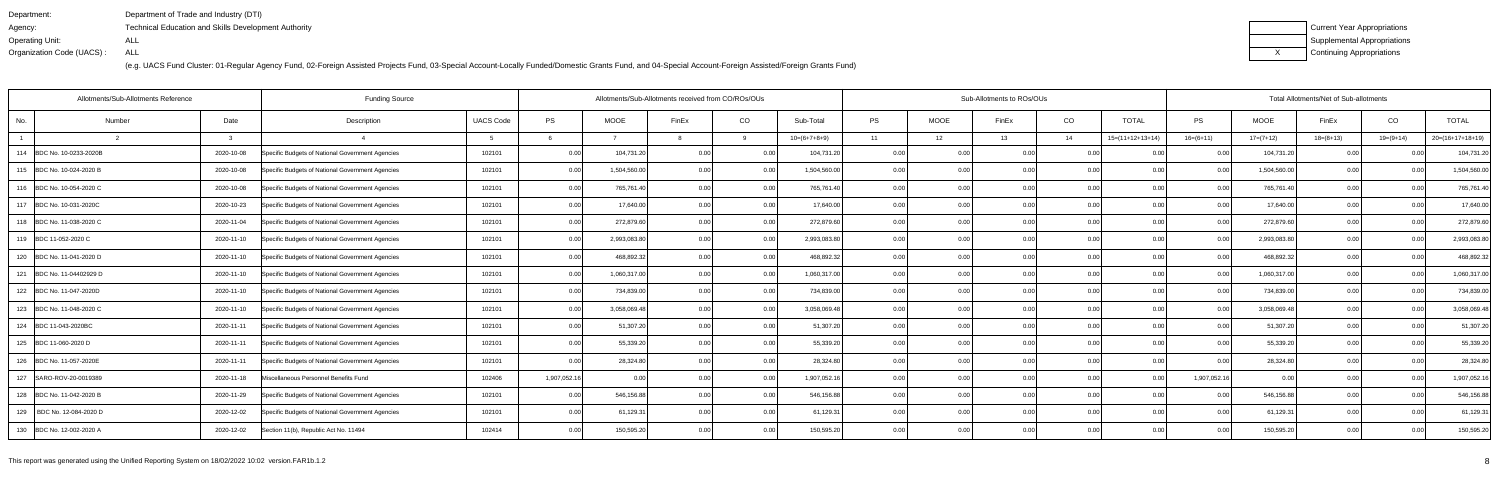| Department:               | Department of Trade and Industry (DTI)                      |
|---------------------------|-------------------------------------------------------------|
| Agency:                   | <b>Technical Education and Skills Development Authority</b> |
| Operating Unit:           | ALL                                                         |
| Organization Code (UACS): | ALL                                                         |

| Current Year Appropriations |
|-----------------------------|
| Supplemental Appropriations |
| Continuing Appropriations   |

| Allotments/Sub-Allotments Reference | Allotments/Sub-Allotments received from CO/ROs/OUs |                                                  |                  |           |              |       |            | Sub-Allotments to ROs/OUs |           | Total Allotments/Net of Sub-allotments |                   |      |                    |                |              |             |                |                    |
|-------------------------------------|----------------------------------------------------|--------------------------------------------------|------------------|-----------|--------------|-------|------------|---------------------------|-----------|----------------------------------------|-------------------|------|--------------------|----------------|--------------|-------------|----------------|--------------------|
| No.<br>Number                       | Date                                               | Description                                      | <b>UACS Code</b> | <b>PS</b> | <b>MOOE</b>  | FinEx | CO         | Sub-Total                 | <b>PS</b> | <b>MOOE</b>                            | FinEx             | CO   | <b>TOTAL</b>       | <b>PS</b>      | <b>MOOE</b>  | FinEx       | CO             | <b>TOTAL</b>       |
|                                     | $\mathbf{R}$                                       |                                                  |                  |           |              |       | $\alpha$   | $10=(6+7+8+9)$            | 11        | 12                                     | 13                | 14   | $15=(11+12+13+14)$ | $16=(6+11)$    | $17=(7+12)$  | $18=(8+13)$ | $19=(9+14)$    | $20=(16+17+18+19)$ |
| 131 BDC No. 12-007-2020 A           | 2020-12-02                                         | Section 11(b), Republic Act No. 11494            | 102414           | 0.00      | 6,593,860.00 | 0.00  | 0.00       | 6,593,860.00              | 0.00      | 0.00                                   | 0.00              | 0.00 | 0.00               | 0.00           | 6,593,860.00 | 0.00        |                | 6,593,860.00       |
| 132 BDC No. 12-076-2020 F           | 2020-12-02                                         | Specific Budgets of National Government Agencies | 102101           | 0.00      | 470,032.00   | 0.00  | 0.00       | 470,032.00                | 0.00      | 0.00                                   | 0.00              | 0.00 | 0.00               | 0.00           | 470,032.00   | 0.00        | 0.00           | 470,032.00         |
| 133 BDC No. 12-080-2020 F           | 2020-12-02                                         | Specific Budgets of National Government Agencies | 102101           | 0.00      | 806.40       | 0.00  | 0.00       | 806.40                    | 0.001     | 0.00                                   | 0.00              | 0.00 | 0.00               | 0.00           | 806.40       | 0.00        | 0.00           | 806.40             |
| 134 BDC No. 12-083-20201            | 2020-12-02                                         | Specific Budgets of National Government Agencies | 102101           | 0.00      | 245,207.21   | 0.00  | 0.00       | 245,207.21                | 0.00      | 0.00                                   | 0.00              | 0.00 | 0.00               | 0.00           | 245,207.21   | 0.00        | 0.00           | 245,207.21         |
| 135 BDC NO. 12-087-2020 G           | 2020-12-02                                         | Specific Budgets of National Government Agencies | 102101           | 0.00      | 460,685.96   | 0.00  | 0.00       | 460,685.96                | 0.00      | 0.00                                   | 0.00              | 0.00 | 0.00               | 0 Q            | 460,685.96   | 0.00        | 0 <sub>0</sub> | 460,685.96         |
| 136   BDC No. 12-050-2020 C         | 2020-12-03                                         | Specific Budgets of National Government Agencies | 102101           | 0.00      | 349,140.37   | 0.00  | 0.00       | 349,140.37                | 0.001     | 0.00                                   | 0.00              | 0.00 | 0.00               | 0.00           | 349,140.37   | 0.00        | 0.00           | 349,140.37         |
| 137 BDC 12-057-2020 D               | 2020-12-03                                         | Specific Budgets of National Government Agencies | 102101           | 0.00      | 397,060.07   | 0.00  | 0.00       | 397,060.07                | 0.00      | 0.00                                   | 0.00              | 0.00 | 0.00               | 0.00           | 397,060.07   | 0.00        | 0.00           | 397,060.07         |
| 138 BDC NO. 09-021-2020 C           | 2020-12-03                                         | Specific Budgets of National Government Agencies | 102101           | 0.00      | 590,540.00   | 0.00  | 0.00       | 590,540.00                | 0.00      | 0.00                                   | 0.00              | 0.00 | 0.00               | 0.00           | 590,540.00   | 0.00        |                | 590,540.00         |
| 139 BDC No. 12-052-2020F            | 2020-12-03                                         | Specific Budgets of National Government Agencies | 102101           | 0.00      | 293,703.37   | 0.00  | 0.00       | 293,703.37                | 0.001     | 0.00                                   | 0.00              | 0.00 | 0.001              | 0.00           | 293,703.37   | 0.00        | 0.00           | 293,703.37         |
| 140 BDC No. 12-053-2020 F           | 2020-12-03                                         | Specific Budgets of National Government Agencies | 102101           | 0.00      | 597,002.47   | 0.00  | 0.00       | 597,002.47                | 0.00      | 0.00                                   | 0.00              | 0.00 | 0.00               | 0.00           | 597,002.47   | 0.00        | 0.00           | 597,002.47         |
| 141 BDC No. 12-014-2020 B           | 2020-12-09                                         | Section 11(b), Republic Act No. 11494            | 102414           | 0.00      | 1,588,408.40 | 0.00  | 0.00       | 1,588,408.40              | 0.00      | 0.00                                   | 0.00              | 0.00 | 0.00               | 0 <sub>0</sub> | 1,588,408.40 | 0.00        |                | 1,588,408.40       |
| 142 BDC No. 12-021-2020 B           | 2020-12-09                                         | Section 11(b), Republic Act No. 11494            | 102414           | 0.00      | 457,895.00   | 0.00  | 0.00       | 457,895.00                | 0.00      | 0.00                                   | 0.00              | 0.00 | 0.00               |                | 457,895.00   | 0.0         | 0 <sub>0</sub> | 457,895.00         |
| 143 BDC No. 10-173-2020J            | 2020-12-10                                         | Specific Budgets of National Government Agencies | 102101           | 0.00      | 0.00         | 0.00  | 400,000.00 | 400,000.00                | 0.00      | 0.00                                   | 0.00              | 0.00 | 0.00               | 0.00           | 0.00         | 0.00        | 400,000.00     | 400,000.00         |
| 144   BDC No. 11-045-2020 C         | 2020-12-11                                         | Specific Budgets of National Government Agencies | 102101           | 0.00      | 734,812.00   | 0.OC  | 0.00       | 734,812.00                | 0.00      | 0.00                                   | 0.00              | 0.00 | 0.00               | 0.00           | 734,812.00   | 0.00        | 0.00           | 734,812.00         |
| 145 BDC 12-067-2020-E               | 2020-12-11                                         | Specific Budgets of National Government Agencies | 102101           | 0.00      | 3,914,597.22 | 0.00  | 0.00       | 3,914,597.22              | 0.00      | 0.00                                   | 0.001             | 0.00 | 0.00               | 0 <sub>0</sub> | 3,914,597.22 | 0.00        | 0 <sub>0</sub> | 3,914,597.22       |
| 146 BDC No. 12-062-2020 D           | 2020-12-11                                         | Specific Budgets of National Government Agencies | 102101           | 0.00      | 41,227.20    | 0.00  | 0.00       | 41,227.20                 | 0.00      | 0.00                                   |                   | 0.00 | 0.00               |                | 41,227.20    | 0.00        |                | 41,227.20          |
| 147 BDC No, 12-032-2020 C           | 2020-12-14                                         | Section 11(b), Republic Act No. 11494            | 102414           | 0.00      | 1,638,154.00 | n nr  | 0.00       | 1,638,154.00              | 0.00      | 0.00                                   | 0.00 <sub>1</sub> | 0.00 | 0.001              | 0 <sub>0</sub> | 1,638,154.00 | 0.00        | በ በበ           | 1,638,154.00       |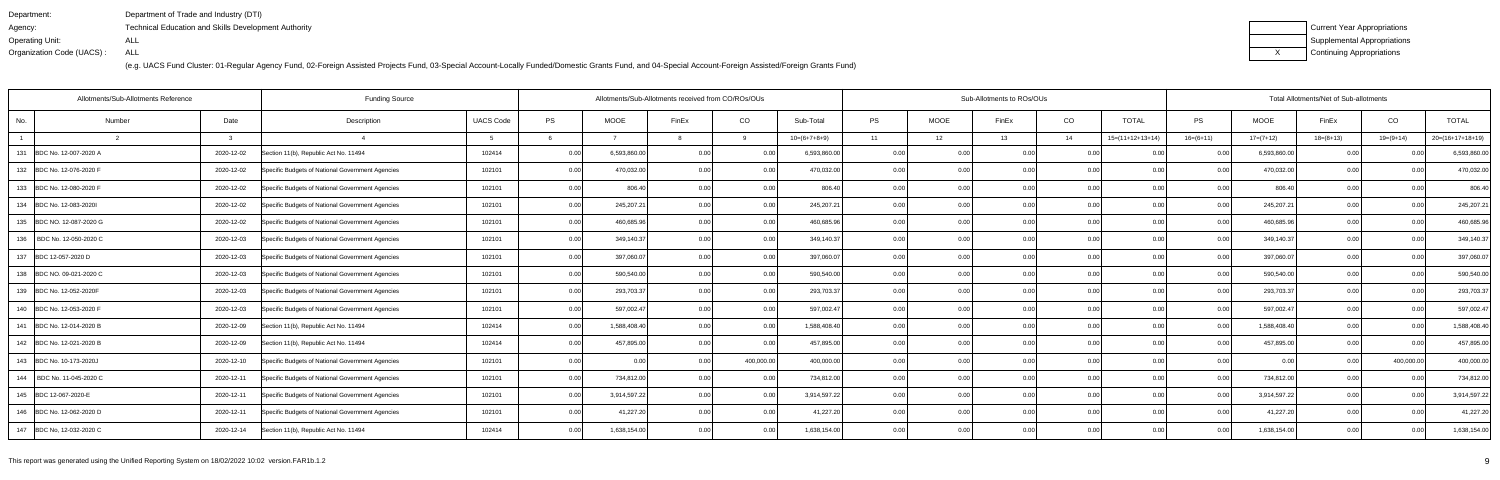| Department:               | Department of Trade and Industry (DTI)               |
|---------------------------|------------------------------------------------------|
| Agency:                   | Technical Education and Skills Development Authority |
| Operating Unit:           | ALL                                                  |
| Organization Code (UACS): | ALL                                                  |

| Current Year Appropriations |
|-----------------------------|
| Supplemental Appropriations |
| Continuing Appropriations   |

| Allotments/Sub-Allotments Reference | <b>Funding Source</b> |                                                  |                  | Allotments/Sub-Allotments received from CO/ROs/OUs |              |       |          |                | Sub-Allotments to ROs/OUs |             |       | Total Allotments/Net of Sub-allotments |                    |                |              |             |                   |                  |
|-------------------------------------|-----------------------|--------------------------------------------------|------------------|----------------------------------------------------|--------------|-------|----------|----------------|---------------------------|-------------|-------|----------------------------------------|--------------------|----------------|--------------|-------------|-------------------|------------------|
| Number<br>No.                       | Date                  | Description                                      | <b>UACS Code</b> | PS                                                 | <b>MOOE</b>  | FinEx | CO       | Sub-Total      | <b>PS</b>                 | <b>MOOE</b> | FinEx | CO                                     | <b>TOTAL</b>       | <b>PS</b>      | <b>MOOE</b>  | FinEx       | CO                | <b>TOTAL</b>     |
|                                     | $\mathbf{R}$          |                                                  |                  |                                                    |              |       | $\alpha$ | $10=(6+7+8+9)$ | 11                        | 12          | 13    | 14                                     | $15=(11+12+13+14)$ | $16=(6+11)$    | $17=(7+12)$  | $18=(8+13)$ | $19=(9+14)$       | 20=(16+17+18+19) |
| 148 BDC No. 12-107-2020 G           | 2020-12-17            | Specific Budgets of National Government Agencies | 102101           | 0.00                                               | 1,275,120.00 | 0.00  | 0.00     | 1,275,120.00   | 0.00                      | 0.00        | 0.00  | 0.00                                   |                    | 0.00           | 1,275,120.00 | 0.00        | 0.00              | 1,275,120.00     |
| 149 BDC 12-118 2020 G               | 2020-12-22            | Specific Budgets of National Government Agencies | 102101           | 0.00                                               | 3,400,320.00 | 0.00  | 0.00     | 3,400,320.00   | 0.00                      | 0.00        | 0.00  | 0.00                                   | 0.00               | 0.00           | 3,400,320.00 | 0.00        | 0.00              | 3,400,320.00     |
| 150 BDC NO. 116-2020                | 2020-12-22            | Specific Budgets of National Government Agencies | 102101           | 0.00                                               | 998,080.00   | 0.00  | 0.00     | 998,080.00     | 0.001                     | 0.00        | 0.001 | 0.00                                   | 0.00               | 0.00           | 998,080.00   | 0.00        | 0.00              | 998,080.00       |
| 151 BDC No. 12-038-2020 C           | 2020-12-22            | Section 11(b), Republic Act No. 11494            | 102414           | 0.00                                               | 995,116.00   | 0.00  | 0.00     | 995,116.00     | 0.001                     | 0.00        | 0.00  | 0.00                                   | 0.00               | 0.00           | 995,116.00   | 0.00        | 0.00              | 995,116.00       |
| 152 BDC No. 12-041-2020 D           | 2020-12-22            | Section 11(b), Republic Act No. 11494            | 102414           | 0.00                                               | 23,833.80    | 0.00  | 0.00     | 23,833.80      | 0.00                      | 0.00        | 0.00  | 0.00                                   | 0.00               | 0.00           | 23,833.80    | 0.00        | 0.00              | 23,833.80        |
| 153 BDC No. 12-111-2020 H           | 2020-12-22            | Specific Budgets of National Government Agencies | 102101           | 0.00                                               | 6,629,633.40 | 0.00  | 0.00     | 6,629,633.40   | 0.001                     | 0.00        | 0.00  | 0.00                                   | 0.00               | 0.OC           | 6,629,633.40 | 0.00        | 0.00              | 6,629,633.40     |
| 154   SARO-ROXII-20-0022306         | 2020-12-28            | Specific Budgets of National Government Agencies | 102101           | 0.00                                               | 0.00         | 0.00  | 364.40   | 364.40         | 0.00                      | 0.00        | 0.00  | 0.00                                   | 0.00               | 0.00           | 0.00         | 0.00        | 364.40            | 364.40           |
| 155<br>BAYANIHAN 2020-12-051 D      | 2020-12-29            | Specific Budgets of National Government Agencies | 102101           | 0.00                                               | 679,432.20   | 0.00  | 0.00     | 679,432.20     | 0.00                      | 0.00        | 0.00  | 0.00                                   | 0.00               | 0.00           | 679,432.20   | 0.00        | 0.00              | 679,432.20       |
| 156   BDC No. 12-265-2020 Q         | 2020-12-29            | Specific Budgets of National Government Agencies | 102101           | 0.00                                               | 726,380.00   | 0.00  | 0.00     | 726,380.00     | 0.001                     | 0.00        | 0.00  | 0.00                                   | 0.00               | 0 <sub>0</sub> | 726,380.00   | 0.00        | 0.00              | 726,380.00       |
| 157<br>STEP-12-075-2020 G           | 2020-12-29            | Specific Budgets of National Government Agencies | 102101           | 0.00                                               | 3,184,079.00 | 0.00  | 0.00     | 3,184,079.00   | 0.001                     | 0.00        | 0.00  | 0.00                                   | 0.00               | 0.00           | 3,184,079.00 | 0.00        | 0.00 <sub>1</sub> | 3,184,079.00     |
| 158   TWSP-12-125-2020 H            | 2020-12-29            | Specific Budgets of National Government Agencies | 102101           | 0.00                                               | 4,998,945.20 | 0.00  | 0.00     | 4,998,945.20   | 0.00                      | 0.00        | 0.00  | 0.00                                   | 0.00               | 0.00           | 4,998,945.20 | 0.00        | 0.00              | 4,998,945.20     |
| 159 Bayanihan2 2020-12-039 C        | 2020-12-29            | Specific Budgets of National Government Agencies | 102101           | 0.00                                               | 193,770.00   | 0.00  | 0.00     | 193,770.00     | 0.00                      | 0.00        | 0.00  | 0.00                                   | 0.00               | 0.00           | 193,770.00   | 0.00        | 0.00              | 193,770.00       |
| 160 BDC 12-033-2020 C               | 2020-12-29            | Specific Budgets of National Government Agencies | 102101           | 0.00                                               | 22,173.10    | 0.00  | 0.00     | 22,173.10      | 0.00                      | 0.00        | 0.00  | 0.00                                   | 0.00               | 0.00           | 22,173.10    | 0.00        | 0.00              | 22,173.10        |
| 161 BDC 12-064-2020 E               | 2020-12-29            | Specific Budgets of National Government Agencies | 102101           | 0.00                                               | 4,575,000.00 | 0.00  | 0.00     | 4,575,000.00   | 0.001                     | 0.00        | 0.00  | 0.00                                   | 0.00               | 0.00           | 4,575,000.00 | 0.00        | 0.00              | 4,575,000.00     |
| 162 BDC 12-065-2020 F               | 2020-12-29            | Specific Budgets of National Government Agencies | 102101           | 0.00                                               | 90,000.00    | 0.00  | 0.00     | 90,000.00      | 0.00                      | 0.00        | 0.00  | 0.00                                   | 0.00               | 0 <sub>0</sub> | 90,000.00    | 0.00        | 0.00              | 90,000.00        |
| 163 BDC 12-080-2020 B               | 2020-12-29            | Specific Budgets of National Government Agencies | 102101           | 0.00                                               | 8,232,450.40 | 0.00  | 0.00     | 8,232,450.40   | 0.00                      | 0.00        | 0.00  | 0.00                                   | 0.00               | 0 <sub>0</sub> | 8,232,450.40 | 0.00        | 0.00              | 8,232,450.40     |
| 164 BDC 12-087-2020-G               | 2020-12-29            | Specific Budgets of National Government Agencies | 102101           | 0.00                                               | 3,871,195.60 | 0.00  | 0.00     | 3,871,195.60   | 0.001                     | 0.00        | 0.00  | 0.00                                   | 0.00               | 0.00           | 3,871,195.60 | 0.00        | 0.00              | 3,871,195.60     |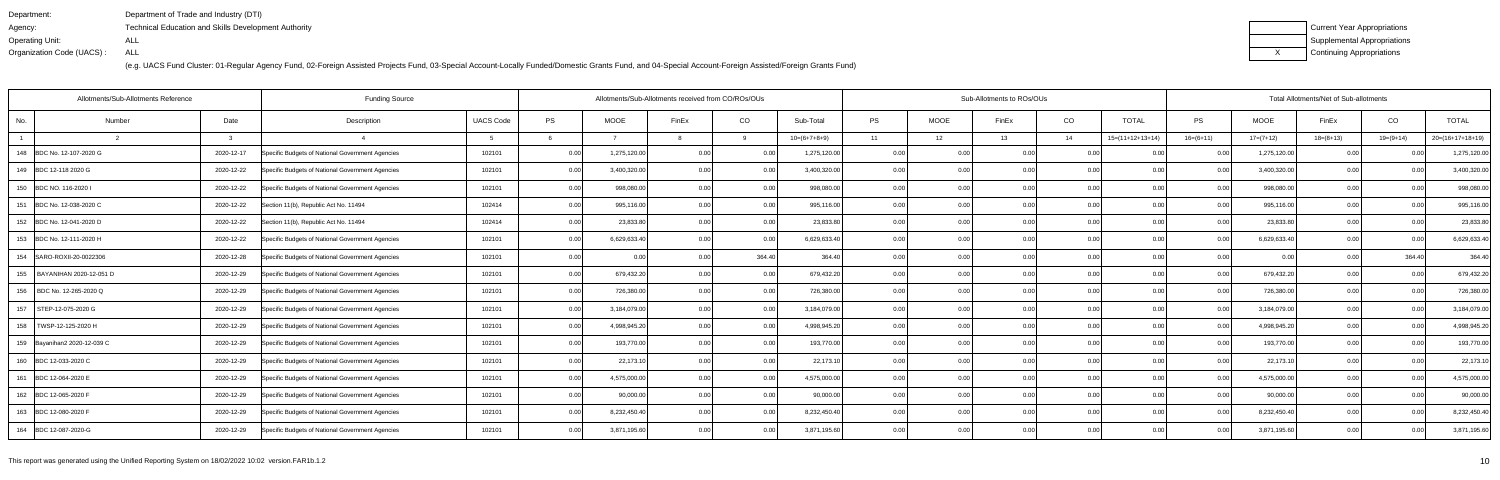| Department:               | Department of Trade and Industry (DTI)               |
|---------------------------|------------------------------------------------------|
| Agency:                   | Technical Education and Skills Development Authority |
| Operating Unit:           | ALL                                                  |
| Organization Code (UACS): | ALL                                                  |

| Current Year Appropriations |
|-----------------------------|
| Supplemental Appropriations |
| Continuing Appropriations   |

| Allotments/Sub-Allotments Reference<br><b>Funding Source</b> |                                                                 |              |                                                  |                  |              |                   | Allotments/Sub-Allotments received from CO/ROs/OUs |                   |                |                 |                    | Sub-Allotments to ROs/OUs |      |                    | Total Allotments/Net of Sub-allotments |                    |             |             |                    |  |
|--------------------------------------------------------------|-----------------------------------------------------------------|--------------|--------------------------------------------------|------------------|--------------|-------------------|----------------------------------------------------|-------------------|----------------|-----------------|--------------------|---------------------------|------|--------------------|----------------------------------------|--------------------|-------------|-------------|--------------------|--|
| No.                                                          | Number                                                          | Date         | Description                                      | <b>UACS Code</b> | PS           | <b>MOOE</b>       | FinEx                                              | CO                | Sub-Total      | <b>PS</b>       | <b>MOOE</b>        | FinEx                     | CO   | <b>TOTAL</b>       | PS                                     | <b>MOOE</b>        | FinEx       | CO          | <b>TOTAL</b>       |  |
|                                                              |                                                                 | $\mathbf{R}$ |                                                  |                  |              |                   |                                                    |                   | $10=(6+7+8+9)$ | 11              | 12                 | 13                        | 14   | $15=(11+12+13+14)$ | $16=(6+11)$                            | $17=(7+12)$        | $18=(8+13)$ | $19=(9+14)$ | $20=(16+17+18+19)$ |  |
| 165                                                          | BDC 12-131-2020 H                                               | 2020-12-29   | Specific Budgets of National Government Agencies | 102101           | 0.00         | 9,991,065.00      | 0.0                                                | 0.00              | 9,991,065.00   | 0.00            | 0.00               | 0.00                      | 0.00 | 0.00               | 0.00                                   | 9,991,065.00       | 0.00        |             | 9,991,065.00       |  |
|                                                              | 166 BDC 12-282-2020 V                                           | 2020-12-29   | Specific Budgets of National Government Agencies | 102101           | 197,246.41   |                   |                                                    | 0.00              | 197,246.4      | 0.00            | 0.00               | 0.00                      | 0.00 | 0.00               | 197,246.41                             | 0.00               | 0.00        |             | 197,246.41         |  |
|                                                              | 167 BDC No. 12-256-2020S                                        | 2020-12-29   | Specific Budgets of National Government Agencies | 102101           | 0.00         | 2,126,515.58      |                                                    | 0.00              | 2,126,515.58   | 0.00            | 0.00               | 0.00                      | 0.00 | 0.00               | 0.00                                   | 2,126,515.58       | 0.00        | 0.00        | 2,126,515.58       |  |
|                                                              | 168 BDC No. 12-268-2020 U                                       | 2020-12-29   | Specific Budgets of National Government Agencies | 102101           | 0.00         | 400,000.00        |                                                    | 0.00              | 400,000.00     | 0.00            | 0.00               | 0.00                      | 0.00 | 0.00               | 0.00                                   | 400,000.00         | 0.00        | n no        | 400,000.00         |  |
|                                                              | 169 BDC No. 12-272-2020                                         | 2020-12-29   | Specific Budgets of National Government Agencies | 102101           | 0.00         | 100,000.00        |                                                    | 0.00              | 100,000.00     | 0 <sub>0</sub>  | 0.0(               | 0.00                      | 0.00 | 0.00               | 0 <sub>0</sub>                         | 100,000.00         | 0.00        | $\Omega$    | 100,000.00         |  |
|                                                              | 170 STEP-12-047-2020 F                                          | 2020-12-29   | Specific Budgets of National Government Agencies | 102101           | 0.00         | 334,079.86        |                                                    | 0.00              | 334,079.86     |                 | 0.00               |                           | 0.00 | 0.00               | 0 <sub>0</sub>                         | 334,079.86         | 0.00        | 0.00        | 334,079.86         |  |
|                                                              | 171   STEP-12-083-2020 E                                        | 2020-12-29   | Specific Budgets of National Government Agencies | 102101           | 0.00         | 1,778,946.00      |                                                    | 0.00              | 1,778,946.00   | 0.00            | 0.00               | 0.00                      | 0.00 | 0.00               | 0.00                                   | 1,778,946.00       | 0.00        | 0.00        | 1,778,946.00       |  |
|                                                              | 172   TWSP-12-112-2020 G                                        | 2020-12-29   | Specific Budgets of National Government Agencies | 102101           | 0.00         | 3,592,571.3       |                                                    | 0.00              | 3,592,571.35   |                 | 0.00               | ი იი                      |      | 0.00               | n nr                                   | 3,592,571.3        | 0.00        |             | 3,592,571.35       |  |
|                                                              | 173 GAA 2020                                                    | 2020-12-31   | Specific Budgets of National Government Agencies | 102101           | 45.74        | 96,056.0          |                                                    | 0.00              | 96,101.7       |                 | 0.00               |                           | 0.00 | 0.00               | 45.74                                  | 96,056.03          | 0.00        |             | 96,101.77          |  |
|                                                              | COMPREHENSIVE RELEASE PER ANNEX A AND A-1 OF<br>174 NBC NO. 578 | 2021-01-02   | Specific Budgets of National Government Agencies | 102101           | 0.00         | 98,100.89         |                                                    | 0.00 <sub>1</sub> | 98,100.89      | 0 <sub>0</sub>  | 0.00               | ስ ስስ                      | 0.00 | 0.00               | n nr                                   | 98,100.89          | 0.00        |             | 98,100.89          |  |
|                                                              | 175 GAA 11465                                                   | 2022-02-01   | Specific Budgets of National Government Agencies | 102101           | 32,050.73    | 0.00              | 0.0                                                | 0.00              | 32,050.73      | 0.00            | 0.00 <sub>1</sub>  | 0.00                      | 0.00 | 0.00               | 32,050.73                              | 0.00               | 0.00        | 0.00        | 32,050.73          |  |
|                                                              | Sub-TotaL                                                       |              |                                                  |                  | 4,999,416.30 | 113,862,095.88    |                                                    | 2,051,599.76      | 120,913,111.94 |                 |                    | 0.00                      | 0.00 |                    | 4,999,416.30                           | 113,862,095.88     | 0.001       | 2,051,599.  | 120,913,111.94     |  |
|                                                              | C. Sub-allotments to CO/ROs/OUs(Prior Year)                     |              |                                                  |                  | 0.00         | 0.00              |                                                    | 0.00              | 0.00           | (75,691,620.72) | (1,294,849,612.66) | 0.00                      | 0.00 | (1,370,541,233.38) | (75,691,620.72)                        | (1,294,849,612.66) | 0.00        |             | (1,370,541,233.38) |  |
|                                                              | 176 SARO-ROIVA-20-0016456                                       | 2020-10-02   | Miscellaneous Personnel Benefits Fund            | 102406           | 0.00         | 0.00 <sub>l</sub> | 0.00                                               | 0.00              | 0.00           | (104, 911.00)   | 0.00               | 0.00                      | 0.00 | (104, 911.00)      | (104, 911.00)                          | 0.00               | 0.00        | 0.00        | (104, 911.00)      |  |
|                                                              | 177 BDC No. 12-256-2020S                                        | 2020-12-29   | Specific Budgets of National Government Agencies | 102101           | 0.00         | 0.00              | 0 <sub>0</sub>                                     | 0.00              | 0.00           |                 | (1,726,484.18)     | 0.00                      |      | (1,726,484.18)     | 0.00                                   | (1,726,484.18)     | 0.00        |             | (1,726,484.18)     |  |
|                                                              | 178 BDC 12-282-2020 V                                           | 2021-01-26   | Specific Budgets of National Government Agencies | 102101           | 0.00         | 0.00              |                                                    | 0.00              | 0.00           | (197, 246.41)   | 0 <sub>0</sub>     | 0.00                      | 0.00 | (197,246.41        | (197, 246.41)                          | 0.00               | 0.00        |             | (197, 246.41)      |  |
|                                                              | 179   TWSP-02-001-2021 A                                        | 2021-02-08   | Specific Budgets of National Government Agencies | 102101           | 0.00         | 0.00 <sub>1</sub> | 0.00                                               | 0.00              | 0.001          | 0.00            | (2,769,913.70)     | 0.00                      | 0.00 | (2,769,913.70)     | 0.00                                   | (2,769,913.70)     | 0.00        | 0.00        | (2,769,913.70)     |  |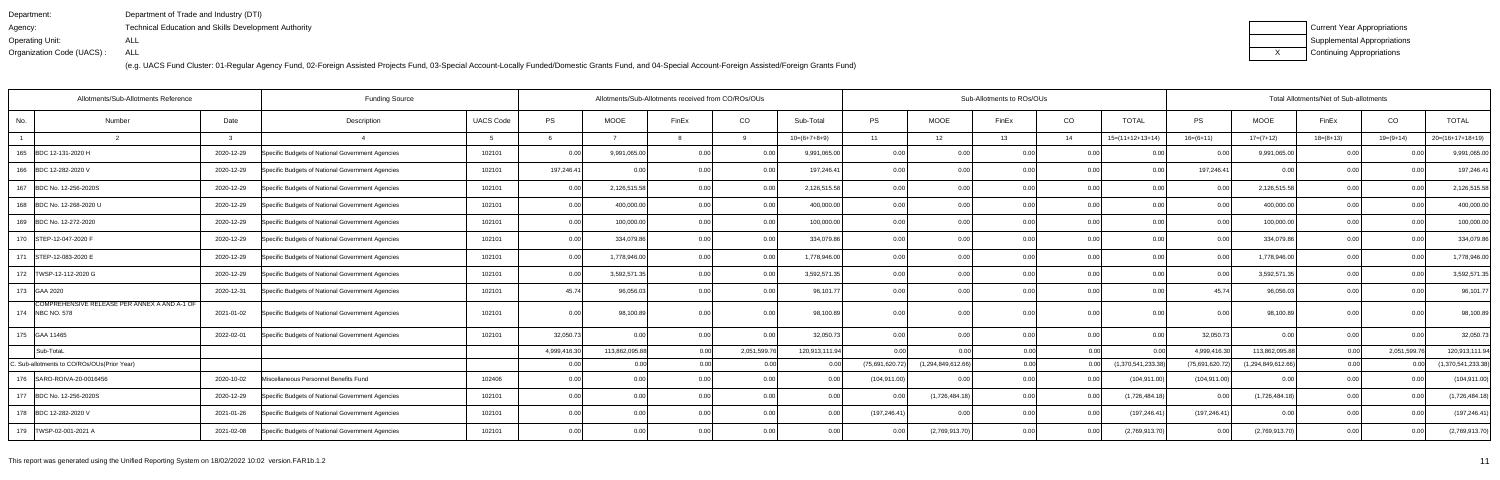| Department:               | Department of Trade and Industry (DTI)                      |
|---------------------------|-------------------------------------------------------------|
| Agency:                   | <b>Technical Education and Skills Development Authority</b> |
| Operating Unit:           | ALL                                                         |
| Organization Code (UACS): | ALL                                                         |

| Current Year Appropriations |
|-----------------------------|
| Supplemental Appropriations |
| Continuing Appropriations   |

| Allotments/Sub-Allotments Reference<br><b>Funding Source</b> |            |                                                  |                  |      | Allotments/Sub-Allotments received from CO/ROs/OUs |       |          |                |       |                  | Sub-Allotments to ROs/OUs |      |                    | Total Allotments/Net of Sub-allotments |                   |             |                |                   |  |
|--------------------------------------------------------------|------------|--------------------------------------------------|------------------|------|----------------------------------------------------|-------|----------|----------------|-------|------------------|---------------------------|------|--------------------|----------------------------------------|-------------------|-------------|----------------|-------------------|--|
| No.<br>Number                                                | Date       | Description                                      | <b>UACS Code</b> | PS   | <b>MOOE</b>                                        | FinEx | CO       | Sub-Total      | PS    | <b>MOOE</b>      | FinEx                     | CO   | <b>TOTAL</b>       | PS                                     | <b>MOOE</b>       | FinEx       | CO             | <b>TOTAL</b>      |  |
|                                                              | ્વ         |                                                  |                  |      |                                                    |       | <b>Q</b> | $10=(6+7+8+9)$ | 11    | 12               | 13                        | 14   | $15=(11+12+13+14)$ | $16=(6+11)$                            | $17=(7+12)$       | $18=(8+13)$ | $19=(9+14)$    | 20=(16+17+18+19)  |  |
| 180   TWSP-02-002-2021 A - April 8, 2021                     | 2021-02-08 | Specific Budgets of National Government Agencies | 102101           | 0.00 |                                                    | 0.00  |          |                |       | (1,996,160.00)   | 0.00                      |      | (1,996,160.00)     | 0.00                                   | (1,996,160.00)    |             |                | (1,996,160.00)    |  |
| 181   TWSP-02-003-2021 A                                     | 2021-02-08 | Specific Budgets of National Government Agencies | 102101           | 0.00 | 0.00                                               | 0.00  | 0.001    | 0.00           | 0.00  | (15,768.00)      | 0.00                      | 0.00 | (15,768.00)        | 0.001                                  | (15,768.00)       | 0.00        | 0 <sub>0</sub> | (15,768.00)       |  |
| 182   TWSP-02-003A-2021 A                                    | 2021-02-08 | Specific Budgets of National Government Agencies | 102101           | 0.00 | 0.00                                               | 0.00  | 0.00     | 0.00           | 0.00  | (5,001,622.60)   | 0.00                      | 0.00 | (5,001,622.60)     | 0.00                                   | (5,001,622.60)    | 0.00        | 0.00           | (5,001,622.60)    |  |
| 183   TWSP2-02-001-2021 A                                    | 2021-02-08 | Section 11(b), Republic Act No. 11494            | 102414           | 0.00 | 0.00                                               | 0.00  | 0.00     | 0.00           | 0.00  | (702, 624.00)    | 0.00                      | 0.00 | (702, 624.00)      | 0.001                                  | (702, 624.00)     | 0.00        | 0.00           | (702, 624.00)     |  |
| 184   TWSP2-02-002-2021 A                                    | 2021-02-08 | Section 11(b), Republic Act No. 11494            | 102414           | 0.00 | 0.00                                               | 0.00  | 0.00     | 0.00           | 0.001 | (1,341,057.60)   | 0.00                      | 0.00 | (1,341,057.60)     | 0.00                                   | (1,341,057.60)    | 0.00        | 0 <sub>0</sub> | (1,341,057.60)    |  |
| 185   TWSP2-02-003-2021 A                                    | 2021-02-08 | Section 11(b), Republic Act No. 11494            | 102414           | 0.00 | 0.00                                               | 0.00  | 0.001    | 0.00           | 0.00  | (2,988,307.20)   | 0.00                      | 0.00 | (2,988,307.20)     | 0.001                                  | (2,988,307.20)    | 0.00        | 0.00           | (2,988,307.20)    |  |
| 186   TWSP2-02-004-2021 A                                    | 2021-02-08 | Section 11(b), Republic Act No. 11494            | 102414           | 0.00 | 0.00                                               | 0.00  | 0.00     | 0.00           | 0.001 | (10,856,087.40)  | 0.00                      | 0.00 | (10,856,087.40)    | 0.00                                   | (10, 856, 087.40) | 0.00        | 0.00           | (10, 856, 087.40) |  |
| 187   TWSP2-02-006-2021 A                                    | 2021-02-08 | Section 11(b), Republic Act No. 11494            | 102414           | 0.00 | 0.00                                               | 0.00  | 0.00     | 0.00           |       | (2,999,932.20)   | 0.00                      | 0.0  | (2,999,932.20)     | 0.00                                   | (2,999,932.20)    | 0.00        | 0 <sub>0</sub> | (2,999,932.20)    |  |
| 188   TWSP2-02-007-2021 A                                    | 2021-02-08 | Section 11(b), Republic Act No. 11494            | 102414           | 0.00 | 0.00                                               | 0.00  | 0.001    | 0.00           | 0.00  | (2,998,047.60)   | 0.00                      | 0.00 | (2,998,047.60)     | 0.00 <sub>l</sub>                      | (2,998,047.60)    | 0.00        | 0.00           | (2,998,047.60)    |  |
| 189 BDC 02-001-2021 A                                        | 2021-02-10 | Specific Budgets of National Government Agencies | 102101           | 0.00 | 0.00                                               | 0.00  | 0.00     | 0.00           | 0.00  | (600,000.00)     | 0.00                      | 0.00 | (600,000.00)       | 0.001                                  | (600,000.00)      | 0.00        | 0.00           | (600,000.00)      |  |
| 190 BDC 02-002-2021 A                                        | 2021-02-10 | Specific Budgets of National Government Agencies | 102101           | 0.00 | 0.00                                               | 0.00  | 0.00     | 0.00           | 0.00  | (600,000.00)     | 0.00                      | 0.00 | (600,000.00)       | 0.00 <sub>l</sub>                      | (600,000.00)      | 0.00        | 0 <sub>0</sub> | (600,000.00)      |  |
| 191   TWSP-02-004-2021 B                                     | 2021-02-16 | Specific Budgets of National Government Agencies | 102101           | 0.00 | 0.00                                               | 0.00  | 0.00     | 0.00           | 0.001 | (2,054,109.80)   | 0.00                      | 0.00 | (2,054,109.80)     | 0.00                                   | (2,054,109.80)    | 0.00        | 0 <sub>0</sub> | (2,054,109.80)    |  |
| 192   TWSP-02-005-2021 A                                     | 2021-02-16 | Specific Budgets of National Government Agencies | 102101           | 0.00 | 0.00                                               | 0.00  | 0.00     | 0.00           | 0.001 | (2,249,061.00)   | 0.00                      | 0.00 | (2,249,061.00)     | 0.00                                   | (2,249,061.00)    | 0.00        | 0.00           | (2,249,061.00)    |  |
| 193   TWSP-02-006-2021 A                                     | 2021-02-16 | Specific Budgets of National Government Agencies | 102101           | 0.00 | 0.00                                               | 0.00  | 0.001    | 0.00           | 0.00  | (6, 133, 350.20) | 0.00                      | 0.00 | (6, 133, 350.20)   | 0.001                                  | (6, 133, 350.20)  | 0.00        | 0.00           | (6, 133, 350.20)  |  |
| 194   TWSP-02-007-2021 A                                     | 2021-02-16 | Specific Budgets of National Government Agencies | 102101           | 0.00 | 0.00                                               | 0.00  | 0.00     | 0.00           | 0.00  | (297, 895.00)    | 0.00                      | 0.00 | (297, 895.00)      | 0.00                                   | (297, 895.00)     | 0.00        | $\Omega$       | (297, 895.00)     |  |
| 195   TWSP-02-008-2021 A                                     | 2021-02-16 | Specific Budgets of National Government Agencies | 102101           | 0.00 | 0.00                                               | 0.00  | 0.001    | 0.00           | 0.00  | (5,219,394.00)   | 0.00                      | 0.00 | (5,219,394.00)     | 0.001                                  | (5,219,394.00)    | 0.00        | 0 <sub>0</sub> | (5,219,394.00)    |  |
| 196   TWSP-02-009-2021 A                                     | 2021-02-16 | Specific Budgets of National Government Agencies | 102101           | 0.00 | 0.00                                               | 0.001 | 0.00     | 0.00           | 0.00  | (1,623,745.00)   | 0.00                      | 0.00 | (1,623,745.00)     | 0.00                                   | (1,623,745.00)    | 0.00        | 0.00           | (1,623,745.00)    |  |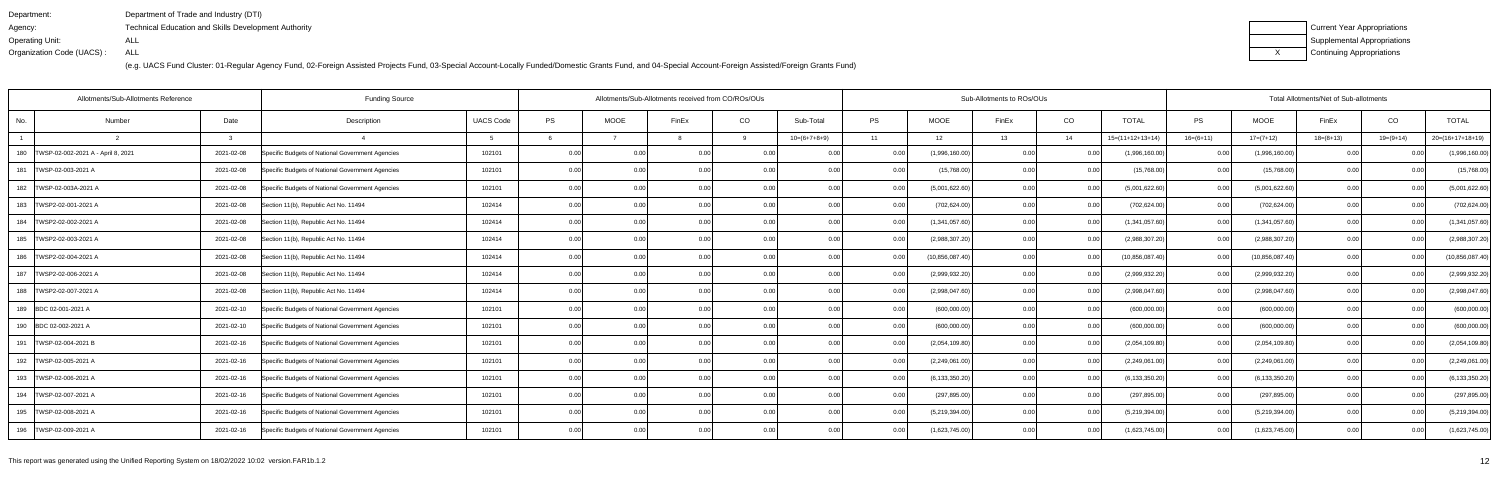| Department:               | Department of Trade and Industry (DTI)                      |
|---------------------------|-------------------------------------------------------------|
| Agency:                   | <b>Technical Education and Skills Development Authority</b> |
| Operating Unit:           | ALL                                                         |
| Organization Code (UACS): | ALL                                                         |

| Current Year Appropriations |
|-----------------------------|
| Supplemental Appropriations |
| Continuing Appropriations   |

| Allotments/Sub-Allotments Reference |        |            | <b>Funding Source</b>                            |                  | Allotments/Sub-Allotments received from CO/ROs/OUs |             |                |      |                |      | Sub-Allotments to ROs/OUs |       | Total Allotments/Net of Sub-allotments |                    |             |                  |                   |                |                    |
|-------------------------------------|--------|------------|--------------------------------------------------|------------------|----------------------------------------------------|-------------|----------------|------|----------------|------|---------------------------|-------|----------------------------------------|--------------------|-------------|------------------|-------------------|----------------|--------------------|
| No.                                 | Number | Date       | Description                                      | <b>UACS Code</b> | PS                                                 | <b>MOOE</b> | FinEx          | CO   | Sub-Total      | PS   | <b>MOOE</b>               | FinEx | CO                                     | <b>TOTAL</b>       | <b>PS</b>   | <b>MOOE</b>      | FinEx             | CO             | <b>TOTAL</b>       |
|                                     |        | -3         |                                                  |                  |                                                    |             |                | q    | $10=(6+7+8+9)$ | 11   | 12                        | 13    | 14                                     | $15=(11+12+13+14)$ | $16=(6+11)$ | $17=(7+12)$      | $18=(8+13)$       | $19=(9+14)$    | $20=(16+17+18+19)$ |
| 197<br>TWSP-02-011-2021 B           |        | 2021-02-16 | Specific Budgets of National Government Agencies | 102101           | 0.00                                               |             | 0.0(           |      |                |      | (6,012,105.40)            | 0.00  |                                        | (6,012,105.40)     | 0.00        | (6,012,105.40)   |                   |                | (6,012,105.40)     |
| 198   TWSP-02-012-2021 B            |        | 2021-02-16 | Specific Budgets of National Government Agencies | 102101           | 0.00                                               | 0.00        | 0.0(           | 0.00 | 0.00           | 0.00 | (9,833,730.00)            | 0.00  | 0.00                                   | (9,833,730.00)     | 0.001       | (9,833,730.00)   | 0.00              | 0.0(           | (9,833,730.00)     |
| 199 STEP 03-001-2021 A              |        | 2021-03-01 | Specific Budgets of National Government Agencies | 102101           | 0.00                                               | 0.00        | 0.00           | 0.00 | 0.00           | 0.00 | (941, 445.20)             | 0.00  | 0.00                                   | (941, 445.20)      | 0.001       | (941, 445.20)    | 0.00              | 0.00           | (941, 445.20)      |
| 200 STEP 03-002-2021 A              |        | 2021-03-01 | Specific Budgets of National Government Agencies | 102101           | 0.00                                               | 0.00        | 0.00           | 0.00 | 0.00           | 0.00 | (3,071,089.00)            | 0.00  | 0.00                                   | (3,071,089.00)     | 0.00        | (3,071,089.00)   | 0.00              | 0.00           | (3,071,089.00)     |
| 201 STEP 03-003-2021 A              |        | 2021-03-01 | Specific Budgets of National Government Agencies | 102101           | 0.00                                               | 0.00        | 0 <sub>0</sub> | 0.00 | 0.00           | 0.00 | (3,673,355.00)            | 0.00  | 0.00                                   | (3,673,355.00)     | 0.00        | (3,673,355.00)   | 0.00              | 0.0(           | (3,673,355.00)     |
| 202 STEP 03-004-2021 A              |        | 2021-03-01 | Specific Budgets of National Government Agencies | 102101           | 0.00                                               | 0.00        | 0.00           | 0.00 | 0.00           | 0.00 | (1,574,164.80)            | 0.00  | 0.00                                   | (1,574,164.80)     | 0.00        | (1,574,164.80)   | 0.00              | 0.00           | (1,574,164.80)     |
| 203 STEP-03-006-2021 A              |        | 2021-03-01 | Specific Budgets of National Government Agencies | 102101           | 0.00                                               | 0.00        | 0.00           | 0.00 | 0.00           | 0.00 | (1,715,832.00)            | 0.00  | 0.00                                   | (1,715,832.00)     | 0.001       | (1,715,832.00)   | 0.00              | 0.00           | (1,715,832.00)     |
| 204   TWSP2 03-008-2021 A           |        | 2021-03-01 | Section 11(b), Republic Act No. 11494            | 102414           | 0.00                                               | 0.00        | 0 <sub>0</sub> | 0.00 | 0.00           | 0.00 | (849,064.80               | 0.00  | 0.00                                   | (849,064.80)       | 0.00        | (849,064.80)     | 0.00              |                | (849,064.80)       |
| 205   TWSP2 03-009-2021 A           |        | 2021-03-01 | Section 11(b), Republic Act No. 11494            | 102414           | 0.00                                               | 0.00        | 0 <sub>0</sub> | 0.00 | 0.00           | 0.00 | (1,499,886.40)            | 0.00  | 0.00                                   | (1,499,886.40)     | 0.00        | (1,499,886.40)   | 0.00              | 0 <sub>0</sub> | (1,499,886.40)     |
| 206   TWSP 03-013-2021 A            |        | 2021-03-02 | Specific Budgets of National Government Agencies | 102101           | 0.00                                               | 0.00        | 0.00           | 0.00 | 0.00           | 0.00 | (6, 160, 776.80)          | 0.00  | 0.00                                   | (6, 160, 776.80)   | 0.001       | (6, 160, 776.80) | 0.00              | 0.00           | (6, 160, 776.80)   |
| 207<br>TWSP 03-014-2021 B           |        | 2021-03-02 | Specific Budgets of National Government Agencies | 102101           | 0.00                                               |             |                | 0.00 | 0.00           |      | (24, 312.00)              | 0.00  | 0.00                                   | (24, 312.00)       | 0.00        | (24, 312.00)     | 0.00              |                | (24, 312.00)       |
| 208   TWSP 03-015-2021 B            |        | 2021-03-02 | Specific Budgets of National Government Agencies | 102101           | 0.00                                               | 0.00        |                | 0.00 |                | 0.00 | (1,022,392.00)            | 0.OC  | 0.00                                   | (1,022,392.00)     | 0.00        | (1,022,392.00)   | 0.00              |                | (1,022,392.00)     |
| 209   TWSP 03-016-2021 B            |        | 2021-03-02 | Specific Budgets of National Government Agencies | 102101           | 0.00                                               | 0.00        | 0.0(           | 0.00 | 0.00           | 0.00 | (4,604,372.00)            | 0.00  | 0.00                                   | (4,604,372.00)     | 0.00        | (4,604,372.00)   | 0.00              | 0.00           | (4,604,372.00)     |
| 210   TWSP 03-017-2021 A            |        | 2021-03-02 | Specific Budgets of National Government Agencies | 102101           | 0.00                                               | 0.00        | 0.0(           | 0.00 |                |      | (7,016,281.20)            | 0.00  | 0.0                                    | (7,016,281.20)     | 0.00        | (7,016,281.20)   | 0.00              |                | (7,016,281.20)     |
| 211   TWSP-03-018-2021A             |        | 2021-03-08 | Specific Budgets of National Government Agencies | 102101           | 0.00                                               | 0.00        | 0 <sub>0</sub> | 0.00 | 0.00           |      | (97, 353.60)              | 0.00  | 0.00                                   | (97, 353.60)       | 0.00        | (97, 353.60)     | 0.00 <sub>l</sub> |                | (97, 353.60)       |
| 212   TWSP-03-019-2021C             |        | 2021-03-08 | Specific Budgets of National Government Agencies | 102101           | 0.00                                               | 0.00        |                | 0.00 | 0.00           | 0.00 | (381, 863.31)             | 0.00  | 0.00                                   | (381,863.31        | 0.00        | (381, 863.31)    | 0.00              |                | (381, 863.31)      |
| 213   TWSP-03-020-2021B             |        | 2021-03-08 | Specific Budgets of National Government Agencies | 102101           | 0.00                                               | 0.00        |                | 0.00 | 0.00           |      | (258, 430.00)             | 0.00  |                                        | (258, 430.00)      | 0.001       | (258, 430.00)    | 0.00              |                | (258, 430.00)      |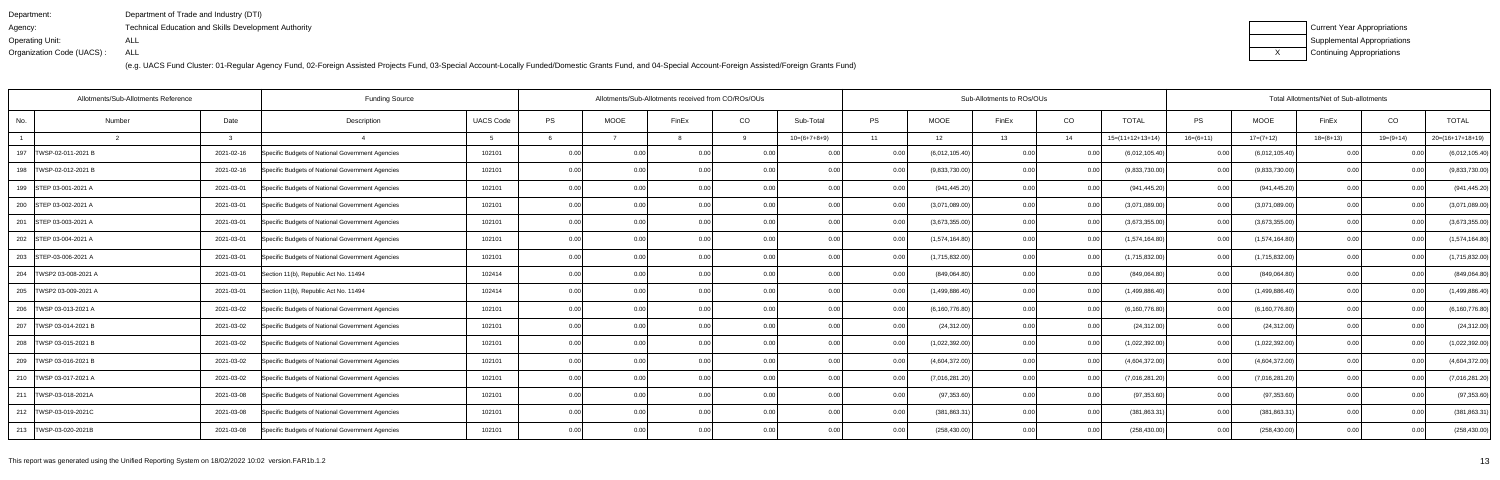| Department:               | Department of Trade and Industry (DTI)                      |
|---------------------------|-------------------------------------------------------------|
| Agency:                   | <b>Technical Education and Skills Development Authority</b> |
| Operating Unit:           | ALL                                                         |
| Organization Code (UACS): | ALL                                                         |

| Current Year Appropriations |
|-----------------------------|
| Supplemental Appropriations |
| Continuing Appropriations   |

|                           | Allotments/Sub-Allotments Reference | <b>Funding Source</b>                            |                  | Allotments/Sub-Allotments received from CO/ROs/OUs |             |                |      |                |       | Sub-Allotments to ROs/OUs |       |      | Total Allotments/Net of Sub-allotments |             |                |             |                |                    |
|---------------------------|-------------------------------------|--------------------------------------------------|------------------|----------------------------------------------------|-------------|----------------|------|----------------|-------|---------------------------|-------|------|----------------------------------------|-------------|----------------|-------------|----------------|--------------------|
| No.                       | Date<br>Number                      | Description                                      | <b>UACS Code</b> | PS                                                 | <b>MOOE</b> | FinEx          | CO   | Sub-Total      | PS    | <b>MOOE</b>               | FinEx | CO   | <b>TOTAL</b>                           | <b>PS</b>   | <b>MOOE</b>    | FinEx       | CO             | <b>TOTAL</b>       |
|                           | -3                                  |                                                  |                  |                                                    |             |                | q    | $10=(6+7+8+9)$ | 11    | 12                        | 13    | 14   | $15=(11+12+13+14)$                     | $16=(6+11)$ | $17=(7+12)$    | $18=(8+13)$ | $19=(9+14)$    | $20=(16+17+18+19)$ |
| 214   TWSP-03-021-2021B   | 2021-03-08                          | Specific Budgets of National Government Agencies | 102101           | 0.00                                               |             | 0.0            |      |                |       | (172, 228.36)             | 0.00  |      | (172, 228.36)                          | 0.00        | (172, 228.36)  |             |                | (172, 228.36)      |
| 215   TWSP-03-022-2021C   | 2021-03-08                          | Specific Budgets of National Government Agencies | 102101           | 0.00                                               | 0.00        | 0 <sub>0</sub> | 0.00 | 0.00           | 0.00  | (344,744.81               | 0.00  | 0.00 | (344,744.81                            | 0.001       | (344, 744.81)  | 0.00        | $\Omega$       | (344, 744.81)      |
| 216   TWSP-03-023-2021B   | 2021-03-08                          | Specific Budgets of National Government Agencies | 102101           | 0.00                                               | 0.00        | 0.00           | 0.00 | 0.00           | 0.00  | (653,077.88)              | 0.00  | 0.00 | (653,077.88)                           | 0.00        | (653,077.88)   | 0.00        | 0.00           | (653,077.88)       |
| 217   TWSP-03-024-2021A   | 2021-03-08                          | Specific Budgets of National Government Agencies | 102101           | 0.00                                               | 0.00        | 0.00           | 0.00 | 0.00           | 0.00  | (102, 490.50)             | 0.00  | 0.00 | (102, 490.50)                          | 0.001       | (102, 490.50)  | 0.00        | 0.00           | (102, 490.50)      |
| 218   TWSP-03-025-2021C   | 2021-03-08                          | Specific Budgets of National Government Agencies | 102101           | 0.00                                               | 0.00        | 0.0            | 0.00 | 0.00           | 0.00  | (231, 437.82)             | 0.00  | 0.00 | (231, 437.82)                          | 0.00        | (231, 437.82)  | 0.00        | 0.0(           | (231, 437.82)      |
| 219   TWSP-03-026-2021C   | 2021-03-08                          | Specific Budgets of National Government Agencies | 102101           | 0.00                                               | 0.00        | 0.00           | 0.00 | 0.00           | 0.00  | (112, 503.89)             | 0.00  | 0.00 | (112,503.89)                           | 0.001       | (112,503.89)   | 0.00        | 0.00           | (112, 503.89)      |
| 220 TWSP-03-027-2021A     | 2021-03-08                          | Specific Budgets of National Government Agencies | 102101           | 0.00                                               | 0.00        | 0.00           | 0.00 | 0.00           | 0.001 | (981,663.91               | 0.00  | 0.00 | (981, 663.91)                          | 0.00        | (981, 663.91)  | 0.00        | 0.00           | (981, 663.91)      |
| 221   TWSP-03-028-2021B   | 2021-03-08                          | Specific Budgets of National Government Agencies | 102101           | 0.00                                               | 0.00        | 0.0(           | 0.00 | 0.00           | 0.00  | (285, 529.94)             | 0.00  | 0.00 | (285, 529.94)                          | 0.00        | (285, 529.94)  | 0.00        | 0 <sub>0</sub> | (285, 529.94)      |
| 222   TWSP-03-029-2021A   | 2021-03-08                          | Specific Budgets of National Government Agencies | 102101           | 0.00                                               | 0.00        | 0.00           | 0.00 | 0.00           | 0.00  | (289, 368.75)             | 0.00  | 0.00 | (289,368.75                            | 0.00        | (289, 368.75)  | 0.00        | 0 <sub>0</sub> | (289, 368.75)      |
| 223   TWSP-03-030-2021C   | 2021-03-08                          | Specific Budgets of National Government Agencies | 102101           | 0.00                                               | 0.00        | 0.00           | 0.00 | 0.00           | 0.00  | (671, 989.03)             | 0.00  | 0.00 | (671, 989.03)                          | 0.00        | (671, 989.03)  | 0.00        | 0.00           | (671, 989.03)      |
| 224<br>TWSP-03-031-2021C  | 2021-03-08                          | Specific Budgets of National Government Agencies | 102101           | 0.00                                               | 0.00        | 0.0(           | 0.00 | 0.00           | 0.00  | (641, 905.99)             | 0.00  | 0.00 | (641, 905.99)                          | 0.00        | (641, 905.99)  | 0.00        | 0 <sub>0</sub> | (641, 905.99)      |
| 225   TWSP-03-032-2021B   | 2021-03-08                          | Specific Budgets of National Government Agencies | 102101           | 0.00                                               | 0.00        | 0 <sub>0</sub> | 0.00 | 0.00           | 0.00  | (128, 770.13)             | 0.00  | 0.00 | (128, 770.13)                          | 0.00        | (128, 770.13)  | 0.00        | 0 <sub>0</sub> | (128, 770.13)      |
| 226   TWSP-03-033-2021B   | 2021-03-08                          | Specific Budgets of National Government Agencies | 102101           | 0.00                                               | 0.00        | 0.00           | 0.00 | 0.00           | 0.00  | (270, 584.15)             | 0.00  | 0.00 | (270, 584.15)                          | 0.00        | (270, 584.15)  | 0.00        | 0.00           | (270, 584.15)      |
| 227<br>TWSP-03-037-2021 D | 2021-03-09                          | Specific Budgets of National Government Agencies | 102101           | 0.00                                               | 0.00        | 0.00           | 0.00 | 0.00           |       | (3,674,505.00)            | 0.00  | 0.00 | (3,674,505.00)                         | 0.001       | (3,674,505.00) | 0.00        | 0.0(           | (3,674,505.00)     |
| 228   TWSP-03-034-2021 C  | 2021-03-09                          | Specific Budgets of National Government Agencies | 102101           | 0.00                                               | 0.00        | 0 <sub>0</sub> | 0.00 | 0.00           | 0.00  | (924, 240.00)             | 0.00  | 0.00 | (924, 240.00)                          | 0.00        | (924, 240.00)  | 0.00        |                | (924, 240.00)      |
| 229   TWSP-03-035-2021 D  | 2021-03-09                          | Specific Budgets of National Government Agencies | 102101           | 0.00                                               | 0.00        | 0 <sub>0</sub> | 0.00 | 0.00           | 0.00  | (227, 520.00)             | 0.OC  | 0.00 | (227, 520.00)                          | 0.001       | (227, 520.00)  | 0.00        |                | (227, 520.00)      |
| 230   TWSP-03-036-2021 D  | 2021-03-09                          | Specific Budgets of National Government Agencies | 102101           | 0.00                                               | 0.00        | 0.00           | 0.00 | 0.00           | 0.001 | (6,680,470.00)            | 0.00  | 0.00 | (6,680,470.00)                         | 0.001       | (6,680,470.00) | 0.00        |                | (6,680,470.00)     |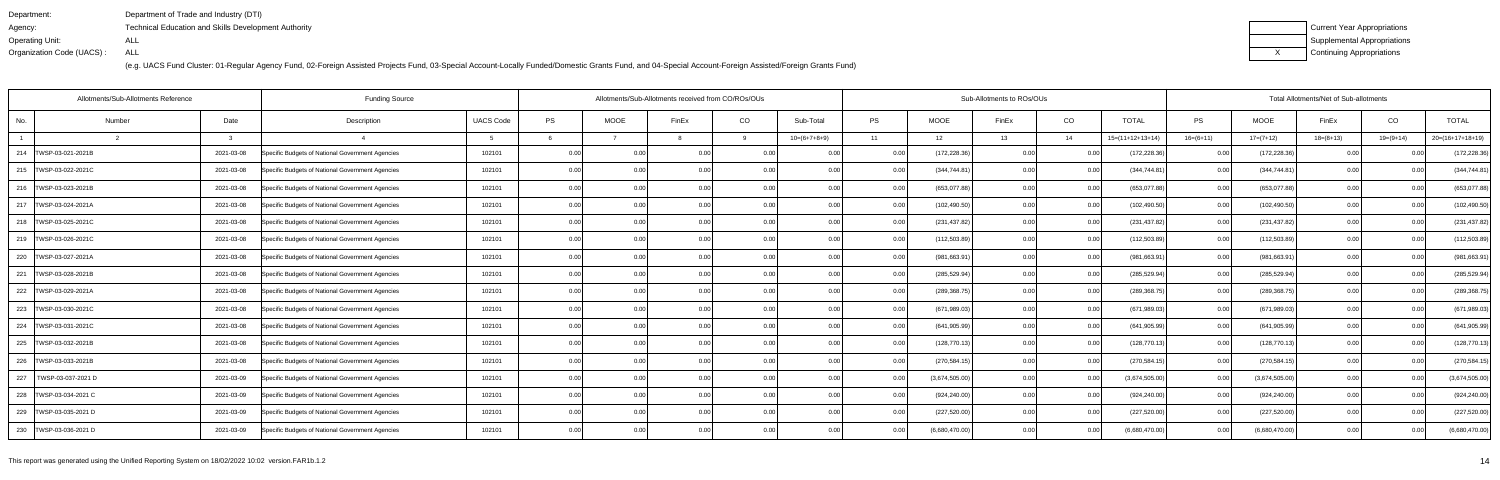| Department:               | Department of Trade and Industry (DTI)               |
|---------------------------|------------------------------------------------------|
| Agency:                   | Technical Education and Skills Development Authority |
| Operating Unit:           | ALL                                                  |
| Organization Code (UACS): | ALL                                                  |

| Current Year Appropriations |
|-----------------------------|
| Supplemental Appropriations |
| Continuing Appropriations   |

| Allotments/Sub-Allotments Reference     | <b>Funding Source</b>                            |                  |      |                   | Allotments/Sub-Allotments received from CO/ROs/OUs |          |                |               |                  | Sub-Allotments to ROs/OUs |      | Total Allotments/Net of Sub-allotments |               |                  |             |                |                    |
|-----------------------------------------|--------------------------------------------------|------------------|------|-------------------|----------------------------------------------------|----------|----------------|---------------|------------------|---------------------------|------|----------------------------------------|---------------|------------------|-------------|----------------|--------------------|
| Date<br>No.<br>Number                   | Description                                      | <b>UACS Code</b> | PS   | <b>MOOE</b>       | FinEx                                              | CO       | Sub-Total      | <b>PS</b>     | <b>MOOE</b>      | FinEx                     | CO   | <b>TOTAL</b>                           | PS            | <b>MOOE</b>      | FinEx       | CO             | <b>TOTAL</b>       |
| 3                                       |                                                  |                  |      |                   |                                                    | <b>Q</b> | $10=(6+7+8+9)$ | 11            | 12               | 13                        | 14   | $15=(11+12+13+14)$                     | $16=(6+11)$   | $17=(7+12)$      | $18=(8+13)$ | 19=(9+14)      | $20=(16+17+18+19)$ |
| 231<br>TWSP 03-038-2021B<br>2021-03-12  | Specific Budgets of National Government Agencies | 102101           | 0.00 |                   | 0.0                                                |          |                |               | (4,509,370.00)   | 0.00                      |      | (4,509,370.00)                         | 0.00          | (4,509,370.00)   |             |                | (4,509,370.00)     |
| 2021-03-16<br>232 STEP-03-005-2021 B    | Specific Budgets of National Government Agencies | 102101           | 0.00 | 0.00              | 0 <sub>0</sub>                                     | 0.00     | 0.00           | 0.00          | (2,780,244.00)   | 0.00                      | 0.00 | (2,780,244.00)                         | 0.00          | (2,780,244.00)   | 0.00        |                | (2,780,244.00)     |
| 2021-03-16<br>233 STEP-03-007-2021 C    | Specific Budgets of National Government Agencies | 102101           | 0.00 | 0.00              | 0.00                                               | 0.00     | 0.00           | 0.00          | (118,938.68)     | 0.00                      | 0.00 | (118,938.68)                           | 0.00          | (118,938.68)     | 0.00        | 0.00           | (118,938.68)       |
| 234 STEP-03-008-2021 A<br>2021-03-16    | Specific Budgets of National Government Agencies | 102101           | 0.00 | 0.00              | 0.0(                                               | 0.00     | 0.00           | 0.00          | (194, 916.61)    | 0.00                      | 0.00 | (194, 916.61)                          | 0.00          | (194, 916.61)    | 0.00        | 0.00           | (194, 916.61)      |
| 235 STEP-03-009-2021 B<br>2021-03-16    | Specific Budgets of National Government Agencies | 102101           | 0.00 | 0.00              | 0 <sub>0</sub>                                     | 0.00     | 0.00           | 0.00          | (404, 027.15)    | 0.00                      | 0.00 | (404, 027.15)                          | 0.00          | (404, 027.15)    | 0.00        | 0 <sub>0</sub> | (404, 027.15)      |
| 236 STEP-03-010-2021 A<br>2021-03-16    | Specific Budgets of National Government Agencies | 102101           | 0.00 | 0.00 <sub>1</sub> | 0 <sub>0</sub>                                     | 0.00     | 0.00           | 0.00          | (649, 137.90)    | 0.00                      | 0.00 | (649, 137.90)                          | 0.00          | (649, 137.90)    | 0.00        | 0.00           | (649, 137.90)      |
| 237 STEP-03-011-2021 B<br>2021-03-16    | Specific Budgets of National Government Agencies | 102101           | 0.00 | 0.00 <sub>1</sub> | 0.00                                               | 0.00     | 0.00           | 0.00          | (1,063,180.84)   | 0.00                      | 0.00 | (1,063,180.84)                         | 0.00          | (1,063,180.84)   | 0.00        | 0.00           | (1,063,180.84)     |
| 238 STEP-03-012-2021 A<br>2021-03-16    | Specific Budgets of National Government Agencies | 102101           | 0.00 | 0.00              | 0 <sub>0</sub>                                     | 0.00     | 0.00           |               | (246,757.65      | 0.00                      | 0.00 | (246, 757.65)                          | 0.00          | (246, 757.65)    | 0.00        |                | (246, 757.65)      |
| 239 STEP-03-013-2021 A<br>2021-03-16    | Specific Budgets of National Government Agencies | 102101           | 0.00 | 0.00              | 0 <sub>0</sub>                                     | 0.00     | 0.00           | 0.00          | (396, 800.95)    | 0.00                      | 0.00 | (396, 800.95)                          | 0.00          | (396, 800.95)    | 0.00        | -0.00          | (396, 800.95)      |
| 2021-03-16<br>240 STEP-03-014-2021 A    | Specific Budgets of National Government Agencies | 102101           | 0.00 | 0.00 <sub>1</sub> | 0.00                                               | 0.00     | 0.00           | 0.00          | (432, 704.23)    | 0.00                      | 0.00 | (432, 704.23)                          | 0.00          | (432, 704.23)    | 0.00        | 0.00           | (432, 704.23)      |
| 241   TWSP-02-010-2021 A<br>2021-03-16  | Specific Budgets of National Government Agencies | 102101           | 0.00 | 0.00              | 0 <sub>0</sub>                                     | 0.00     | 0.00           |               | (1,247,600.00)   | 0.00                      | 0.00 | (1,247,600.00)                         | 0.00          | (1,247,600.00)   | 0.00        | 0.00           | (1,247,600.00)     |
| 242   TWSP2-03-010-2021 B<br>2021-03-17 | Section 11(b), Republic Act No. 11494            | 102414           | 0.00 | 0.00              | 0 <sub>0</sub>                                     | 0.00     | 0.00           | 0.00          | (2, 112, 123.40) | 0.00                      | 0.00 | (2, 112, 123.40)                       | 0.00          | (2, 112, 123.40) | 0.00        | 0.00           | (2, 112, 123.40)   |
| 243   TWSP2-03-011-2021 B<br>2021-03-17 | Section 11(b), Republic Act No. 11494            | 102414           | 0.00 | 0.00              | 0 <sub>0</sub>                                     | 0.00     | 0.00           | 0.00          | (1,060,693.60)   | 0.00                      | 0.00 | (1,060,693.60)                         | 0.00          | (1,060,693.60)   | 0.00        | 0.00           | (1,060,693.60)     |
| 244   TWSP2-03-012-2021 B<br>2021-03-17 | Section 11(b), Republic Act No. 11494            | 102414           | 0.00 | 0.00 <sub>1</sub> | 0.00                                               | 0.00     | 0.00           | 0.00          | (721, 916.20)    | 0.00                      | 0.00 | (721, 916.20)                          | 0.00          | (721, 916.20)    | 0.00        | 0.00           | (721, 916.20)      |
| 245   TWSP2-03-013-2021 A<br>2021-03-17 | Section 11(b), Republic Act No. 11494            | 102414           | 0.00 | 0.00              | 0.0(                                               | 0.00     | 0.00           |               | (1,884,048.80)   | 0.00                      | 0.00 | (1,884,048.80)                         | 0.00          | (1,884,048.80)   | 0.00        | -0.00          | (1,884,048.80)     |
| 246   TWSP-03-039-2021 D<br>2021-03-19  | Specific Budgets of National Government Agencies | 102101           | 0.00 | 0.00              | 0 <sub>0</sub>                                     | 0.00     | 0.00           |               | (1,061,560.00)   | 0.00                      | 0.00 | (1,061,560.00)                         | 0.00          | (1,061,560.00)   | 0.00        |                | (1,061,560.00)     |
| 247 BDC 03-003-2021 A<br>2021-03-23     | Specific Budgets of National Government Agencies | 102101           | 0.00 | 0.00              | 0.00                                               | 0.00     | 0.00           | (156, 815.55) | 0.00             | 0.00                      | 0.00 | (156, 815.55)                          | (156, 815.55) | 0.00             | 0.00        | 0.00           | (156, 815.55)      |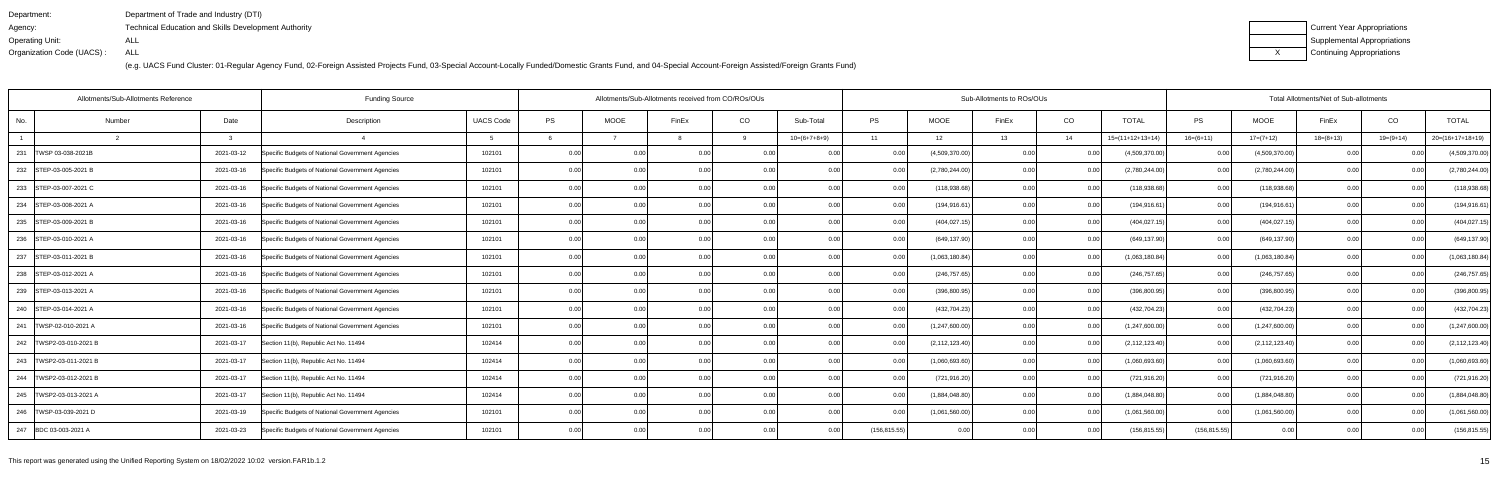| Department:               | Department of Trade and Industry (DTI)               |
|---------------------------|------------------------------------------------------|
| Agency:                   | Technical Education and Skills Development Authority |
| Operating Unit:           | ALL                                                  |
| Organization Code (UACS): | ALL                                                  |

| Current Year Appropriations |
|-----------------------------|
| Supplemental Appropriations |
| Continuing Appropriations   |

|                           | Allotments/Sub-Allotments Reference |            | <b>Funding Source</b>                            |                  | Allotments/Sub-Allotments received from CO/ROs/OUs |             |                |          |                |                | Sub-Allotments to ROs/OUs |       |       | Total Allotments/Net of Sub-allotments |                   |                 |             |                |                  |
|---------------------------|-------------------------------------|------------|--------------------------------------------------|------------------|----------------------------------------------------|-------------|----------------|----------|----------------|----------------|---------------------------|-------|-------|----------------------------------------|-------------------|-----------------|-------------|----------------|------------------|
| No.                       | Number                              | Date       | Description                                      | <b>UACS Code</b> | PS                                                 | <b>MOOE</b> | FinEx          | CO       | Sub-Total      | PS             | <b>MOOE</b>               | FinEx | CO    | <b>TOTAL</b>                           | PS                | MOOE            | FinEx       | CO             | <b>TOTAL</b>     |
|                           |                                     | ્વ         |                                                  |                  |                                                    |             |                | <b>Q</b> | $10=(6+7+8+9)$ | 11             | 12                        | 13    | 14    | $15=(11+12+13+14)$                     | $16=(6+11)$       | $17=(7+12)$     | $18=(8+13)$ | $19=(9+14)$    | 20=(16+17+18+19) |
| 248 BDC No. 03-003-2021 A |                                     | 2021-03-23 | Specific Budgets of National Government Agencies | 102101           | 0.00                                               |             | 0.00           |          | 0 <sub>0</sub> | (156, 815.55)  |                           | 0.OC  |       | (156, 815.55)                          | (156, 815.55)     | 0.00            |             |                | (156, 815.55)    |
| 249 STEP 03-015-2021 C    |                                     | 2021-03-23 | Specific Budgets of National Government Agencies | 102101           | 0.00                                               | 0.00        | 0.00           | 0.001    | 0.00           | 0.00           | (324, 020.00)             | 0.00  | 0.00  | (324, 020.00)                          | 0.001             | (324, 020.00)   | 0.00        | 0.00           | (324, 020.00)    |
| 250   TWSP-04-040-2021 C  |                                     | 2021-04-05 | Specific Budgets of National Government Agencies | 102101           | 0.00                                               | 0.00        | 0.00           | 0.00     | 0.00           | 0.00           | (2,394,032.80)            | 0.00  | 0.00  | (2,394,032.80)                         | 0.00              | (2,394,032.80)  | 0.00        | 0.00           | (2,394,032.80)   |
| 251<br>TWSP-04-041-2021 D |                                     | 2021-04-05 | Specific Budgets of National Government Agencies | 102101           | 0.00                                               | 0.00        | 0.00           | 0.00     | 0.00           | 0.00           | (6,871,392.00)            | 0.00  | 0.0   | (6,871,392.00)                         | 0.00              | (6,871,392.00)  | 0.00        | 0.00           | (6,871,392.00)   |
| 252   TWSP-04-042-2021 C  |                                     | 2021-04-05 | Specific Budgets of National Government Agencies | 102101           | 0.00                                               | 0.00        | 0 <sub>0</sub> | 0.00     | 0.00           | 0.00           | (374, 316.00)             | 0.00  | 0.00  | (374, 316.00)                          | 0.00 <sub>l</sub> | (374, 316.00)   | 0.00        | 0.0(           | (374, 316.00)    |
| 253   TWSP-04-043-2021 E  |                                     | 2021-04-05 | Specific Budgets of National Government Agencies | 102101           | 0.00                                               | 0.00        | 0.00           | 0.00     | 0.00           | 0.00           | (16,586,929.00)           | 0.00  | 0.00  | (16, 586, 929.00)                      | 0.001             | (16,586,929.00) | 0.00        | 0.00           | (16,586,929.00)  |
| 254   TWSP-04-044-2021 C  |                                     | 2021-04-05 | Specific Budgets of National Government Agencies | 102101           | 0.00                                               | 0.00        | 0.00           | 0.001    | 0.00           | 0.00           | (11,509,967.40)           | 0.00  | 0.00  | (11,509,967.40)                        | 0.00              | (11,509,967.40) | 0.00        | 0.00           | (11,509,967.40)  |
| 255   TWSP-04-045-2021 B  |                                     | 2021-04-05 | Specific Budgets of National Government Agencies | 102101           | 0.00                                               | 0.00        | 0.00           | 0.00     | 0.00           | 0.00           | (3,548,997.00)            | 0.00  | 0.0   | (3,548,997.00)                         | 0.00              | (3,548,997.00)  | 0.00        | 0.00           | (3,548,997.00)   |
| 256   TWSP-04-046-2021 B  |                                     | 2021-04-05 | Specific Budgets of National Government Agencies | 102101           | 0.00                                               | 0.00        | 0.00           | 0.00     | 0.00           | 0.00           | (3,942,531.00)            | 0.00  | 0.0   | (3,942,531.00)                         | 0.00 <sub>l</sub> | (3,942,531.00)  | 0.00        | 0.00           | (3,942,531.00)   |
| 257   TWSP-04-047-2021 E  |                                     | 2021-04-05 | Specific Budgets of National Government Agencies | 102101           | 0.00                                               | 0.00        | 0.00           | 0.001    | 0.00           | 0.00           | (5,430,070.00)            | 0.00  | 0.00  | (5,430,070.00)                         | 0.00              | (5,430,070.00)  | 0.00        | 0.00           | (5,430,070.00)   |
| 258   TWSP-04-048-2021 C  |                                     | 2021-04-05 | Specific Budgets of National Government Agencies | 102101           | 0.00                                               |             | 0 <sub>0</sub> |          | 0.00           |                | (917, 415.00)             | 0.00  | 0.0   | (917, 415.00)                          | 0.00              | (917, 415.00)   | 0.00        | 0 <sub>0</sub> | (917, 415.00)    |
| 259 BDC 04-004-2021 A     |                                     | 2021-04-07 | Specific Budgets of National Government Agencies | 102101           | 0.00                                               | 0.00        |                | 0.00     | 0 <sub>0</sub> | (1,918,465.54) | 0 <sub>0</sub>            | n nr  | 0.0   | (1,918,465.54)                         | (1,918,465.54)    | 0.00            | 0.00        |                | (1,918,465.54)   |
| 260   TWSP-04-049-2021 F  |                                     | 2021-04-12 | Specific Budgets of National Government Agencies | 102101           | 0.00                                               | 0.00        | 0.00           | 0.00     | 0.00           | 0.00           | (1,055,330.00)            | 0.00  | 0.00  | (1,055,330.00)                         | 0.00              | (1,055,330.00)  | 0.00        | 0.00           | (1,055,330.00)   |
| 261   TWSP-04-050-2021 D  |                                     | 2021-04-12 | Specific Budgets of National Government Agencies | 102101           | 0.00                                               | 0.00        | 0.00           | 0.00     |                | 0.00           | (748, 632.00)             | 0.00  | 0.0   | (748,632.00                            | 0.00              | (748, 632.00)   | 0.00        | 0 <sub>0</sub> | (748, 632.00)    |
| 262   TWSP-04-051-2021 C  |                                     | 2021-04-12 | Specific Budgets of National Government Agencies | 102101           | 0.00                                               | 0.00        | 0 <sub>0</sub> | 0.00     | -0.00          |                | (2,984,041.40)            | 0.00  | 0.0   | (2,984,041.40)                         | 0.00              | (2,984,041.40)  | 0.00        |                | (2,984,041.40)   |
| 263   TWSP2-04-014-2021 C |                                     | 2021-04-12 | Section 11(b), Republic Act No. 11494            | 102414           | 0.00                                               | 0.00        |                | 0.00     | 0 <sub>0</sub> |                | (6,841.00)                | n nr  | 0.00  | (6,841.00)                             | 0.00              | (6,841.00)      | 0.00        |                | (6,841.00)       |
| 264   TWSP2-04-015-2021 C |                                     | 2021-04-12 | Section 11(b), Republic Act No. 11494            | 102414           | 0.00                                               | 0.00        |                | 0.001    | 0.00           |                | (1,550,100.00)            | 0.00  | . 0.0 | (1,550,100.00)                         | 0.00              | (1,550,100.00)  | 0.00        | 0.00           | (1,550,100.00)   |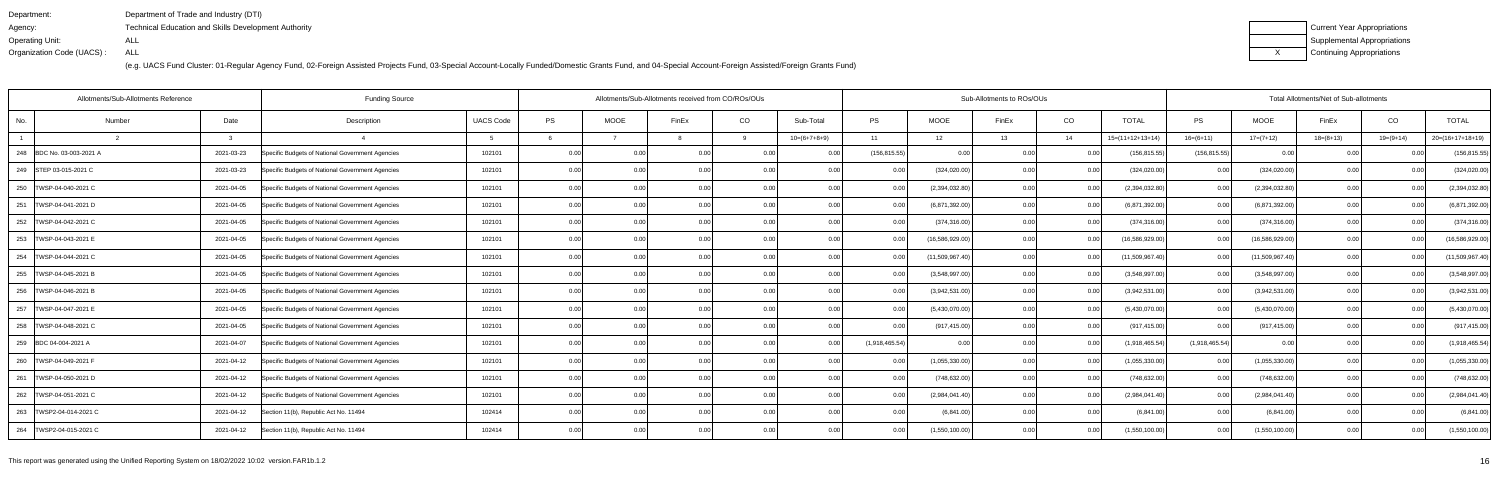| Department:               | Department of Trade and Industry (DTI)                      |
|---------------------------|-------------------------------------------------------------|
| Agency:                   | <b>Technical Education and Skills Development Authority</b> |
| Operating Unit:           | ALL                                                         |
| Organization Code (UACS): | ALL                                                         |

| Current Year Appropriations |
|-----------------------------|
| Supplemental Appropriations |
| Continuing Appropriations   |

|                            | Allotments/Sub-Allotments Reference | <b>Funding Source</b>                            |                  |      |                   | Allotments/Sub-Allotments received from CO/ROs/OUs |      |                |                |                  | Sub-Allotments to ROs/OUs |      | Total Allotments/Net of Sub-allotments |                |                  |             |                |                    |
|----------------------------|-------------------------------------|--------------------------------------------------|------------------|------|-------------------|----------------------------------------------------|------|----------------|----------------|------------------|---------------------------|------|----------------------------------------|----------------|------------------|-------------|----------------|--------------------|
| No                         | Date<br>Number                      | Description                                      | <b>UACS Code</b> | PS   | <b>MOOE</b>       | FinEx                                              | CO   | Sub-Total      | <b>PS</b>      | <b>MOOE</b>      | FinEx                     | CO   | <b>TOTAL</b>                           | PS             | <b>MOOE</b>      | FinEx       | CO             | <b>TOTAL</b>       |
|                            | 3                                   |                                                  |                  |      |                   |                                                    | Q    | $10=(6+7+8+9)$ | 11             | 12               | 13                        | 14   | $15=(11+12+13+14)$                     | $16=(6+11)$    | $17=(7+12)$      | $18=(8+13)$ | $19=(9+14)$    | $20=(16+17+18+19)$ |
| 265<br>BDC 04-005-2021 A   | 2021-04-15                          | Specific Budgets of National Government Agencies | 102101           | 0.00 |                   | 0.0                                                |      |                |                | (600,000.00)     | 0.00                      |      | (600,000.00)                           | 0.00           | (600,000.00)     |             |                | (600,000.00)       |
| 266<br>TWSP-04-053-2021 D  | 2021-04-15                          | Specific Budgets of National Government Agencies | 102101           | 0.00 | 0.00              | 0 <sub>0</sub>                                     | 0.00 | 0.00           | 0.00           | (929, 540.00)    | 0.00                      | 0.00 | (929, 540.00)                          | 0.00           | (929, 540.00)    | 0.00        | 0 <sub>0</sub> | (929, 540.00)      |
| 267<br>TWSP-04-054-2021 G  | 2021-04-15                          | Specific Budgets of National Government Agencies | 102101           | 0.00 | 0.00              | 0.00                                               | 0.00 | 0.00           | 0.00           | (498, 520.00)    | 0.00                      | 0.00 | (498, 520.00)                          | 0.00           | (498, 520.00)    | 0.00        | 0.00           | (498, 520.00)      |
| 268 STEP-04-018-2021 C     | 2021-04-15                          | Specific Budgets of National Government Agencies | 102101           | 0.00 | 0.00              | 0.0(                                               | 0.00 | 0.00           |                | (4, 146, 974.00) | 0.00                      | 0.00 | (4, 146, 974.00)                       | 0.00           | (4, 146, 974.00) | 0.00        | 0.00           | (4, 146, 974.00)   |
| 269   TWSP-04-055-2021 C   | 2021-04-15                          | Specific Budgets of National Government Agencies | 102101           | 0.00 | 0.00              | 0 <sub>0</sub>                                     | 0.00 | 0.00           | 0.00           | (1,494,324.60)   | 0.00                      | 0.00 | (1,494,324.60)                         | 0.00           | (1,494,324.60)   | 0.00        | 0.00           | (1,494,324.60)     |
| 270   TWSP2-04-016-2021 D  | 2021-04-15                          | Section 11(b), Republic Act No. 11494            | 102414           | 0.00 | 0.00 <sub>1</sub> | 0.0                                                | 0.00 | 0.00           | 0.00           | (2, 171, 888.00) | 0.00                      | 0.00 | (2, 171, 888.00)                       | 0.00           | (2, 171, 888.00) | 0.00        | 0.00           | (2, 171, 888.00)   |
| 271 UAQTEA-04-001-2021 A   | 2021-04-15                          | Specific Budgets of National Government Agencies | 102101           | 0.00 | 0.00 <sub>1</sub> | 0.00                                               | 0.00 | 0.00           | 0.00           | (3,325,000.00)   | 0.00                      | 0.00 | (3,325,000.00)                         | 0.001          | (3,325,000.00)   | 0.00        | 0.00           | (3,325,000.00)     |
| 272   UAQTEA-04-002-2021 A | 2021-04-15                          | Specific Budgets of National Government Agencies | 102101           | 0.00 | 0.00              | 0 <sub>0</sub>                                     | 0.00 | 0.00           |                | (25,620,000.00)  | 0.00                      | 0.00 | (25,620,000.00)                        | 0.00           | (25,620,000.00)  | 0.00        | 0 <sub>0</sub> | (25,620,000.00)    |
| 273 04-008-2021A           | 2021-04-22                          | Specific Budgets of National Government Agencies | 102101           | 0.00 | 0.00              | 0 <sub>0</sub>                                     | 0.00 | 0.00           | (1,233,282.54) |                  | 0.00                      | 0.00 | (1,233,282.54)                         | (1,233,282.54) | 0.00             | 0.00        |                | (1,233,282.54)     |
| 274   UAQTEA-04-003-2021 A | 2021-04-22                          | Specific Budgets of National Government Agencies | 102101           | 0.00 | 0.00              | 0.00                                               | 0.00 | 0.00           | 0.00           | (35,813,000.00)  | 0.00                      | 0.00 | (35,813,000.00)                        | 0.00           | (35,813,000.00)  | 0.00        | 0.00           | (35,813,000.00)    |
| 275   BDC 04-006-2021 A    | 2021-04-23                          | Specific Budgets of National Government Agencies | 102101           | 0.00 | 0.00              | 0 <sub>0</sub>                                     | 0.00 | 0.00           |                | (600,000.00)     | 0.00                      | 0.00 | (600,000.00)                           | 0.00           | (600,000.00)     | 0.00        | 0 <sub>0</sub> | (600,000.00)       |
| 276 BDC 04-007-2021 A      | 2021-04-23                          | Specific Budgets of National Government Agencies | 102101           | 0.00 | 0.00              | 0 <sub>0</sub>                                     | 0.00 | 0.00           | (367,660.84)   | 0.00             | 0 <sub>0</sub>            | 0.00 | (367,660.84)                           | (367,660.84)   | 0.00             | 0.00        | -0.00          | (367,660.84)       |
| 277 BDC 04-008-2021 A      | 2021-04-23                          | Specific Budgets of National Government Agencies | 102101           | 0.00 | 0.00              | 0 <sub>0</sub>                                     | 0.00 | 0.00           | (1,233,282.54) | 0.00             | 0.00                      | 0.00 | (1,233,282.54)                         | (1,233,282.54) | 0.00             | 0.00        | 0.00           | (1,233,282.54)     |
| 278 BDC 04-011-2021 A      | 2021-04-23                          | Specific Budgets of National Government Agencies | 102101           | 0.00 | 0.001             | 0.00                                               | 0.00 | 0.00           | 0.00           | (15,000.00)      | 0.00                      | 0.00 | (15,000.00)                            | 0.00           | (15,000.00)      | 0.00        | 0.00           | (15,000.00)        |
| 279 SARO # 04-007-2021A    | 2021-04-23                          | Specific Budgets of National Government Agencies | 102101           | 0.00 | 0.00              | 0 <sub>0</sub>                                     | 0.00 | 0.00           | (367,660.84)   | 0 <sub>0</sub>   | 0.00                      | 0.00 | (367, 660.84)                          | (367,660.84)   | 0.00             | 0.00        | -0.00          | (367,660.84)       |
| 280   TWSP-04-056-2021 E   | 2021-04-23                          | Specific Budgets of National Government Agencies | 102101           | 0.00 | 0.00              | 0 <sub>0</sub>                                     | 0.00 | 0.00           |                | (2,977,692.80)   | 0.00                      | 0.00 | (2,977,692.80)                         | 0.00           | (2,977,692.80)   | 0.00        |                | (2,977,692.80)     |
| 281   TWSP-04-057-2021 D   | 2021-04-23                          | Specific Budgets of National Government Agencies | 102101           | 0.00 | 0.00              | 0.00                                               | 0.00 | 0.00           | 0.00           | (661, 665.00)    | 0.00                      | 0.00 | (661, 665.00)                          | 0.001          | (661, 665.00)    | 0.00        | 0 <sub>0</sub> | (661, 665.00)      |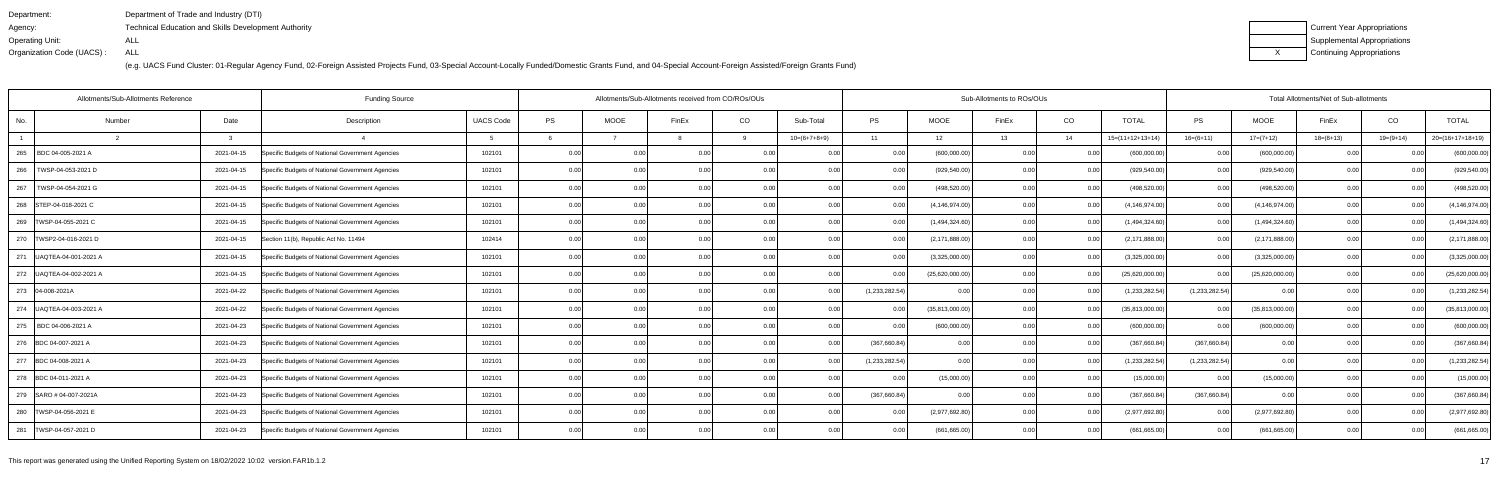| Department:               | Department of Trade and Industry (DTI)                      |
|---------------------------|-------------------------------------------------------------|
| Agency:                   | <b>Technical Education and Skills Development Authority</b> |
| Operating Unit:           | ALL                                                         |
| Organization Code (UACS): | ALL                                                         |

| Current Year Appropriations |
|-----------------------------|
| Supplemental Appropriations |
| Continuing Appropriations   |

|                            | Allotments/Sub-Allotments Reference |            | <b>Funding Source</b>                            |                  |      |                   | Allotments/Sub-Allotments received from CO/ROs/OUs |          |                |           |                   | Sub-Allotments to ROs/OUs |      | Total Allotments/Net of Sub-allotments |             |                   |             |           |                    |
|----------------------------|-------------------------------------|------------|--------------------------------------------------|------------------|------|-------------------|----------------------------------------------------|----------|----------------|-----------|-------------------|---------------------------|------|----------------------------------------|-------------|-------------------|-------------|-----------|--------------------|
| No.                        | Number                              | Date       | Description                                      | <b>UACS Code</b> | PS   | <b>MOOE</b>       | FinEx                                              | CO       | Sub-Total      | <b>PS</b> | <b>MOOE</b>       | FinEx                     | CO   | <b>TOTAL</b>                           | PS          | <b>MOOE</b>       | FinEx       | CO        | <b>TOTAL</b>       |
|                            |                                     | 3          |                                                  |                  |      |                   |                                                    | <b>Q</b> | $10=(6+7+8+9)$ | 11        | 12                | 13                        | 14   | $15=(11+12+13+14)$                     | $16=(6+11)$ | $17=(7+12)$       | $18=(8+13)$ | 19=(9+14) | $20=(16+17+18+19)$ |
| 282<br>TWSP-04-058-2021 H  |                                     | 2021-04-23 | Specific Budgets of National Government Agencies | 102101           | 0.00 |                   | 0.0(                                               |          |                |           | (4,032,027.20)    | 0.00                      |      | (4,032,027.20)                         | 0.00        | (4,032,027.20)    |             |           | (4,032,027.20)     |
| 283   TWSP-04-059-2021 E   |                                     | 2021-04-23 | Specific Budgets of National Government Agencies | 102101           | 0.00 | 0.00              | 0 <sub>0</sub>                                     | 0.00     | 0.00           | 0.00      | (2,560,160.00)    | 0.00                      | 0.00 | (2,560,160.00)                         | 0.00        | (2,560,160.00)    | 0.00        |           | (2,560,160.00)     |
| 284   TWSP-04-060-2021 D   |                                     | 2021-04-23 | Specific Budgets of National Government Agencies | 102101           | 0.00 | 0.00              | 0.00                                               | 0.00     | 0.00           | 0.00      | (6,055,952.00)    | 0.00                      | 0.00 | (6,055,952.00)                         | 0.00        | (6,055,952.00)    | 0.00        | 0.00      | (6,055,952.00)     |
| 285   TWSP2-04-017-2021 B  |                                     | 2021-04-23 | Section 11(b), Republic Act No. 11494            | 102414           | 0.00 | 0.00              | 0.00                                               | 0.00     | 0.00           |           | (960, 696.00)     | 0.00                      | 0.00 | (960, 696.00)                          | 0.00        | (960, 696.00)     | 0.00        | 0.00      | (960, 696.00)      |
| 286   TWSP2-04-018-2021 D  |                                     | 2021-04-23 | Section 11(b), Republic Act No. 11494            | 102414           | 0.00 | 0.00              | 0 <sub>0</sub>                                     | 0.00     | 0.00           | 0.00      | (3,234,706.40)    | 0.00                      | 0.00 | (3,234,706.40)                         | 0.00        | (3,234,706.40)    | 0.00        | 0.00      | (3,234,706.40)     |
| 287<br>TWSP2-04-019-2021 A |                                     | 2021-04-23 | Section 11(b), Republic Act No. 11494            | 102414           | 0.00 | 0.00 <sub>1</sub> | 0 <sub>0</sub>                                     | 0.00     | 0.00           | 0.00      | (781,040.00)      | 0.00                      | 0.00 | (781, 040.00)                          | 0.00        | (781, 040.00)     | 0.00        | 0.00      | (781, 040.00)      |
| 288 BDC 04-012-2021 A      |                                     | 2021-04-26 | Specific Budgets of National Government Agencies | 102101           | 0.00 | 0.00 <sub>1</sub> | 0.00                                               | 0.00     | 0.00           | 0.00      | (600,000.00)      | 0.00                      | 0.00 | (600,000.00)                           | 0.00        | (600,000.00)      | 0.00        | 0.00      | (600,000.00)       |
| 289   STEP-04-019-2021 B   |                                     | 2021-04-27 | Specific Budgets of National Government Agencies | 102101           | 0.00 | 0.00              | 0 <sub>0</sub>                                     | 0.00     | 0.00           |           | (88, 850.00)      | 0.00                      | 0.00 | (88, 850.00)                           | 0.00        | (88, 850.00)      | 0.00        | 0.00      | (88, 850.00)       |
| 290   TWSP-04-061-2021 D   |                                     | 2021-04-27 | Specific Budgets of National Government Agencies | 102101           | 0.00 | 0.00              | 0 <sub>0</sub>                                     | 0.00     | 0.00           | 0.00      | (144, 158.00)     | 0.00                      | 0.00 | (144, 158.00)                          | 0.00        | (144, 158.00)     | 0.00        | 0.00      | (144, 158.00)      |
| 291   TWSP-04-062-2021 G   |                                     | 2021-04-27 | Specific Budgets of National Government Agencies | 102101           | 0.00 | 0.00              | 0.00                                               | 0.00     | 0.00           | 0.00      | (1,342,249.20)    | 0.00                      | 0.00 | (1,342,249.20)                         | 0.00        | (1,342,249.20)    | 0.00        | 0.00      | (1,342,249.20)     |
| 292   TWSP-04-063-2021 F   |                                     | 2021-04-27 | Specific Budgets of National Government Agencies | 102101           | 0.00 | 0.00              | 0 <sub>0</sub>                                     | 0.00     | 0.00           |           | (988, 704.08)     | 0.00                      | 0.00 | (988, 704.08)                          | 0.00        | (988, 704.08)     | 0.00        | $\Omega$  | (988, 704.08)      |
| 293   TWSP-04-064-2021 F   |                                     | 2021-04-30 | Specific Budgets of National Government Agencies | 102101           | 0.00 | 0.00              | 0 <sub>0</sub>                                     | 0.00     | 0.00           | 0.00      | (997, 824.00)     | 0.00                      | 0.00 | (997, 824.00)                          | 0.00        | (997, 824.00)     | 0.00        | -0.00     | (997, 824.00)      |
| 294   TWSP-04-066-2021 E   |                                     | 2021-04-30 | Specific Budgets of National Government Agencies | 102101           | 0.00 | 0.00              | 0 <sub>0</sub>                                     | 0.00     | 0.00           | 0.00      | (5,269,145.00)    | 0.00                      | 0.00 | (5,269,145.00)                         | 0.00        | (5,269,145.00)    | 0.00        | 0.00      | (5,269,145.00)     |
| 295   TWSP-04-067-2021 E   |                                     | 2021-04-30 | Specific Budgets of National Government Agencies | 102101           | 0.00 | 0.00 <sub>1</sub> | 0.00                                               | 0.00     | 0.00           |           | (9,718,145.00)    | 0.00                      | 0.00 | (9,718,145.00)                         | 0.001       | (9,718,145.00)    | 0.00        | 0.00      | (9,718,145.00)     |
| 296   TWSP2-04-020-2021 E  |                                     | 2021-04-30 | Section 11(b), Republic Act No. 11494            | 102414           | 0.00 | 0.00              | 0 <sub>0</sub>                                     | 0.00     | 0.00           | n nr      | (248, 849.60)     | 0.00                      | 0.00 | (248, 849.60)                          | 0.00        | (248, 849.60)     | 0.00        | -0.00     | (248, 849.60)      |
| 297   TWSP2-04-021-2021 C  |                                     | 2021-04-30 | Section 11(b), Republic Act No. 11494            | 102414           | 0.00 | 0.00              | 0 <sub>0</sub>                                     | 0.001    | 0.00           |           | (20, 891, 865.40) | 0.00                      | 0.00 | (20, 891, 865.40)                      | 0.001       | (20, 891, 865.40) | 0.00        |           | (20, 891, 865.40)  |
| 298   TWSP2-04-022-2021 B  |                                     | 2021-04-30 | Section 11(b), Republic Act No. 11494            | 102414           | 0.00 | 0.00              | 0.00                                               | 0.00     | 0.00           | 0.00      | (1,239,235.00)    | 0.00                      | 0.00 | (1,239,235.00)                         | 0.00        | (1,239,235.00)    | 0.00        | 0.00      | (1,239,235.00)     |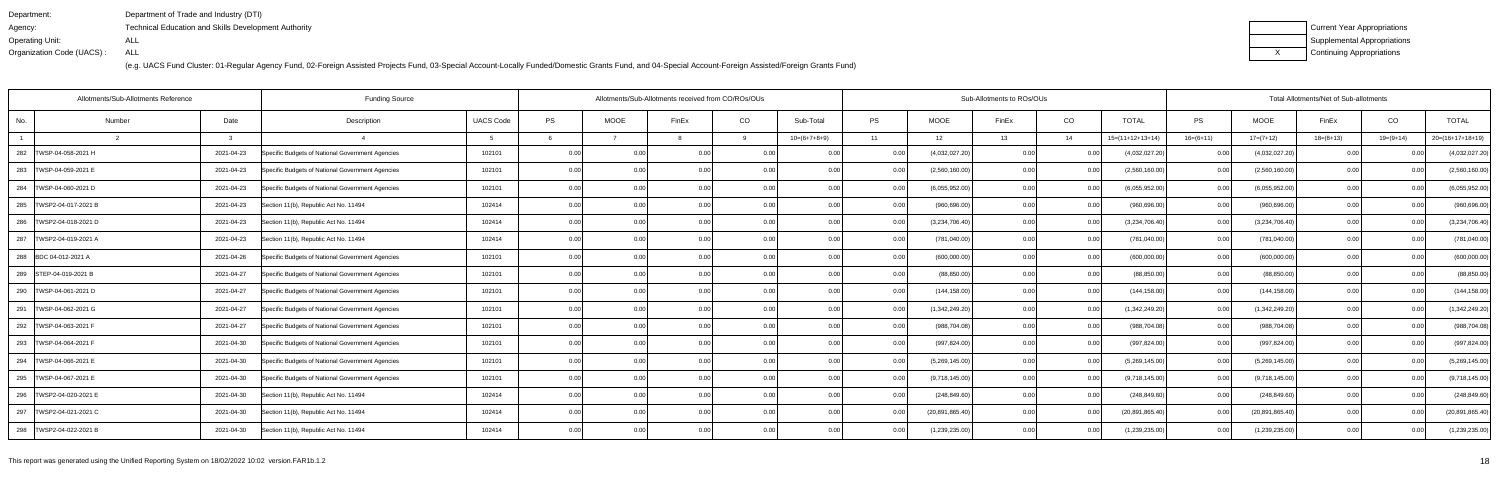| Department:               | Department of Trade and Industry (DTI)                      |
|---------------------------|-------------------------------------------------------------|
| Agency:                   | <b>Technical Education and Skills Development Authority</b> |
| Operating Unit:           | ALL                                                         |
| Organization Code (UACS): | ALL                                                         |

| Current Year Appropriations |
|-----------------------------|
| Supplemental Appropriations |
| Continuing Appropriations   |

|                            | Allotments/Sub-Allotments Reference |               | <b>Funding Source</b>                            |                  |      |             | Allotments/Sub-Allotments received from CO/ROs/OUs |          |                |           |                   | Sub-Allotments to ROs/OUs |        | Total Allotments/Net of Sub-allotments |             |                   |             |             |                    |
|----------------------------|-------------------------------------|---------------|--------------------------------------------------|------------------|------|-------------|----------------------------------------------------|----------|----------------|-----------|-------------------|---------------------------|--------|----------------------------------------|-------------|-------------------|-------------|-------------|--------------------|
| No.                        | Number                              | Date          | Description                                      | <b>UACS Code</b> | PS   | <b>MOOE</b> | FinEx                                              | CO       | Sub-Total      | <b>PS</b> | <b>MOOE</b>       | FinEx                     | CO     | <b>TOTAL</b>                           | PS          | <b>MOOE</b>       | FinEx       | CO          | <b>TOTAL</b>       |
|                            |                                     | $\mathcal{R}$ |                                                  |                  |      |             |                                                    | <b>q</b> | $10=(6+7+8+9)$ | 11        | 12                | 13                        | 14     | $15=(11+12+13+14)$                     | $16=(6+11)$ | $17=(7+12)$       | $18=(8+13)$ | $19=(9+14)$ | $20=(16+17+18+19)$ |
| 299   TWSP2-04-023-2021 E  |                                     | 2021-04-30    | Section 11(b), Republic Act No. 11494            | 102414           | 0.00 | 0.00        | 0.0(                                               |          | 0.00           |           | (1,042,546.40)    | 0.00                      |        | (1,042,546.40)                         | 0.00        | (1,042,546.40)    |             |             | (1,042,546.40)     |
| 300   UAQTEA-04-004-2021 B |                                     | 2021-04-30    | Specific Budgets of National Government Agencies | 102101           | 0.00 | 0.00        | 0.0(                                               | 0.00     | 0.00           | 0.00      | (4,758,000.00)    | 0.00                      | 0.00   | (4,758,000.00)                         | 0.001       | (4,758,000.00)    | 0.00        | 0.00        | (4,758,000.00)     |
| 301   TWSP-05-068-2021 G   |                                     | 2021-05-11    | Specific Budgets of National Government Agencies | 102101           | 0.00 | 0.00        | 0.00                                               | 0.00     | 0.00           | 0.00      | (1,814,871.20)    | 0.00                      | 0.00   | (1,814,871.20)                         | 0.00        | (1,814,871.20)    | 0.00        | 0.00        | (1,814,871.20)     |
| 302   TWSP-05-069-2021 D   |                                     | 2021-05-11    | Specific Budgets of National Government Agencies | 102101           | 0.00 | 0.00        | 0.00                                               | 0.00     | 0.00           |           | (3,417,680.00)    | 0.00                      | 0.00   | (3,417,680.00)                         | 0.00        | (3,417,680.00)    | 0.00        | 0.00        | (3,417,680.00)     |
| 303   TWSP2-04-024-2021 A  |                                     | 2021-05-11    | Section 11(b), Republic Act No. 11494            | 102414           | 0.00 | 0.00        | 0 <sub>0</sub>                                     | 0.00     | 0.00           | 0.00      | (10, 101, 083.00) | 0.00                      | 0.00   | (10, 101, 083.00)                      | 0.00        | (10, 101, 083.00) | 0.00        | 0.00        | (10, 101, 083.00)  |
| 304   TWSP2-04-025-2021 C  |                                     | 2021-05-11    | Section 11(b), Republic Act No. 11494            | 102414           | 0.00 | 0.00        | 0 <sub>0</sub>                                     | 0.00     | 0.00           | 0.00      | (2,999,266.00)    | 0.00                      | 0.00   | (2,999,266.00)                         | 0.00        | (2,999,266.00)    | 0.00        | 0.00        | (2,999,266.00)     |
| 305   TWSP2-04-026-2021 A  |                                     | 2021-05-11    | Section 11(b), Republic Act No. 11494            | 102414           | 0.00 | 0.00        | 0.00                                               | 0.00     | 0.00           |           | (2,804,213.40)    | 0.00                      | 0.00   | (2,804,213.40)                         | 0.00        | (2,804,213.40)    | 0.00        | 0.00        | (2,804,213.40)     |
| 306   TWSP2-04-027-2021 A  |                                     | 2021-05-11    | Section 11(b), Republic Act No. 11494            | 102414           | 0.00 | 0.00        | 0 <sub>0</sub>                                     | 0.00     | 0.00           |           | (8,647,535.00)    | 0.00                      | 0.00   | (8,647,535.00)                         | 0.00        | (8,647,535.00)    | 0.00        |             | (8,647,535.00)     |
| 307   TWSP2-04-028-2021 B  |                                     | 2021-05-11    | Section 11(b), Republic Act No. 11494            | 102414           | 0.00 | 0.00        | 0 <sub>0</sub>                                     | 0.00     | 0.00           |           | (5,478,018.60)    | 0.00                      | 0.00   | (5,478,018.60)                         | 0.00        | (5,478,018.60)    | 0.00        |             | (5,478,018.60)     |
| 308   TWSP2-04-029-2021 A  |                                     | 2021-05-11    | Section 11(b), Republic Act No. 11494            | 102414           | 0.00 | 0.00        | 0.00                                               | 0.00     | 0.00           | 0.00      | (1,218,245.00)    | 0.00                      | 0.00   | (1,218,245.00)                         | 0.00        | (1,218,245.00)    | 0.00        | 0.00        | (1,218,245.00)     |
| 309   UAQTEA-05-005-2021 A |                                     | 2021-05-11    | Specific Budgets of National Government Agencies | 102101           | 0.00 |             |                                                    | 0.00     | 0.00           |           | (3,965,000.00)    | 0.00                      |        | (3,965,000.00)                         | 0.00        | (3,965,000.00)    | 0.00        |             | (3,965,000.00)     |
| 310 STEP-04-016-2021 B     |                                     | 2021-05-14    | Specific Budgets of National Government Agencies | 102101           | 0.00 | 0.00        |                                                    | 0.00     | 0.00           |           | (3,877,681.60)    | 0 <sub>0</sub>            | 0.00   | (3,877,681.60)                         | 0.00        | (3,877,681.60)    | 0.00        |             | (3,877,681.60)     |
| 311 STEP-04-017-2021 C     |                                     | 2021-05-14    | Specific Budgets of National Government Agencies | 102101           | 0.00 | 0.00        | 0 <sub>0</sub>                                     | 0.00     | 0.00           |           | (11,948,154.80)   | 0.00                      | 0.00   | (11,948,154.80)                        | 0.00        | (11,948,154.80)   | 0.00        | 0.00        | (11,948,154.80)    |
| 312 STEP-04-020-2021 D     |                                     | 2021-05-14    | Specific Budgets of National Government Agencies | 102101           | 0.00 | 0.00        |                                                    | 0.00     | 0.00           |           | (6,065,730.40)    | 0.00                      |        | (6,065,730.40)                         | 0.00        | (6,065,730.40)    | 0.00        |             | (6,065,730.40)     |
| 313 STEP-04-021-2021 A     |                                     | 2021-05-14    | Specific Budgets of National Government Agencies | 102101           | 0.00 | 0.00        |                                                    | 0.00     | 0.00           |           | (479, 075.00)     | 0.00                      | . O OO | (479, 075.00)                          | 0.00        | (479, 075.00)     | 0.00        |             | (479, 075.00)      |
| 314 STEP-05-022-2021 E     |                                     | 2021-05-14    | Specific Budgets of National Government Agencies | 102101           | 0.00 | 0.00        |                                                    | 0.00     | 0.00           |           | (480,362.71       | 0.00                      | 0.00   | (480,362.71                            | 0.00        | (480,362.71       | 0.00        |             | (480, 362.71)      |
| 315 STEP-05-023-2021 D     |                                     | 2021-05-14    | Specific Budgets of National Government Agencies | 102101           | 0.00 | 0.00        |                                                    | 0.00     | 0.00           |           | (535, 662.24)     | 0.00                      |        | (535, 662.24)                          | 0.00        | (535, 662.24)     | 0.00        |             | (535, 662.24)      |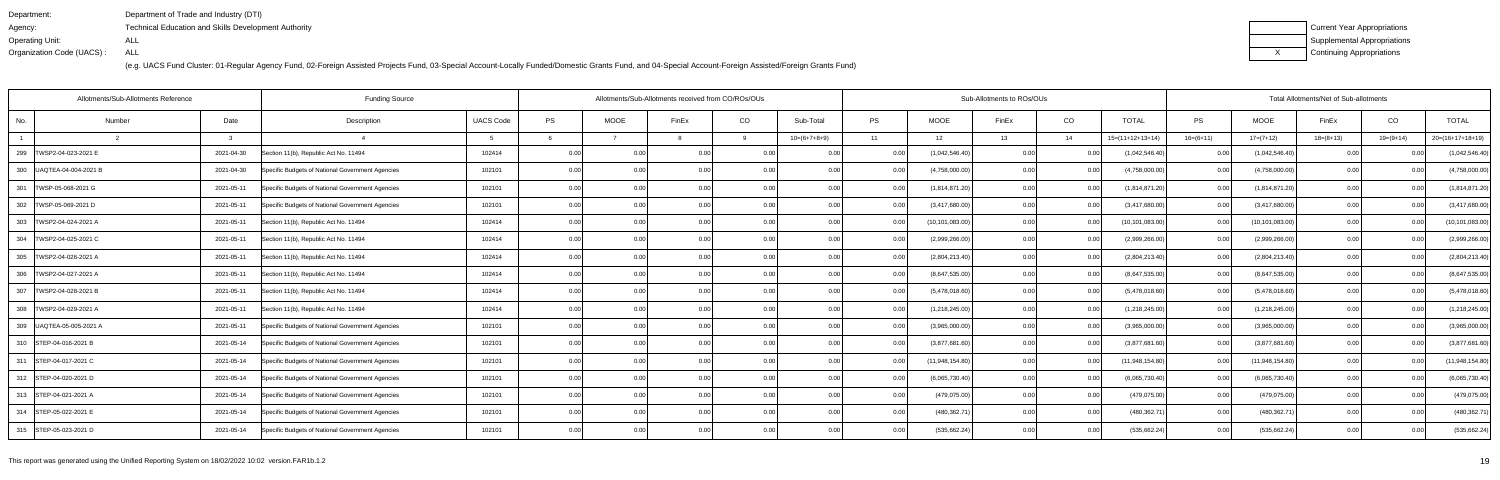| Department:               | Department of Trade and Industry (DTI)                      |
|---------------------------|-------------------------------------------------------------|
| Agency:                   | <b>Technical Education and Skills Development Authority</b> |
| Operating Unit:           | ALL                                                         |
| Organization Code (UACS): | ALL                                                         |

| Current Year Appropriations |
|-----------------------------|
| Supplemental Appropriations |
| Continuing Appropriations   |

|                            | Allotments/Sub-Allotments Reference | <b>Funding Source</b>                            |                  |      | Allotments/Sub-Allotments received from CO/ROs/OUs |                |      |                |           |                   | Sub-Allotments to ROs/OUs |       | Total Allotments/Net of Sub-allotments |             |                   |                   |                |                    |
|----------------------------|-------------------------------------|--------------------------------------------------|------------------|------|----------------------------------------------------|----------------|------|----------------|-----------|-------------------|---------------------------|-------|----------------------------------------|-------------|-------------------|-------------------|----------------|--------------------|
| No.                        | Date<br>Number                      | Description                                      | <b>UACS Code</b> | PS   | <b>MOOE</b>                                        | FinEx          | CO   | Sub-Total      | <b>PS</b> | MOOE              | FinEx                     | CO    | <b>TOTAL</b>                           | <b>PS</b>   | <b>MOOE</b>       | FinEx             | CO             | <b>TOTAL</b>       |
|                            | $\mathbf{r}$                        |                                                  |                  |      |                                                    |                |      | $10=(6+7+8+9)$ | 11        | 12                | 13                        | 14    | $15=(11+12+13+14)$                     | $16=(6+11)$ | $17=(7+12)$       | $18=(8+13)$       | $19=(9+14)$    | $20=(16+17+18+19)$ |
| 316 STEP-05-024-2021 F     | 2021-05-14                          | Specific Budgets of National Government Agencies | 102101           | 0.00 | 0.00                                               | 0.0(           | 0.00 | 0.00           |           | (67,133,852.55    | 0.00                      | 0.0   | (67, 133, 852.55)                      | 0.00        | (67, 133, 852.55) | 0.00              |                | (67, 133, 852.55)  |
| 317 STEP-05-025-2021 A     | 2021-05-14                          | Specific Budgets of National Government Agencies | 102101           | 0.00 | 0.00                                               |                | 0.00 | 0.00           | 0.00      | (576, 034.80)     | 0.00                      | 0.00  | (576, 034.80)                          | 0.00        | (576, 034.80)     | 0.00              |                | (576, 034.80)      |
| 318 STEP-05-026-2021 D     | 2021-05-14                          | Specific Budgets of National Government Agencies | 102101           | 0.00 | 0.00                                               | 0 <sub>0</sub> | 0.00 | 0.00           |           | (21,357,082.13    | 0.00                      | 0.00  | (21, 357, 082.13)                      | 0.001       | (21, 357, 082.13) | 0.00              | 0 <sub>0</sub> | (21, 357, 082.13)  |
| 319 STEP-05-027-2021 E     | 2021-05-14                          | Specific Budgets of National Government Agencies | 102101           | 0.00 | 0.00                                               | 0 <sub>0</sub> | 0.00 | 0.00           |           | (21, 543, 163.37) | 0.00                      | 0.00  | (21,543,163.37                         | 0.001       | (21, 543, 163.37) | 0.00              |                | (21, 543, 163.37)  |
| 320 STEP-05-028-2021 B     | 2021-05-14                          | Specific Budgets of National Government Agencies | 102101           | 0.00 | 0.00                                               | 0 <sub>0</sub> | 0.00 | 0.00           |           | (48,998,953.06)   | 0.00                      | 0.00  | (48,998,953.06                         | 0.00        | (48,998,953.06)   | 0.00              |                | (48,998,953.06)    |
| 321 STEP-05-029-2021 A     | 2021-05-14                          | Specific Budgets of National Government Agencies | 102101           | 0.00 | 0.00                                               |                | 0.00 | 0.00           |           | (10,818,589.14    | 0.00                      | 0.00  | (10, 818, 589.14)                      | 0.00        | (10,818,589.14)   | 0.00              |                | (10, 818, 589.14)  |
| 322   STEP-05-030-2021 A   | 2021-05-14                          | Specific Budgets of National Government Agencies | 102101           | 0.00 | 0.00                                               | 0.00           | 0.00 | 0.00           | 0.00      | (9,962,924.75     | 0.00                      | 0.00  | (9,962,924.75)                         | 0.001       | (9,962,924.75)    | 0.00              | 0.00           | (9,962,924.75)     |
| 323 STEP-05-031-2021 A     | 2021-05-14                          | Specific Budgets of National Government Agencies | 102101           | 0.00 |                                                    |                | 0.00 |                |           | (4,727,690.56)    | 0.00                      | 0.00  | (4,727,690.56)                         | 0.00        | (4,727,690.56)    | 0.00              |                | (4,727,690.56)     |
| 324 STEP-05-032-2021 B     | 2021-05-14                          | Specific Budgets of National Government Agencies | 102101           | 0.00 | 0.00                                               |                | 0.00 | 0.00           |           | (319, 669.19)     | 0.00                      | 0.00  | (319, 669.15)                          | 0.00        | (319,669.15       | 0.00              |                | (319, 669.15)      |
| 325 STEP-05-033-2021 C     | 2021-05-14                          | Specific Budgets of National Government Agencies | 102101           | 0.00 | 0.00                                               | 0.00           | 0.00 | 0.00           | 0.001     | (6,431,199.27)    | 0.00                      | 0.00  | (6,431,199.27)                         | 0.001       | (6,431,199.27)    | 0.00              | 0.00           | (6,431,199.27)     |
| 326 STEP-05-034-2021 D     | 2021-05-14                          | Specific Budgets of National Government Agencies | 102101           | 0.00 |                                                    |                |      |                |           | (9,047,070.07)    | 0.00                      | 0.0   | (9,047,070.07)                         | 0.00        | (9,047,070.07)    | 0.00              |                | (9,047,070.07)     |
| 327<br>STEP-05-035-2021 B  | 2021-05-14                          | Specific Budgets of National Government Agencies | 102101           | 0.00 | 0.00                                               |                | 0.00 |                | 0.00      | (3,534,280.89)    | 0.OC                      | 0.0   | (3,534,280.89)                         | 0.00        | (3,534,280.89)    | 0.00              |                | (3,534,280.89)     |
| 328 STEP-05-036-2021 B     | 2021-05-14                          | Specific Budgets of National Government Agencies | 102101           | 0.00 | 0.00                                               | 0.00           | 0.00 | 0.00           | 0.00      | (6,987,726.72)    | 0.00                      | 0.00  | (6,987,726.72)                         | 0.00        | (6,987,726.72)    | 0.00              | 0.00           | (6,987,726.72)     |
| 329 STEP-05-037-2021 B     | 2021-05-14                          | Specific Budgets of National Government Agencies | 102101           | 0.00 | 0.00                                               | 0.0            | 0.00 | 0.00           |           | (10,734,517.01    | 0.00                      | . 0.0 | (10, 734, 517.01)                      | 0.00        | (10, 734, 517.01) | 0.00              |                | (10, 734, 517.01)  |
| 330   TWSP 05-069A-2021 L  | 2021-05-14                          | Specific Budgets of National Government Agencies | 102101           | 0.00 | 0.00                                               |                | 0.00 | 0.00           |           | 498,520.0         | 0.00                      | . O O | 498,520.00                             | 0.00        | 498,520.00        | 0.00 <sub>l</sub> |                | 498,520.00         |
| 331   TWSP 05-069AA-2021   | 2021-05-14                          | Specific Budgets of National Government Agencies | 102101           | 0.00 | 0.00                                               |                | 0.00 |                |           | (1,660,446.00)    | 0.00                      | 0.00  | (1,660,446.00)                         | 0.00        | (1,660,446.00)    | 0.00              |                | (1,660,446.00)     |
| 332   TWSP 05-069AB-2021 I | 2021-05-14                          | Specific Budgets of National Government Agencies | 102101           | 0.00 | 0.00                                               | 0 <sub>0</sub> | 0.00 | 0.00           |           | (1,435,204.00)    | 0.00                      | 0.00  | (1,435,204.00)                         | 0.00        | (1,435,204.00)    | 0.00              |                | (1,435,204.00)     |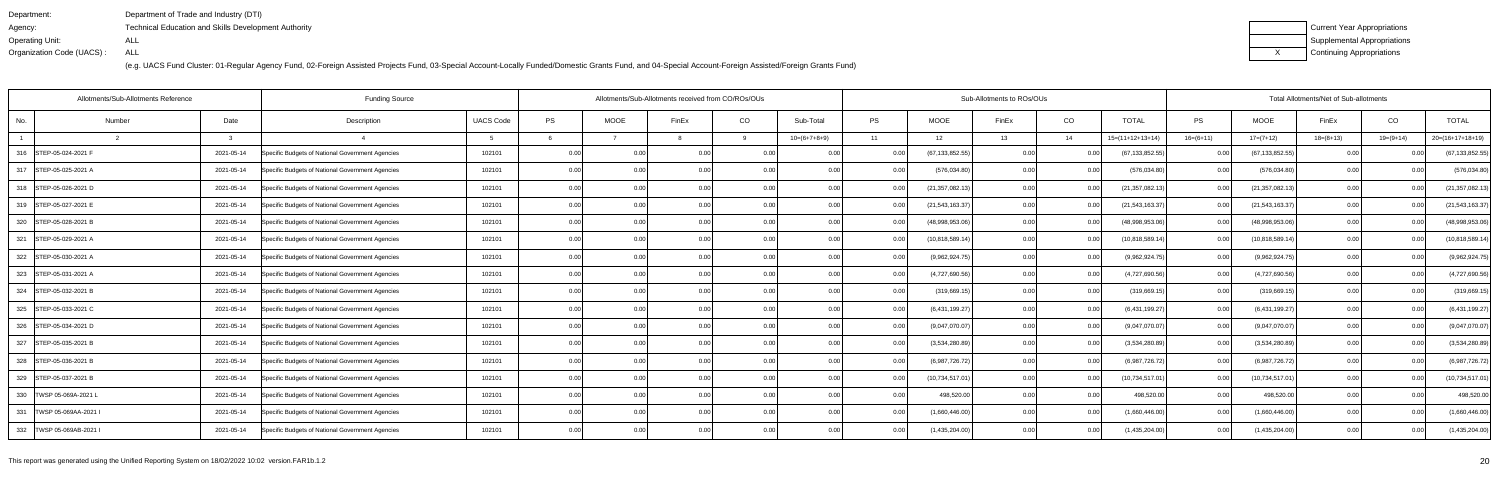| Department:               | Department of Trade and Industry (DTI)                      |
|---------------------------|-------------------------------------------------------------|
| Agency:                   | <b>Technical Education and Skills Development Authority</b> |
| Operating Unit:           | ALL                                                         |
| Organization Code (UACS): | ALL                                                         |

| Current Year Appropriations |
|-----------------------------|
| Supplemental Appropriations |
| Continuing Appropriations   |

| Allotments/Sub-Allotments Reference |            | Allotments/Sub-Allotments received from CO/ROs/OUs |                  |      |             |                |                | Sub-Allotments to ROs/OUs |           | Total Allotments/Net of Sub-allotments |       |      |                    |                   |                   |             |             |                    |
|-------------------------------------|------------|----------------------------------------------------|------------------|------|-------------|----------------|----------------|---------------------------|-----------|----------------------------------------|-------|------|--------------------|-------------------|-------------------|-------------|-------------|--------------------|
| No.<br>Number                       | Date       | Description                                        | <b>UACS Code</b> | PS   | <b>MOOE</b> | FinEx          | CO             | Sub-Total                 | <b>PS</b> | <b>MOOE</b>                            | FinEx | CO   | <b>TOTAL</b>       | PS                | <b>MOOE</b>       | FinEx       | CO          | <b>TOTAL</b>       |
|                                     | ્વ         |                                                    |                  |      |             |                | <b>Q</b>       | $10=(6+7+8+9)$            | 11        | 12                                     | 13    | 14   | $15=(11+12+13+14)$ | $16=(6+11)$       | $17=(7+12)$       | $18=(8+13)$ | $19=(9+14)$ | $20=(16+17+18+19)$ |
| 333<br>TWSP 05-069AC-2021 F         | 2021-05-14 | Specific Budgets of National Government Agencies   | 102101           | 0.00 | 0.00        | 0.00           |                |                           | 0.00      | (442, 844.00)                          | 0.00  |      | (442, 844.00)      | 0.00              | (442, 844.00)     |             |             | (442, 844.00)      |
| 334   TWSP 05-069AD-2021 G          | 2021-05-14 | Specific Budgets of National Government Agencies   | 102101           | 0.00 | 0.00        | 0 <sub>0</sub> | 0.00           | 0.00                      | 0.00      | (592, 977.00)                          | 0.00  | 0.00 | (592, 977.00)      | 0.00              | (592, 977.00)     | 0.001       |             | (592, 977.00)      |
| 335<br>TWSP 05-069AE-2021 K         | 2021-05-14 | Specific Budgets of National Government Agencies   | 102101           | 0.00 | 0.00        | 0.00           | 0.00           | 0.00                      | 0.001     | (2,250,000.00)                         | 0.00  | 0.00 | (2,250,000.00)     | 0.00              | (2,250,000.00)    | 0.00        | 0.00        | (2,250,000.00)     |
| 336 TWSP 05-069AF-2021 H            | 2021-05-14 | Specific Budgets of National Government Agencies   | 102101           | 0.00 | 0.00        | 0.00           | 0.00           | 0.00                      | 0.00      | (4,836,480.00)                         | 0.00  | 0.00 | (4,836,480.00)     | 0.00              | (4,836,480.00)    | 0.001       | -0.00       | (4,836,480.00)     |
| 337 TWSP 05-069AI-2021 I            | 2021-05-14 | Specific Budgets of National Government Agencies   | 102101           | 0.00 | 0.00        | 0.00           | 0 <sub>0</sub> | 0.00                      | 0.00      | (6,224,220.00)                         | 0.00  | 0.00 | (6,224,220.00)     | 0.00              | (6,224,220.00)    | 0.00        | 0.00        | (6,224,220.00)     |
| 338 TWSP 05-069AJ-2021 F            | 2021-05-14 | Specific Budgets of National Government Agencies   | 102101           | 0.00 | 0.00        | 0.00           | 0.00           | 0.00                      | 0.00      | (1,863,695.00)                         | 0.00  | 0.00 | (1,863,695.00)     | 0.00              | (1,863,695.00)    | 0.00        | 0.00        | (1,863,695.00)     |
| 339 TWSP 05-069AL-2021 K            | 2021-05-14 | Specific Budgets of National Government Agencies   | 102101           | 0.00 | 0.00        | 0.00           | 0.001          | 0.00                      | 0.00      | (736, 695.00)                          | 0.00  | 0.00 | (736, 695.00)      | 0.00 <sub>l</sub> | (736, 695.00)     | 0.00        | 0.00        | (736, 695.00)      |
| 340 TWSP 05-069C-2021               | 2021-05-14 | Specific Budgets of National Government Agencies   | 102101           | 0.00 | 0.00        | 0.00           |                | 0.00                      |           | (997, 824.00)                          | 0.00  | 0.00 | (997, 824.00)      | 0.00              | (997, 824.00)     | 0.0         |             | (997, 824.00)      |
| 341   TWSP 05-069D-2021 E           | 2021-05-14 | Specific Budgets of National Government Agencies   | 102101           | 0.00 | 0.00        | 0.00           | 0.00           | 0.00                      | 0.00      | (9,995,297.00)                         | 0.00  | 0.00 | (9,995,297.00)     | 0.00              | (9,995,297.00)    | 0.00        | 0.00        | (9,995,297.00)     |
| 342   TWSP 05-069E-2021 E           | 2021-05-14 | Specific Budgets of National Government Agencies   | 102101           | 0.00 | 0.00        | 0.00           | 0.00           | 0.00                      | 0.00      | (1,934,915.40)                         | 0.00  | 0.00 | (1,934,915.40)     | 0.00              | (1,934,915.40)    | 0.00        | 0.00        | (1,934,915.40)     |
| 343   TWSP 05-069F-2021 E           | 2021-05-14 | Specific Budgets of National Government Agencies   | 102101           | 0.00 | 0.00        | 0.00           | 0.00           | 0.00                      |           | (11, 157, 457.60)                      | 0.00  | 0.00 | (11, 157, 457.60)  | 0.00              | (11, 157, 457.60) | 0.00        | 0.00        | (11, 157, 457.60)  |
| 344   TWSP 05-069G-2021 E           | 2021-05-14 | Specific Budgets of National Government Agencies   | 102101           | 0.00 | 0.00        | 0.00           | 0.00           | 0.00                      | 0.00      | (30, 286, 750.00)                      | 0.00  | 0.00 | (30, 286, 750.00)  | 0.00              | (30, 286, 750.00) | 0.00        | 0.00        | (30, 286, 750.00)  |
| 345<br>TWSP 05-069H-2021 E          | 2021-05-14 | Specific Budgets of National Government Agencies   | 102101           | 0.00 | 0.00        | 0.00           | 0.00           | 0.00                      | 0.00      | (92, 784, 884.00)                      | 0.00  | 0.00 | (92, 784, 884.00)  | 0.00              | (92, 784, 884.00) | 0.00        | 0.00        | (92, 784, 884.00)  |
| 346   TWSP 05-069I-2021 G           | 2021-05-14 | Specific Budgets of National Government Agencies   | 102101           | 0.00 | 0.00        | 0.00           | 0.001          | 0.00                      | 0.00      | (53,010,043.40)                        | 0.00  | 0.00 | (53,010,043.40)    | 0.00              | (53,010,043.40)   | 0.00        | 0.00        | (53,010,043.40)    |
| 347   TWSP 05-069J-2021 F           | 2021-05-14 | Specific Budgets of National Government Agencies   | 102101           | 0.00 | 0.00        | 0.00           | 0.00           | 0.00                      | 0.00      | (4,995,891.00)                         | 0.00  | 0.00 | (4,995,891.00)     | 0.001             | (4,995,891.00)    | 0.00        | 0.00        | (4,995,891.00)     |
| 348   TWSP 05-069K-2021 H           | 2021-05-14 | Specific Budgets of National Government Agencies   | 102101           | 0.00 | 0.00        | 0.00           | 0.00           | 0.00                      | 0.00      | (22,662,714.00)                        | 0.00  | 0.00 | (22,662,714.00)    | 0.001             | (22,662,714.00)   | 0.00        |             | (22,662,714.00)    |
| 349 TWSP 05-069L-2021 D             | 2021-05-14 | Specific Budgets of National Government Agencies   | 102101           | 0.00 | 0.00        | 0.00           | 0.00           | 0.00                      | 0.001     | (11, 854, 699.40)                      | 0.00  | 0.00 | (11, 854, 699.40)  | 0.001             | (11, 854, 699.40) | 0.00        | 0.00        | (11, 854, 699.40)  |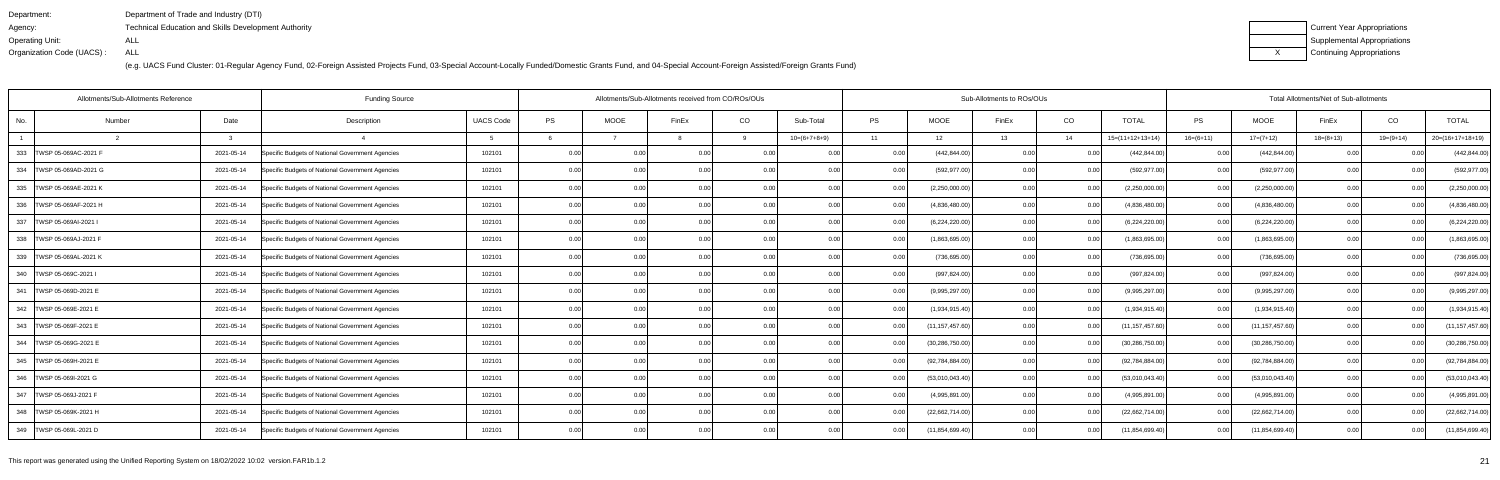| Department:               | Department of Trade and Industry (DTI)                      |
|---------------------------|-------------------------------------------------------------|
| Agency:                   | <b>Technical Education and Skills Development Authority</b> |
| Operating Unit:           | ALL                                                         |
| Organization Code (UACS): | ALL                                                         |

| Current Year Appropriations |
|-----------------------------|
| Supplemental Appropriations |
| Continuing Appropriations   |

|                            | Allotments/Sub-Allotments Reference | <b>Funding Source</b>                            |                  |      |                   | Allotments/Sub-Allotments received from CO/ROs/OUs |       |                |           |                 | Sub-Allotments to ROs/OUs |       | Total Allotments/Net of Sub-allotments |                |                 |             |                |                    |
|----------------------------|-------------------------------------|--------------------------------------------------|------------------|------|-------------------|----------------------------------------------------|-------|----------------|-----------|-----------------|---------------------------|-------|----------------------------------------|----------------|-----------------|-------------|----------------|--------------------|
| No.                        | Date<br>Number                      | Description                                      | <b>UACS Code</b> | PS   | <b>MOOE</b>       | FinEx                                              | CO    | Sub-Total      | <b>PS</b> | <b>MOOE</b>     | FinEx                     | CO    | <b>TOTAL</b>                           | PS             | <b>MOOE</b>     | FinEx       | CO             | <b>TOTAL</b>       |
|                            | 3                                   |                                                  |                  |      |                   |                                                    | Q     | $10=(6+7+8+9)$ | 11        | 12              | 13                        | 14    | $15=(11+12+13+14)$                     | $16=(6+11)$    | $17=(7+12)$     | $18=(8+13)$ | 19=(9+14)      | $20=(16+17+18+19)$ |
| 350 TWSP 05-069M-2021 J    | 2021-05-14                          | Specific Budgets of National Government Agencies | 102101           | 0.00 |                   | 0.0                                                |       |                |           | (55,704,526.00) | 0.00                      |       | (55,704,526.00)                        | 0 <sub>0</sub> | (55,704,526.00) |             |                | (55,704,526.00)    |
| 351   TWSP 05-069N-2021 F  | 2021-05-14                          | Specific Budgets of National Government Agencies | 102101           | 0.00 | 0.00              | 0 <sub>0</sub>                                     | 0.001 | 0.00           |           | (63,059,790.00) | 0.00                      | 0.00  | (63,059,790.00)                        | 0.00           | (63,059,790.00) | 0.00        |                | (63,059,790.00)    |
| 352   TWSP 05-069O-2021 D  | 2021-05-14                          | Specific Budgets of National Government Agencies | 102101           | 0.00 | 0.00              | 0.00                                               | 0.00  | 0.00           | 0.00      | (5,238,758.00)  | 0.00                      | 0.00  | (5,238,758.00)                         | 0.00           | (5,238,758.00)  | 0.00        | 0.00           | (5,238,758.00)     |
| 353   TWSP 05-069P-2021 J  | 2021-05-14                          | Specific Budgets of National Government Agencies | 102101           | 0.00 | 0.00              | 0.00                                               | 0.00  | 0.00           | 0.00      | (343, 402.00)   | 0.00                      | 0.00  | (343, 402.00)                          | 0.00           | (343, 402.00)   | 0.00        | 0.00           | (343, 402.00)      |
| 354 TWSP 05-069Q-2021 F    | 2021-05-14                          | Specific Budgets of National Government Agencies | 102101           | 0.00 | 0.00              | 0 <sub>0</sub>                                     | 0.00  | 0.00           | 0.00      | (334, 871.00)   | 0.00                      | 0.00  | (334, 871.00)                          | 0.00           | (334, 871.00)   | 0.00        | 0 <sub>0</sub> | (334, 871.00)      |
| 355 TWSP 05-069R-2021 F    | 2021-05-14                          | Specific Budgets of National Government Agencies | 102101           | 0.00 | 0.00 <sub>1</sub> | 0 <sub>0</sub>                                     | 0.00  | 0.00           | 0.00      | (364, 405.00)   | 0.00                      | 0.00  | (364, 405.00)                          | 0.00           | (364, 405.00)   | 0.00        | 0.00           | (364, 405.00)      |
| 356   TWSP 05-069S-2021 D  | 2021-05-14                          | Specific Budgets of National Government Agencies | 102101           | 0.00 | 0.00 <sub>1</sub> | 0.00                                               | 0.00  | 0.00           | 0.00      | (18,350.00)     | 0.00                      | 0.00  | (18,350.00)                            | 0.00           | (18, 350.00)    | 0.00        | 0.00           | (18, 350.00)       |
| 357 TWSP 05-069T-2021 K    | 2021-05-14                          | Specific Budgets of National Government Agencies | 102101           | 0.00 | 0.00              | 0 <sub>0</sub>                                     | 0.00  | 0.00           |           | (1,541,279.00)  | 0.00                      | 0.00  | (1,541,279.00)                         | 0.00           | (1,541,279.00)  | 0.00        | 0 <sub>0</sub> | (1,541,279.00)     |
| 358   TWSP 05-069U-2021 G  | 2021-05-14                          | Specific Budgets of National Government Agencies | 102101           | 0.00 | 0.00              | 0 <sub>0</sub>                                     | 0.00  | 0.00           | 0.00      | (385, 154.00)   | 0.00                      | 0.00  | (385, 154.00)                          | 0.001          | (385, 154.00)   | 0.00        | -0.00          | (385, 154.00)      |
| 359   TWSP 05-069V-2021 G  | 2021-05-14                          | Specific Budgets of National Government Agencies | 102101           | 0.00 | 0.00              | 0.00                                               | 0.00  | 0.00           | 0.00      | (1,696,619.00)  | 0.00                      | 0.00  | (1,696,619.00)                         | 0.00           | (1,696,619.00)  | 0.00        | 0.00           | (1,696,619.00)     |
| 360   TWSP 05-069W-2021 F  | 2021-05-14                          | Specific Budgets of National Government Agencies | 102101           | 0.00 | 0.00              | 0 <sub>0</sub>                                     | 0.00  | 0.00           |           | (678, 937.00)   | 0.00                      | 0.00  | (678, 937.00)                          | 0.00           | (678, 937.00)   | 0.00        | 0.00           | (678, 937.00)      |
| 361   TWSP 05-069X-2021 E  | 2021-05-14                          | Specific Budgets of National Government Agencies | 102101           | 0.00 | 0.00              | 0 <sub>0</sub>                                     | 0.00  | 0.00           | 0.00      | (363,780.00)    | 0.00                      | 0.00  | (363,780.00)                           | 0.00           | (363,780.00)    | 0.00        | 0.00           | (363,780.00)       |
| 362   TWSP 05-069Y-2021 C  | 2021-05-14                          | Specific Budgets of National Government Agencies | 102101           | 0.00 | 0.00              | 0 <sub>0</sub>                                     | 0.00  | 0.00           | 0.00      | (78, 275.00)    | 0.00                      | 0.00  | (78, 275.00)                           | 0.00           | (78, 275.00)    | 0.00        | 0.00           | (78, 275.00)       |
| 363   TWSP 05-069Z-2021 E  | 2021-05-14                          | Specific Budgets of National Government Agencies | 102101           | 0.00 | 0.00              | 0.00                                               | 0.00  | 0.00           |           | (1,946,161.00)  | 0.00                      | 0.00  | (1,946,161.00)                         | 0.00           | (1,946,161.00)  | 0.00        | 0.00           | (1,946,161.00)     |
| 364   TWSP-05-069AG-2021 G | 2021-05-14                          | Specific Budgets of National Government Agencies | 102101           | 0.00 | 0.00              | 0.0(                                               | 0.00  | 0.00           |           | (7,365,870.00)  | 0.00                      | 0.00  | (7,365,870.00)                         | 0.00           | (7,365,870.00)  | 0.00        |                | (7,365,870.00)     |
| 365   TWSP-05-069AM-2021 J | 2021-05-14                          | Specific Budgets of National Government Agencies | 102101           | 0.00 | 0.00              | 0 <sub>0</sub>                                     | 0.001 | 0.00           |           | (2,962,105.00)  | 0.00                      | 0.00  | (2,962,105.00)                         | 0.00           | (2,962,105.00)  | 0.00        |                | (2,962,105.00)     |
| 366   TWSP-05-069AN-2021 G | 2021-05-14                          | Specific Budgets of National Government Agencies | 102101           | 0.00 | 0.00              | 0.00                                               | 0.00  | 0.00           | 0.00      | (6,269,330.00)  | 0.00                      | 0.001 | (6,269,330.00)                         | 0.001          | (6,269,330.00)  | 0.00        | 0.00           | (6,269,330.00)     |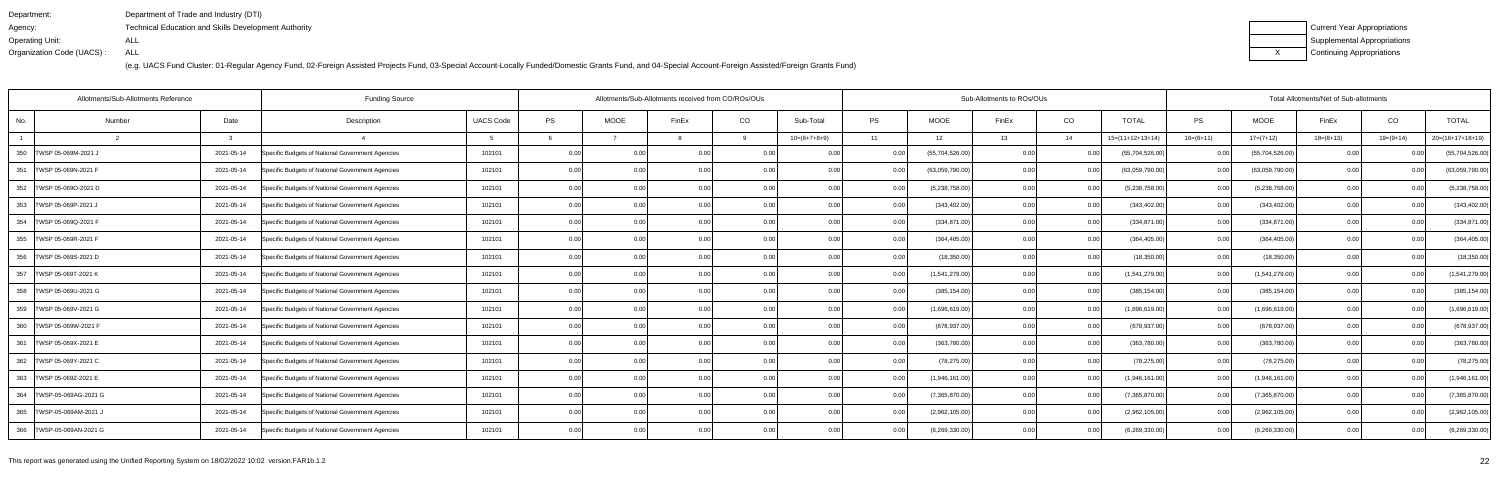| Department:               | Department of Trade and Industry (DTI)                      |
|---------------------------|-------------------------------------------------------------|
| Agency:                   | <b>Technical Education and Skills Development Authority</b> |
| Operating Unit:           | ALL                                                         |
| Organization Code (UACS): | ALL                                                         |

| Current Year Appropriations |
|-----------------------------|
| Supplemental Appropriations |
| Continuing Appropriations   |

|                             | Allotments/Sub-Allotments Reference |              | <b>Funding Source</b>                            |                  | Allotments/Sub-Allotments received from CO/ROs/OUs |                |                |       |                |             | Sub-Allotments to ROs/OUs |       | Total Allotments/Net of Sub-allotments |                    |                   |                   |             |                |                    |
|-----------------------------|-------------------------------------|--------------|--------------------------------------------------|------------------|----------------------------------------------------|----------------|----------------|-------|----------------|-------------|---------------------------|-------|----------------------------------------|--------------------|-------------------|-------------------|-------------|----------------|--------------------|
| No.                         | Number                              | Date         | Description                                      | <b>UACS Code</b> | <b>PS</b>                                          | <b>MOOE</b>    | FinEx          | CO    | Sub-Total      | <b>PS</b>   | <b>MOOE</b>               | FinEx | CO                                     | <b>TOTAL</b>       | PS                | MOOE              | FinEx       | CO             | <b>TOTAL</b>       |
|                             |                                     | $\mathbf{r}$ |                                                  |                  |                                                    |                |                | a     | $10=(6+7+8+9)$ | 11          | 12                        | 13    | 14                                     | $15=(11+12+13+14)$ | $16=(6+11)$       | $17=(7+12)$       | $18=(8+13)$ | $19=(9+14)$    | $20=(16+17+18+19)$ |
| 367<br>TWSP-05-069AO-2021 H |                                     | 2021-05-14   | Specific Budgets of National Government Agencies | 102101           | 0.00                                               | 0.00           | 0.00           | 0.00  | 0.00           | 0.00        | (4, 187, 140.60)          | 0.00  | 0.0                                    | (4, 187, 140.60)   | 0.00              | (4, 187, 140.60)  | 0.00        |                | (4, 187, 140.60)   |
| 368   TWSP-05-069AP-2021 H  |                                     | 2021-05-14   | Specific Budgets of National Government Agencies | 102101           | 0.00                                               | 0.00           | 0 <sub>0</sub> | 0.00  | 0.00           | 0.00        | (1, 163, 200.00)          | 0.00  | 0.0                                    | (1, 163, 200.00)   | 0.00 <sub>l</sub> | (1, 163, 200.00)  | 0.00        | 0 <sub>0</sub> | (1, 163, 200.00)   |
| 369   UAQTEA-05-005A-2021 / |                                     | 2021-05-14   | Specific Budgets of National Government Agencies | 102101           | 0.00                                               | 0.00           | 0 <sub>0</sub> | 0.00  | 0.00           | 0.00        | (27, 450, 000.00)         | 0.00  | 0.00                                   | (27, 450, 000.00)  | 0.00              | (27, 450, 000.00) | 0.00        | 0.00           | (27, 450, 000.00)  |
| 370   UAQTEA-05-005B-2021 A |                                     | 2021-05-14   | Specific Budgets of National Government Agencies | 102101           | 0.00                                               | 0.00           | 0.00           | 0.00  | 0.00           |             | (23,546,000.00)           | 0.00  | 0.0                                    | (23,546,000.00     | 0.00              | (23,546,000.00)   | 0.00        | 0 <sub>0</sub> | (23,546,000.00)    |
| 371   TWSP-05--071-2021 H   |                                     | 2021-05-17   | Specific Budgets of National Government Agencies | 102101           | 0.00                                               | 0 <sub>0</sub> |                | 0.00  | 0.00           |             | (59,998,761.60)           | 0.OC  | 0.0                                    | (59,998,761.60     | 0.00              | (59,998,761.60)   | 0.00        |                | (59,998,761.60)    |
| 372   TWSP-05-070-2021 E    |                                     | 2021-05-17   | Specific Budgets of National Government Agencies | 102101           | 0.00                                               | 0 <sub>0</sub> |                | 0.00  | 0.00           |             | (1,492,475.80)            | 0.OC  | 0.00                                   | (1,492,475.80)     | 0.00              | (1,492,475.80)    | 0.00        | 0.00           | (1,492,475.80)     |
| 373   TWSP2-05-030-2021 F   |                                     | 2021-05-17   | Section 11(b), Republic Act No. 11494            | 102414           | 0.00                                               | 0.00           | 0.00           | 0.001 | 0.00           | 0.00        | (366, 748.80)             | 0.00  | 0.00                                   | (366, 748.80)      | 0.00              | (366, 748.80)     | 0.00        | 0.00           | (366, 748.80)      |
| 374   TWSP2-05-031-2021 B   |                                     | 2021-05-17   | Section 11(b), Republic Act No. 11494            | 102414           | 0.00                                               | 0 <sub>0</sub> |                | 0.00  | 0.00           |             | (22, 762, 984.80)         | n nr  | 0.0                                    | (22, 762, 984.80)  | 0.00              | (22,762,984.80)   | 0.00        |                | (22, 762, 984.80)  |
| 375  TWSP2-05-032-2021 B    |                                     | 2021-05-17   | Section 11(b), Republic Act No. 11494            | 102414           | 0.00                                               | 0.00           |                | 0.00  | 0.00           | 0.00        | (457, 895.00)             | 0.OC  | 0.00                                   | (457,895.00        | 0.001             | (457, 895.00)     | 0.00        |                | (457, 895.00)      |
| 376   TWSP2-05-033-2021 F   |                                     | 2021-05-21   | Section 11(b), Republic Act No. 11494            | 102414           | 0.00                                               | 0.00           | 0.00           | 0.00  | 0.00           | 0.001       | (581, 310.00)             | 0.00  | 0.00                                   | (581, 310.00)      | 0.00 <sub>l</sub> | (581, 310.00)     | 0.00        | 0.00           | (581, 310.00)      |
| 377   TWSP2-05-034-2021 B   |                                     | 2021-05-21   | Section 11(b), Republic Act No. 11494            | 102414           | 0.00                                               |                |                |       |                |             | (1,261,210.00)            | 0.00  | 0.0                                    | (1,261,210.00)     | 0.00              | (1,261,210.00)    | 0.00        | 0 <sub>0</sub> | (1,261,210.00)     |
| 378   TWSP-05-072-2021 H    |                                     | 2021-05-26   | Specific Budgets of National Government Agencies | 102101           | 0.00                                               | 0.00           |                | 0.00  |                | 0.00        | (425, 232.00)             | n nr  | 0.0                                    | (425, 232.00)      | 0.00              | (425, 232.00)     | 0.00        |                | (425, 232.00)      |
| 379   UAQTEA-05-006-2021 B  |                                     | 2021-05-26   | Specific Budgets of National Government Agencies | 102101           | 0.00                                               | 0.00           | 0.00           | 0.00  | 0.00           | 0.00        | (31,699,000.00)           | 0.OC  | 0.00                                   | (31,699,000.00)    | 0.00              | (31,699,000.00)   | 0.00        | 0.00           | (31,699,000.00)    |
| 380 BDC 05-013-2021 A       |                                     | 2021-05-27   | Specific Budgets of National Government Agencies | 102101           | 0.00                                               | 0.00           | 0.00           | 0.00  | 0.00           | (488,098.00 | 0.0                       | 0.OC  | . O O                                  | (488,098.00        | (488,098.00)      | 0.00              | 0.00        |                | (488,098.00)       |
| 381 BDC No. 05-013-2021 B   |                                     | 2021-05-27   | Specific Budgets of National Government Agencies | 102101           | 0.00                                               | 0.00           |                | 0.00  |                | (488,098.00 | 0.00                      | n nr  | 0.0                                    | (488,098.00        | (488,098.00)      | 0.00              | 0.00        |                | (488,098.00)       |
| 382   TWSP-05-073-2021 F    |                                     | 2021-05-28   | Specific Budgets of National Government Agencies | 102101           | 0.00                                               | 0.00           |                | 0.00  |                | 0.00        | (1,871,580.00)            | n nc  | 0.00                                   | (1,871,580.00)     | 0.00              | (1,871,580.00)    | 0.00        | 0 <sub>0</sub> | (1,871,580.00)     |
| 383   TWSP2 05-035-2021 G   |                                     | 2021-05-28   | Section 11(b), Republic Act No. 11494            | 102414           | 0.00                                               | 0.00           | 0.00           | 0.001 | 0.00           | 0.00        | (679, 690.00)             | 0.00  |                                        | (679, 690.00)      | 0.001             | (679, 690.00)     | 0.00        | 0 <sub>0</sub> | (679, 690.00)      |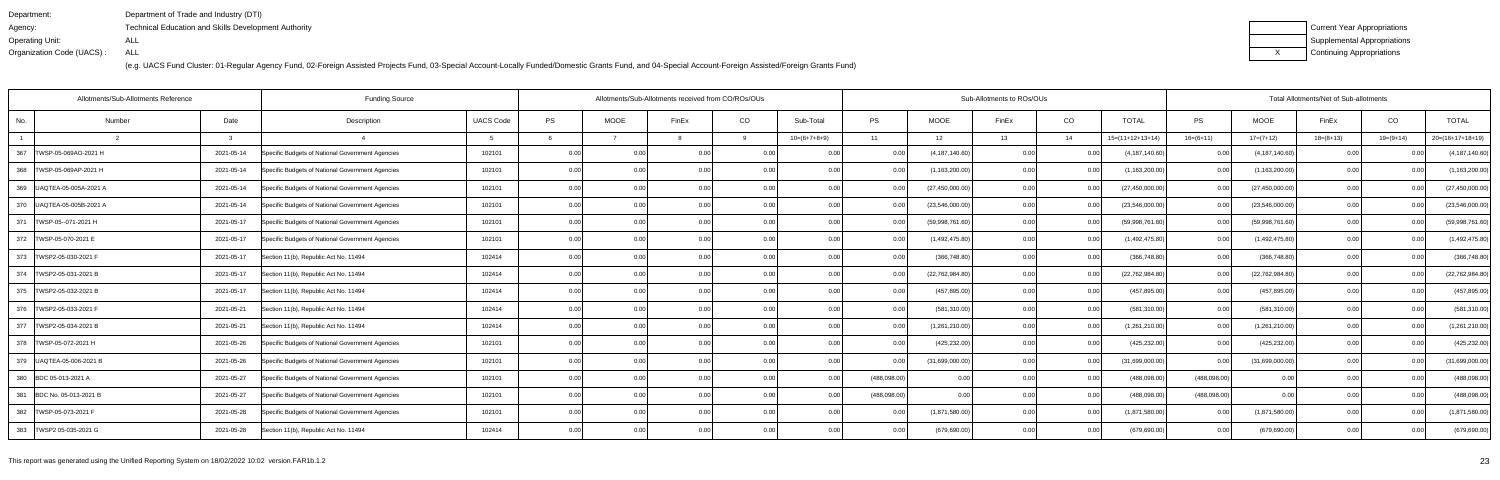| Department:               | Department of Trade and Industry (DTI)               |
|---------------------------|------------------------------------------------------|
| Agency:                   | Technical Education and Skills Development Authority |
| Operating Unit:           | ALL                                                  |
| Organization Code (UACS): | ALL                                                  |

| Current Year Appropriations |
|-----------------------------|
| Supplemental Appropriations |
| Continuing Appropriations   |

| Allotments/Sub-Allotments Reference |        | Allotments/Sub-Allotments received from CO/ROs/OUs |                                                  |                  |      |                | Sub-Allotments to ROs/OUs |       | Total Allotments/Net of Sub-allotments |               |                   |       |          |                    |                   |                   |                |                |                    |
|-------------------------------------|--------|----------------------------------------------------|--------------------------------------------------|------------------|------|----------------|---------------------------|-------|----------------------------------------|---------------|-------------------|-------|----------|--------------------|-------------------|-------------------|----------------|----------------|--------------------|
| No.                                 | Number | Date                                               | Description                                      | <b>UACS Code</b> | PS   | <b>MOOE</b>    | FinEx                     | CO    | Sub-Total                              | PS            | MOOE              | FinEx | CO       | <b>TOTAL</b>       | PS                | MOOE              | FinEx          | CO             | <b>TOTAL</b>       |
|                                     |        | $\mathcal{R}$                                      |                                                  |                  |      |                |                           | 9     | $10=(6+7+8+9)$                         | 11            | 12                | 13    | 14       | $15=(11+12+13+14)$ | $16=(6+11)$       | $17=(7+12)$       | $18=(8+13)$    | $19=(9+14)$    | $20=(16+17+18+19)$ |
| 384<br>TWSP2 05-036-2021 E          |        | 2021-05-28                                         | Section 11(b), Republic Act No. 11494            | 102414           | 0.00 | 0 <sub>0</sub> | 0 <sub>0</sub>            |       | 0 Q                                    | 0.00          | (926, 401.80)     | 0.00  | $\Omega$ | (926,401.80)       | 0.00 <sub>l</sub> | (926, 401.80)     | 0 <sub>0</sub> |                | (926, 401.80)      |
| 385   TWSP2 05-037-2021 C           |        | 2021-05-28                                         | Section 11(b), Republic Act No. 11494            | 102414           | 0.00 | 0.00           | 0.00                      | 0.001 | 0.00                                   | 0.00          | (29, 250.00)      | 0.00  | 0.00     | (29, 250.00)       | 0.001             | (29, 250.00)      | 0.00           | 0.00           | (29, 250.00)       |
| 386   TWSP2 05-038-2021 A           |        | 2021-05-28                                         | Section 11(b), Republic Act No. 11494            | 102414           | 0.00 | 0.00           | 0.00 <sub>l</sub>         | 0.00  | 0.00                                   | 0.00          | (13, 256, 795.00) | 0.00  | 0.00     | (13, 256, 795.00)  | 0.00              | (13, 256, 795.00) | 0.00           | 0.00           | (13, 256, 795.00)  |
| 387<br>TWSP2-06-039-2021 G          |        | 2021-06-03                                         | Section 11(b), Republic Act No. 11494            | 102414           | 0.00 | 0.00           | 0.00                      | 0.00  | 0.00                                   | 0.00          | (2,363,865.20)    | 0.00  | 0.0      | (2,363,865.20)     | 0.00              | (2,363,865.20)    | 0.00           | 0.00           | (2,363,865.20)     |
| 388   TWSP2-06-040-2021 H           |        | 2021-06-03                                         | Section 11(b), Republic Act No. 11494            | 102414           | 0.00 | 0.00           | 0.00                      | 0.00  | 0.00                                   | 0.00          | (5,719,165.00)    | 0.00  | 0.00     | (5,719,165.00)     | 0.00 <sub>l</sub> | (5,719,165.00)    | 0.00           | 0.00           | (5,719,165.00)     |
| 389   TWSP2-06-041-2021 C           |        | 2021-06-03                                         | Section 11(b), Republic Act No. 11494            | 102414           | 0.00 | 0.00           | 0.00                      | 0.00  | 0.00                                   | 0.00          | (3,846,465.00)    | 0.00  | 0.00     | (3,846,465.00)     | 0.00              | (3,846,465.00)    | 0.00           | 0.00           | (3,846,465.00)     |
| 390   TWSP2-06-042-2021 B           |        | 2021-06-03                                         | Section 11(b), Republic Act No. 11494            | 102414           | 0.00 | 0.00           | 0.00                      | 0.001 | 0.00                                   | 0.00          | (5,832,632.00)    | 0.00  | 0.00     | (5,832,632.00)     | 0.00              | (5,832,632.00)    | 0.00           | 0.00           | (5,832,632.00)     |
| 391<br>TWSP2-06-043-2021 H          |        | 2021-06-10                                         | Section 11(b), Republic Act No. 11494            | 102414           | 0.00 | 0.00           | 0.00                      | 0.00  | 0.00                                   | 0.00          | (3,992,896.00)    | 0.00  | 0.0      | (3,992,896.00)     | 0.00              | (3,992,896.00)    | 0.00           | 0.00           | (3,992,896.00)     |
| 392<br>TWSP2-06-044-2021 D          |        | 2021-06-10                                         | Section 11(b), Republic Act No. 11494            | 102414           | 0.00 | 0.00           | 0.00                      | 0.00  | 0.00                                   | 0.00          | (16, 155, 776.00) | 0.00  | 0.00     | (16, 155, 776.00)  | 0.00 <sub>1</sub> | (16, 155, 776.00) | 0.00           | 0.00           | (16, 155, 776.00)  |
| 393   TWSP2-06-045-2021 C           |        | 2021-06-11                                         | Section 11(b), Republic Act No. 11494            | 102414           | 0.00 | 0.00           | 0.00                      | 0.00  | 0.00                                   | 0.00          | (6,833,580.00)    | 0.00  | 0.00     | (6,833,580.00)     | 0.00              | (6,833,580.00)    | 0.00           | 0.00           | (6,833,580.00)     |
| 394 BDC 06-015-2021 B               |        | 2021-06-16                                         | Specific Budgets of National Government Agencies | 102101           | 0.00 | 0.00           |                           |       | 0.00                                   |               | (82,500.00)       | 0.00  | 0.0      | (82,500.00)        | 0.00              | (82,500.00)       | 0.00           | 0 <sub>0</sub> | (82,500.00)        |
| 395 BDC 06-016-2021 A               |        | 2021-06-16                                         | Specific Budgets of National Government Agencies | 102101           | 0.00 | 0.00           |                           | 0.00  | 0.00                                   | 0.00          | (52,500.00)       | n nn  | 0.00     | (52,500.00)        | 0.00              | (52,500.00)       | 0.00           | 0 <sub>0</sub> | (52,500.00)        |
| 396 BDC No: 06-101-2021 F           |        | 2021-06-16                                         | Specific Budgets of National Government Agencies | 102101           | 0.00 | 0.00           | 0.00                      | 0.00  | 0.00                                   | 0.00          | (82,500.00)       | 0.00  | 0.00     | (82,500.00)        | 0.00              | (82,500.00)       | 0.00           | 0.00           | (82,500.00)        |
| 397<br>TWSP2-06-046-2021 C          |        | 2021-06-16                                         | Section 11(b), Republic Act No. 11494            | 102414           | 0.00 | 0 <sub>0</sub> | 0 <sub>0</sub>            | 0.00  | 0.00                                   |               | (108, 850.00)     | ი იი  | 0.0      | (108, 850.00)      | 0.00              | (108, 850.00)     | 0.00           | 0.00           | (108, 850.00)      |
| 398 06-014-2021B                    |        | 2021-06-30                                         | Specific Budgets of National Government Agencies | 102101           | 0.00 | 0.00           | $\cap$ $\cap$             | 0.00  | 0 <sub>0</sub>                         | (476, 366.98) | 0.00              | n nn  | 0.0      | (476,366.98        | (476, 366.98)     | 0.00              | 0.00           |                | (476, 366.98)      |
| 399 BDC 06-014-2021 B               |        | 2021-06-30                                         | Specific Budgets of National Government Agencies | 102101           | 0.00 | 0.00           |                           | 0.00  | 0 <sub>0</sub>                         | (476, 366.98) | 0.00              | ስ ስበ  | 0.00     | (476, 366.98)      | (476, 366.98)     | 0.00              | 0.00           |                | (476, 366.98)      |
| 400   TWSP2-06-047-2021             |        | 2021-06-30                                         | Section 11(b), Republic Act No. 11494            | 102414           | 0.00 | 0.00           |                           | 0.00  | 0.00                                   |               | (8,995,366.00)    | 0.00  | 0.00     | (8,995,366.00)     | 0.001             | (8,995,366.00)    | 0.00           | 0.00           | (8,995,366.00)     |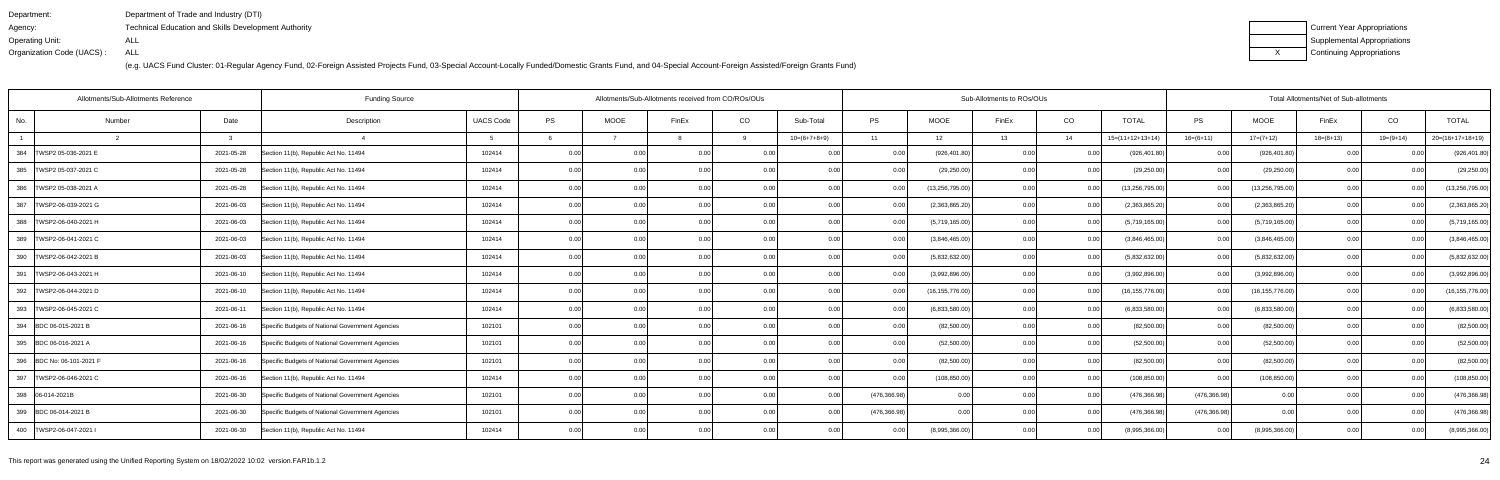| Department:               | Department of Trade and Industry (DTI)                      |
|---------------------------|-------------------------------------------------------------|
| Agency:                   | <b>Technical Education and Skills Development Authority</b> |
| Operating Unit:           | ALL                                                         |
| Organization Code (UACS): | ALL                                                         |

| Current Year Appropriations |
|-----------------------------|
| Supplemental Appropriations |
| Continuing Appropriations   |

|                            | Allotments/Sub-Allotments Reference |            | <b>Funding Source</b>                            |                  | Allotments/Sub-Allotments received from CO/ROs/OUs |             |                |       |                |                | Sub-Allotments to ROs/OUs |       |      | Total Allotments/Net of Sub-allotments |                |                |             |                |                    |  |
|----------------------------|-------------------------------------|------------|--------------------------------------------------|------------------|----------------------------------------------------|-------------|----------------|-------|----------------|----------------|---------------------------|-------|------|----------------------------------------|----------------|----------------|-------------|----------------|--------------------|--|
| No.                        | Number                              | Date       | Description                                      | <b>UACS Code</b> | PS                                                 | <b>MOOE</b> | FinEx          | CO    | Sub-Total      | <b>PS</b>      | <b>MOOE</b>               | FinEx | CO   | <b>TOTAL</b>                           | PS             | MOOE           | FinEx       | CO             | <b>TOTAL</b>       |  |
|                            |                                     |            |                                                  |                  |                                                    |             |                | q     | $10=(6+7+8+9)$ | 11             | 12                        | 13    | 14   | $15=(11+12+13+14)$                     | $16=(6+11)$    | $17=(7+12)$    | $18=(8+13)$ | $19=(9+14)$    | $20=(16+17+18+19)$ |  |
| 401<br>TWSP2-06-048-2021   |                                     | 2021-06-30 | Section 11(b), Republic Act No. 11494            | 102414           | 0.00                                               | 0.00        | 0.00           | 0.00  | 0.00           | 0.00           | (277, 270.00)             | 0.00  | 0.0  | (277, 270.00)                          | 0.00           | (277, 270.00)  | 0.00        | 0.0(           | (277, 270.00)      |  |
| 402<br>TWSP2-06-049-2021 D |                                     | 2021-06-30 | Section 11(b), Republic Act No. 11494            | 102414           | 0.00                                               | 0.00        | 0 <sub>0</sub> | 0.00  | 0.00           | 0.00           | (9,983,705.00)            | 0.00  | 0.0  | (9,983,705.00)                         | 0.00           | (9,983,705.00) | 0.00        | 0 <sub>0</sub> | (9,983,705.00)     |  |
| 403<br>TWSP2-06-050-2021   |                                     | 2021-06-30 | Section 11(b), Republic Act No. 11494            | 102414           | 0.00                                               | 0.00        | 0 <sup>0</sup> | 0.00  | 0.00           | 0.00           | (4,830,830.00)            | ი იი  | 0.00 | (4,830,830.00)                         | 0.00           | (4,830,830.00) | 0.00        | 0.00           | (4,830,830.00)     |  |
| 404   TWSP-04-052-2021 F   |                                     | 2021-07-12 | Specific Budgets of National Government Agencies | 102101           | 0.00                                               | 0.00        | 0.00           | 0.00  | 0.00           | 0.00           | (1,493,140.40)            | 0.00  | 0.00 | (1,493,140.40)                         | 0.00           | (1,493,140.40) | 0.00        | 0.00           | (1,493,140.40)     |  |
| 405 BDC 08-017-2021 A      |                                     | 2021-08-31 | Specific Budgets of National Government Agencies | 102101           | 0.00                                               | 0.00        |                | 0.0(  | 0.00           | (1,900,668.00) | 0.00                      | ስ በ(  | 0.0  | (1,900,668.00)                         | (1,900,668.00) | 0.00           | 0.00        | 0 <sub>0</sub> | (1,900,668.00)     |  |
| 406 BDC 08-017-2021 A      |                                     | 2021-08-31 | Specific Budgets of National Government Agencies | 102101           | 0.00                                               | 0.00        |                |       | 0.00           | (1,900,668.00) | 0.00                      | n nr  | 0.0  | (1,900,668.00)                         | (1,900,668.00) | 0.00           | 0.00        | 0.0(           | (1,900,668.00)     |  |
| 407 BDC 08-018-2021 C      |                                     | 2021-08-31 | Specific Budgets of National Government Agencies | 102101           | 0.00                                               | 0.00        | 0.00           | 0.001 | 0.00           | (340, 106.00)  | 0.00                      | 0.00  | 0.00 | (340, 106.00)                          | (340, 106.00)  | 0.00           | 0.00        | 0.00           | (340, 106.00)      |  |
| 408 SARO # 08-018-2021C    |                                     | 2021-08-31 | Specific Budgets of National Government Agencies | 102101           | 0.00                                               | 0.00        |                |       | <u>ሰሰ</u>      | (340, 106.00)  | 0.00                      |       | 0.0  | (340, 106.00)                          | (340, 106.00)  | 0.00           | 0.00        |                | (340, 106.00)      |  |
| 409 BDC No: 09-020-2021 B  |                                     | 2021-09-02 | Specific Budgets of National Government Agencies | 102101           | 0.00                                               | 0.00        |                | 0.00  | 0 Q            | (1,633,993.00) | 0.00                      | ስ በ(  | 0.0  | (1,633,993.00)                         | (1,633,993.00) | 0.00           | 0.00        | 0 <sub>0</sub> | (1,633,993.00)     |  |
| 410 BDC 09-019-2021 A      |                                     | 2021-09-08 | Specific Budgets of National Government Agencies | 102101           | 0.00                                               | 0.00        | 0.00           | 0.00  | 0.00           | (809, 738.00)  | 0.00                      | 0.00  | 0.00 | (809,738.00)                           | (809, 738.00)  | 0.00           | 0.00        | 0.00           | (809, 738.00)      |  |
| 411 BDC 09-019-2021 A      |                                     | 2021-09-08 | Specific Budgets of National Government Agencies | 102101           | 0.00                                               | 0.00        |                |       | 0 <sub>0</sub> | (809, 738.00)  | 0.00                      |       | 0.0  | (809,738.00                            | (809, 738.00)  | 0.00           |             | 0 <sub>0</sub> | (809, 738.00)      |  |
| 412 BDC 09-020-2021 B      |                                     | 2021-09-23 | Specific Budgets of National Government Agencies | 102101           | 0.00                                               | 0.00        |                | 0.00  | 0 <sub>0</sub> | (2,878,397.00) | 0.00                      |       | 0.0  | (2,878,397.00)                         | (2,878,397.00) | 0.00           | 0.00        | 0 <sub>0</sub> | (2,878,397.00)     |  |
| 413 BDC 09-021-2021 D      |                                     | 2021-09-27 | Specific Budgets of National Government Agencies | 102101           | 0.00                                               | 0.00        | 0.00           | 0.00  | 0.00           | (542, 389.00)  | 0.00                      | 0 Q   | 0.00 | (542,389.00)                           | (542, 389.00)  | 0.00           | 0.00        | 0.00           | (542, 389.00)      |  |
| 414 SARO# 09-021-2021D     |                                     | 2021-09-27 | Specific Budgets of National Government Agencies | 102101           | 0.00                                               | 0.00        |                | 0.00  | 0 Q            | (542, 389.00)  | 0.00                      |       | 0.0  | (542, 389.00)                          | (542, 389.00)  | 0.00           | 0.00        | 0 <sub>0</sub> | (542, 389.00)      |  |
| 415 BDC 10-022-2021 B      |                                     | 2021-10-08 | Specific Budgets of National Government Agencies | 102101           | 0.00                                               | 0.00        |                | 0.00  | 0 <sub>0</sub> | (1,530,234.00) | 0.00                      | n nn  | 0.0  | (1,530,234.00)                         | (1,530,234.00) | 0.00           | 0.00        |                | (1,530,234.00)     |  |
| 416 BDC 10-023-2021 E      |                                     | 2021-10-08 | Specific Budgets of National Government Agencies | 102101           | 0.00                                               | 0.00        |                | 0.00  |                | (887, 162.00)  | 0.00                      | ስ በ(  | 0.00 | (887,162.00)                           | (887, 162.00)  | 0.00           | 0.00        |                | (887, 162.00)      |  |
| 417 10-022-2021 B          |                                     | 2021-10-12 | Specific Budgets of National Government Agencies | 102101           | 0.00                                               | 0.00        | 0 <sub>0</sub> | 0.00  | 0.00           | (1,530,234.00) | 0.00                      | ი იი  | 0.00 | (1,530,234.00)                         | (1,530,234.00) | 0.00           | 0.00        | 0.00           | (1,530,234.00)     |  |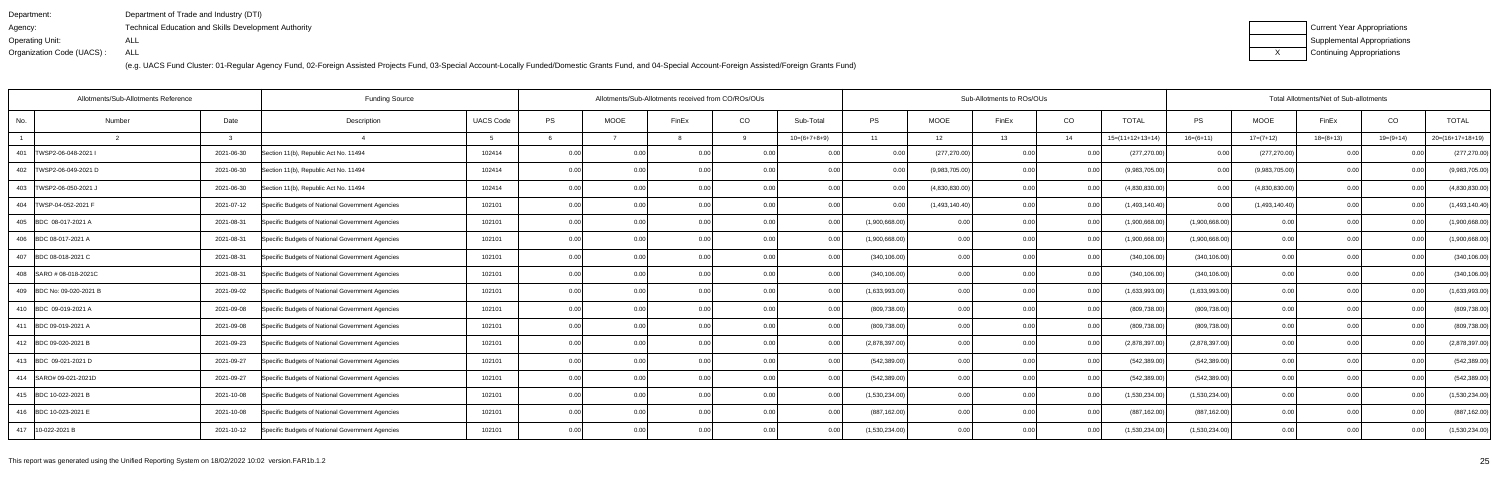| Department:               | Department of Trade and Industry (DTI)                      |
|---------------------------|-------------------------------------------------------------|
| Agency:                   | <b>Technical Education and Skills Development Authority</b> |
| Operating Unit:           | ALL                                                         |
| Organization Code (UACS): | ALL                                                         |

| Current Year Appropriations |
|-----------------------------|
| Supplemental Appropriations |
| Continuing Appropriations   |

|                            | Allotments/Sub-Allotments Reference |            | <b>Funding Source</b>                            |                  | Allotments/Sub-Allotments received from CO/ROs/OUs |                |                |       |                |                   | Sub-Allotments to ROs/OUs |       |      | Total Allotments/Net of Sub-allotments |                   |              |                |                |                    |  |
|----------------------------|-------------------------------------|------------|--------------------------------------------------|------------------|----------------------------------------------------|----------------|----------------|-------|----------------|-------------------|---------------------------|-------|------|----------------------------------------|-------------------|--------------|----------------|----------------|--------------------|--|
| No.                        | Number                              | Date       | Description                                      | <b>UACS Code</b> | PS                                                 | <b>MOOE</b>    | FinEx          | CO    | Sub-Total      | <b>PS</b>         | MOOE                      | FinEx | CO   | <b>TOTAL</b>                           | PS                | <b>MOOE</b>  | FinEx          | CO             | <b>TOTAL</b>       |  |
|                            |                                     |            |                                                  |                  |                                                    |                |                | q     | $10=(6+7+8+9)$ | 11                | 12                        | 13    | 14   | $15=(11+12+13+14)$                     | $16=(6+11)$       | $17=(7+12)$  | $18=(8+13)$    | $19=(9+14)$    | $20=(16+17+18+19)$ |  |
| 418   SARO # 10-023-2021B  |                                     | 2021-10-12 | Specific Budgets of National Government Agencies | 102101           | 0.00                                               | 0.00           | 0.00           |       | 0 <sub>0</sub> | (887, 162.00)     |                           | ი იი  | 0.0  | (887, 162.00                           | (887, 162.00)     | 0.00         | 0 <sub>0</sub> |                | (887, 162.00)      |  |
| 419 BDC 11-024-2021 C      |                                     | 2021-11-09 | Specific Budgets of National Government Agencies | 102101           | 0.00                                               | 0.00           |                | 0.00  | 0.00           | 0 <sup>0</sup>    | (207,000.00)              |       | 0.00 | (207,000.00)                           |                   | (207,000.00) | 0.00           |                | (207,000.00)       |  |
| 420 BDC No: 09-020-2021 B  |                                     | 2021-11-09 | Specific Budgets of National Government Agencies | 102101           | 0.00                                               | 0.00           |                |       | 0.00           | (1,244,404.00)    | 0.00                      |       | 0.00 | (1,244,404.00)                         | (1,244,404.00)    | 0.00         | 0.00           | 0 <sub>0</sub> | (1,244,404.00)     |  |
| 421 BDC 11-026-2021 D      |                                     | 2021-11-18 | Specific Budgets of National Government Agencies | 102101           | 0.00                                               | 0.00           | 0.00           | 0.00  | 0.00           | 0.00              | (15,000.00)               | 0.00  | 0.00 | (15,000.00)                            | 0.00              | (15,000.00)  | 0.00           |                | (15,000.00)        |  |
| 422 BDC 11-025-2021 C      |                                     | 2021-11-23 | Specific Budgets of National Government Agencies | 102101           | 0.00                                               | 0 <sub>0</sub> |                |       | 0.00           | (1,445,070.00)    | 0.00                      |       | 0.00 | (1,445,070.00)                         | (1,445,070.00)    | 0.00         | 0.00           | 0 <sub>0</sub> | (1,445,070.00)     |  |
| 423 BDC 11-025-2021 C      |                                     | 2021-11-23 | Specific Budgets of National Government Agencies | 102101           | 0.00                                               | 0.00           |                |       | 0.00           | (1,445,070.00)    | 0.00                      |       | 0.00 | (1,445,070.00)                         | (1,445,070.00)    | 0.00         | 0.00           | 0 <sub>0</sub> | (1,445,070.00)     |  |
| 424 BDC 12-028-2021 A      |                                     | 2021-12-16 | Specific Budgets of National Government Agencies | 102101           | 0.00                                               | 0.00           | 0.00           | 0.00  | 0.00           | (2,655,972.60)    | 0.00                      | 0.00  | 0.00 | (2,655,972.60)                         | (2,655,972.60)    | 0.00         | 0.00           | 0.00           | (2,655,972.60)     |  |
| 425 BDC 12-029-2021 B      |                                     | 2021-12-16 | Specific Budgets of National Government Agencies | 102101           | 0.00                                               | 0 <sub>0</sub> |                |       | 0 <sub>0</sub> | (17, 166, 745.90) | 0.00                      |       | 0.00 | (17,166,745.90                         | (17, 166, 745.90) | 0.00         | 0.00           |                | (17, 166, 745.90)  |  |
| 426 BDC 12-030-2021 C      |                                     | 2021-12-16 | Specific Budgets of National Government Agencies | 102101           | 0.00                                               | 0.00           | $\cap$ $\cap$  | 0.00  | 0.00           | (15,668,209.50)   | 0.00                      | n nn  | 0.00 | (15,668,209.50)                        | (15,668,209.50)   | 0.00         | 0.00           |                | (15,668,209.50)    |  |
| 427 BDC 12-031-2021 A      |                                     | 2021-12-16 | Specific Budgets of National Government Agencies | 102101           | 0.00                                               | 0.00           | 0.00           | 0.00  | 0.00           | (3,997,623.90)    | 0.00                      | ი იი  | 0.00 | (3,997,623.90)                         | (3,997,623.90)    | 0.00         | 0.00           | 0.00           | (3,997,623.90)     |  |
| 428 BDC 12-305-2021 ZG     |                                     | 2021-12-16 | Specific Budgets of National Government Agencies | 102101           | 0.00                                               | 0.00           | 0.00           | 0.00  | 0.00           | (17,034.32)       | 0.00                      | 0.00  | 0.00 | (17,034.32)                            | (17,034.32)       | 0.00         | 0.00           | 0.00           | (17,034.32)        |  |
| 429 BDC 12-305-2021 ZG     |                                     | 2021-12-16 | Retirement and Life Insurance Premiums           | 102102           | 0.00                                               | 0.00           | 0.00           | 0.00  | 0.00           | (181,900.92)      | 0.00                      | 0 Q   | 0.00 | (181,900.92)                           | (181,900.92)      | 0.00         | 0.00           | 0.00           | (181,900.92)       |  |
| 430 BDC No. 12-029-2021 AB |                                     | 2021-12-16 | Specific Budgets of National Government Agencies | 102101           | 0.00                                               | 0.00           | 0.00           |       | 0.0            | (877, 126.61)     | 0.00                      | 0 Q   | 0.00 | (877,126.61)                           | (877, 126.61)     | 0.00         | 0.00           | 0.00           | (877, 126.61)      |  |
| 431 BDC No. 12-029-2021 AB |                                     | 2021-12-20 | Specific Budgets of National Government Agencies | 102101           | 0.00                                               | 0.00           | 0.00           | 0.00  | 0.00           | (213, 191.93)     | 0.00                      | 0.00  | 0.00 | (213,191.93)                           | (213, 191.93)     | 0.00         | 0.00           | 0.00           | (213, 191.93)      |  |
| 432 BDC 12-033-2021 D      |                                     | 2021-12-28 | Specific Budgets of National Government Agencies | 102101           | 0.00                                               | 0.00           | 0.00           | 0.00  | 0 <sub>0</sub> | (827, 420.00)     | 0.00                      | ი იი  | 0.00 | (827,420.00                            | (827, 420.00)     | 0.00         | 0.00           | 0.00           | (827, 420.00)      |  |
| 433 BDC 12-030-2021 C      |                                     | 2022-01-01 | Specific Budgets of National Government Agencies | 102101           | 0.00                                               | 0.00           | 0 <sub>0</sub> | 0.00  | 0 <sub>0</sub> | (4, 120, 505.87)  | 0.00                      | በ በበ  | 0.00 | (4, 120, 505.87)                       | (4, 120, 505.87)  | 0.00         | 0.00           | 0.00           | (4, 120, 505.87)   |  |
| 434 BDC 12-033-2021 D      |                                     | 2022-01-01 | Specific Budgets of National Government Agencies | 102101           | 0.00                                               | 0.00           | 0.00           | 0.001 | 0.00           | (827, 420.00)     | 0.00                      | 0.00  | 0.00 | (827,420.00)                           | (827, 420.00)     | 0.00         | 0.00           | 0.00           | (827, 420.00)      |  |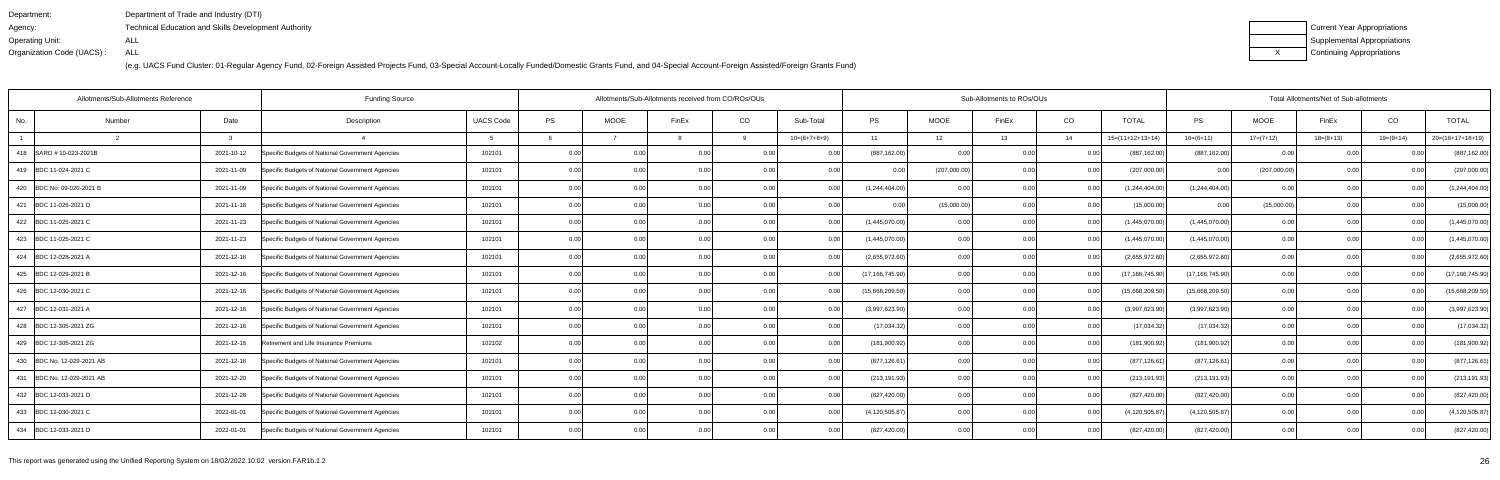| Department:               | Department of Trade and Industry (DTI)                      |
|---------------------------|-------------------------------------------------------------|
| Agency:                   | <b>Technical Education and Skills Development Authority</b> |
| Operating Unit:           | ALL                                                         |
| Organization Code (UACS): | ALL                                                         |

| Current Year Appropriations |
|-----------------------------|
| Supplemental Appropriations |
| Continuing Appropriations   |

|     | Allotments/Sub-Allotments Reference                                        |            | <b>Funding Source</b>                            |                  | Allotments/Sub-Allotments received from CO/ROs/OUs |                  |                |      |                  | Sub-Allotments to ROs/OUs |                    |       | Total Allotments/Net of Sub-allotments |                    |                 |                    |                |                |                    |
|-----|----------------------------------------------------------------------------|------------|--------------------------------------------------|------------------|----------------------------------------------------|------------------|----------------|------|------------------|---------------------------|--------------------|-------|----------------------------------------|--------------------|-----------------|--------------------|----------------|----------------|--------------------|
| No. | Number                                                                     | Date       | Description                                      | <b>UACS Code</b> | PS                                                 | <b>MOOE</b>      | FinEx          | CO   | Sub-Total        | <b>PS</b>                 | MOOE               | FinEx | CO                                     | <b>TOTAL</b>       | PS              | MOOE               | FinEx          | CO             | <b>TOTAL</b>       |
|     |                                                                            | -3         |                                                  |                  |                                                    |                  |                |      | $10=(6+7+8+9)$   | 11                        | 12                 | 13    | 14                                     | $15=(11+12+13+14)$ | $16=(6+11)$     | $17=(7+12)$        | $18=(8+13)$    | $19=(9+14)$    | $20=(16+17+18+19)$ |
|     | 435 BDC-12-030-2021 C                                                      | 2022-01-01 | Specific Budgets of National Government Agencies | 102101           | 0.00                                               | 0.00             | 0 <sub>0</sub> | 0.00 | 0.00             | (805, 870.40)             | 0.OC               | 0.00  | . O O                                  | (805, 870.40)      | (805, 870.40)   | 0.00               | 0 <sub>0</sub> | 0 <sub>0</sub> | (805, 870.40)      |
|     | Sub-TotaL                                                                  |            |                                                  |                  | 0.00                                               | 0.001            | 0.00           | 0.00 | 0.00             | (75,691,620.72)           | (1,294,849,612.66) | 0.00  | 0.00                                   | (1,370,541,233.38) | (75,691,620.72) | (1,294,849,612.66) | 0.00           | 0.00           | (1,370,541,233.38) |
|     | D. Sub-allotments received from Central Office/Regional Office(Prior Year) |            |                                                  |                  | 75,691,620.72                                      | 1,294,849,612.66 | 0.00           | 0.00 | 1,370,541,233.38 | 0.001                     | 0.00               | 0.00  | 0.00                                   | 0 OC               | 75,691,620.72   | 1,294,849,612.66   | 0.00           |                | 1,370,541,233.38   |
|     | 436 SARO-ROIVA-20-0016456                                                  | 2020-10-02 | Miscellaneous Personnel Benefits Fund            | 102406           | 104,911.00                                         | 0.00             | 0 <sub>0</sub> | 0.00 | 104,911.00       | 0.001                     | 0.00               | 0.00  | 0.00                                   | ი იი               | 104,911.00      | 0.00               | 0.00           | 0.0(           | 104,911.00         |
|     | 437 BDC No. 12-256-2020S                                                   | 2020-12-29 | Specific Budgets of National Government Agencies | 102101           | 0.00                                               | 539,444.48       | 0.00           | 0.00 | 539,444.48       | 0.00                      | 0.00               | 0.00  | 0.00                                   | 0.00               | 0.00            | 539,444.48         | 0.00           | 0.00           | 539,444.48         |
|     | 438 BDC No. 12-256-2020S                                                   | 2020-12-29 | Specific Budgets of National Government Agencies | 102101           | 0.00                                               | 646,235.00       | 0.00           | 0.00 | 646,235.00       | 0.001                     | 0.00               | 0.00  | 0.00                                   | 0.00               | 0.00            | 646,235.00         | 0.00           | 0.00           | 646,235.00         |
|     | 439 BDC No. 12-256-2020S                                                   | 2020-12-29 | Specific Budgets of National Government Agencies | 102101           | 0.00                                               | 540,804.70       |                | 0.00 | 540,804.70       | 0.00                      | 0.00               | 0.00  | 0.00                                   | 0.00               | 0.00            | 540,804.70         | 0.00           | 0 <sub>0</sub> | 540,804.70         |
|     | 440 BDC 12-282-2020 V                                                      | 2021-01-26 | Specific Budgets of National Government Agencies | 102101           | 197,246.41                                         | 0.00             | 0 <sub>0</sub> | 0.00 | 197,246.41       | 0.001                     | 0.00               | 0.00  | 0.00                                   | 0.00               | 197,246.41      | 0.00               | 0.00           | 0.00           | 197,246.41         |
|     | 441   TWSP-02-001-2021 A                                                   | 2021-02-08 | Specific Budgets of National Government Agencies | 102101           | 0.00                                               | 2,769,913.70     | 0 <sub>0</sub> | 0.00 | 2,769,913.70     | 0.001                     | 0.00               | 0.OC  | 0.00                                   | 0.00               | 0.00            | 2,769,913.70       | 0.00           | 0 <sub>0</sub> | 2,769,913.70       |
|     | 442   TWSP-02-002-2021 A - April 8, 2021                                   | 2021-02-08 | Specific Budgets of National Government Agencies | 102101           | 0.00                                               | 1,996,160.00     | 0 <sub>0</sub> | 0.00 | 1,996,160.00     | 0.001                     | 0.00               | 0.OC  | 0.00                                   | 0.00               | 0.00            | 1,996,160.00       | 0.00           | 0.00           | 1,996,160.00       |
|     | 443   TWSP-02-003-2021 A                                                   | 2021-02-08 | Specific Budgets of National Government Agencies | 102101           | 0.00                                               | 15,768.00        |                | 0.00 | 15,768.00        | 0.00                      | 0.00               | 0.00  | 0.0                                    | 0.00               | 0.00            | 15,768.00          | 0.00           | 0 <sub>0</sub> | 15,768.00          |
|     | 444   TWSP-02-003A-2021 A                                                  | 2021-02-08 | Specific Budgets of National Government Agencies | 102101           | 0.00                                               | 5,001,622.60     |                | 0.00 | 5,001,622.60     | 0.00                      | 0.00               | 0.OC  | 0.00                                   | 0.00               | 0.00            | 5,001,622.60       | 0.00           | 0 <sub>0</sub> | 5,001,622.60       |
|     | 445   TWSP2-02-001-2021 A                                                  | 2021-02-08 | Section 11(b), Republic Act No. 11494            | 102414           | 0.00                                               | 702,624.00       | 0 <sub>0</sub> | 0.00 | 702,624.00       | 0.001                     | 0.00               | 0.00  | 0.00                                   | 0.00               | 0.00            | 702,624.00         | 0.00           | 0 <sub>0</sub> | 702,624.00         |
| 446 | TWSP2-02-002-2021 A                                                        | 2021-02-08 | Section 11(b), Republic Act No. 11494            | 102414           | 0.00                                               | 1,341,057.60     |                | 0.00 | 1,341,057.60     | 0.001                     | 0.00               | 0.OC  | 0 <sub>0</sub>                         | 0.00               | 0.00            | 1,341,057.60       | 0.00           |                | 1,341,057.60       |
|     | 447   TWSP2-02-003-2021 A                                                  | 2021-02-08 | Section 11(b), Republic Act No. 11494            | 102414           | 0.00                                               | 2,988,307.20     | 0 <sub>0</sub> | 0.00 | 2,988,307.20     | 0.001                     | 0.00               | 0.00  | 0.00                                   | 0.00               | 0.00            | 2,988,307.20       | 0.00           | 0.00           | 2,988,307.20       |
|     | 448   TWSP2-02-004-2021 A                                                  | 2021-02-08 | Section 11(b), Republic Act No. 11494            | 102414           | 0.00                                               | 10,856,087.40    |                | 0.00 | 10,856,087.40    | 0.00                      | 0.00               | 0.OC  | 0 <sub>0</sub>                         | 0.00               |                 | 10,856,087.40      | 0.00           |                | 10,856,087.40      |
|     | 449   TWSP2-02-006-2021 A                                                  | 2021-02-08 | Section 11(b), Republic Act No. 11494            | 102414           | 0.00                                               | 2,999,932.20     |                | 0.00 | 2,999,932.20     | 0.00                      | 0.00               | n nr  | 0.00                                   | 0.00               | 0.00            | 2,999,932.20       | 0.00           | 0 <sub>0</sub> | 2,999,932.20       |
|     | 450   TWSP2-02-007-2021 A                                                  | 2021-02-08 | Section 11(b), Republic Act No. 11494            | 102414           | 0.00                                               | 2,998,047.60     | 0 <sub>0</sub> | 0.00 | 2,998,047.60     | 0.001                     | 0.00               | 0.00  | 0.00                                   | 0.00               | 0.00            | 2,998,047.60       | 0.00           | 0.00           | 2,998,047.60       |

This report was generated using the Unified Reporting System on 18/02/2022 10:02 version.FAR1b.1.2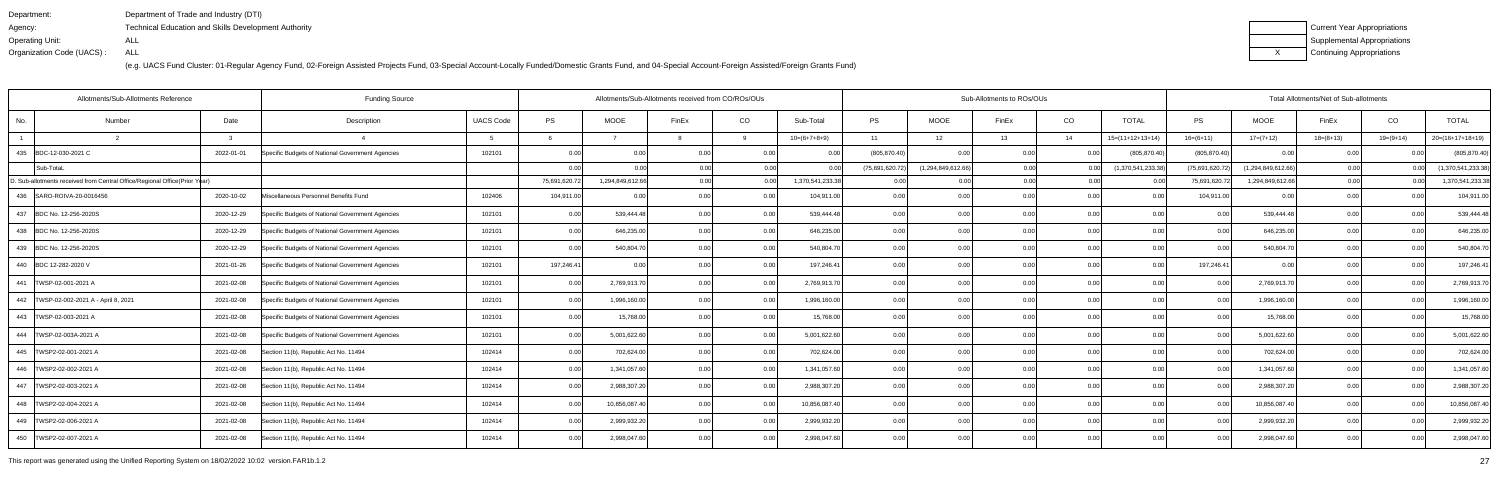| Department:               | Department of Trade and Industry (DTI)               |
|---------------------------|------------------------------------------------------|
| Agency:                   | Technical Education and Skills Development Authority |
| Operating Unit:           | ALL                                                  |
| Organization Code (UACS): | ALL                                                  |

| Current Year Appropriations |
|-----------------------------|
| Supplemental Appropriations |
| Continuing Appropriations   |

|                           | Allotments/Sub-Allotments Reference |            |                                                  | Allotments/Sub-Allotments received from CO/ROs/OUs |           |              |                |      |                | Sub-Allotments to ROs/OUs |             |       | Total Allotments/Net of Sub-allotments |                    |             |              |             |                |                    |
|---------------------------|-------------------------------------|------------|--------------------------------------------------|----------------------------------------------------|-----------|--------------|----------------|------|----------------|---------------------------|-------------|-------|----------------------------------------|--------------------|-------------|--------------|-------------|----------------|--------------------|
| No.                       | Number                              | Date       | Description                                      | <b>UACS Code</b>                                   | <b>PS</b> | <b>MOOE</b>  | FinEx          | CO   | Sub-Total      | <b>PS</b>                 | <b>MOOE</b> | FinEx | CO                                     | <b>TOTAL</b>       | PS          | <b>MOOE</b>  | FinEx       | CO             | <b>TOTAL</b>       |
|                           |                                     |            |                                                  |                                                    |           |              |                |      | $10=(6+7+8+9)$ | 11                        | 12          | 13    | 14                                     | $15=(11+12+13+14)$ | $16=(6+11)$ | $17=(7+12)$  | $18=(8+13)$ | $19=(9+14)$    | $20=(16+17+18+19)$ |
| 451 BDC 02-001-2021 A     |                                     | 2021-02-10 | Specific Budgets of National Government Agencies | 102101                                             | 0.00      | 600,000.00   | 0 <sub>0</sub> | 0.00 | 600,000.00     | 0.00                      |             | 0.00  | 0.0                                    |                    | 0.00        | 600,000.00   | 0.00        |                | 600,000.00         |
| 452 BDC 02-002-2021 A     |                                     | 2021-02-10 | Specific Budgets of National Government Agencies | 102101                                             | 0.00      | 600,000.00   | $\Omega$       | 0.00 | 600,000.00     | 0.001                     | 0.00        | n nr  | 0.0                                    | 0.00               | 0.00        | 600,000.0    | 0.00        | 0 <sub>0</sub> | 600,000.00         |
| 453   TWSP-02-004-2021 B  |                                     | 2021-02-16 | Specific Budgets of National Government Agencies | 102101                                             | 0.00      | 2,054,109.80 |                | 0.00 | 2,054,109.80   | 0.00                      | 0.00        | n nc  | 0.00                                   | 0.00               | 0.00        | 2,054,109.80 | 0.00        | 0 <sub>0</sub> | 2,054,109.80       |
| 454   TWSP-02-005-2021 A  |                                     | 2021-02-16 | Specific Budgets of National Government Agencies | 102101                                             | 0.00      | 2,249,061.00 | 0.00           | 0.00 | 2,249,061.00   | 0.00                      | 0.00        | 0.00  | 0.00                                   | 0.00               | 0.00        | 2,249,061.00 | 0.00        | 0.00           | 2,249,061.00       |
| 455   TWSP-02-006-2021 A  |                                     | 2021-02-16 | Specific Budgets of National Government Agencies | 102101                                             | 0.00      | 6,133,350.20 | 0 <sub>0</sub> | 0.00 | 6,133,350.20   | 0.00                      | 0.0         |       | 0.0                                    | ი იი               | 0.00        | 6,133,350.20 | 0.00        | 0 <sub>0</sub> | 6,133,350.20       |
| 456   TWSP-02-007-2021 A  |                                     | 2021-02-16 | Specific Budgets of National Government Agencies | 102101                                             | 0.00      | 297,895.00   | 0.00           | 0.00 | 297,895.00     | 0.001                     | 0.00        | 0.OC  | 0.0                                    | ი იი               | 0.00        | 297,895.00   | 0.00        | 0.0(           | 297,895.00         |
| 457   TWSP-02-008-2021 A  |                                     | 2021-02-16 | Specific Budgets of National Government Agencies | 102101                                             | 0.00      | 5,219,394.00 | 0.00           | 0.00 | 5,219,394.00   | 0.00                      | 0.00        | 0.00  | 0.00                                   | 0.00               | 0.00        | 5,219,394.00 | 0.00        | 0.00           | 5,219,394.00       |
| 458   TWSP-02-009-2021 A  |                                     | 2021-02-16 | Specific Budgets of National Government Agencies | 102101                                             | 0.00      | 1,623,745.00 | 0.00           | 0.00 | 1,623,745.00   | 0.00                      | 0.00        |       | 0 <sub>0</sub>                         |                    |             | 1,623,745.00 | 0.00        | 0 <sub>0</sub> | 1,623,745.00       |
| 459   TWSP-02-011-2021 B  |                                     | 2021-02-16 | Specific Budgets of National Government Agencies | 102101                                             | 0.00      | 6,012,105.40 | 0.00           | 0.00 | 6,012,105.40   | 0.00                      | 0.00        | 0.00  | 0 <sub>0</sub>                         | 0.00               | 0.00        | 6,012,105.40 | 0.00        | 0.00           | 6,012,105.40       |
| 460   TWSP-02-012-2021 B  |                                     | 2021-02-16 | Specific Budgets of National Government Agencies | 102101                                             | 0.00      | 9,833,730.00 | 0.00           | 0.00 | 9,833,730.00   | 0.00                      | 0.00        | 0.00  | 0.00                                   | 0.00               | 0.00        | 9,833,730.00 | 0.00        | 0.00           | 9,833,730.00       |
| 461 STEP 03-001-2021 A    |                                     | 2021-03-01 | Specific Budgets of National Government Agencies | 102101                                             | 0.00      | 941,445.20   | 0.00           | 0.00 | 941,445.20     | 0.00                      | 0.00        | 0.00  | 0.0                                    | 0.00               | 0.00        | 941,445.20   | 0.00        | 0.00           | 941,445.20         |
| 462 STEP 03-002-2021 A    |                                     | 2021-03-01 | Specific Budgets of National Government Agencies | 102101                                             | 0.00      | 3,071,089.00 | 0.00           | 0.00 | 3,071,089.00   | 0.00                      | 0.00        | 0.00  | 0.0                                    | 0.00               | 0.00        | 3,071,089.00 | 0.00        | 0.00           | 3,071,089.00       |
| 463 STEP 03-003-2021 A    |                                     | 2021-03-01 | Specific Budgets of National Government Agencies | 102101                                             | 0.00      | 3,673,355.00 | 0.00           | 0.00 | 3,673,355.00   | 0.00                      | 0.00        | 0.OC  | 0.00                                   | 0.00               | 0.00        | 3,673,355.00 | 0.00        | 0.00           | 3,673,355.00       |
| 464 STEP 03-004-2021 A    |                                     | 2021-03-01 | Specific Budgets of National Government Agencies | 102101                                             | 0.00      | 1,574,164.80 | 0.00           | 0.00 | 1,574,164.80   | 0.00                      | 0.00        | 0.00  | 0.00                                   | 0.00               | 0.00        | 1,574,164.80 | 0.00        | 0.00           | 1,574,164.80       |
| 465 STEP-03-006-2021 A    |                                     | 2021-03-01 | Specific Budgets of National Government Agencies | 102101                                             | 0.00      | 1,715,832.00 | 0.00           | 0.00 | 1,715,832.00   | 0.001                     | 0.00        | 0.00  | 0.00                                   | 0.00               | 0.00        | 1,715,832.00 | 0.00        | 0.00           | 1,715,832.00       |
| 466   TWSP2 03-008-2021 A |                                     | 2021-03-01 | Section 11(b), Republic Act No. 11494            | 102414                                             | 0.00      | 849,064.80   | 0.00           | 0.00 | 849,064.80     | 0.00                      | 0.00        | 0.00  | 0.00                                   | 0.00               | 0.00        | 849,064.80   | 0.00        | 0.00           | 849,064.80         |
| 467 TWSP2 03-009-2021 A   |                                     | 2021-03-01 | Section 11(b), Republic Act No. 11494            | 102414                                             | 0.00      | 1,499,886.40 | 0.00           | 0.00 | 1,499,886.40   | 0.001                     | 0.00        | 0.00  | 0.00                                   | 0.00               | 0.00        | 1,499,886.40 | 0.00        | 0.00           | 1,499,886.40       |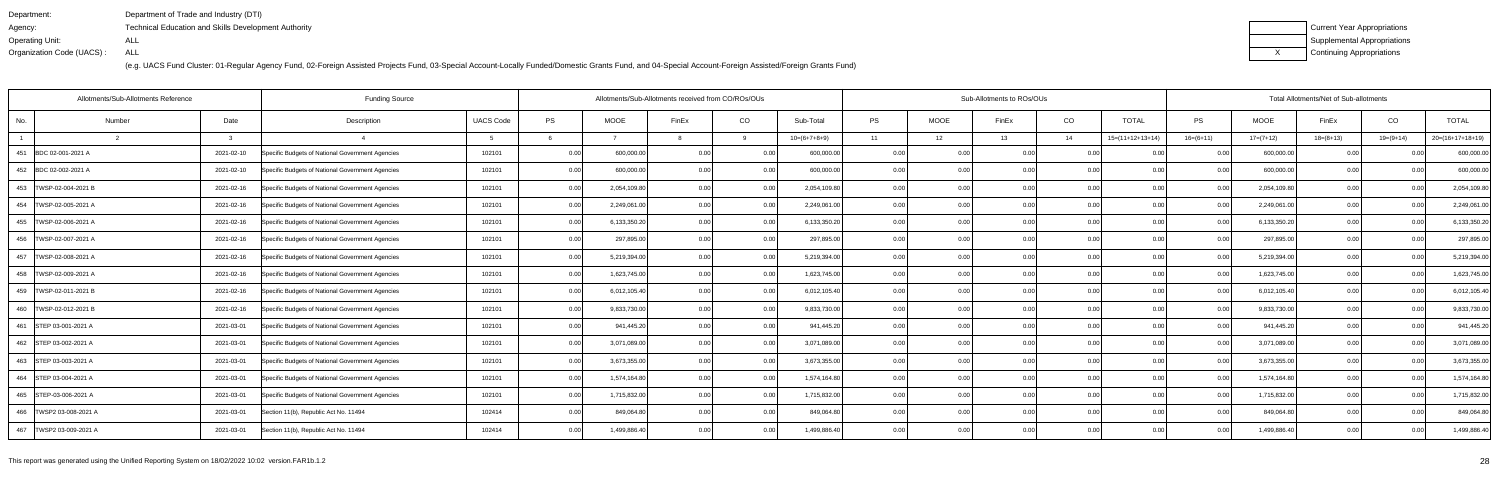| Department:               | Department of Trade and Industry (DTI)                      |
|---------------------------|-------------------------------------------------------------|
| Agency:                   | <b>Technical Education and Skills Development Authority</b> |
| Operating Unit:           | ALL                                                         |
| Organization Code (UACS): | ALL                                                         |

| Current Year Appropriations |
|-----------------------------|
| Supplemental Appropriations |
| Continuing Appropriations   |

| Allotments/Sub-Allotments Reference<br><b>Funding Source</b> |        |            |                                                  |                  |      |              | Allotments/Sub-Allotments received from CO/ROs/OUs |          |                |           |             | Sub-Allotments to ROs/OUs |      | Total Allotments/Net of Sub-allotments |                |              |             |                |                    |
|--------------------------------------------------------------|--------|------------|--------------------------------------------------|------------------|------|--------------|----------------------------------------------------|----------|----------------|-----------|-------------|---------------------------|------|----------------------------------------|----------------|--------------|-------------|----------------|--------------------|
| No.                                                          | Number | Date       | Description                                      | <b>UACS Code</b> | PS   | <b>MOOE</b>  | FinEx                                              | CO       | Sub-Total      | <b>PS</b> | <b>MOOE</b> | FinEx                     | CO   | <b>TOTAL</b>                           | <b>PS</b>      | <b>MOOE</b>  | FinEx       | CO             | <b>TOTAL</b>       |
|                                                              |        |            |                                                  |                  |      |              |                                                    | $\Omega$ | $10=(6+7+8+9)$ | 11        | 12          | 13                        | 14   | $15=(11+12+13+14)$                     | $16=(6+11)$    | $17=(7+12)$  | $18=(8+13)$ | 19=(9+14)      | $20=(16+17+18+19)$ |
| 468   TWSP 03-013-2021 A                                     |        | 2021-03-02 | Specific Budgets of National Government Agencies | 102101           | 0.00 | 6,160,776.80 | 0.00                                               | 0.00     | 6,160,776.80   | 0.00      | 0.00        | 0.00                      | 0.00 | 0.00                                   | 0.00           | 6,160,776.80 | 0.00        |                | 6,160,776.80       |
| 469   TWSP 03-014-2021 B                                     |        | 2021-03-02 | Specific Budgets of National Government Agencies | 102101           | 0.00 | 24,312.00    | 0.00                                               | 0.00     | 24,312.00      | 0.00      | 0.00        | 0.00                      | 0.00 | 0.00                                   | 0.00           | 24,312.00    | 0.00        | 0.00           | 24,312.00          |
| 470 TWSP 03-015-2021 B                                       |        | 2021-03-02 | Specific Budgets of National Government Agencies | 102101           | 0.00 | 1,022,392.00 | 0.00                                               | 0.00     | 1,022,392.00   | 0.001     | 0.00        | 0.00 l                    | 0.00 | 0.00                                   | 0.00           | 1,022,392.00 | 0.00        | 0.00           | 1,022,392.00       |
| 471   TWSP 03-016-2021 B                                     |        | 2021-03-02 | Specific Budgets of National Government Agencies | 102101           | 0.00 | 4,604,372.00 | 0.00                                               | 0.00     | 4,604,372.00   | 0.00      | 0.00        | 0.00                      | 0.00 | 0.00                                   | 0.00           | 4,604,372.00 | 0.00        | 0.00           | 4,604,372.00       |
| 472   TWSP 03-017-2021 A                                     |        | 2021-03-02 | Specific Budgets of National Government Agencies | 102101           | 0.00 | 7,016,281.20 | 0.00                                               | 0.00     | 7,016,281.20   | 0.00      | 0.00        | 0.00                      | 0.00 | 0.00                                   | 0.0            | 7,016,281.20 | 0.00        | 0.00           | 7,016,281.20       |
| 473   TWSP-03-018-2021A                                      |        | 2021-03-08 | Specific Budgets of National Government Agencies | 102101           | 0.00 | 97,353.60    | 0.00                                               | 0.00     | 97,353.60      | 0.00      | 0.00        | 0.00 l                    | 0.00 | 0.00                                   | 0.00           | 97,353.60    | 0.00        | 0.00           | 97,353.60          |
| 474   TWSP-03-019-2021C                                      |        | 2021-03-08 | Specific Budgets of National Government Agencies | 102101           | 0.00 | 381,863.3    | 0.00                                               | 0.00     | 381,863.31     | 0.00      | 0.00        | 0.00                      | 0.00 | 0.00                                   | 0.00           | 381,863.31   | 0.00        | 0.00           | 381,863.31         |
| 475   TWSP-03-020-2021B                                      |        | 2021-03-08 | Specific Budgets of National Government Agencies | 102101           | 0.00 | 258,430.00   | 0.00                                               | 0.00     | 258,430.00     | 0.00      | 0.00        | 0.00                      | 0.00 | 0.00                                   | 0.00           | 258,430.00   | 0.00        | 0 <sub>0</sub> | 258,430.00         |
| 476   TWSP-03-021-2021B                                      |        | 2021-03-08 | Specific Budgets of National Government Agencies | 102101           | 0.00 | 172,228.36   | 0.00                                               | 0.00     | 172,228.36     | 0.001     | 0.00        | 0.00                      | 0.00 | 0.00                                   | 0 <sub>0</sub> | 172,228.36   | 0.00        | 0.00           | 172,228.36         |
| 477   TWSP-03-022-2021C                                      |        | 2021-03-08 | Specific Budgets of National Government Agencies | 102101           | 0.00 | 344,744.8    | 0.00                                               | 0.00     | 344,744.81     | 0.00      | 0.00        | 0.00                      | 0.00 | 0.00                                   | 0.00           | 344,744.81   | 0.00        | 0.00           | 344,744.81         |
| 478   TWSP-03-023-2021B                                      |        | 2021-03-08 | Specific Budgets of National Government Agencies | 102101           | 0.00 | 653,077.88   | 0.00                                               | 0.00     | 653,077.88     | 0.00      | 0.00        | 0.00                      | 0.00 | 0.00                                   | 0.00           | 653,077.88   | 0.00        |                | 653,077.88         |
| 479 TWSP-03-024-2021A                                        |        | 2021-03-08 | Specific Budgets of National Government Agencies | 102101           | 0.00 | 102,490.50   | 0.00                                               | 0.00     | 102,490.50     | 0.00      | 0.00        | 0.00                      | 0.00 | 0.00                                   |                | 102,490.50   | 0.00        | 0.00           | 102,490.50         |
| 480   TWSP-03-025-2021C                                      |        | 2021-03-08 | Specific Budgets of National Government Agencies | 102101           | 0.00 | 231,437.82   | 0.00                                               | 0.00     | 231,437.82     | 0.00      | 0.00        | 0.00                      | 0.00 | 0.00                                   | 0.00           | 231,437.82   | 0.00        | 0.00           | 231,437.82         |
| 481   TWSP-03-026-2021C                                      |        | 2021-03-08 | Specific Budgets of National Government Agencies | 102101           | 0.00 | 112,503.89   | 0.OC                                               | 0.00     | 112,503.89     | 0.00      | 0.00        | 0.00                      | 0.00 | 0.00                                   | 0.00           | 112,503.89   | 0.00        | 0.00           | 112,503.89         |
| 482   TWSP-03-027-2021A                                      |        | 2021-03-08 | Specific Budgets of National Government Agencies | 102101           | 0.00 | 981,663.9    | 0.00                                               | 0.00     | 981,663.91     | 0.00      | 0.00        | 0.00                      | 0.00 | 0.00                                   |                | 981,663.9    | 0.00        |                | 981,663.91         |
| 483   TWSP-03-028-2021B                                      |        | 2021-03-08 | Specific Budgets of National Government Agencies | 102101           | 0.00 | 285,529.94   | 0.OC                                               | 0.00     | 285,529.94     | 0.00      | 0.00        | 0.00                      | 0.00 | 0.00                                   |                | 285,529.94   | 0.00        |                | 285,529.94         |
| 484   TWSP-03-029-2021A                                      |        | 2021-03-08 | Specific Budgets of National Government Agencies | 102101           | 0.00 | 289,368.7    | n nr                                               | 0.00     | 289,368.75     | 0.00      | 0.00        | 0.001                     | 0.00 | 0.001                                  | 0 <sub>0</sub> | 289,368.7    | 0.00        | በ በበ           | 289,368.75         |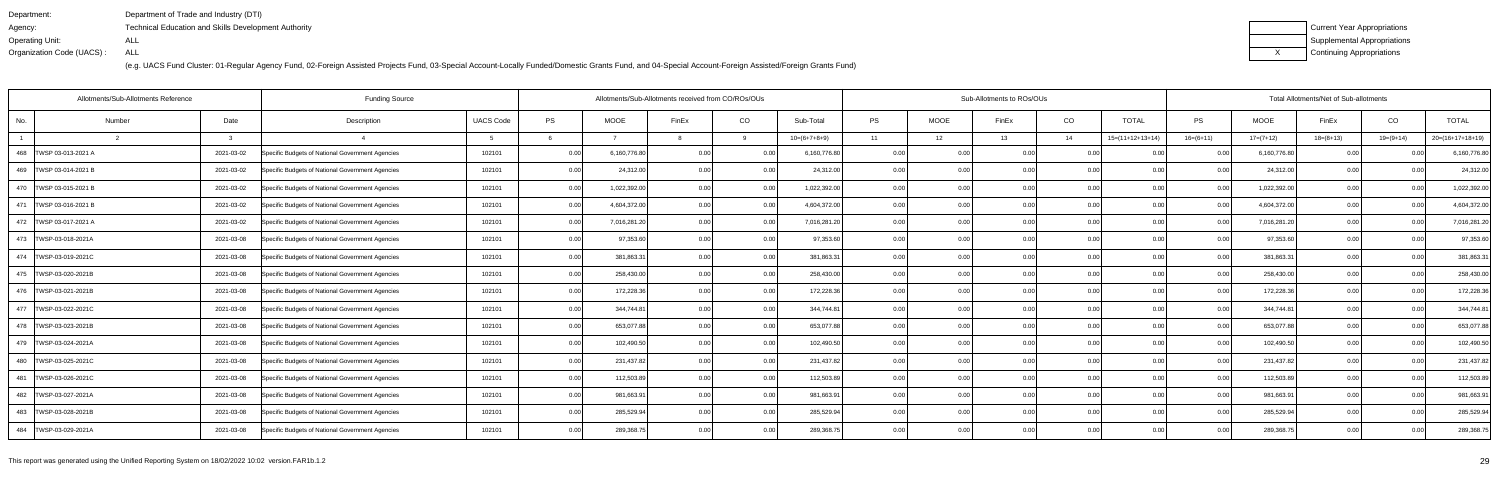| Department:               | Department of Trade and Industry (DTI)                      |
|---------------------------|-------------------------------------------------------------|
| Agency:                   | <b>Technical Education and Skills Development Authority</b> |
| Operating Unit:           | ALL                                                         |
| Organization Code (UACS): | ALL                                                         |

| Current Year Appropriations |
|-----------------------------|
| Supplemental Appropriations |
| Continuing Appropriations   |

| <b>Funding Source</b><br>Allotments/Sub-Allotments Reference |        |            |                                                  |                  |      |              | Allotments/Sub-Allotments received from CO/ROs/OUs |      |                |       |             | Sub-Allotments to ROs/OUs |      |                    | Total Allotments/Net of Sub-allotments |              |             |                |                    |  |
|--------------------------------------------------------------|--------|------------|--------------------------------------------------|------------------|------|--------------|----------------------------------------------------|------|----------------|-------|-------------|---------------------------|------|--------------------|----------------------------------------|--------------|-------------|----------------|--------------------|--|
| No.                                                          | Number | Date       | Description                                      | <b>UACS Code</b> | PS   | <b>MOOE</b>  | FinEx                                              | CO   | Sub-Total      | PS    | <b>MOOE</b> | FinEx                     | CO   | <b>TOTAL</b>       | <b>PS</b>                              | <b>MOOE</b>  | FinEx       | CO             | <b>TOTAL</b>       |  |
|                                                              |        |            |                                                  |                  |      |              |                                                    |      | $10=(6+7+8+9)$ | 11    | 12          | 13                        | 14   | $15=(11+12+13+14)$ | $16=(6+11)$                            | $17=(7+12)$  | $18=(8+13)$ | 19=(9+14)      | $20=(16+17+18+19)$ |  |
| 485   TWSP-03-030-2021C                                      |        | 2021-03-08 | Specific Budgets of National Government Agencies | 102101           | 0.00 | 671,989.03   | 0.00                                               | 0.00 | 671,989.03     | 0.00  | 0.00        | 0.00                      | 0.00 | 0.00               | 0.00                                   | 671,989.0    | 0.00        |                | 671,989.03         |  |
| 486   TWSP-03-031-2021C                                      |        | 2021-03-08 | Specific Budgets of National Government Agencies | 102101           | 0.00 | 641,905.99   | 0.00                                               | 0.00 | 641,905.99     | 0.00  | 0.00        | 0.00                      | 0.00 | 0.00               | 0.0                                    | 641,905.9    | 0.00        | ი იი           | 641,905.99         |  |
| 487   TWSP-03-032-2021B                                      |        | 2021-03-08 | Specific Budgets of National Government Agencies | 102101           | 0.00 | 128,770.13   | 0.00                                               | 0.00 | 128,770.13     | 0.00  | 0.00        | 0.00                      | 0.00 | 0.00               | 0.00                                   | 128,770.13   | 0.00        | 0.00           | 128,770.13         |  |
| 488   TWSP-03-033-2021B                                      |        | 2021-03-08 | Specific Budgets of National Government Agencies | 102101           | 0.00 | 270,584.15   | 0.00                                               | 0.00 | 270,584.15     | 0.00  | 0.00        | 0.00                      | 0.00 | 0.00               | 0.00                                   | 270,584.1    | 0.00        | 0.00           | 270,584.15         |  |
| TWSP-03-037-2021 D<br>489                                    |        | 2021-03-09 | Specific Budgets of National Government Agencies | 102101           | 0.00 | 3,674,505.00 | 0.00                                               | 0.00 | 3,674,505.00   | 0.00  | 0.00        | 0.00                      | 0.00 | 0.00               | 0 Q                                    | 3,674,505.00 | 0.00        |                | 3,674,505.00       |  |
| 490   TWSP-03-034-2021 C                                     |        | 2021-03-09 | Specific Budgets of National Government Agencies | 102101           | 0.00 | 924,240.00   | 0.00                                               | 0.00 | 924,240.00     | 0.00  | 0.00        | 0.00                      | 0.00 | 0.00               | $\cap$ $\cap$                          | 924,240.00   | 0.00        | 0 <sub>0</sub> | 924,240.00         |  |
| 491   TWSP-03-035-2021 D                                     |        | 2021-03-09 | Specific Budgets of National Government Agencies | 102101           | 0.00 | 227,520.00   | 0.00                                               | 0.00 | 227,520.00     | 0.00  | 0.00        | 0.00                      | 0.00 | 0.00               | 0.00                                   | 227,520.00   | 0.00        | 0.00           | 227,520.00         |  |
| 492   TWSP-03-036-2021 D                                     |        | 2021-03-09 | Specific Budgets of National Government Agencies | 102101           | 0.00 | 6,680,470.00 | 0 <sub>0</sub>                                     | 0.00 | 6,680,470.00   | 0.00  | 0.00        | 0.00                      | 0.00 | 0.00               | 0 <sub>0</sub>                         | 6,680,470.00 | 0.00        |                | 6,680,470.00       |  |
| 493   TWSP 03-038-2021B                                      |        | 2021-03-12 | Specific Budgets of National Government Agencies | 102101           | 0.00 | 4,509,370.00 | 0.00                                               | 0.00 | 4,509,370.00   | 0.00  | 0.00        | 0.00                      | 0.00 | 0.00               |                                        | 4,509,370.00 | 0.00        | 0.00           | 4,509,370.00       |  |
| 494 STEP-03-005-2021 B                                       |        | 2021-03-16 | Specific Budgets of National Government Agencies | 102101           | 0.00 | 2,780,244.00 | 0 <sub>0</sub>                                     | 0.00 | 2,780,244.00   | 0.00  | 0.00        | 0.00                      | 0.00 | 0.00               | 0.00                                   | 2,780,244.00 | 0.00        | 0.00           | 2,780,244.00       |  |
| 495 STEP-03-007-2021 C                                       |        | 2021-03-16 | Specific Budgets of National Government Agencies | 102101           | 0.00 | 118,938.68   | 0.00                                               | 0.00 | 118,938.68     | 0.00  | 0.00        | 0.00                      | 0.00 | 0.00               | 0.00                                   | 118,938.68   | 0.00        | ი იი           | 118,938.68         |  |
| 496 STEP-03-008-2021 A                                       |        | 2021-03-16 | Specific Budgets of National Government Agencies | 102101           | 0.00 | 194,916.6    | 0.00                                               | 0.00 | 194,916.61     | 0.00  | 0.00        | 0.00                      | 0.00 | 0.001              | 0 <sub>0</sub>                         | 194,916.61   | 0.00        | 0.00           | 194,916.61         |  |
| 497 STEP-03-009-2021 B                                       |        | 2021-03-16 | Specific Budgets of National Government Agencies | 102101           | 0.00 | 404,027.1    | 0.00                                               | 0.00 | 404,027.15     | 0.00  | 0.00        | 0.00                      | 0.00 | 0.00               | 0 <sub>0</sub>                         | 404,027.15   | 0.00        | 0.00           | 404,027.15         |  |
| 498 STEP-03-010-2021 A                                       |        | 2021-03-16 | Specific Budgets of National Government Agencies | 102101           | 0.00 | 649,137.90   | 0.00                                               | 0.00 | 649,137.90     | 0.001 | 0.00        | 0.00                      | 0.00 | 0.00               | 0.00                                   | 649,137.90   | 0.00        | 0.00           | 649,137.90         |  |
| 499 STEP-03-011-2021 B                                       |        | 2021-03-16 | Specific Budgets of National Government Agencies | 102101           | 0.00 | 1,063,180.84 | 0.00                                               | 0.00 | 1,063,180.84   | 0.00  | 0.00        | 0.00                      | 0.00 | 0.00               | 0 Q                                    | 1,063,180.84 | 0.00        | ი იი           | 1,063,180.84       |  |
| 500 STEP-03-012-2021 A                                       |        | 2021-03-16 | Specific Budgets of National Government Agencies | 102101           | 0.00 | 246,757.65   | 0.00                                               | 0.00 | 246,757.65     | 0.001 | 0.00        | 0.00                      | 0.00 | 0.00               |                                        | 246,757.65   | 0.00        | 0.00           | 246,757.65         |  |
| 501 STEP-03-013-2021 A                                       |        | 2021-03-16 | Specific Budgets of National Government Agencies | 102101           | 0.00 | 396,800.95   | 0.00                                               | 0.00 | 396,800.95     | 0.00  | 0.00        | 0.00                      | 0.00 | 0.00               | 0.00                                   | 396,800.95   | 0.00        | 0.00           | 396,800.95         |  |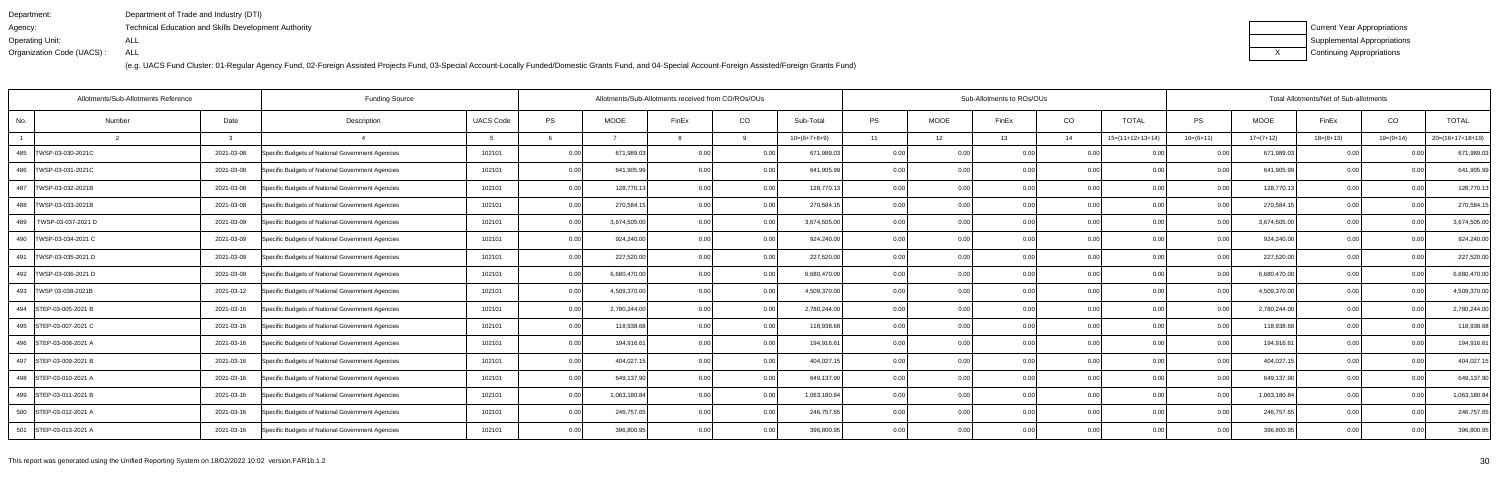| Department:               | Department of Trade and Industry (DTI)                      |
|---------------------------|-------------------------------------------------------------|
| Agency:                   | <b>Technical Education and Skills Development Authority</b> |
| Operating Unit:           | ALL                                                         |
| Organization Code (UACS): | ALL                                                         |

| Current Year Appropriations |
|-----------------------------|
| Supplemental Appropriations |
| Continuing Appropriations   |

| Allotments/Sub-Allotments Reference<br><b>Funding Source</b> |        |            |                                                  |                  |            | Allotments/Sub-Allotments received from CO/ROs/OUs |                |       |                |           |             | Sub-Allotments to ROs/OUs |                |                    | Total Allotments/Net of Sub-allotments |               |             |                |                    |  |
|--------------------------------------------------------------|--------|------------|--------------------------------------------------|------------------|------------|----------------------------------------------------|----------------|-------|----------------|-----------|-------------|---------------------------|----------------|--------------------|----------------------------------------|---------------|-------------|----------------|--------------------|--|
| No.                                                          | Number | Date       | Description                                      | <b>UACS Code</b> | PS         | <b>MOOE</b>                                        | FinEx          | CO    | Sub-Total      | <b>PS</b> | <b>MOOE</b> | FinEx                     | CO             | <b>TOTAL</b>       | PS                                     | <b>MOOE</b>   | FinEx       | CO             | <b>TOTAL</b>       |  |
|                                                              |        |            |                                                  |                  |            |                                                    |                |       | $10=(6+7+8+9)$ | 11        | 12          | 13                        | 14             | $15=(11+12+13+14)$ | $16=(6+11)$                            | $17=(7+12)$   | $18=(8+13)$ | $19=(9+14)$    | $20=(16+17+18+19)$ |  |
| 502 STEP-03-014-2021 A                                       |        | 2021-03-16 | Specific Budgets of National Government Agencies | 102101           | 0.00       | 432,704.23                                         | 0 <sub>0</sub> | 0.00  | 432,704.23     | 0.00      |             | 0.00                      | 0.0            |                    | 0.00                                   | 432,704.23    | 0.00        |                | 432,704.23         |  |
| 503<br>TWSP-02-010-2021 A                                    |        | 2021-03-16 | Specific Budgets of National Government Agencies | 102101           | 0.00       | 1,247,600.00                                       | 0.00           | 0.00  | 1,247,600.00   | 0.001     | 0.00        | n nc                      | 0.00           | 0.00               | 0.00                                   | 1,247,600.00  | 0.00        | 0 <sub>0</sub> | 1,247,600.00       |  |
| 504   TWSP2-03-010-2021 B                                    |        | 2021-03-17 | Section 11(b), Republic Act No. 11494            | 102414           | 0.00       | 2,112,123.40                                       |                | 0.00  | 2,112,123.40   | 0.00      | 0.00        | 0.OC                      | 0.00           | 0.00               | 0.00                                   | 2,112,123.40  | 0.00        | 0.00           | 2,112,123.40       |  |
| 505   TWSP2-03-011-2021 B                                    |        | 2021-03-17 | Section 11(b), Republic Act No. 11494            | 102414           | 0.00       | 1,060,693.60                                       | 0.00           | 0.00  | 1,060,693.60   | 0.00      | 0.00        | 0.00                      | 0.00           | 0.00               | 0.00                                   | 1,060,693.60  | 0.00        | 0 <sub>0</sub> | 1,060,693.60       |  |
| 506   TWSP2-03-012-2021 B                                    |        | 2021-03-17 | Section 11(b), Republic Act No. 11494            | 102414           | 0.00       | 721,916.20                                         | 0.00           | 0.00  | 721,916.20     | 0.001     | 0.00        | n nr                      | 0.00           | 0.00               | 0.00                                   | 721,916.20    | 0.00        | 0 <sub>0</sub> | 721,916.20         |  |
| 507 TWSP2-03-013-2021 A                                      |        | 2021-03-17 | Section 11(b), Republic Act No. 11494            | 102414           | 0.00       | 1,884,048.80                                       | 0.00           | 0.00  | 1,884,048.80   | 0.00      | 0.00        | n nr                      | 0.00           | 0.00               | 0.00                                   | 1,884,048.80  | 0.00        | 0.00           | 1,884,048.80       |  |
| 508  TWSP-03-039-2021 D                                      |        | 2021-03-19 | Specific Budgets of National Government Agencies | 102101           | 0.00       | 1,061,560.00                                       | 0.00           | 0.00  | 1,061,560.00   | 0.00      | 0.00        | 0.00                      | 0.00           | 0.00               | 0.00                                   | 1,061,560.00  | 0.00        | 0.00           | 1,061,560.00       |  |
| 509 BDC 03-003-2021 A                                        |        | 2021-03-23 | Specific Budgets of National Government Agencies | 102101           | 156,815.55 |                                                    | 0 <sub>0</sub> | 0.00  | 156,815.55     | 0.00      | 0.00        |                           | 0.0            | ი იი               | 156.815.55                             | 0.00          | 0.00        | 0 <sub>0</sub> | 156,815.55         |  |
| 510 BDC No. 03-003-2021 A                                    |        | 2021-03-23 | Specific Budgets of National Government Agencies | 102101           | 156,815.55 | 0.00                                               | 0.00           | 0.00  | 156,815.55     | 0.001     | 0.00        | 0.00                      | 0.00           | 0.00               | 156,815.55                             | 0.00          | 0.00        | 0.00           | 156,815.55         |  |
| 511 STEP 03-015-2021 C                                       |        | 2021-03-23 | Specific Budgets of National Government Agencies | 102101           | 0.00       | 324,020.00                                         | 0.00           | 0.00  | 324,020.00     | 0.00      | 0.00        | 0.00                      | 0.00           | 0.00               | 0.00                                   | 324,020.00    | 0.00        | 0.00           | 324,020.00         |  |
| 512   TWSP-04-040-2021 C                                     |        | 2021-04-05 | Specific Budgets of National Government Agencies | 102101           | 0.00       | 2,394,032.80                                       | 0.00           | 0.00  | 2,394,032.80   | 0.001     | 0.00        | 0.00                      | 0.0            | 0.00               | 0.00                                   | 2,394,032.80  | 0.00        | 0.00           | 2,394,032.80       |  |
| 513   TWSP-04-041-2021 D                                     |        | 2021-04-05 | Specific Budgets of National Government Agencies | 102101           | 0.00       | 6,871,392.00                                       | 0.00           | 0.00  | 6,871,392.00   | 0.00      | 0.00        | 0.00                      | 0 <sub>0</sub> | 0.00               | 0.00                                   | 6,871,392.00  | 0.00        | 0 <sub>0</sub> | 6,871,392.00       |  |
| 514   TWSP-04-042-2021 C                                     |        | 2021-04-05 | Specific Budgets of National Government Agencies | 102101           | 0.00       | 374,316.00                                         | 0.00           | 0.00  | 374,316.00     | 0.00      | 0.00        | 0.00                      | 0.00           | 0.00               | 0.00                                   | 374,316.00    | 0.00        | 0.00           | 374,316.00         |  |
| 515   TWSP-04-043-2021 E                                     |        | 2021-04-05 | Specific Budgets of National Government Agencies | 102101           | 0.00       | 16,586,929.00                                      | 0.00           | 0.00  | 16,586,929.00  | 0.001     | 0.00        | 0.00                      | 0.00           | 0.00               | 0.00                                   | 16,586,929.00 | 0.00        | 0.00           | 16,586,929.00      |  |
| 516   TWSP-04-044-2021 C                                     |        | 2021-04-05 | Specific Budgets of National Government Agencies | 102101           | 0.00       | 11,509,967.40                                      | 0.00           | 0.00  | 11,509,967.40  | 0.001     | 0.00        | 0.00                      | 0.00           | 0.00               | 0.00                                   | 11,509,967.40 | 0.00        | 0 <sub>0</sub> | 11,509,967.40      |  |
| 517   TWSP-04-045-2021 B                                     |        | 2021-04-05 | Specific Budgets of National Government Agencies | 102101           | 0.00       | 3,548,997.00                                       | 0.00           | 0.00  | 3,548,997.00   | 0.00      | 0.00        | n nc                      | 0.00           | 0.00               | 0.00                                   | 3,548,997.00  | 0.00        | 0.00           | 3,548,997.00       |  |
| 518   TWSP-04-046-2021 B                                     |        | 2021-04-05 | Specific Budgets of National Government Agencies | 102101           | 0.00       | 3,942,531.00                                       | 0.00           | 0.001 | 3,942,531.00   | 0.001     | 0.00        | 0.00                      | 0.00           | 0.00               | 0.00                                   | 3,942,531.00  | 0.00        | 0.00           | 3,942,531.00       |  |
|                                                              |        |            |                                                  |                  |            |                                                    |                |       |                |           |             |                           |                |                    |                                        |               |             |                |                    |  |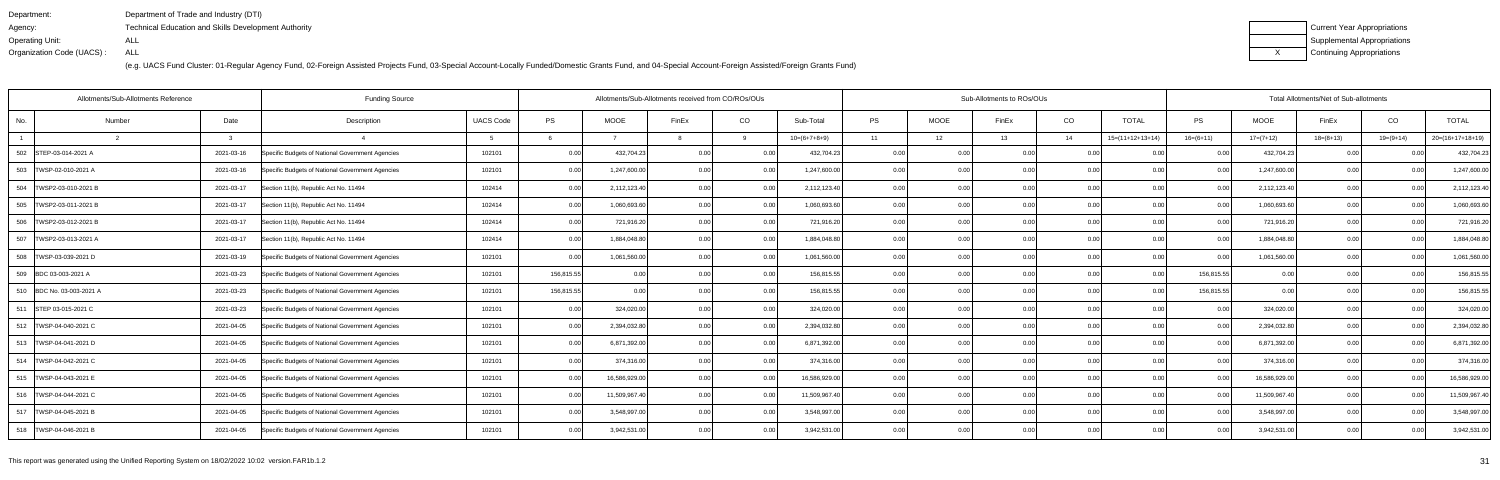| Department:               | Department of Trade and Industry (DTI)                      |
|---------------------------|-------------------------------------------------------------|
| Agency:                   | <b>Technical Education and Skills Development Authority</b> |
| Operating Unit:           | ALL                                                         |
| Organization Code (UACS): | ALL                                                         |

| Current Year Appropriations |
|-----------------------------|
| Supplemental Appropriations |
| Continuing Appropriations   |

|                            | Allotments/Sub-Allotments Reference | <b>Funding Source</b>                            |                  | Allotments/Sub-Allotments received from CO/ROs/OUs |               |                |      |                |       | Sub-Allotments to ROs/OUs |       |      | Total Allotments/Net of Sub-allotments |               |               |             |                |                    |  |
|----------------------------|-------------------------------------|--------------------------------------------------|------------------|----------------------------------------------------|---------------|----------------|------|----------------|-------|---------------------------|-------|------|----------------------------------------|---------------|---------------|-------------|----------------|--------------------|--|
| No.                        | Date<br>Number                      | Description                                      | <b>UACS Code</b> | PS                                                 | <b>MOOE</b>   | FinEx          | CO   | Sub-Total      | PS    | <b>MOOE</b>               | FinEx | CO   | <b>TOTAL</b>                           | $\mathsf{PS}$ | <b>MOOE</b>   | FinEx       | CO             | <b>TOTAL</b>       |  |
|                            | 3                                   |                                                  |                  |                                                    |               |                | q    | $10=(6+7+8+9)$ | 11    | 12                        | 13    | 14   | $15=(11+12+13+14)$                     | $16=(6+11)$   | $17=(7+12)$   | $18=(8+13)$ | $19=(9+14)$    | $20=(16+17+18+19)$ |  |
| 519   TWSP-04-047-2021 E   | 2021-04-05                          | Specific Budgets of National Government Agencies | 102101           | 0.00                                               | 5,430,070.00  | 0.0(           | 0.00 | 5,430,070.00   | 0.00  |                           | 0.00  |      |                                        | 0.00          | 5,430,070.00  |             |                | 5,430,070.00       |  |
| 520   TWSP-04-048-2021 C   | 2021-04-05                          | Specific Budgets of National Government Agencies | 102101           | 0.00                                               | 917,415.00    | 0.00           | 0.00 | 917,415.00     | 0.001 | 0.00                      | 0.OC  | 0.00 | 0.00                                   | 0.00          | 917,415.00    | 0.00        | 0 <sub>0</sub> | 917,415.00         |  |
| 521 BDC 04-004-2021 A      | 2021-04-07                          | Specific Budgets of National Government Agencies | 102101           | 1,918,465.54                                       | 0.00          | 0.00           | 0.00 | 1,918,465.54   | 0.00  | 0.00                      | 0.00  | 0.00 | 0.00                                   | 1,918,465.54  | 0.00          | 0.00        | 0.00           | 1,918,465.54       |  |
| 522   TWSP-04-049-2021 F   | 2021-04-12                          | Specific Budgets of National Government Agencies | 102101           | 0.00                                               | 1,055,330.00  | 0.00           | 0.00 | 1,055,330.00   | 0.00  | 0.00                      | 0.00  | 0.00 | 0.00                                   | 0.00          | 1,055,330.00  | 0.00        | 0.00           | 1,055,330.00       |  |
| 523 TWSP-04-050-2021 D     | 2021-04-12                          | Specific Budgets of National Government Agencies | 102101           | 0.00                                               | 748,632.00    | 0 <sub>0</sub> | 0.00 | 748,632.00     | 0.00  | 0.00                      | 0.00  | 0.00 | 0.00                                   | 0.00          | 748,632.00    | 0.00        | 0 <sub>0</sub> | 748,632.00         |  |
| 524   TWSP-04-051-2021 C   | 2021-04-12                          | Specific Budgets of National Government Agencies | 102101           | 0.00                                               | 2,984,041.40  | 0.00           | 0.00 | 2,984,041.40   | 0.00  | 0.00                      | 0.00  | 0.00 | 0.00                                   | 0.00          | 2,984,041.40  | 0.00        | 0.00           | 2,984,041.40       |  |
| 525   TWSP2-04-014-2021 C  | 2021-04-12                          | Section 11(b), Republic Act No. 11494            | 102414           | 0.00                                               | 6,841.00      | 0.00           | 0.00 | 6.841.00       | 0.00  | 0.00                      | 0.00  | 0.00 | 0.00                                   | 0.00          | 6,841.00      | 0.00        | 0.00           | 6,841.00           |  |
| 526   TWSP2-04-015-2021 C  | 2021-04-12                          | Section 11(b), Republic Act No. 11494            | 102414           | 0.00                                               | 1,550,100.00  | 0.00           | 0.00 | 1,550,100.00   | 0.00  | 0.00                      | 0.00  | 0.00 | 0.00                                   | 0.00          | 1,550,100.00  | 0.00        | 0 <sub>0</sub> | 1,550,100.00       |  |
| 527<br>BDC 04-005-2021 A   | 2021-04-15                          | Specific Budgets of National Government Agencies | 102101           | 0.00                                               | 600,000.00    | 0.00           | 0.00 | 600,000.00     | 0.001 | 0.00                      | 0.00  | 0.00 | 0.00                                   | 0.00          | 600,000.00    | 0.00        | 0.00           | 600,000.00         |  |
| 528   TWSP-04-053-2021 D   | 2021-04-15                          | Specific Budgets of National Government Agencies | 102101           | 0.00                                               | 929,540.00    | 0.00           | 0.00 | 929,540.00     | 0.00  | 0.00                      | 0.00  | 0.00 | 0.00                                   | 0.00          | 929,540.00    | 0.00        | 0.00           | 929,540.00         |  |
| 529<br>TWSP-04-054-2021 G  | 2021-04-15                          | Specific Budgets of National Government Agencies | 102101           | 0.00                                               | 498,520.00    | 0.00           | 0.00 | 498,520.00     | 0.00  | 0.00                      | 0.00  | 0.00 | 0.00                                   | 0.00          | 498,520.00    | 0.00        | 0.00           | 498,520.00         |  |
| 530 STEP-04-018-2021 C     | 2021-04-15                          | Specific Budgets of National Government Agencies | 102101           | 0.00                                               | 4,146,974.00  | 0 <sub>0</sub> | 0.00 | 4,146,974.00   | 0.001 | 0.00                      | 0.OC  | 0.00 | 0.00                                   | 0.00          | 4,146,974.00  | 0.00        | 0 <sub>0</sub> | 4,146,974.00       |  |
| 531<br>TWSP-04-055-2021 C  | 2021-04-15                          | Specific Budgets of National Government Agencies | 102101           | 0.00                                               | 1,494,324.60  | 0.00           | 0.00 | 1,494,324.60   | 0.00  | 0.00                      | 0.OC  | 0.00 | 0.00                                   | 0.00          | 1,494,324.60  | 0.00        | 0.00           | 1,494,324.60       |  |
| 532  TWSP2-04-016-2021 D   | 2021-04-15                          | Section 11(b), Republic Act No. 11494            | 102414           | 0.00                                               | 2,171,888.00  | 0.00           | 0.00 | 2,171,888.00   | 0.001 | 0.00                      | 0.00  | 0.00 | 0.00                                   | 0.00          | 2,171,888.00  | 0.00        | 0.00           | 2,171,888.00       |  |
| 533   UAQTEA-04-001-2021 A | 2021-04-15                          | Specific Budgets of National Government Agencies | 102101           | 0.00                                               | 3,325,000.00  | 0.00           | 0.00 | 3,325,000.00   | 0.001 | 0.00                      | 0.00  | 0.00 | 0.00                                   | 0.00          | 3,325,000.00  | 0.00        | 0 <sub>0</sub> | 3,325,000.00       |  |
| 534 UAQTEA-04-002-2021 A   | 2021-04-15                          | Specific Budgets of National Government Agencies | 102101           | 0.00                                               | 25,620,000.00 | 0.00           | 0.00 | 25,620,000.00  | 0.00  | 0.00                      | 0.OC  | 0.00 | 0.00                                   | 0.00          | 25,620,000.00 | 0.00        |                | 25,620,000.00      |  |
| 535 04-008-2021A           | 2021-04-22                          | Specific Budgets of National Government Agencies | 102101           | 1,233,282.54                                       | 0.00          | 0.00           | 0.00 | 1,233,282.54   | 0.001 | 0.00                      | 0.00  | 0.00 | 0.00                                   | 1,233,282.54  | 0.00          | 0.00        | 0.00           | 1,233,282.54       |  |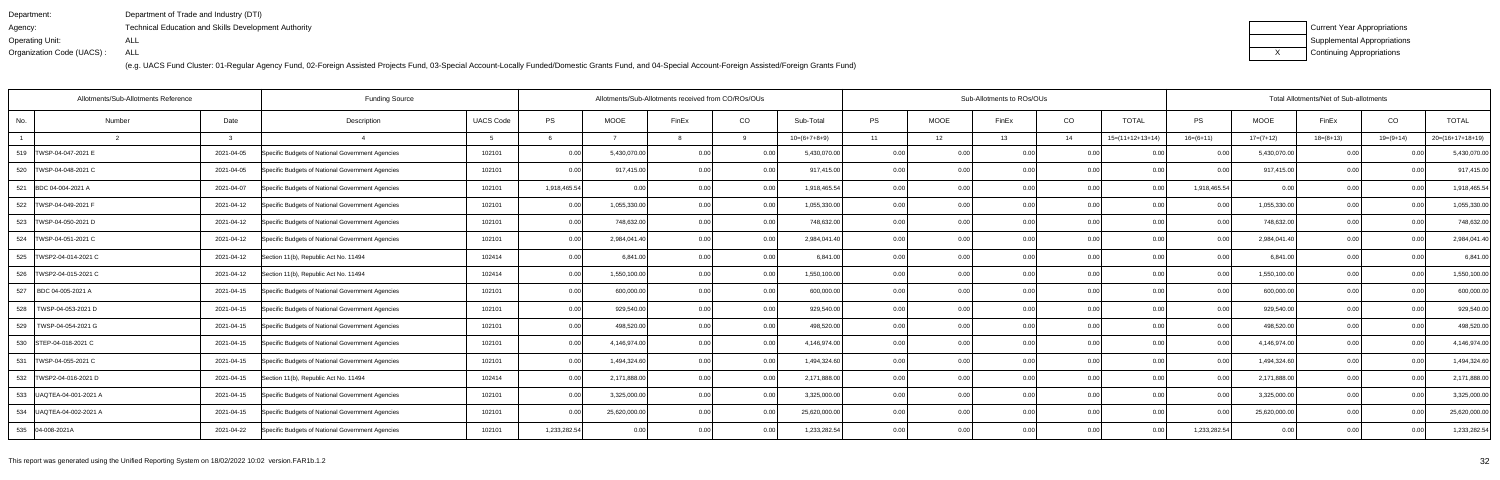| Department:               | Department of Trade and Industry (DTI)                      |
|---------------------------|-------------------------------------------------------------|
| Agency:                   | <b>Technical Education and Skills Development Authority</b> |
| Operating Unit:           | ALL                                                         |
| Organization Code (UACS): | ALL                                                         |

| Current Year Appropriations |
|-----------------------------|
| Supplemental Appropriations |
| Continuing Appropriations   |

|                           | Allotments/Sub-Allotments Reference |            | <b>Funding Source</b>                            | Allotments/Sub-Allotments received from CO/ROs/OUs |              |                |                |       |                | Sub-Allotments to ROs/OUs |             |       | Total Allotments/Net of Sub-allotments |                    |                   |               |             |                |                    |
|---------------------------|-------------------------------------|------------|--------------------------------------------------|----------------------------------------------------|--------------|----------------|----------------|-------|----------------|---------------------------|-------------|-------|----------------------------------------|--------------------|-------------------|---------------|-------------|----------------|--------------------|
| No.                       | Number                              | Date       | Description                                      | <b>UACS Code</b>                                   | <b>PS</b>    | <b>MOOE</b>    | FinEx          | CO    | Sub-Total      | <b>PS</b>                 | <b>MOOE</b> | FinEx | CO                                     | <b>TOTAL</b>       | PS                | <b>MOOE</b>   | FinEx       | CO             | <b>TOTAL</b>       |
|                           |                                     |            |                                                  |                                                    |              |                |                | a     | $10=(6+7+8+9)$ | 11                        | 12          | 13    | 14                                     | $15=(11+12+13+14)$ | $16=(6+11)$       | $17=(7+12)$   | $18=(8+13)$ | $19=(9+14)$    | $20=(16+17+18+19)$ |
| 536 UAQTEA-04-003-2021 A  |                                     | 2021-04-22 | Specific Budgets of National Government Agencies | 102101                                             | 0.00         | 35,813,000.00  | 0.00           | 0.00  | 35,813,000.00  | 0.00                      |             | 0.00  | 0.0                                    |                    | 0.00              | 35,813,000.00 | 0.00        |                | 35,813,000.00      |
| 537<br>BDC 04-006-2021 A  |                                     | 2021-04-23 | Specific Budgets of National Government Agencies | 102101                                             | 0.00         | 600,000.00     |                | 0.00  | 600,000.00     | 0.001                     | 0.00        | n nr  | 0.00                                   | 0.00               | n nr              | 600,000.00    | 0.00        |                | 600,000.00         |
| 538 BDC 04-007-2021 A     |                                     | 2021-04-23 | Specific Budgets of National Government Agencies | 102101                                             | 367,660.84   |                |                | 0.00  | 367,660.84     | 0.00                      | 0.00        |       | 0.00                                   | 0.00               | 367,660.84        | 0.00          | 0.00        | 0 <sub>0</sub> | 367,660.84         |
| 539 BDC 04-008-2021 A     |                                     | 2021-04-23 | Specific Budgets of National Government Agencies | 102101                                             | 1,233,282.54 | 0.00           | 0.00           | 0.00  | 1,233,282.54   | 0.001                     | 0.00        | 0.00  | 0.00                                   | 0.00               | 1,233,282.54      | 0.00          | 0.00        | 0.00           | 1,233,282.54       |
| 540 BDC 04-011-2021 A     |                                     | 2021-04-23 | Specific Budgets of National Government Agencies | 102101                                             | 0.00         | 15,000.00      |                | 0.00  | 15,000.00      | 0.00                      | 0.0         |       | 0.0                                    | 0.00               |                   | 15,000.00     | 0.00        |                | 15,000.00          |
| 541 SARO # 04-007-2021A   |                                     | 2021-04-23 | Specific Budgets of National Government Agencies | 102101                                             | 367,660.84   | 0 <sub>0</sub> | 0 <sub>0</sub> | 0.00  | 367,660.84     | 0.001                     | 0.00        | 0.OC  | 0.0                                    | 0.00               | 367,660.84        | 0.00          | 0.00        | 0.0(           | 367,660.84         |
| 542   TWSP-04-056-2021 E  |                                     | 2021-04-23 | Specific Budgets of National Government Agencies | 102101                                             | 0.00         | 2,977,692.80   | 0.00           | 0.00  | 2,977,692.80   | 0.00                      | 0.00        | 0.00  | 0.00                                   | 0.00               | 0.00              | 2,977,692.80  | 0.00        | 0.00           | 2,977,692.80       |
| 543   TWSP-04-057-2021 D  |                                     | 2021-04-23 | Specific Budgets of National Government Agencies | 102101                                             | 0.00         | 661,665.00     | 0 <sub>0</sub> | 0.00  | 661,665.00     | 0.00                      | 0.00        |       | 0 <sub>0</sub>                         |                    | 0.OC              | 661,665.00    | 0.00        |                | 661,665.00         |
| 544   TWSP-04-058-2021 H  |                                     | 2021-04-23 | Specific Budgets of National Government Agencies | 102101                                             | 0.00         | 4,032,027.20   | 0.00           | 0.00  | 4,032,027.20   | 0.00                      | 0.00        | 0.00  | 0 <sub>0</sub>                         | 0.00               | 0.00              | 4,032,027.20  | 0.00        | 0.00           | 4,032,027.20       |
| 545 TWSP-04-059-2021 E    |                                     | 2021-04-23 | Specific Budgets of National Government Agencies | 102101                                             | 0.00         | 2,560,160.00   | 0.00           | 0.00  | 2,560,160.00   | 0.00                      | 0.00        | 0.00  | 0.00                                   | 0.00               | 0.00              | 2,560,160.00  | 0.00        | 0.00           | 2,560,160.00       |
| 546   TWSP-04-060-2021 D  |                                     | 2021-04-23 | Specific Budgets of National Government Agencies | 102101                                             | 0.00         | 6,055,952.00   | 0.00           | 0.00  | 6,055,952.00   | 0.00                      | 0.00        | 0.00  | 0.0                                    | 0.00               | 0.00              | 6,055,952.00  | 0.00        | 0.00           | 6,055,952.00       |
| 547   TWSP2-04-017-2021 B |                                     | 2021-04-23 | Section 11(b), Republic Act No. 11494            | 102414                                             | 0.00         | 960,696.00     | 0.00           | 0.00  | 960,696.00     | 0.00                      | 0.00        | 0.00  | 0.0                                    | 0.00               | 0.00              | 960,696.0     | 0.00        | 0.0(           | 960,696.00         |
| 548 TWSP2-04-018-2021 D   |                                     | 2021-04-23 | Section 11(b), Republic Act No. 11494            | 102414                                             | 0.00         | 3,234,706.40   | 0.00           | 0.00  | 3,234,706.40   | 0.00                      | 0.00        | 0.OC  | 0.0                                    | 0.00               | 0.00              | 3,234,706.40  | 0.00        | 0.00           | 3,234,706.40       |
| 549   TWSP2-04-019-2021 A |                                     | 2021-04-23 | Section 11(b), Republic Act No. 11494            | 102414                                             | 0.00         | 781,040.00     | 0.00           | 0.00  | 781,040.00     | 0.001                     | 0.00        | 0.00  | 0.00                                   | 0.00               | 0.00              | 781,040.00    | 0.00        | 0.00           | 781,040.00         |
| 550 BDC 04-012-2021 A     |                                     | 2021-04-26 | Specific Budgets of National Government Agencies | 102101                                             | 0.00         | 600,000.00     | 0.00           | 0.00  | 600,000.00     | 0.001                     | 0.00        | 0.00  | 0.00                                   | 0.00               | 0.00              | 600,000.00    | 0.00        | 0.00           | 600,000.00         |
| 551 STEP-04-019-2021 B    |                                     | 2021-04-27 | Specific Budgets of National Government Agencies | 102101                                             | 0.00         | 88,850.00      | 0.00           | 0.00  | 88,850.00      | 0.00                      | 0.00        | 0.00  | 0.00                                   | 0.00               | 0.00              | 88,850.00     | 0.00        | 0.00           | 88,850.00          |
| 552   TWSP-04-061-2021 D  |                                     | 2021-04-27 | Specific Budgets of National Government Agencies | 102101                                             | 0.00         | 144,158.00     | 0.00           | 0.001 | 144,158.00     | 0.001                     | 0.00        | 0.00  | 0.00                                   | 0.00               | 0.00 <sub>l</sub> | 144,158.00    | 0.00        | 0.00           | 144,158.00         |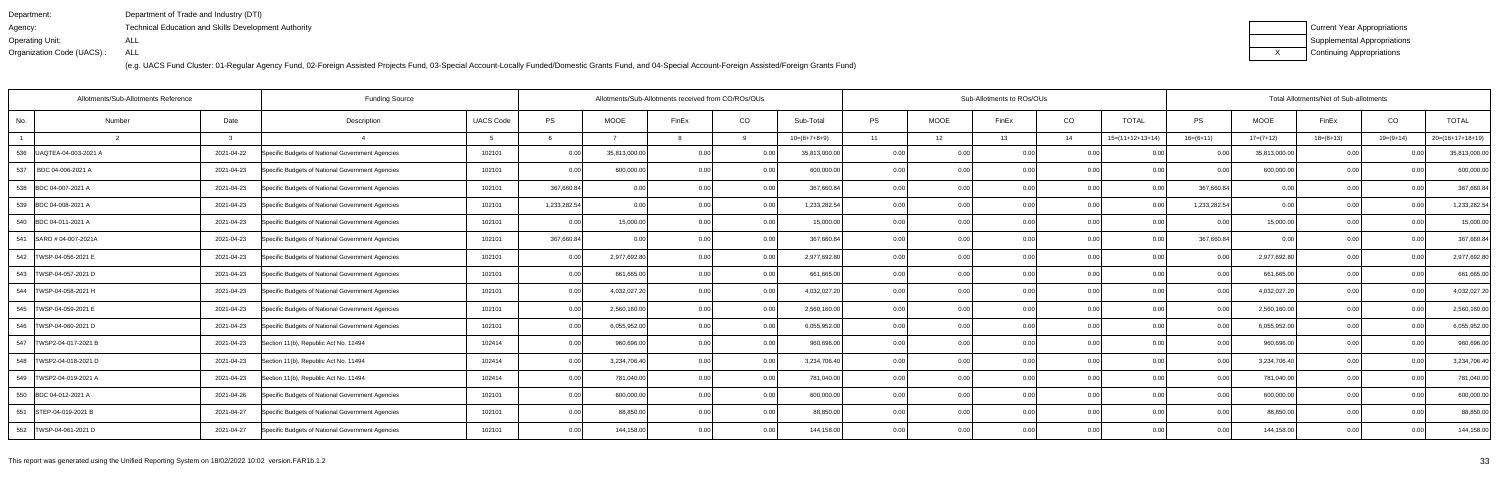| Department:               | Department of Trade and Industry (DTI)               |
|---------------------------|------------------------------------------------------|
| Agency:                   | Technical Education and Skills Development Authority |
| Operating Unit:           | ALL                                                  |
| Organization Code (UACS): | ALL                                                  |

| Current Year Appropriations |
|-----------------------------|
| Supplemental Appropriations |
| Continuing Appropriations   |

|                            | Allotments/Sub-Allotments Reference |            |                                                  | Allotments/Sub-Allotments received from CO/ROs/OUs |      |               |                |          | Sub-Allotments to ROs/OUs |       | Total Allotments/Net of Sub-allotments |                   |      |                    |                |               |             |           |                    |
|----------------------------|-------------------------------------|------------|--------------------------------------------------|----------------------------------------------------|------|---------------|----------------|----------|---------------------------|-------|----------------------------------------|-------------------|------|--------------------|----------------|---------------|-------------|-----------|--------------------|
| No.                        | Number                              | Date       | Description                                      | <b>UACS Code</b>                                   | PS   | <b>MOOE</b>   | FinEx          | CO       | Sub-Total                 | PS    | <b>MOOE</b>                            | FinEx             | CO   | <b>TOTAL</b>       | <b>PS</b>      | <b>MOOE</b>   | FinEx       | CO        | <b>TOTAL</b>       |
|                            |                                     |            |                                                  |                                                    |      |               |                | $\alpha$ | $10=(6+7+8+9)$            | 11    | 12                                     | 13                | 14   | $15=(11+12+13+14)$ | $16=(6+11)$    | $17=(7+12)$   | $18=(8+13)$ | 19=(9+14) | $20=(16+17+18+19)$ |
| 553 TWSP-04-062-2021 G     |                                     | 2021-04-27 | Specific Budgets of National Government Agencies | 102101                                             | 0.00 | 1,342,249.20  | 0.00           | 0.00     | 1,342,249.20              | 0.001 | 0.00                                   | 0.00              | 0.00 | 0.00               | 0.00           | 1,342,249.20  | 0.00        |           | 1,342,249.20       |
| 554 TWSP-04-063-2021 F     |                                     | 2021-04-27 | Specific Budgets of National Government Agencies | 102101                                             | 0.00 | 988,704.08    | 0.00           | 0.00     | 988,704.08                | 0.00  | 0.00                                   | 0.00              | 0.00 | 0.00               | 0.00           | 988,704.08    | 0.00        | ი იი      | 988,704.08         |
| 555   TWSP-04-064-2021 F   |                                     | 2021-04-30 | Specific Budgets of National Government Agencies | 102101                                             | 0.00 | 997,824.00    | 0.00           | 0.00     | 997,824.00                | 0.00  | 0.00                                   | 0.00              | 0.00 | 0.00               | 0.00           | 997,824.00    | 0.00        | 0.00      | 997,824.00         |
| 556   TWSP-04-066-2021 E   |                                     | 2021-04-30 | Specific Budgets of National Government Agencies | 102101                                             | 0.00 | 5,269,145.00  | 0.00           | 0.00     | 5,269,145.00              | 0.00  | 0.00                                   | 0.00              | 0.00 | 0.00               | 0.00           | 5,269,145.00  | 0.00        | 0.00      | 5,269,145.00       |
| 557<br>TWSP-04-067-2021 E  |                                     | 2021-04-30 | Specific Budgets of National Government Agencies | 102101                                             | 0.00 | 9,718,145.00  | 0.00           | 0.00     | 9,718,145.00              | 0.00  | 0.00                                   | 0.00              | 0.00 | 0.00               | 0 Q            | 9,718,145.00  | 0.00        |           | 9,718,145.00       |
| 558  TWSP2-04-020-2021 E   |                                     | 2021-04-30 | Section 11(b), Republic Act No. 11494            | 102414                                             | 0.00 | 248,849.60    | 0.00           | 0.00     | 248,849.60                | 0.00  | 0.00                                   | 0.00              | 0.00 | 0.00               | $\cap$         | 248,849.60    | 0.00        | 0.00      | 248,849.60         |
| 559   TWSP2-04-021-2021 C  |                                     | 2021-04-30 | Section 11(b), Republic Act No. 11494            | 102414                                             | 0.00 | 20,891,865.40 | 0.00           | 0.00     | 20,891,865.40             | 0.00  | 0.00                                   | 0.00              | 0.00 | 0.00               | 0.00           | 20,891,865.40 | 0.00        | 0.00      | 20,891,865.40      |
| 560   TWSP2-04-022-2021 B  |                                     | 2021-04-30 | Section 11(b), Republic Act No. 11494            | 102414                                             | 0.00 | 1,239,235.00  | 0 <sub>0</sub> | 0.00     | 1,239,235.00              | 0.00  | 0.00                                   | 0.00              | 0.00 | 0.00               |                | 1,239,235.00  | 0.00        |           | 1,239,235.00       |
| 561   TWSP2-04-023-2021 E  |                                     | 2021-04-30 | Section 11(b), Republic Act No. 11494            | 102414                                             | 0.00 | 1,042,546.40  | 0.00           | 0.00     | 1,042,546.40              | 0.00  | 0.00                                   | 0.00              | 0.00 | 0.00               |                | 1,042,546.40  | 0.00        | 0.00      | 1,042,546.40       |
| 562   UAQTEA-04-004-2021 B |                                     | 2021-04-30 | Specific Budgets of National Government Agencies | 102101                                             | 0.00 | 4,758,000.00  | 0 <sub>0</sub> | 0.00     | 4,758,000.00              | 0.00  | 0.00                                   | 0.00              | 0.00 | 0.00               | 0.00           | 4,758,000.00  | 0.00        | 0.00      | 4,758,000.00       |
| 563 TWSP-05-068-2021 G     |                                     | 2021-05-11 | Specific Budgets of National Government Agencies | 102101                                             | 0.00 | 1,814,871.20  | 0.00           | 0.00     | 1,814,871.20              | 0.00  | 0.00                                   | 0.00              | 0.00 | 0.00               | 0 <sub>0</sub> | 1,814,871.20  | 0.00        |           | 1,814,871.20       |
| 564   TWSP-05-069-2021 D   |                                     | 2021-05-11 | Specific Budgets of National Government Agencies | 102101                                             | 0.00 | 3,417,680.00  | 0.00           | 0.00     | 3,417,680.00              | 0.00  | 0.00                                   | 0.00              | 0.00 | 0.001              | 0.00           | 3,417,680.00  | 0.00        | 0.00      | 3,417,680.00       |
| 565   TWSP2-04-024-2021 A  |                                     | 2021-05-11 | Section 11(b), Republic Act No. 11494            | 102414                                             | 0.00 | 10,101,083.00 | 0.00           | 0.00     | 10,101,083.00             | 0.00  | 0.00                                   | 0.00              | 0.00 | 0.00               | $\cap$         | 10,101,083.00 | 0.00        | 0.00      | 10,101,083.00      |
| 566 TWSP2-04-025-2021 C    |                                     | 2021-05-11 | Section 11(b), Republic Act No. 11494            | 102414                                             | 0.00 | 2,999,266.00  | 0.00           | 0.00     | 2,999,266.00              | 0.001 | 0.00                                   | 0.00              | 0.00 | 0.001              | 0.00           | 2,999,266.00  | 0.00        | 0.00      | 2,999,266.00       |
| 567<br>TWSP2-04-026-2021 A |                                     | 2021-05-11 | Section 11(b), Republic Act No. 11494            | 102414                                             | 0.00 | 2,804,213.40  | 0.00           | 0.00     | 2,804,213.40              | 0.00  | 0.00                                   | 0.00              | 0.00 | 0.00               | 0 <sub>0</sub> | 2,804,213.40  | 0.00        |           | 2,804,213.40       |
| 568   TWSP2-04-027-2021 A  |                                     | 2021-05-11 | Section 11(b), Republic Act No. 11494            | 102414                                             | 0.00 | 8,647,535.00  | 0.00           | 0.00     | 8,647,535.00              | 0.001 | 0.00                                   | 0.00 <sub>1</sub> | 0.00 | 0.00               | 0 <sub>0</sub> | 8,647,535.00  | 0.00        | 0.00      | 8,647,535.00       |
| 569 TWSP2-04-028-2021 B    |                                     | 2021-05-11 | Section 11(b), Republic Act No. 11494            | 102414                                             | 0.00 | 5,478,018.60  | 0.00           | 0.00     | 5,478,018.60              | 0.001 | 0.00                                   | 0.00              | 0.00 | 0.00               | 0.00           | 5,478,018.60  | 0.00        | 0.00      | 5,478,018.60       |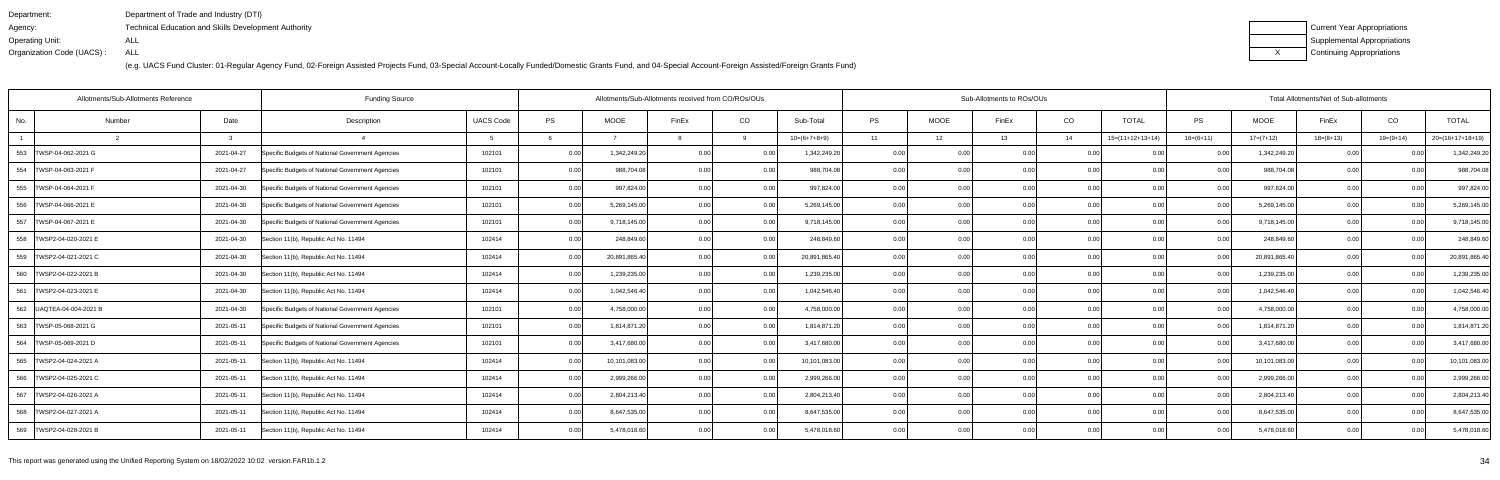| Department:               | Department of Trade and Industry (DTI)                      |
|---------------------------|-------------------------------------------------------------|
| Agency:                   | <b>Technical Education and Skills Development Authority</b> |
| Operating Unit:           | ALL                                                         |
| Organization Code (UACS): | ALL                                                         |

| Current Year Appropriations |
|-----------------------------|
| Supplemental Appropriations |
| Continuing Appropriations   |

| <b>Funding Source</b><br>Allotments/Sub-Allotments Reference |            |                                                  |                  |      |               |       |      |                                                    |           |      |       |                                                                                                                              | Total Allotments/Net of Sub-allotments |                                                      |               |             |                |                    |  |
|--------------------------------------------------------------|------------|--------------------------------------------------|------------------|------|---------------|-------|------|----------------------------------------------------|-----------|------|-------|------------------------------------------------------------------------------------------------------------------------------|----------------------------------------|------------------------------------------------------|---------------|-------------|----------------|--------------------|--|
| Number                                                       | Date       | Description                                      | <b>UACS Code</b> | PS   | <b>MOOE</b>   | FinEx | CO   | Sub-Total                                          | <b>PS</b> | MOOE | FinEx | CO                                                                                                                           | <b>TOTAL</b>                           | PS                                                   | MOOE          | FinEx       | CO             | <b>TOTAL</b>       |  |
|                                                              |            |                                                  |                  |      |               |       | q    | $10=(6+7+8+9)$                                     | 11        | 12   | 13    | 14                                                                                                                           | $15=(11+12+13+14)$                     | $16=(6+11)$                                          | $17=(7+12)$   | $18=(8+13)$ | $19=(9+14)$    | $20=(16+17+18+19)$ |  |
| TWSP2-04-029-2021 A                                          | 2021-05-11 | Section 11(b), Republic Act No. 11494            | 102414           | 0.00 | 1,218,245.00  | 0.00  | 0.00 | 1,218,245.00                                       | 0.00      |      | 0.00  | 0.0                                                                                                                          |                                        | 0.00                                                 | 1,218,245.00  | 0.00        | 0.0(           | 1,218,245.00       |  |
| UAQTEA-05-005-2021 A                                         | 2021-05-11 | Specific Budgets of National Government Agencies | 102101           | 0.00 | 3,965,000.00  | 0.00  | 0.00 | 3,965,000.00                                       | 0.00      |      | ስ ስበ  | 0.0                                                                                                                          | 0.00                                   | 0.00                                                 | 3,965,000.00  | 0.00        | 0 <sub>0</sub> | 3,965,000.00       |  |
| 572 STEP-04-016-2021 B                                       | 2021-05-14 | Specific Budgets of National Government Agencies | 102101           | 0.00 | 3,877,681.60  | 0.00  | 0.00 | 3,877,681.60                                       | 0.00      |      | ስ በ(  |                                                                                                                              | 0.00                                   | 0.00                                                 | 3,877,681.60  | 0.00        | 0.00           | 3,877,681.60       |  |
| 573 STEP-04-017-2021 C                                       | 2021-05-14 | Specific Budgets of National Government Agencies | 102101           | 0.00 | 11,948,154.80 | 0.00  | 0.00 | 11,948,154.80                                      | 0.00      |      | 0.00  |                                                                                                                              | 0.00                                   | 0.00                                                 | 11,948,154.80 | 0.00        | 0.00           | 11,948,154.80      |  |
| 574 STEP-04-020-2021 D                                       | 2021-05-14 | Specific Budgets of National Government Agencies | 102101           | 0.00 | 6,065,730.40  | 0.00  | 0.00 | 6,065,730.40                                       | 0.001     |      |       | 0.0                                                                                                                          | 0.00                                   | 0.00                                                 | 6,065,730.40  | 0.00        | 0 <sub>0</sub> | 6,065,730.40       |  |
| 575 STEP-04-021-2021 A                                       | 2021-05-14 | Specific Budgets of National Government Agencies | 102101           | 0.00 | 479,075.00    |       | 0.00 | 479,075.00                                         | 0.00      |      |       | 0.0                                                                                                                          | 0.00                                   | 0.00                                                 | 479,075.00    | 0.00        | 0.00           | 479,075.00         |  |
| 576 STEP-05-022-2021 E                                       | 2021-05-14 | Specific Budgets of National Government Agencies | 102101           | 0.00 | 480,362.71    | 0.00  | 0.00 | 480,362.7                                          | 0.00      |      | 0.00  |                                                                                                                              | 0.00                                   | 0.00                                                 | 480,362.71    | 0.00        | 0.00           | 480,362.71         |  |
| 577 STEP-05-023-2021 D                                       | 2021-05-14 | Specific Budgets of National Government Agencies | 102101           | 0.00 | 535,662.24    |       | 0.00 | 535,662.24                                         | 0.00      |      |       | 0.0                                                                                                                          | 0.00                                   | n nc                                                 | 535,662.24    | 0.00        | $\Omega$       | 535,662.24         |  |
| 578 STEP-05-024-2021 F                                       | 2021-05-14 | Specific Budgets of National Government Agencies | 102101           | 0.00 | 67,133,852.55 |       | 0.00 | 67,133,852.55                                      | 0.00      |      | ი იი  | 0.0                                                                                                                          | 0.00                                   | 0.00                                                 | 67,133,852.55 | 0.00        |                | 67, 133, 852. 55   |  |
| 579 STEP-05-025-2021 A                                       | 2021-05-14 | Specific Budgets of National Government Agencies | 102101           | 0.00 | 576,034.80    | 0.00  | 0.00 | 576,034.80                                         | 0.00      |      | 0.00  |                                                                                                                              | 0.00                                   | 0.00                                                 | 576,034.80    | 0.00        | 0.00           | 576,034.80         |  |
| 580 STEP-05-026-2021 D                                       | 2021-05-14 | Specific Budgets of National Government Agencies | 102101           | 0.00 | 21,357,082.13 | 0.00  | 0.00 | 21,357,082.13                                      | 0.00      | 0.0  |       | 0.0                                                                                                                          |                                        | 0.00                                                 | 21,357,082.13 | 0.00        | 0 <sub>0</sub> | 21,357,082.13      |  |
| STEP-05-027-2021 E                                           | 2021-05-14 | Specific Budgets of National Government Agencies | 102101           | 0.00 | 21,543,163.37 |       | 0.00 | 21,543,163.37                                      | 0.00      |      | n nr  | 0 <sub>0</sub>                                                                                                               | 0.00                                   | 0.00                                                 | 21,543,163.37 | 0.00        |                | 21,543,163.37      |  |
| 582 STEP-05-028-2021 B                                       | 2021-05-14 | Specific Budgets of National Government Agencies | 102101           | 0.00 | 48,998,953.06 | 0.00  | 0.00 | 48,998,953.06                                      | 0.00      |      | ი იი  |                                                                                                                              | 0.00                                   | 0.00                                                 | 48,998,953.06 | 0.00        | 0.00           | 48,998,953.06      |  |
| 583 STEP-05-029-2021 A                                       | 2021-05-14 | Specific Budgets of National Government Agencies | 102101           | 0.00 | 10,818,589.14 |       | 0.00 | 10,818,589.14                                      | 0.00      |      | 0.00  | 0.0                                                                                                                          | 0.00                                   | 0.00                                                 | 10,818,589.14 | 0.00        | 0.00           | 10,818,589.14      |  |
| 584 STEP-05-030-2021 A                                       | 2021-05-14 | Specific Budgets of National Government Agencies | 102101           | 0.00 | 9,962,924.75  |       | 0.00 | 9,962,924.75                                       | 0.00      |      | n nn  | 0.0                                                                                                                          | 0.00                                   |                                                      | 9,962,924.7   | 0.00        |                | 9,962,924.75       |  |
| 585 STEP-05-031-2021 A                                       | 2021-05-14 | Specific Budgets of National Government Agencies | 102101           | 0.00 | 4,727,690.56  |       | 0.00 | 4,727,690.56                                       | 0.00      |      |       |                                                                                                                              | 0.00                                   | 0.00                                                 | 4,727,690.56  | 0.00        | 0 <sub>0</sub> | 4,727,690.56       |  |
| 586 STEP-05-032-2021 B                                       | 2021-05-14 | Specific Budgets of National Government Agencies | 102101           | 0.00 | 319,669.15    | 0.00  | 0.00 | 319,669.15                                         | 0.001     |      | 0.00  |                                                                                                                              | 0.00                                   | 0.001                                                | 319,669.15    | 0.00        | 0.00           | 319,669.15         |  |
|                                                              |            |                                                  |                  |      |               |       |      | Allotments/Sub-Allotments received from CO/ROs/OUs |           |      |       | 0.00<br>0.00<br>0.00<br>0.00<br>0.00<br>0.00<br>0.00<br>0.00<br>0.00<br>0.00<br>0.00<br>0.00<br>0.00<br>0.00<br>0.00<br>0.00 | Sub-Allotments to ROs/OUs              | 0.00<br>0.00<br>0.00<br>0.00<br>0.00<br>0.00<br>0.00 |               |             |                |                    |  |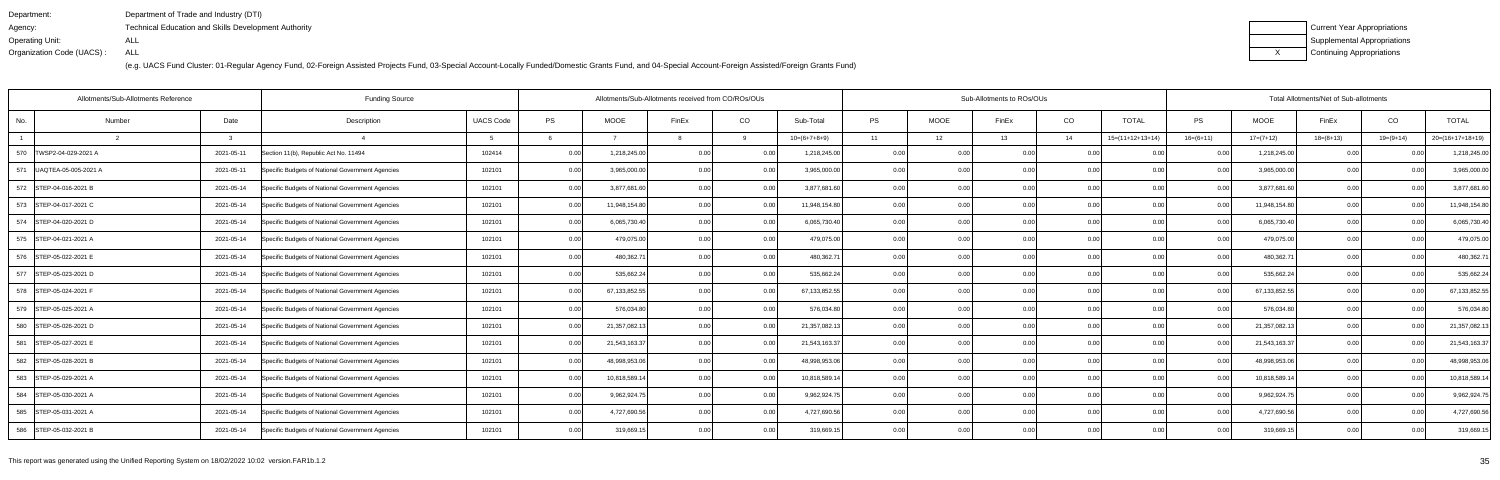| Department:               | Department of Trade and Industry (DTI)                      |
|---------------------------|-------------------------------------------------------------|
| Agency:                   | <b>Technical Education and Skills Development Authority</b> |
| Operating Unit:           | ALL                                                         |
| Organization Code (UACS): | ALL                                                         |

| Current Year Appropriations |
|-----------------------------|
| Supplemental Appropriations |
| Continuing Appropriations   |

|        |                                                                                                                                                                                                                                                                                                                                                                                                                                             |                                                  |                  |                       |               |                |      |                                                    |           |                                                                                                                          | Total Allotments/Net of Sub-allotments |                                                                                                                                      |                                                                                                                                                                   |             |               |                   |                |                              |
|--------|---------------------------------------------------------------------------------------------------------------------------------------------------------------------------------------------------------------------------------------------------------------------------------------------------------------------------------------------------------------------------------------------------------------------------------------------|--------------------------------------------------|------------------|-----------------------|---------------|----------------|------|----------------------------------------------------|-----------|--------------------------------------------------------------------------------------------------------------------------|----------------------------------------|--------------------------------------------------------------------------------------------------------------------------------------|-------------------------------------------------------------------------------------------------------------------------------------------------------------------|-------------|---------------|-------------------|----------------|------------------------------|
| Number | Date                                                                                                                                                                                                                                                                                                                                                                                                                                        | Description                                      | <b>UACS Code</b> | PS                    | <b>MOOE</b>   | FinEx          | CO   | Sub-Total                                          | <b>PS</b> | <b>MOOE</b>                                                                                                              | FinEx                                  | CO                                                                                                                                   | <b>TOTAL</b>                                                                                                                                                      | <b>PS</b>   | <b>MOOE</b>   | FinEx             | CO             | <b>TOTAL</b>                 |
|        |                                                                                                                                                                                                                                                                                                                                                                                                                                             |                                                  |                  |                       |               |                | Q    | $10=(6+7+8+9)$                                     | 11        | 12                                                                                                                       | 13                                     | 14                                                                                                                                   | $15=(11+12+13+14)$                                                                                                                                                | $16=(6+11)$ | $17=(7+12)$   | $18=(8+13)$       | $19=(9+14)$    | $20=(16+17+18+19)$           |
|        | 2021-05-14                                                                                                                                                                                                                                                                                                                                                                                                                                  | Specific Budgets of National Government Agencies | 102101           | 0.00                  | 6,431,199.27  | 0.00           | 0.00 | 6,431,199.27                                       | 0.00      |                                                                                                                          |                                        | 0.0                                                                                                                                  | 0.00                                                                                                                                                              | 0.00        | 6,431,199.27  | 0.00              |                | 6,431,199.27                 |
|        | 2021-05-14                                                                                                                                                                                                                                                                                                                                                                                                                                  | Specific Budgets of National Government Agencies | 102101           | 0.00                  | 9,047,070.07  | 0.00           | 0.00 | 9,047,070.07                                       | 0.00      |                                                                                                                          |                                        | 0.00                                                                                                                                 | 0.00                                                                                                                                                              | 0.00        | 9,047,070.07  | 0.00              | 0 <sub>0</sub> | 9,047,070.07                 |
|        | 2021-05-14                                                                                                                                                                                                                                                                                                                                                                                                                                  | Specific Budgets of National Government Agencies | 102101           | 0.00                  | 3,534,280.89  | 0.00           | 0.00 |                                                    | 0.00      |                                                                                                                          |                                        |                                                                                                                                      | 0.00                                                                                                                                                              | 0.00        | 3,534,280.89  | 0.00              | 0 <sub>0</sub> | 3,534,280.89                 |
|        | 2021-05-14                                                                                                                                                                                                                                                                                                                                                                                                                                  | Specific Budgets of National Government Agencies | 102101           | 0.00                  | 6,987,726.72  | 0.00           | 0.00 |                                                    | 0.00      |                                                                                                                          |                                        |                                                                                                                                      | 0.00                                                                                                                                                              | 0.00        | 6,987,726.72  | 0.00              | 0 <sub>0</sub> | 6,987,726.72                 |
|        | 2021-05-14                                                                                                                                                                                                                                                                                                                                                                                                                                  | Specific Budgets of National Government Agencies | 102101           | 0.00                  | 10,734,517.01 | 0.00           | 0.00 | 10,734,517.01                                      | 0.001     |                                                                                                                          |                                        | 0.00                                                                                                                                 | 0.00                                                                                                                                                              | 0.00        | 10,734,517.01 | 0.00              | 0 <sub>0</sub> | 10,734,517.01                |
|        | 2021-05-14                                                                                                                                                                                                                                                                                                                                                                                                                                  | Specific Budgets of National Government Agencies | 102101           | 0.00                  | (498, 520.00) | 0.00           | 0.00 | (498, 520.00)                                      | 0.00      |                                                                                                                          | 0.OC                                   | 0.00                                                                                                                                 | 0.00                                                                                                                                                              | 0.00        | (498, 520.00) | 0.00              |                | (498, 520.00)                |
|        | 2021-05-14                                                                                                                                                                                                                                                                                                                                                                                                                                  | Specific Budgets of National Government Agencies | 102101           | 0.00                  | 1,660,446.00  | 0.00           | 0.00 |                                                    | 0.00      |                                                                                                                          |                                        |                                                                                                                                      | 0.00                                                                                                                                                              | 0.00        | 1,660,446.00  | 0.00              |                | 1,660,446.00                 |
|        | 2021-05-14                                                                                                                                                                                                                                                                                                                                                                                                                                  | Specific Budgets of National Government Agencies | 102101           | 0.00                  | 1,435,204.00  | $\cap$ $\cap$  | 0.00 |                                                    | 0.00      |                                                                                                                          | 0.OC                                   | 0.00                                                                                                                                 | 0.00                                                                                                                                                              | 0.00        | 1,435,204.00  | 0.00              | $\Omega$       | 1,435,204.00                 |
|        | 2021-05-14                                                                                                                                                                                                                                                                                                                                                                                                                                  | Specific Budgets of National Government Agencies | 102101           | 0.00                  | 442,844.00    |                | 0.00 | 442,844.00                                         | 0.001     |                                                                                                                          |                                        | 0.00                                                                                                                                 | 0.00                                                                                                                                                              | 0.00        | 442,844.00    | 0.00              |                | 442,844.00                   |
|        | 2021-05-14                                                                                                                                                                                                                                                                                                                                                                                                                                  | Specific Budgets of National Government Agencies | 102101           | 0.00                  | 592,977.00    | 0.00           | 0.00 |                                                    | 0.001     |                                                                                                                          |                                        |                                                                                                                                      | 0.00                                                                                                                                                              | 0.00        | 592,977.00    | 0.00              |                | 592,977.00                   |
|        | 2021-05-14                                                                                                                                                                                                                                                                                                                                                                                                                                  | Specific Budgets of National Government Agencies | 102101           | 0.00                  | 2,250,000.00  | 0 <sub>0</sub> | 0.00 | 2,250,000.00                                       | 0.00      |                                                                                                                          |                                        | 0.0                                                                                                                                  | 0.00                                                                                                                                                              | 0.00        | 2,250,000.00  | 0.00              |                | 2,250,000.00                 |
|        | 2021-05-14                                                                                                                                                                                                                                                                                                                                                                                                                                  | Specific Budgets of National Government Agencies | 102101           | 0.00                  | 4,836,480.00  |                | 0.00 | 4,836,480.00                                       | 0.00      |                                                                                                                          | n nr                                   | 0 <sub>0</sub>                                                                                                                       | 0.00                                                                                                                                                              | 0.00        | 4,836,480.00  | 0.00              |                | 4,836,480.00                 |
|        | 2021-05-14                                                                                                                                                                                                                                                                                                                                                                                                                                  | Specific Budgets of National Government Agencies | 102101           | 0.00                  | 6,224,220.00  | 0.00           | 0.00 |                                                    | 0.001     |                                                                                                                          |                                        |                                                                                                                                      | 0.00                                                                                                                                                              | 0.00        | 6,224,220.00  | 0.00              |                | 6,224,220.00                 |
|        | 2021-05-14                                                                                                                                                                                                                                                                                                                                                                                                                                  | Specific Budgets of National Government Agencies | 102101           | 0.00                  | 1,863,695.00  |                | 0.00 | 1,863,695.00                                       | 0.00      |                                                                                                                          |                                        | 0.0                                                                                                                                  | 0.00                                                                                                                                                              | 0.00        | 1,863,695.00  | 0.00              | 0 <sub>0</sub> | 1,863,695.00                 |
|        | 2021-05-14                                                                                                                                                                                                                                                                                                                                                                                                                                  | Specific Budgets of National Government Agencies | 102101           | 0.00                  | 736,695.00    |                | 0.00 | 736,695.00                                         | 0.001     |                                                                                                                          |                                        | 0.00                                                                                                                                 | 0.00                                                                                                                                                              | 0.00        | 736,695.00    | 0.00 <sub>l</sub> |                | 736,695.00                   |
|        | 2021-05-14                                                                                                                                                                                                                                                                                                                                                                                                                                  | Specific Budgets of National Government Agencies | 102101           | 0.00                  | 997,824.00    |                | 0.00 |                                                    | 0.001     |                                                                                                                          | 0.OC                                   |                                                                                                                                      | 0.00                                                                                                                                                              | 0.00        | 997,824.00    | 0.00              |                | 997,824.00                   |
|        | 2021-05-14                                                                                                                                                                                                                                                                                                                                                                                                                                  | Specific Budgets of National Government Agencies | 102101           | 0.00                  | 9,995,297.00  | 0.00           | 0.00 |                                                    | 0.001     |                                                                                                                          |                                        | 0.00                                                                                                                                 | 0.00                                                                                                                                                              | 0.00        | 9,995,297.00  | 0.00              |                | 9,995,297.00                 |
|        | STEP-05-033-2021 C<br>588 STEP-05-034-2021 D<br>589 STEP-05-035-2021 B<br>590 STEP-05-036-2021 B<br>STEP-05-037-2021 B<br>TWSP 05-069A-2021<br>TWSP 05-069AA-2021 I<br>TWSP 05-069AB-2021 I<br>595 TWSP 05-069AC-2021 F<br>596   TWSP 05-069AD-2021 G<br>TWSP 05-069AE-2021 K<br>TWSP 05-069AF-2021 H<br>TWSP 05-069AI-2021 I<br>600 TWSP 05-069AJ-2021 F<br>TWSP 05-069AL-2021 K<br>602   TWSP 05-069C-2021  <br>603   TWSP 05-069D-2021 E | Allotments/Sub-Allotments Reference              |                  | <b>Funding Source</b> |               |                |      | Allotments/Sub-Allotments received from CO/ROs/OUs |           | 3,534,280.89<br>6,987,726.72<br>1,660,446.00<br>1,435,204.00<br>592,977.00<br>6,224,220.00<br>997,824.00<br>9,995,297.00 |                                        | 0.00<br>0.00<br>0.00<br>0.00<br>0.00<br>0.00<br>0.00<br>0.00<br>0.00<br>0.00<br>0.00<br>0.00<br>0.00<br>0.00<br>0.00<br>0.00<br>0.00 | Sub-Allotments to ROs/OUs<br>0.00<br>0.00<br>0.00<br>0.00<br>0.00<br>0.00<br>0.00<br>0.00<br>0.00<br>0.00<br>0.00<br>0.00<br>0.00<br>0.00<br>0.00<br>0.00<br>0.00 | 0.00        |               |                   |                | 0.00<br>0.00<br>0.00<br>0.00 |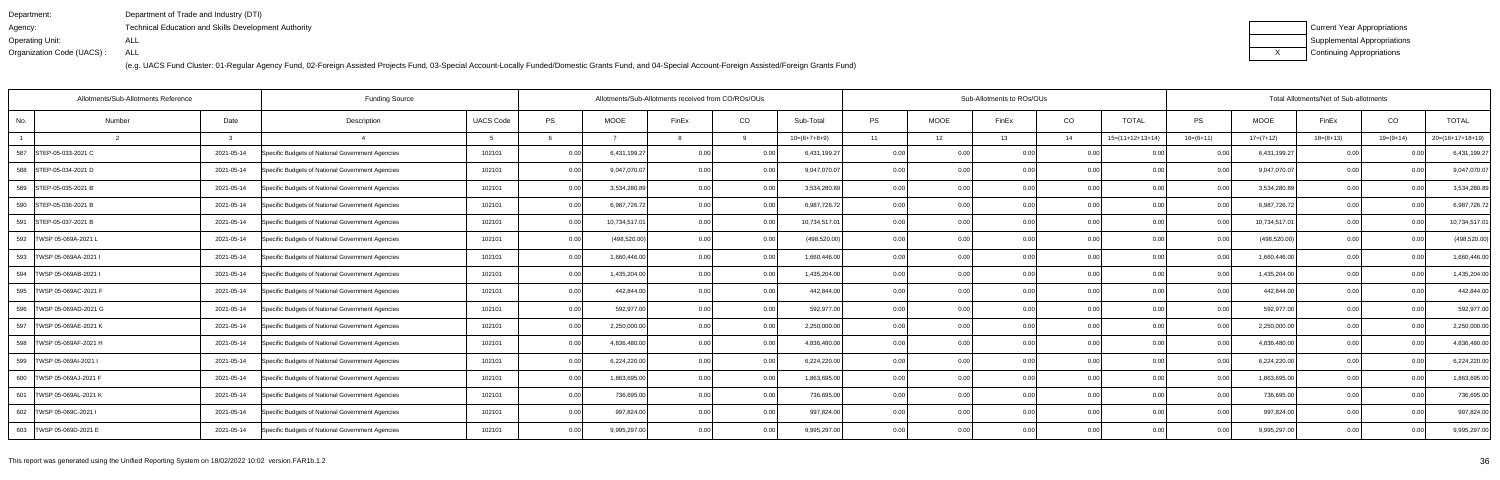| Department:               | Department of Trade and Industry (DTI)                      |
|---------------------------|-------------------------------------------------------------|
| Agency:                   | <b>Technical Education and Skills Development Authority</b> |
| Operating Unit:           | ALL                                                         |
| Organization Code (UACS): | ALL                                                         |

| Current Year Appropriations |
|-----------------------------|
| Supplemental Appropriations |
| Continuing Appropriations   |

|                           | Allotments/Sub-Allotments Reference |              | <b>Funding Source</b>                            |                  |      |               | Allotments/Sub-Allotments received from CO/ROs/OUs |      |                 |           |             | Sub-Allotments to ROs/OUs |      |                    | Total Allotments/Net of Sub-allotments |               |             |             |                    |  |  |
|---------------------------|-------------------------------------|--------------|--------------------------------------------------|------------------|------|---------------|----------------------------------------------------|------|-----------------|-----------|-------------|---------------------------|------|--------------------|----------------------------------------|---------------|-------------|-------------|--------------------|--|--|
| No.                       | Number                              | Date         | Description                                      | <b>UACS Code</b> | PS   | <b>MOOE</b>   | FinEx                                              | CO   | Sub-Total       | <b>PS</b> | <b>MOOE</b> | FinEx                     | CO   | <b>TOTAL</b>       | PS                                     | <b>MOOE</b>   | FinEx       | CO          | <b>TOTAL</b>       |  |  |
|                           |                                     | $\mathbf{R}$ |                                                  |                  |      |               |                                                    |      | $10=(6+7+8+9)$  | 11        | 12          | 13                        | 14   | $15=(11+12+13+14)$ | $16=(6+11)$                            | $17=(7+12)$   | $18=(8+13)$ | $19=(9+14)$ | $20=(16+17+18+19)$ |  |  |
| 604   TWSP 05-069E-2021 E |                                     | 2021-05-14   | Specific Budgets of National Government Agencies | 102101           | 0.00 | 1,934,915.40  | 0.0(                                               | 0.00 | 1,934,915.40    | 0.00      |             | 0.00                      |      |                    |                                        | 1,934,915.40  |             |             | 1,934,915.40       |  |  |
| 605   TWSP 05-069F-2021 E |                                     | 2021-05-14   | Specific Budgets of National Government Agencies | 102101           | 0.00 | 11,157,457.60 | $\cap$ $\cap$                                      | 0.00 | 11, 157, 457.60 | 0.00      | 0.00        | 0.00                      | 0.00 | 0.00               | n nr                                   | 11,157,457.60 | 0.00        |             | 11,157,457.60      |  |  |
| 606   TWSP 05-069G-2021 E |                                     | 2021-05-14   | Specific Budgets of National Government Agencies | 102101           | 0.00 | 11,411,070.00 | 0 <sub>0</sub>                                     | 0.00 | 11,411,070.00   | 0.00      | 0.00        | 0.00                      | 0.00 | 0.00               | 0.00                                   | 11,411,070.00 | 0.00        | 0.00        | 11,411,070.00      |  |  |
| 607   TWSP 05-069G-2021 E |                                     | 2021-05-14   | Specific Budgets of National Government Agencies | 102101           | 0.00 | 18,875,680.00 | 0.00                                               | 0.00 | 18,875,680.00   | 0.00      | 0.00        | 0.00                      | 0.00 | 0.00               | 0.00                                   | 18,875,680.00 | 0.00        | n nr        | 18,875,680.00      |  |  |
| 608   TWSP 05-069H-2021 E |                                     | 2021-05-14   | Specific Budgets of National Government Agencies | 102101           | 0.00 | 92,784,884.00 | 0 <sub>0</sub>                                     | 0.00 | 92,784,884.00   | 0.00      | 0.00        | 0.00                      | 0.00 | 0.00               | 0 <sub>0</sub>                         | 92,784,884.00 | 0.00        | 0.00        | 92,784,884.00      |  |  |
| 609 TWSP 05-069I-2021 G   |                                     | 2021-05-14   | Specific Budgets of National Government Agencies | 102101           | 0.00 | 53,010,043.40 | 0.00                                               | 0.00 | 53,010,043.40   | 0.00      | 0.00        | 0.00                      | 0.00 | 0.00               | 0.00                                   | 53,010,043.40 | 0.00        | 0.00        | 53,010,043.40      |  |  |
| 610 TWSP 05-069J-2021 F   |                                     | 2021-05-14   | Specific Budgets of National Government Agencies | 102101           | 0.00 | 4,995,891.00  | 0.00                                               | 0.00 | 4,995,891.00    | 0.00      | 0.00        | 0.00                      | 0.00 | 0.00               | 0.00                                   | 4,995,891.00  | 0.00        | 0.00        | 4,995,891.00       |  |  |
| 611 TWSP 05-069K-2021 H   |                                     | 2021-05-14   | Specific Budgets of National Government Agencies | 102101           | 0.00 | 22,662,714.00 | 0 <sub>0</sub>                                     | 0.00 | 22,662,714.00   | 0.00      | 0.00        | 0.00                      | 0.00 | 0.00               |                                        | 22,662,714.00 | 0.00        |             | 22,662,714.00      |  |  |
| 612 TWSP 05-069L-2021 D   |                                     | 2021-05-14   | Specific Budgets of National Government Agencies | 102101           | 0.00 | 11,854,699.40 | 0.00                                               | 0.00 | 11,854,699.40   | 0.00      | 0.00        | 0.00                      | 0.00 | 0.00               | 0.00                                   | 11,854,699.40 | 0.00        | 0.00        | 11,854,699.40      |  |  |
| 613 TWSP 05-069M-2021 J   |                                     | 2021-05-14   | Specific Budgets of National Government Agencies | 102101           | 0.00 | 55,704,526.00 | 0.00                                               | 0.00 | 55,704,526.00   | 0.00      | 0.00        | 0.00                      | 0.00 | 0.00               | 0.00                                   | 55,704,526.00 | 0.00        | 0.00        | 55,704,526.00      |  |  |
| 614   TWSP 05-069N-2021 F |                                     | 2021-05-14   | Specific Budgets of National Government Agencies | 102101           | 0.00 | 63,059,790.00 | 0.00                                               | 0.00 | 63,059,790.00   | 0.00      | 0.00        | 0.00                      | 0.00 | 0.00               | 0.00                                   | 63,059,790.00 | 0.00        | 0.00        | 63,059,790.00      |  |  |
| 615   TWSP 05-069O-2021 D |                                     | 2021-05-14   | Specific Budgets of National Government Agencies | 102101           | 0.00 | 5,238,758.00  | 0 <sub>0</sub>                                     | 0.00 | 5,238,758.00    | 0.00      | 0.00        | 0.00                      | 0.00 | 0.00               | 0.00                                   | 5,238,758.00  | 0.00        | 0.00        | 5,238,758.00       |  |  |
| 616   TWSP 05-069P-2021 J |                                     | 2021-05-14   | Specific Budgets of National Government Agencies | 102101           | 0.00 | 343,402.00    | 0.00                                               | 0.00 | 343,402.00      | 0.00      | 0.00        | 0 <sub>0</sub>            | 0.00 | 0.00               | 0.00                                   | 343,402.00    | 0.00        | 0.00        | 343,402.00         |  |  |
| 617   TWSP 05-069Q-2021 F |                                     | 2021-05-14   | Specific Budgets of National Government Agencies | 102101           | 0.00 | 334,871.00    | 0.00                                               | 0.00 | 334,871.00      | 0.00      | 0.00        | 0.00                      | 0.00 | 0.00               | 0.00                                   | 334,871.00    | 0.00        | 0.00        | 334,871.00         |  |  |
| 618   TWSP 05-069R-2021 F |                                     | 2021-05-14   | Specific Budgets of National Government Agencies | 102101           | 0.00 | 364,405.00    | 0 <sub>0</sub>                                     | 0.00 | 364,405.00      | 0.00      | 0.00        | 0.00                      | 0.00 | 0.00               | 0.00                                   | 364,405.00    | 0.00        | 0.00        | 364,405.00         |  |  |
| 619   TWSP 05-069S-2021 D |                                     | 2021-05-14   | Specific Budgets of National Government Agencies | 102101           | 0.00 | 18,350.00     |                                                    | 0.00 | 18,350.00       | 0.00      | 0.00        | 0.00                      | 0.00 | 0.00               | 0.00                                   | 18,350.00     | 0.00        | -0.00       | 18,350.00          |  |  |
| 620 TWSP 05-069T-2021 K   |                                     | 2021-05-14   | Specific Budgets of National Government Agencies | 102101           | 0.00 | 1,541,279.00  | 0.00                                               | 0.00 | 1,541,279.00    | 0.00      | 0.00        | 0.00                      | 0.00 | 0.00               | 0.001                                  | 1,541,279.00  | 0.00        | 0.00        | 1,541,279.00       |  |  |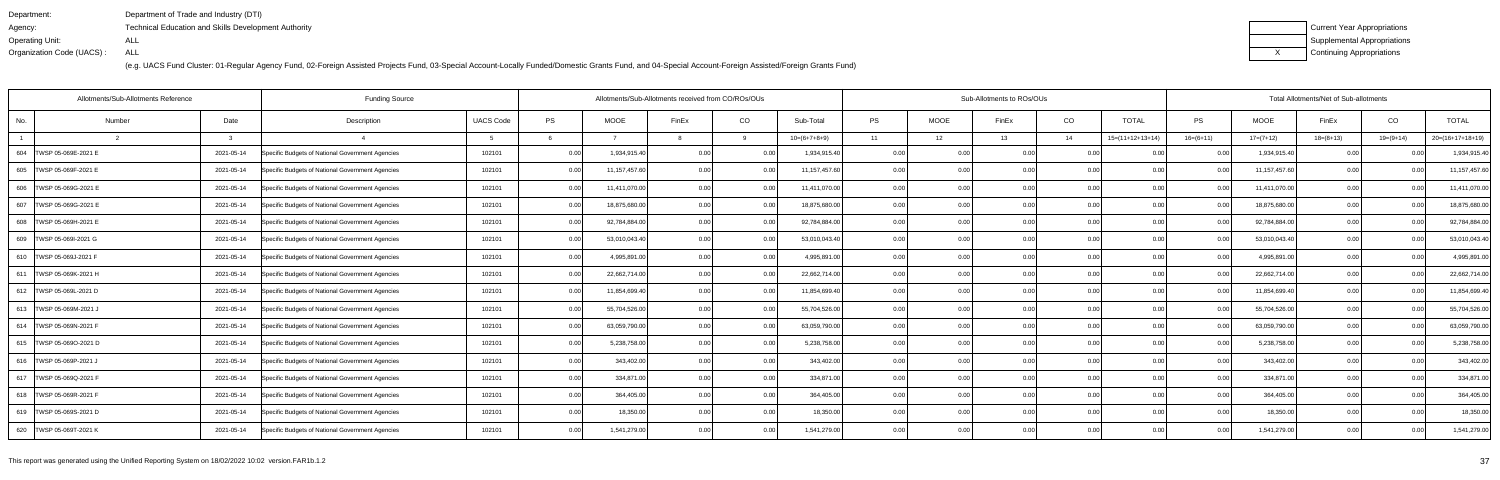| Department:               | Department of Trade and Industry (DTI)                      |
|---------------------------|-------------------------------------------------------------|
| Agency:                   | <b>Technical Education and Skills Development Authority</b> |
| Operating Unit:           | ALL                                                         |
| Organization Code (UACS): | ALL                                                         |

| Current Year Appropriations |
|-----------------------------|
| Supplemental Appropriations |
| Continuing Appropriations   |

| <b>Funding Source</b><br>Allotments/Sub-Allotments Reference |        |            |                                                  |                  |      |               | Allotments/Sub-Allotments received from CO/ROs/OUs |          |                |           |             | Sub-Allotments to ROs/OUs |      | Total Allotments/Net of Sub-allotments |                |               |             |             |                    |  |
|--------------------------------------------------------------|--------|------------|--------------------------------------------------|------------------|------|---------------|----------------------------------------------------|----------|----------------|-----------|-------------|---------------------------|------|----------------------------------------|----------------|---------------|-------------|-------------|--------------------|--|
| No.                                                          | Number | Date       | Description                                      | <b>UACS Code</b> | PS   | <b>MOOE</b>   | FinEx                                              | CO       | Sub-Total      | <b>PS</b> | <b>MOOE</b> | FinEx                     | CO   | <b>TOTAL</b>                           | <b>PS</b>      | MOOE          | FinEx       | CO          | <b>TOTAL</b>       |  |
|                                                              |        |            |                                                  |                  |      |               |                                                    | $\alpha$ | $10=(6+7+8+9)$ | 11        | 12          | 13                        | 14   | $15=(11+12+13+14)$                     | $16=(6+11)$    | $17=(7+12)$   | $18=(8+13)$ | $19=(9+14)$ | $20=(16+17+18+19)$ |  |
| 621 TWSP 05-069U-2021 G                                      |        | 2021-05-14 | Specific Budgets of National Government Agencies | 102101           | 0.00 | 385,154.00    | 0.00                                               | 0.00     | 385,154.00     | 0.00      | 0.00        | 0.00                      | 0.00 |                                        | 0.00           | 385,154.00    | 0.00        | 0.00        | 385,154.00         |  |
| 622 TWSP 05-069V-2021 G                                      |        | 2021-05-14 | Specific Budgets of National Government Agencies | 102101           | 0.00 | 1,696,619.00  | 0.00                                               | 0.00     | 1,696,619.00   | 0.00      | 0.00        | 0.00                      | 0.00 | 0.00                                   | 0.00           | 1,696,619.00  | 0.00        | 0.00        | 1,696,619.00       |  |
| 623   TWSP 05-069W-2021 F                                    |        | 2021-05-14 | Specific Budgets of National Government Agencies | 102101           | 0.00 | 678,937.00    | 0.00                                               | 0.00     | 678,937.00     | 0.00      | 0.00        | 0.00                      | 0.00 | 0.00                                   | 0.00           | 678,937.00    | 0.00        | 0.00        | 678,937.00         |  |
| 624   TWSP 05-069X-2021 E                                    |        | 2021-05-14 | Specific Budgets of National Government Agencies | 102101           | 0.00 | 363,780.00    | 0.00                                               | 0.00     | 363,780.00     | 0.00      | 0.00        | 0.00                      | 0.00 | 0.00                                   | 0.00           | 363,780.00    | 0.00        | 0.00        | 363,780.00         |  |
| 625   TWSP 05-069Y-2021 C                                    |        | 2021-05-14 | Specific Budgets of National Government Agencies | 102101           | 0.00 | 78,275.00     | 0.00                                               | 0.00     | 78,275.00      | 0.0(      | 0.00        | 0.00                      | 0.00 | 0 <sub>0</sub>                         | 0.00           | 78,275.00     | 0.00        | 0.00        | 78,275.00          |  |
| 626   TWSP 05-069Z-2021 E                                    |        | 2021-05-14 | Specific Budgets of National Government Agencies | 102101           | 0.00 | 1,946,161.00  | 0 <sub>0</sub>                                     | 0.00     | 1,946,161.00   | 0.00      | 0.00        | 0.00                      | 0.00 | 0 <sub>0</sub>                         | 0 <sub>0</sub> | 1,946,161.00  | 0.00        | 0.00        | 1,946,161.00       |  |
| TWSP-05-069AG-2021 G<br>627                                  |        | 2021-05-14 | Specific Budgets of National Government Agencies | 102101           | 0.00 | 7,365,870.00  | 0.00                                               | 0.00     | 7,365,870.00   | 0.00      | 0.00        | 0.00                      | 0.00 | 0.00                                   | 0.00           | 7,365,870.00  | 0.00        | 0.00        | 7,365,870.00       |  |
| 628   TWSP-05-069AM-2021 J                                   |        | 2021-05-14 | Specific Budgets of National Government Agencies | 102101           | 0.00 | 2,962,105.00  | 0 <sub>0</sub>                                     | 0.00     | 2,962,105.00   | 0.00      | 0.00        | 0.00                      | 0.00 |                                        | 0.00           | 2,962,105.00  | 0.00        | 0.00        | 2,962,105.00       |  |
| 629   TWSP-05-069AN-2021 G                                   |        | 2021-05-14 | Specific Budgets of National Government Agencies | 102101           | 0.00 | 6,269,330.00  | 0 <sub>0</sub>                                     | 0.00     | 6,269,330.00   | 0.00      | 0.00        | 0.00                      | 0.00 | 0.00                                   |                | 6,269,330.00  | 0.00        | 0.OC        | 6,269,330.00       |  |
| 630   TWSP-05-069AO-2021 H                                   |        | 2021-05-14 | Specific Budgets of National Government Agencies | 102101           | 0.00 | 4,187,140.60  | 0 <sub>0</sub>                                     | 0.00     | 4,187,140.60   | 0.00      | 0.00        | 0.00                      | 0.00 | 0.00                                   | 0.OC           | 4,187,140.60  | 0.00        | 0.00        | 4,187,140.60       |  |
| 631   TWSP-05-069AP-2021 H                                   |        | 2021-05-14 | Specific Budgets of National Government Agencies | 102101           | 0.00 | 1,163,200.00  | 0 <sub>0</sub>                                     | 0.00     | 1,163,200.00   | 0.00      | 0.00        | 0.00                      | 0.00 | 0.00                                   | 0.00           | 1,163,200.00  | 0.00        | 0.00        | 1,163,200.00       |  |
| 632   UAQTEA-05-005A-2021 A                                  |        | 2021-05-14 | Specific Budgets of National Government Agencies | 102101           | 0.00 | 27,450,000.00 | 0 <sub>0</sub>                                     | 0.00     | 27,450,000.00  | 0.00      | 0.00        | 0.00                      | 0.00 | 0.00                                   | 0 <sub>0</sub> | 27,450,000.00 | 0.00        | 0.00        | 27,450,000.00      |  |
| 633 JUAQTEA-05-005B-2021 A                                   |        | 2021-05-14 | Specific Budgets of National Government Agencies | 102101           | 0.00 | 23,546,000.00 | 0 <sub>0</sub>                                     | 0.00     | 23,546,000.00  | 0.00      | 0.00        | 0.00                      | 0.00 | 0 <sub>0</sub>                         | $\cap$ $\cap$  | 23,546,000.00 | 0.00        | 0.00        | 23,546,000.00      |  |
| 634   TWSP-05--071-2021 H                                    |        | 2021-05-17 | Specific Budgets of National Government Agencies | 102101           | 0.00 | 59,998,761.60 | 0.00                                               | 0.00     | 59,998,761.60  | 0.001     | 0.00        | 0.001                     | 0.00 | 0.00                                   | 0.00           | 59,998,761.60 | 0.00        | 0.00        | 59,998,761.60      |  |
| 635   TWSP-05-070-2021 E                                     |        | 2021-05-17 | Specific Budgets of National Government Agencies | 102101           | 0.00 | 1,492,475.80  | 0.00                                               | 0.00     | 1,492,475.80   | 0.00      | 0.00        | 0.00                      | 0.00 | 0.00                                   | 0.00           | 1,492,475.80  | 0.00        | 0.00        | 1,492,475.80       |  |
| 636   TWSP2-05-030-2021 F                                    |        | 2021-05-17 | Section 11(b), Republic Act No. 11494            | 102414           | 0.00 | 366,748.80    | 0 <sub>0</sub>                                     | 0.00     | 366,748.80     | 0.00      | 0.00        | 0.00                      | 0.00 | 0.00                                   | 0 <sub>0</sub> | 366,748.80    | 0.00        | 0.00        | 366,748.80         |  |
| 637 TWSP2-05-031-2021 B                                      |        | 2021-05-17 | Section 11(b), Republic Act No. 11494            | 102414           | 0.00 | 22,762,984.80 | 0.00                                               | 0.00     | 22,762,984.80  | 0.00      | 0.00        | 0.00                      | 0.00 | 0.00                                   | 0.00           | 22,762,984.80 | 0.00        | 0.00        | 22,762,984.80      |  |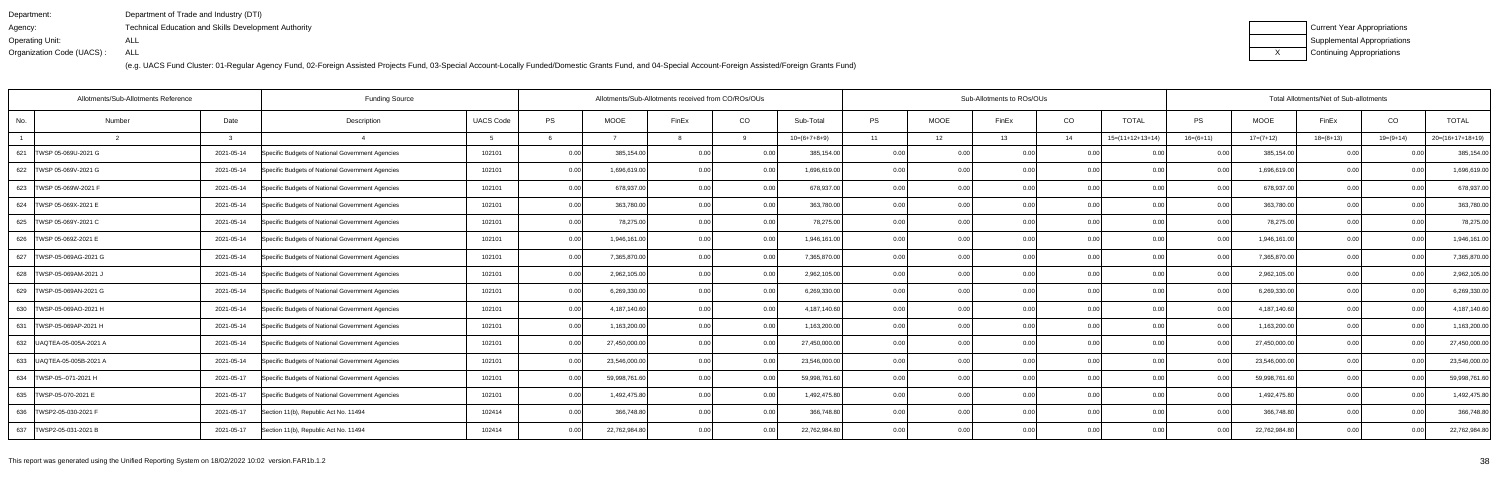| Department:               | Department of Trade and Industry (DTI)                      |
|---------------------------|-------------------------------------------------------------|
| Agency:                   | <b>Technical Education and Skills Development Authority</b> |
| Operating Unit:           | ALL                                                         |
| Organization Code (UACS): | ALL                                                         |

| Current Year Appropriations |
|-----------------------------|
| Supplemental Appropriations |
| Continuing Appropriations   |

| Allotments/Sub-Allotments Reference<br><b>Funding Source</b> |                |            |                                                  |                  |            |               | Allotments/Sub-Allotments received from CO/ROs/OUs |          |                |           |             | Sub-Allotments to ROs/OUs |      | Total Allotments/Net of Sub-allotments |                |               |             |                |                    |  |
|--------------------------------------------------------------|----------------|------------|--------------------------------------------------|------------------|------------|---------------|----------------------------------------------------|----------|----------------|-----------|-------------|---------------------------|------|----------------------------------------|----------------|---------------|-------------|----------------|--------------------|--|
| No.                                                          | Number         | Date       | Description                                      | <b>UACS Code</b> | PS         | <b>MOOE</b>   | FinEx                                              | CO       | Sub-Total      | <b>PS</b> | <b>MOOE</b> | FinEx                     | CO   | <b>TOTAL</b>                           | <b>PS</b>      | <b>MOOE</b>   | FinEx       | CO             | <b>TOTAL</b>       |  |
|                                                              | $\overline{2}$ |            |                                                  |                  |            |               |                                                    | $\alpha$ | $10=(6+7+8+9)$ | 11        | 12          | 13                        | 14   | $15=(11+12+13+14)$                     | $16=(6+11)$    | $17=(7+12)$   | $18=(8+13)$ | 19=(9+14)      | $20=(16+17+18+19)$ |  |
| 638   TWSP2-05-032-2021 B                                    |                | 2021-05-17 | Section 11(b), Republic Act No. 11494            | 102414           | 0.00       | 457,895.00    | 0.00                                               | 0.00     | 457,895.00     | 0.001     | 0.00        | 0.00                      | 0.00 | 0.00                                   | 0.00           | 457,895.00    | 0.00        | 0.00           | 457,895.00         |  |
| 639 TWSP2-05-033-2021 F                                      |                | 2021-05-21 | Section 11(b), Republic Act No. 11494            | 102414           | 0.00       | 581,310.00    | 0.00                                               | 0.00     | 581,310.00     | 0.00      | 0.00        | 0.00                      | 0.00 | 0.00                                   | 0.00           | 581,310.00    | 0.00        | 0.00           | 581,310.00         |  |
| 640   TWSP2-05-034-2021 B                                    |                | 2021-05-21 | Section 11(b), Republic Act No. 11494            | 102414           | 0.00       | 1,261,210.00  | 0.00                                               | 0.00     | 1,261,210.00   | 0.00      | 0.00        | 0.00                      | 0.00 | 0.00                                   | 0.00           | 1,261,210.00  | 0.00        | 0.00           | 1,261,210.00       |  |
| 641   TWSP-05-072-2021 H                                     |                | 2021-05-26 | Specific Budgets of National Government Agencies | 102101           | 0.00       | 425,232.00    | 0.00                                               | 0.00     | 425,232.00     | 0.001     | 0.00        | 0.00                      | 0.00 | 0.00                                   | 0.00           | 425,232.00    | 0.00        | 0.00           | 425,232.00         |  |
| 642   UAQTEA-05-006-2021 B                                   |                | 2021-05-26 | Specific Budgets of National Government Agencies | 102101           | 0.00       | 31,699,000.00 | 0 <sub>0</sub>                                     | 0.00     | 31,699,000.00  | 0.00      | 0.00        | 0.00                      | 0.00 | 0.00                                   | 0 <sub>0</sub> | 31,699,000.00 | 0.00        |                | 31,699,000.00      |  |
| 643 BDC 05-013-2021 A                                        |                | 2021-05-27 | Specific Budgets of National Government Agencies | 102101           | 488,098.00 | 0.00          | 0 <sub>0</sub>                                     | 0.00     | 488,098.00     | 0.00      | 0.00        | 0.00                      | 0.00 | 0.00                                   | 488,098.00     | 0.00          | 0.00        | 0 <sub>0</sub> | 488,098.00         |  |
| 644 BDC No. 05-013-2021 B                                    |                | 2021-05-27 | Specific Budgets of National Government Agencies | 102101           | 488,098.00 | 0.00          | 0.00                                               | 0.00     | 488,098.00     | 0.00      | 0.00        | 0.00                      | 0.00 | 0.00                                   | 488,098.00     | 0.00          | 0.00        | 0.00           | 488,098.00         |  |
| 645   TWSP-05-073-2021 F                                     |                | 2021-05-28 | Specific Budgets of National Government Agencies | 102101           | 0.00       | 1,871,580.00  | 0 <sub>0</sub>                                     | 0.00     | 1,871,580.00   | 0.00      | 0.00        | 0.00                      | 0.00 | 0.00                                   | 0 <sub>0</sub> | 1,871,580.00  | 0.00        |                | 1,871,580.00       |  |
| 646   TWSP2 05-035-2021 G                                    |                | 2021-05-28 | Section 11(b), Republic Act No. 11494            | 102414           | 0.00       | 679,690.00    | 0.00                                               | 0.00     | 679,690.00     | 0.00      | 0.00        | 0.00                      | 0.00 | 0.00                                   | 0.00           | 679,690.00    | 0.00        | 0.00           | 679,690.00         |  |
| 647   TWSP2 05-036-2021 E                                    |                | 2021-05-28 | Section 11(b), Republic Act No. 11494            | 102414           | 0.00       | 926,401.80    | 0 <sub>0</sub>                                     | 0.00     | 926,401.80     | 0.00      | 0.00        | 0.00                      | 0.00 | 0.00                                   | 0.00           | 926,401.80    | 0.00        | 0.00           | 926,401.80         |  |
| 648   TWSP2 05-037-2021 C                                    |                | 2021-05-28 | Section 11(b), Republic Act No. 11494            | 102414           | 0.00       | 29,250.00     | 0.00                                               | 0.00     | 29,250.00      | 0.00      | 0.00        | 0.00                      | 0.00 | 0.00                                   | 0.00           | 29,250.00     | 0.00        | ი იი           | 29,250.00          |  |
| 649   TWSP2 05-038-2021 A                                    |                | 2021-05-28 | Section 11(b), Republic Act No. 11494            | 102414           | 0.00       | 13,256,795.00 | 0.00                                               | 0.00     | 13,256,795.00  | 0.00      | 0.00        | 0.00                      | 0.00 | 0.00                                   | 0.00           | 13,256,795.00 | 0.00        | 0.00           | 13,256,795.00      |  |
| 650   TWSP2-06-039-2021 G                                    |                | 2021-06-03 | Section 11(b), Republic Act No. 11494            | 102414           | 0.00       | 2,363,865.20  | 0.00                                               | 0.00     | 2,363,865.20   | 0.00      | 0.00        | 0.00                      | 0.00 | 0.00                                   | 0 <sub>0</sub> | 2,363,865.20  | 0.00        | 0.00           | 2,363,865.20       |  |
| 651   TWSP2-06-040-2021 H                                    |                | 2021-06-03 | Section 11(b), Republic Act No. 11494            | 102414           | 0.00       | 5,719,165.00  | 0.00                                               | 0.00     | 5,719,165.00   | 0.001     | 0.00        | 0.00                      | 0.00 | 0.001                                  | 0.00           | 5,719,165.00  | 0.00        | 0.00           | 5,719,165.00       |  |
| 652   TWSP2-06-041-2021 C                                    |                | 2021-06-03 | Section 11(b), Republic Act No. 11494            | 102414           | 0.00       | 3,846,465.00  | 0.00                                               | 0.00     | 3,846,465.00   | 0.00      | 0.00        | 0.00                      | 0.00 | 0.00                                   | 0.00           | 3,846,465.00  | 0.00        | 0.00           | 3,846,465.00       |  |
| 653   TWSP2-06-042-2021 B                                    |                | 2021-06-03 | Section 11(b), Republic Act No. 11494            | 102414           | 0.00       | 5,832,632.00  | 0.00                                               | 0.00     | 5,832,632.00   | 0.001     | 0.00        | 0.00 <sub>1</sub>         | 0.00 | 0.00                                   | 0.00           | 5,832,632.00  | 0.00        | 0.00           | 5,832,632.00       |  |
| 654   TWSP2-06-043-2021 H                                    |                | 2021-06-10 | Section 11(b), Republic Act No. 11494            | 102414           | 0.00       | 3,992,896.00  | 0.00                                               | 0.00     | 3,992,896.00   | 0.001     | 0.00        | 0.00                      | 0.00 | 0.00                                   | 0.00           | 3,992,896.00  | 0.00        | 0.00           | 3,992,896.00       |  |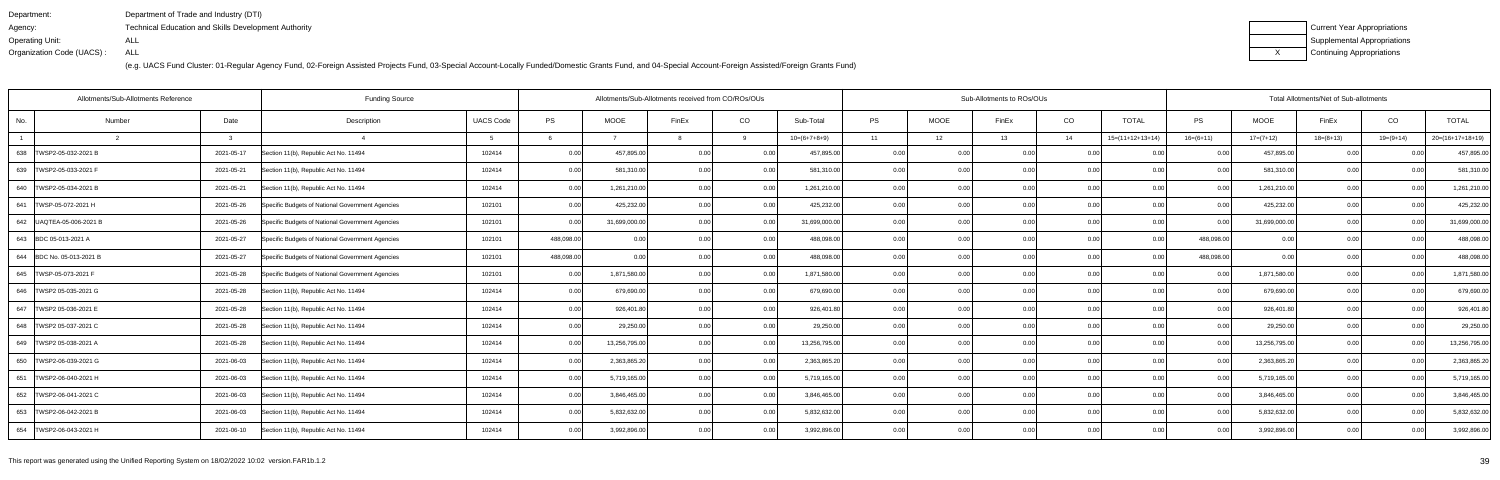| Department:               | Department of Trade and Industry (DTI)               |
|---------------------------|------------------------------------------------------|
| Agency:                   | Technical Education and Skills Development Authority |
| Operating Unit:           | ALL                                                  |
| Organization Code (UACS): | ALL                                                  |

| Current Year Appropriations |
|-----------------------------|
| Supplemental Appropriations |
| Continuing Appropriations   |

| Allotments/Sub-Allotments Reference<br><b>Funding Source</b> |        |            |                                                  |                  |              |               | Allotments/Sub-Allotments received from CO/ROs/OUs |          |                |           |             | Sub-Allotments to ROs/OUs |      |                    |                | Total Allotments/Net of Sub-allotments |             |                |                    |  |  |
|--------------------------------------------------------------|--------|------------|--------------------------------------------------|------------------|--------------|---------------|----------------------------------------------------|----------|----------------|-----------|-------------|---------------------------|------|--------------------|----------------|----------------------------------------|-------------|----------------|--------------------|--|--|
| No.                                                          | Number | Date       | Description                                      | <b>UACS Code</b> | PS           | <b>MOOE</b>   | FinEx                                              | CO       | Sub-Total      | <b>PS</b> | <b>MOOE</b> | FinEx                     | CO   | <b>TOTAL</b>       | <b>PS</b>      | <b>MOOE</b>                            | FinEx       | CO             | <b>TOTAL</b>       |  |  |
|                                                              |        |            |                                                  |                  |              |               |                                                    | $\alpha$ | $10=(6+7+8+9)$ | 11        | 12          | 13                        | 14   | $15=(11+12+13+14)$ | $16=(6+11)$    | $17=(7+12)$                            | $18=(8+13)$ | 19=(9+14)      | $20=(16+17+18+19)$ |  |  |
| 655   TWSP2-06-044-2021 D                                    |        | 2021-06-10 | Section 11(b), Republic Act No. 11494            | 102414           | 0.00         | 16,155,776.00 | 0.00                                               | 0.00     | 16,155,776.00  | 0.001     | 0.00        | 0.00                      | 0.00 | 0.00               | 0.00           | 16,155,776.00                          | 0.00        |                | 16,155,776.00      |  |  |
| 656   TWSP2-06-045-2021 C                                    |        | 2021-06-11 | Section 11(b), Republic Act No. 11494            | 102414           | 0.00         | 6,833,580.00  | 0.00                                               | 0.00     | 6,833,580.00   | 0.00      | 0.00        | 0.00                      | 0.00 | 0.00               | 0.00           | 6,833,580.0                            | 0.00        | ი იი           | 6,833,580.00       |  |  |
| 657 BDC 06-015-2021 B                                        |        | 2021-06-16 | Specific Budgets of National Government Agencies | 102101           | 0.00         | 82,500.00     | 0.00                                               | 0.00     | 82,500.00      | 0.00      | 0.00        | 0.00                      | 0.00 | 0.00               | 0.00           | 82,500.00                              | 0.00        | 0.00           | 82,500.00          |  |  |
| 658 BDC 06-016-2021 A                                        |        | 2021-06-16 | Specific Budgets of National Government Agencies | 102101           | 0.00         | 52,500.00     | 0.00                                               | 0.00     | 52,500.00      | 0.001     | 0.00        | 0.00                      | 0.00 | 0.00               | 0.00           | 52,500.00                              | 0.00        | 0.00           | 52,500.00          |  |  |
| 659 BDC No: 06-101-2021 F                                    |        | 2021-06-16 | Specific Budgets of National Government Agencies | 102101           | 0.00         | 82,500.00     | 0 <sub>0</sub>                                     | 0.00     | 82,500.00      | 0.0(      | 0.00        |                           | 0.00 | 0.00               | 0 Q            | 82,500.00                              | 0.0         |                | 82,500.00          |  |  |
| 660   TWSP2-06-046-2021 C                                    |        | 2021-06-16 | Section 11(b), Republic Act No. 11494            | 102414           | 0.00         | 108,850.00    | 0 <sub>0</sub>                                     | 0.00     | 108,850.00     | 0.00      | 0.00        | 0.00                      | 0.00 | 0.00               | $\cap$ $\cap$  | 108,850.00                             | 0.00        | 0 <sub>0</sub> | 108,850.00         |  |  |
| 661 06-014-2021B                                             |        | 2021-06-30 | Specific Budgets of National Government Agencies | 102101           | 476,366.98   | 0.001         | 0.00                                               | 0.00     | 476,366.98     | 0.00      | 0.00        | 0.00                      | 0.00 | 0.00               | 476,366.98     | 0.00                                   | 0.00        | 0.00           | 476,366.98         |  |  |
| 662 BDC 06-014-2021 B                                        |        | 2021-06-30 | Specific Budgets of National Government Agencies | 102101           | 476,366.98   | 0.00          | 0 <sub>0</sub>                                     | 0.00     | 476,366.98     | 0.0       | 0.00        |                           | 0.00 |                    | 476,366.98     | 0.00                                   | 0.0         |                | 476,366.98         |  |  |
| 663   TWSP2-06-047-2021 I                                    |        | 2021-06-30 | Section 11(b), Republic Act No. 11494            | 102414           | 0.00         | 8,995,366.00  | 0.00                                               | 0.00     | 8,995,366.00   | 0.00      | 0.00        | 0.00                      | 0.00 | 0.001              | 0 <sub>0</sub> | 8,995,366.00                           | 0.00        | 0.00           | 8,995,366.00       |  |  |
| 664   TWSP2-06-048-2021                                      |        | 2021-06-30 | Section 11(b), Republic Act No. 11494            | 102414           | 0.00         | 277,270.00    | 0.00                                               | 0.00     | 277,270.00     | 0.00      | 0.00        | 0.001                     | 0.00 | 0.00               | 0.00           | 277,270.00                             | 0.00        | 0.00           | 277,270.00         |  |  |
| 665  TWSP2-06-049-2021 D                                     |        | 2021-06-30 | Section 11(b), Republic Act No. 11494            | 102414           | 0.00         | 9,983,705.00  | 0.00                                               | 0.00     | 9,983,705.00   | 0.00      | 0.00        | 0.00                      | 0.00 | 0.00               | 0.00           | 9,983,705.00                           | 0.00        | 0.00           | 9,983,705.00       |  |  |
| 666   TWSP2-06-050-2021 J                                    |        | 2021-06-30 | Section 11(b), Republic Act No. 11494            | 102414           | 0.00         | 4,830,830.00  | 0.00                                               | 0.00     | 4,830,830.00   | 0.001     | 0.00        | 0.00                      | 0.00 | 0.00               | 0.00           | 4,830,830.00                           | 0.00        | 0.00           | 4,830,830.00       |  |  |
| TWSP-04-052-2021 F<br>667                                    |        | 2021-07-12 | Specific Budgets of National Government Agencies | 102101           | 0.00         | 1,493,140.40  | 0.00                                               | 0.00     | 1,493,140.40   | 0.001     | 0.00        | 0.00                      | 0.00 | 0.00               | 0 <sub>0</sub> | 1,493,140.40                           | 0.00        | 0.00           | 1,493,140.40       |  |  |
| 668 BDC 08-017-2021 A                                        |        | 2021-08-31 | Specific Budgets of National Government Agencies | 102101           | 1,900,668.00 | 0.00          | 0.00                                               | 0.00     | 1,900,668.00   | 0.001     | 0.00        | 0.00                      | 0.00 | 0.00               | 1,900,668.00   | 0.00                                   | 0.00        | 0.00           | 1,900,668.00       |  |  |
| 669 BDC 08-017-2021 A                                        |        | 2021-08-31 | Specific Budgets of National Government Agencies | 102101           | 1,900,668.00 | 0.00          | 0.00                                               | 0.00     | 1,900,668.00   | 0.00      | 0.00        | 0.00                      | 0.00 | 0.00               | 1,900,668.0    | 0.00                                   | 0.00        | 0.00           | 1,900,668.00       |  |  |
| 670 BDC 08-018-2021 C                                        |        | 2021-08-31 | Specific Budgets of National Government Agencies | 102101           | 340,106.00   | 0.00          | 0.00                                               | 0.00     | 340,106.00     | 0.00      | 0.00        | 0.00                      | 0.00 | 0.00               | 340,106.00     | 0.00                                   | 0.00        | 0.00           | 340,106.00         |  |  |
| 671 SARO # 08-018-2021C                                      |        | 2021-08-31 | Specific Budgets of National Government Agencies | 102101           | 340,106.00   | 0.00          | 0.00                                               | 0.00     | 340,106.00     | 0.001     | 0.00        | 0.00 l                    | 0.00 | 0.001              | 340,106.00     | 0.00                                   | 0.00        | 0.00           | 340,106.00         |  |  |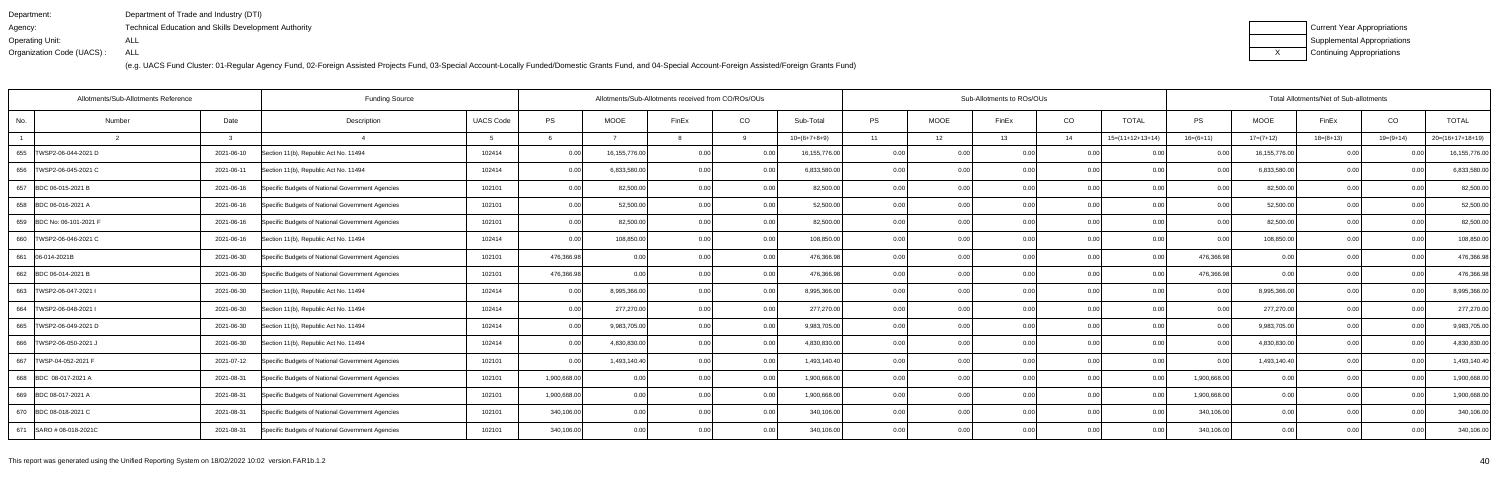| Department:               | Department of Trade and Industry (DTI)               |
|---------------------------|------------------------------------------------------|
| Agency:                   | Technical Education and Skills Development Authority |
| Operating Unit:           | ALL                                                  |
| Organization Code (UACS): | ALL                                                  |

| Current Year Appropriations |
|-----------------------------|
| Supplemental Appropriations |
| Continuing Appropriations   |

| Allotments/Sub-Allotments Reference<br><b>Funding Source</b> |        |            |                                                  |                  |               | Allotments/Sub-Allotments received from CO/ROs/OUs |       |          |                |           |             | Sub-Allotments to ROs/OUs |      | Total Allotments/Net of Sub-allotments |               |             |             |                |                    |
|--------------------------------------------------------------|--------|------------|--------------------------------------------------|------------------|---------------|----------------------------------------------------|-------|----------|----------------|-----------|-------------|---------------------------|------|----------------------------------------|---------------|-------------|-------------|----------------|--------------------|
| No.                                                          | Number | Date       | Description                                      | <b>UACS Code</b> | PS            | <b>MOOE</b>                                        | FinEx | CO       | Sub-Total      | <b>PS</b> | <b>MOOE</b> | FinEx                     | CO   | <b>TOTAL</b>                           | <b>PS</b>     | <b>MOOE</b> | FinEx       | CO             | <b>TOTAL</b>       |
|                                                              |        |            |                                                  |                  |               |                                                    |       | $\alpha$ | $10=(6+7+8+9)$ | 11        | 12          | 13                        | 14   | $15=(11+12+13+14)$                     | $16=(6+11)$   | $17=(7+12)$ | $18=(8+13)$ | 19=(9+14)      | $20=(16+17+18+19)$ |
| 672 BDC No: 09-020-2021 B                                    |        | 2021-09-02 | Specific Budgets of National Government Agencies | 102101           | 1,633,993.00  | 0.00                                               | 0.00  | 0.00     | 1,633,993.00   | 0.00      | 0.00        | 0.00                      | 0.00 | 0.00                                   | 1,633,993.00  | 0.00        | 0.00        |                | 1,633,993.00       |
| 673 BDC 09-019-2021 A                                        |        | 2021-09-08 | Specific Budgets of National Government Agencies | 102101           | 809,738.00    | 0.00                                               | 0.00  | 0.00     | 809,738.00     | 0.00      | 0.00        | 0.00                      | 0.00 | 0.00                                   | 809,738.00    | 0.00        | 0.00        | 0.00           | 809,738.00         |
| 674 BDC 09-019-2021 A                                        |        | 2021-09-08 | Specific Budgets of National Government Agencies | 102101           | 809,738.00    | 0.00                                               | 0.00  | 0.00     | 809,738.00     | 0.001     | 0.00        | 0.00                      | 0.00 | 0.00                                   | 809,738.00    | 0.00        | 0.00        | 0.00           | 809,738.00         |
| 675 BDC 09-020-2021 B                                        |        | 2021-09-23 | Specific Budgets of National Government Agencies | 102101           | 2,878,397.00  | 0.00                                               | 0.00  | 0.00     | 2,878,397.00   | 0.00      | 0.00        | 0.00                      | 0.00 | 0.00                                   | 2,878,397.00  | 0.00        | 0.00        | 0.00           | 2,878,397.00       |
| 676 BDC 09-021-2021 D                                        |        | 2021-09-27 | Specific Budgets of National Government Agencies | 102101           | 542,389.00    | 0.00                                               | 0.00  | 0.00     | 542,389.00     | 0.00      | 0.00        | 0.00                      | 0.00 | 0.00                                   | 542,389.00    | 0.00        | 0.0         | 0 <sub>0</sub> | 542,389.00         |
| 677 SARO# 09-021-2021D                                       |        | 2021-09-27 | Specific Budgets of National Government Agencies | 102101           | 542,389.00    | 0.001                                              | 0.00  | 0.00     | 542,389.00     | 0.001     | 0.00        | 0.00 l                    | 0.00 | 0.00                                   | 542,389.00    | 0.00        | 0.00        | 0.00           | 542,389.00         |
| 678 BDC 10-022-2021 B                                        |        | 2021-10-08 | Specific Budgets of National Government Agencies | 102101           | 1,530,234.00  | 0.00                                               | 0.00  | 0.00     | 1,530,234.00   | 0.00      | 0.00        | 0.00                      | 0.00 | 0.00                                   | 1,530,234.00  | 0.00        | 0.00        | 0.00           | 1,530,234.00       |
| 679 BDC 10-023-2021 E                                        |        | 2021-10-08 | Specific Budgets of National Government Agencies | 102101           | 887,162.00    | 0.00                                               | 0.00  | 0.00     | 887,162.00     | 0.00      | 0.00        | 0.00                      | 0.00 | 0.00                                   | 887,162.00    | 0.00        | 0.00        |                | 887,162.00         |
| 680 10-022-2021 B                                            |        | 2021-10-12 | Specific Budgets of National Government Agencies | 102101           | 1,530,234.00  | 0.001                                              | 0.00  | 0.00     | 1,530,234.00   | 0.001     | 0.00        | 0.00                      | 0.00 | 0.00                                   | 1,530,234.00  | 0.00        | 0.00        | 0.00           | 1,530,234.00       |
| 681 SARO # 10-023-2021B                                      |        | 2021-10-12 | Specific Budgets of National Government Agencies | 102101           | 887,162.00    | 0.00                                               | 0.00  | 0.00     | 887,162.00     | 0.00      | 0.00        | 0.00                      | 0.00 | 0.00                                   | 887,162.00    | 0.00        | 0.00        | 0.00           | 887,162.00         |
| 682 BDC 11-024-2021 C                                        |        | 2021-11-09 | Specific Budgets of National Government Agencies | 102101           | 0.00          | 207,000.00                                         | 0.00  | 0.00     | 207,000.00     | 0.00      | 0.00        | 0.00                      | 0.00 | 0.00                                   | 0.00          | 207,000.00  | 0.00        |                | 207,000.00         |
| 683 BDC No: 09-020-2021 B                                    |        | 2021-11-09 | Specific Budgets of National Government Agencies | 102101           | 1,244,404.00  | 0.00                                               | 0.00  | 0.00     | 1,244,404.00   | 0.00      | 0.00        | 0.00                      | 0.00 | 0.00                                   | 1,244,404.00  | 0.00        | 0.00        | 0 <sub>0</sub> | 1,244,404.00       |
| 684 BDC 11-026-2021 D                                        |        | 2021-11-18 | Specific Budgets of National Government Agencies | 102101           | 0.00          | 15,000.00                                          | 0.00  | 0.00     | 15,000.00      | 0.00      | 0.00        | 0.00                      | 0.00 | 0.00                                   | 0 Q           | 15,000.00   | 0.00        | 0.00           | 15,000.00          |
| 685 BDC 11-025-2021 C                                        |        | 2021-11-23 | Specific Budgets of National Government Agencies | 102101           | 1,445,070.00  | 0.00                                               | 0.OC  | 0.00     | 1,445,070.00   | 0.00      | 0.00        | 0.00                      | 0.00 | 0.00                                   | 1,445,070.00  | 0.00        | 0.00        | ი იი           | 1,445,070.00       |
| 686 BDC 11-025-2021 C                                        |        | 2021-11-23 | Specific Budgets of National Government Agencies | 102101           | 1,445,070.00  | 0.00 <sub>l</sub>                                  | 0.00  | 0.00     | 1,445,070.00   | 0.00      | 0.00        | 0.00                      | 0.00 | 0.00                                   | 1,445,070.00  | 0.00        | 0.00        |                | 1,445,070.00       |
| 687 BDC 12-028-2021 A                                        |        | 2021-12-16 | Specific Budgets of National Government Agencies | 102101           | 2,655,972.60  | 0.00                                               | 0.OC  | 0.00     | 2,655,972.60   | 0.00      | 0.00        | 0.00                      | 0.00 | 0.00                                   | 2,655,972.60  | 0.00        | 0.00        | 0.00           | 2,655,972.60       |
| 688 BDC 12-029-2021 B                                        |        | 2021-12-16 | Specific Budgets of National Government Agencies | 102101           | 17,166,745.90 | 0.00 <sub>1</sub>                                  | n nr  | 0.00     | 17,166,745.90  | 0.00      | 0.00        | 0.001                     | 0.00 | 0.00                                   | 17,166,745.90 | 0.00        | 0.00        |                | 17,166,745.90      |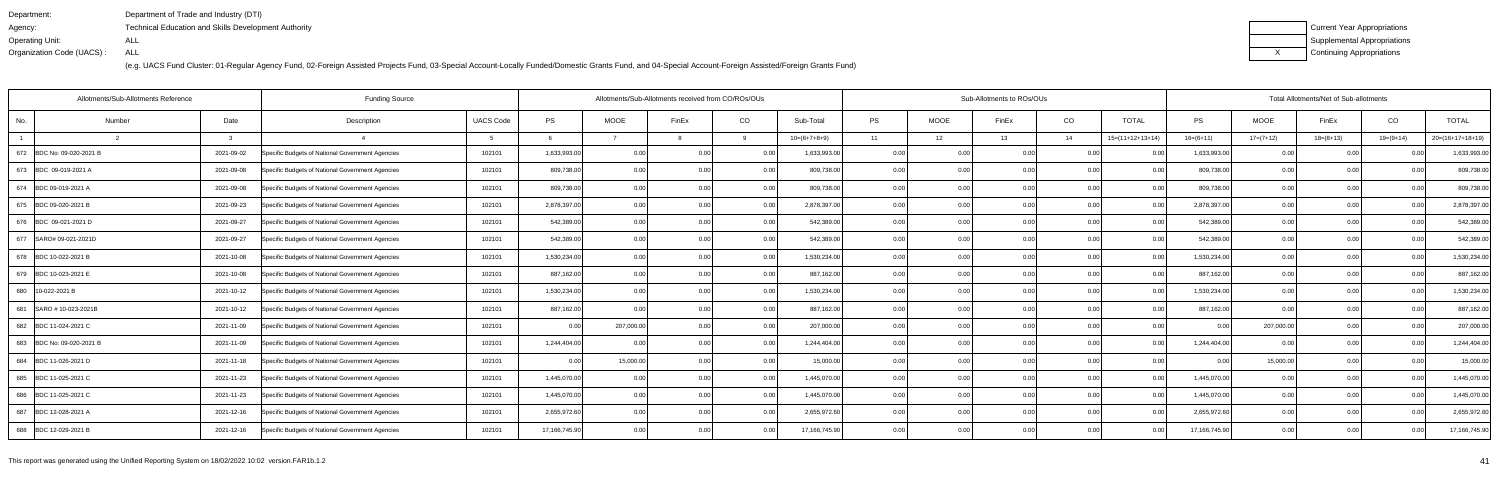| Department:               | Department of Trade and Industry (DTI)                      |
|---------------------------|-------------------------------------------------------------|
| Agency:                   | <b>Technical Education and Skills Development Authority</b> |
| Operating Unit:           | ALL                                                         |
| Organization Code (UACS): | ALL                                                         |

| Current Year Appropriations |
|-----------------------------|
| Supplemental Appropriations |
| Continuing Appropriations   |

| Allotments/Sub-Allotments Reference<br><b>Funding Source</b> |        |            |                                                  |                  |                | Allotments/Sub-Allotments received from CO/ROs/OUs |                   |                   |                  |                 |                       | Sub-Allotments to ROs/OUs |      | Total Allotments/Net of Sub-allotments |               |                  |             |              |                    |
|--------------------------------------------------------------|--------|------------|--------------------------------------------------|------------------|----------------|----------------------------------------------------|-------------------|-------------------|------------------|-----------------|-----------------------|---------------------------|------|----------------------------------------|---------------|------------------|-------------|--------------|--------------------|
| No.                                                          | Number | Date       | Description                                      | <b>UACS Code</b> | PS             | <b>MOOE</b>                                        | FinEx             | CO                | Sub-Total        | PS              | <b>MOOE</b>           | FinEx                     | CO   | <b>TOTAL</b>                           | PS            | <b>MOOE</b>      | FinEx       | CO           | <b>TOTAL</b>       |
|                                                              |        |            |                                                  |                  |                |                                                    |                   | $\alpha$          | $10=(6+7+8+9)$   | 11              | 12                    | 13                        | 14   | $15=(11+12+13+14)$                     | $16=(6+11)$   | $17=(7+12)$      | $18=(8+13)$ | $19=(9+14)$  | $20=(16+17+18+19)$ |
| 689 BDC 12-030-2021 C                                        |        | 2021-12-16 | Specific Budgets of National Government Agencies | 102101           | 15,668,209.50  | 0.00                                               | 0.00              | 0.00              | 15,668,209.50    | 0.00            | 0.00                  | 0.00                      | 0.00 |                                        | 15,668,209.50 | 0.00             | 0.00        |              | 15,668,209.50      |
| 690 BDC 12-031-2021 A                                        |        | 2021-12-16 | Specific Budgets of National Government Agencies | 102101           | 3,997,623.90   | 0.00                                               | 0.00              | 0.00              | 3,997,623.90     | 0.00            | 0.00                  | 0.00                      | 0.00 | 0.00                                   | 3,997,623.90  | 0.00             | 0.00        | 0.00         | 3,997,623.90       |
| 691 BDC 12-305-2021 ZG                                       |        | 2021-12-16 | Specific Budgets of National Government Agencies | 102101           | 17,034.32      | 0.00                                               | 0.00              | 0.00              | 17,034.32        | 0.00            | 0.00                  | 0.00                      | 0.00 | 0.00                                   | 17,034.32     | 0.00             | 0.00        | 0.00         | 17,034.32          |
| 692 BDC 12-305-2021 ZG                                       |        | 2021-12-16 | Retirement and Life Insurance Premiums           | 102102           | 181,900.92     | 0.00                                               | 0.00              | 0.00              | 181,900.92       | 0.001           | 0.00                  | 0.00                      | 0.00 | 0.00                                   | 181,900.92    | 0.00             | 0.00        | 0.00         | 181,900.92         |
| 693 BDC No. 12-029-2021 AB                                   |        | 2021-12-16 | Specific Budgets of National Government Agencies | 102101           | 877,126.61     | 0.00                                               | 0.00              | 0.00              | 877,126.61       | 0.00            | 0.00                  | 0.00                      | 0.00 | 0.00                                   | 877,126.6     | 0.00             | 0.00        | 0.00         | 877,126.61         |
| 694 BDC No. 12-029-2021 AB                                   |        | 2021-12-20 | Specific Budgets of National Government Agencies | 102101           | 213,191.93     | 0.00                                               | 0.00              | 0.00              | 213,191.93       | 0.00            | 0.00                  | 0.00                      | 0.00 | 0.00                                   | 213,191.93    | 0.00             | 0.00        | 0.00         | 213,191.93         |
| 695 BDC 12-033-2021 D                                        |        | 2021-12-28 | Specific Budgets of National Government Agencies | 102101           | 827,420.00     | 0.00                                               | 0.00              | 0.00              | 827,420.00       | 0.00            | 0.00                  | 0.00                      | 0.00 | 0.001                                  | 827,420.00    | 0.00             | 0.00        | 0.00         | 827,420.00         |
| 696 BDC 12-030-2021 C                                        |        | 2022-01-01 | Specific Budgets of National Government Agencies | 102101           | 180,000.14     | 0.00                                               | 0.00              | 0.00              | 180,000.14       | 0.0             | 0.00                  |                           | 0.00 | 0.00                                   | 180,000.14    | 0.00             | 0.00        |              | 180,000.14         |
| 697 BDC 12-030-2021 C                                        |        | 2022-01-01 | Specific Budgets of National Government Agencies | 102101           | 407,379.02     | 0.00                                               | 0.OC              | 0.00              | 407,379.02       | 0.00            | 0.00                  | 0.00                      | 0.00 | 0.00                                   | 407,379.02    | 0.00             | 0.00        | በ በር         | 407,379.02         |
| 698 BDC 12-030-2021 C                                        |        | 2022-01-01 | Specific Budgets of National Government Agencies | 102101           | 2,049,961.44   | 0.00                                               | 0.00              | 0.00              | 2,049,961.44     | 0.00            | 0.00                  | 0.001                     | 0.00 | 0.001                                  | 2,049,961.44  | 0.00             | 0.00        | 0.00         | 2,049,961.44       |
| 699 BDC 12-030-2021 C                                        |        | 2022-01-01 | Specific Budgets of National Government Agencies | 102101           | 1,483,165.27   | 0.00                                               |                   | 0.00              | 1,483,165.27     | 0.0(            | 0.0                   |                           | 0.00 |                                        | 1,483,165.27  | 0.00             | 0.0         |              | 1,483,165.27       |
| 700 BDC 12-033-2021 D                                        |        | 2022-01-01 | Specific Budgets of National Government Agencies | 102101           | 253,062.00     | 0.00                                               | 0 <sub>0</sub>    | 0.00              | 253,062.00       | 0.00            | 0.00                  | 0.00                      | 0.00 |                                        | 253,062.00    | 0.00             | 0.00        | 0.00         | 253,062.00         |
| 701 BDC 12-033-2021 D                                        |        | 2022-01-01 | Specific Budgets of National Government Agencies | 102101           | 574,358.00     | 0.00                                               | 0.00              | 0.00              | 574,358.00       | 0.00            | 0.00                  | 0.00                      | 0.00 | 0.00                                   | 574,358.00    | 0.00             | 0.00        | 0.00         | 574,358.00         |
| 702 BDC-12-030-2021 C                                        |        | 2022-01-01 | Specific Budgets of National Government Agencies | 102101           | 805,870.40     | 0.00                                               | 0 <sub>0</sub>    | 0.00              | 805,870.40       | 0.00            | 0.00                  | 0.00                      | 0.00 |                                        | 805,870.40    | 0.00             | 0.00        |              | 805,870.40         |
| Sub-TotaL                                                    |        |            |                                                  |                  | 75,691,620.72  | 1,294,849,612.66                                   | 0.00 <sub>l</sub> | 0.00              | 1,370,541,233.38 | n nnl           | 0.00                  | 0.00                      | 0.00 | n nn                                   | 75,691,620.72 | 1,294,849,612.66 | 0.00        | n nr         | 1,370,541,233.38   |
| Sub-Total, 01 - Regular Agency Fund                          |        |            |                                                  |                  | 134,205,629.02 | 1,406,369,795.54                                   | 0.00              | 1,866,100.76      | 1,542,441,525.32 | (75,691,620.72) | (1, 294, 849, 612.66) | 0.00                      | 0.00 | (1,370,541,233.38)                     | 58,514,008.30 | 111,520,182.88   | 0.00        | 1,866,100.76 | 171,900,291.94     |
| 03 - Special Account - Locally Funded/Domestic Grants Fund   |        |            |                                                  |                  | 0.00           | 53,222.40                                          | 0.00              | 0.00              | 53,222.40        | 0.00            | 0.00                  | 0.00                      | 0.00 | 0.00                                   | 0.00          | 53,222.40        | 0.00        | 0.00         | 53,222.40          |
| B. Balance From GAA/SARO/Sub-Allotment(Prior Year)           |        |            |                                                  |                  | 0.00           | 53,222.40                                          | 0.00              | 0.00 <sub>l</sub> | 53,222.40        | 0.00            | 0.00                  | 0.00 <sub>l</sub>         | 0.00 | 0.00                                   | 0.00          | 53,222.40        | 0.00        | 0.00         | 53,222.40          |